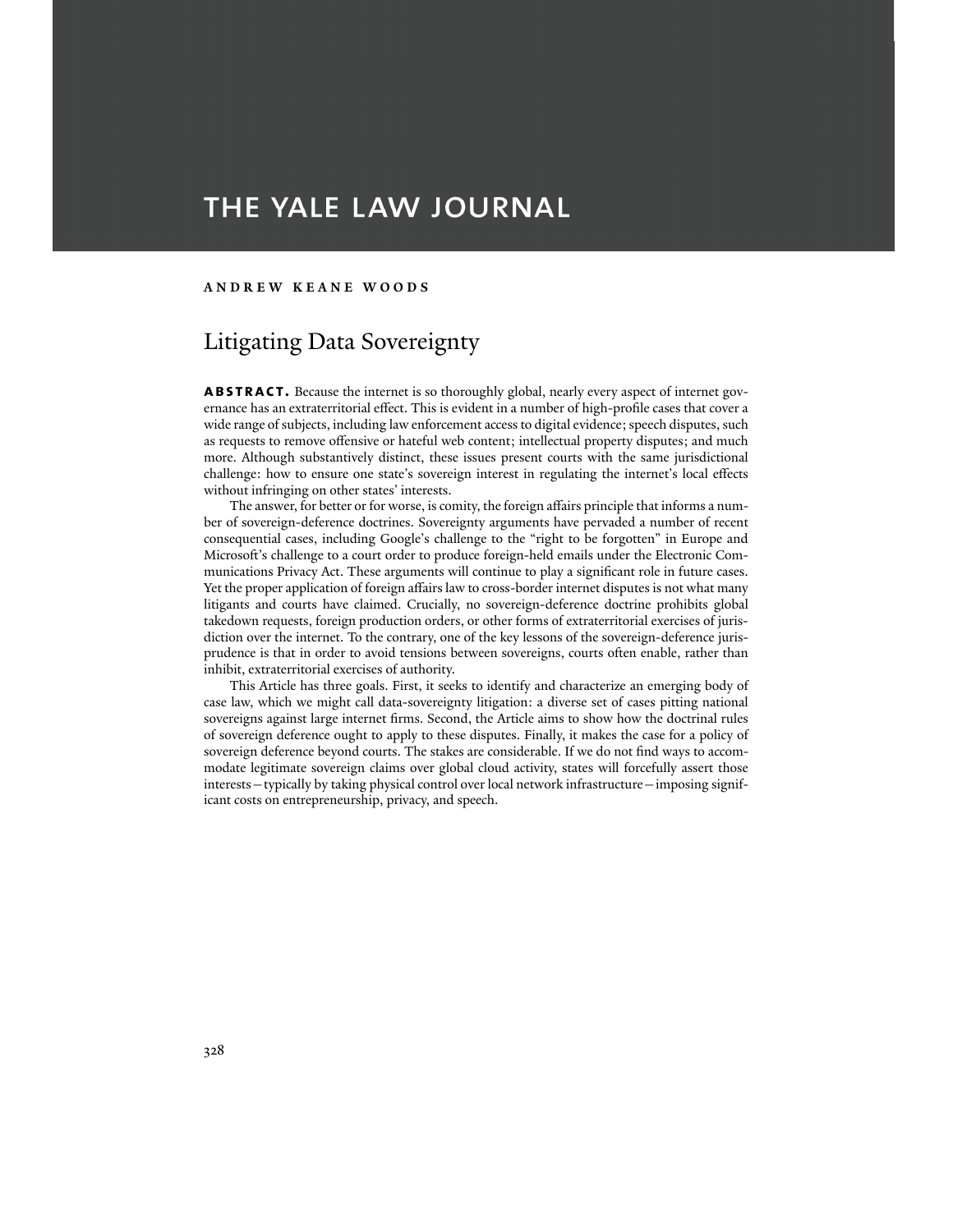

AUTHOR. Associate Professor, University of Arizona College of Law. The author thanks Bill Dodge, Graeme Dinwoodie, Jack Goldsmith, Carlos Vazquez, Kristen Eichensehr, Maggie Gardner, Ingrid Wuerth, Albertina Antognini, Ben Wittes, Jennifer Daskal, Shalev Roisman, Matthew Perault, Alan Rozenshtein, Orin Kerr, Rick Salgado, Chris Bradley, Greg Nojeim, Nathaniel Jones, Alex Abdo, as well as the policy and legal teams at Google, Facebook, Twitter, Microsoft, Yahoo!, the Global Network Initiative, the ACLU, the Center for Democracy and Technology, and the Electronic Frontier Foundation. Thanks also to the editors of the *Yale Law Journal*, most especially Ali Cooper-Ponte, whose insights improved the Article considerably. The Article benefited from conferences and workshops at Stanford Law School, Vanderbilt Law School, Yale Law School, Florida State University, the University of Arizona, the University of Texas, the Department of Justice, the Hoover Institution, as well as the Yale/Stanford/Harvard Junior Faculty Forum and the American Society of International Law Domestic Courts Workshop. Much of this Article was written while the author was a Senior Cybersecurity Fellow and Visiting Professor at the University of Texas School of Law, and he owes a special debt to his students in the Tech Policy seminar there.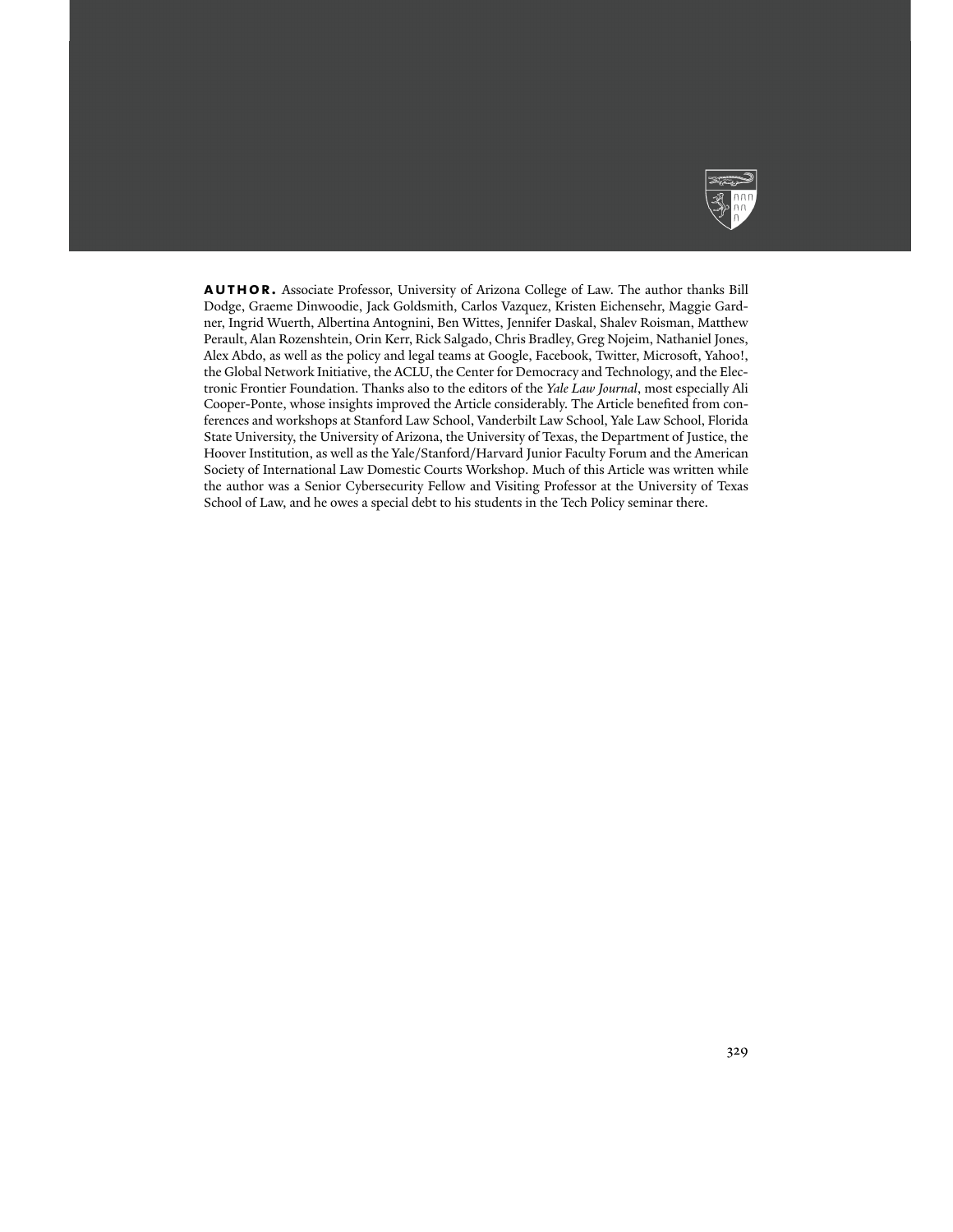

# **article contents**

| <b>INTRODUCTION</b> |                                               | 332 |
|---------------------|-----------------------------------------------|-----|
| ۱.                  | THE DATA-SOVEREIGNTY DISPUTES                 | 339 |
|                     | A. The Issues                                 | 340 |
|                     | 1. Takedown Orders for Extremist Content      | 340 |
|                     | 2. Delisting and the Right to Be Forgotten    | 341 |
|                     | 3. Law Enforcement Requests for Data          | 345 |
|                     | 4. Surveillance                               | 347 |
|                     | 5. Digital Trade Restrictions                 | 350 |
|                     | <b>B.</b> Common Features                     | 351 |
|                     | 1. Digitization                               | 351 |
|                     | 2. The Cross-Border Cloud                     | 352 |
|                     | 3. Conflicts of Laws                          | 353 |
|                     | 4. Arbitrage Opportunities                    | 354 |
|                     | 5. Sovereignty Concerns                       | 355 |
|                     | <b>II. THE CASE FOR SOVEREIGN DEFERENCE</b>   | 359 |
|                     | A. What Is Data "Sovereignty"?                | 360 |
|                     | 1. Sovereign Capacity                         | 360 |
|                     | 2. Embracing Data Sovereignty                 | 364 |
|                     | B. Embracing Sovereign Differences            | 366 |
|                     | C. The Case for Sovereign Deference           | 371 |
|                     | <b>III. THE SOVEREIGN-DEFERENCE DOCTRINES</b> | 371 |
|                     | A. Restraint                                  | 374 |
|                     | 1. Remedies                                   | 374 |
|                     | 2. Production Orders                          | 378 |
|                     | 3. Statutory Interpretation                   | 380 |
|                     | <b>B.</b> Recognition                         | 381 |
|                     | 1. Enforcement of Judgments                   | 382 |
|                     | 2. Sovereign Compulsion                       | 383 |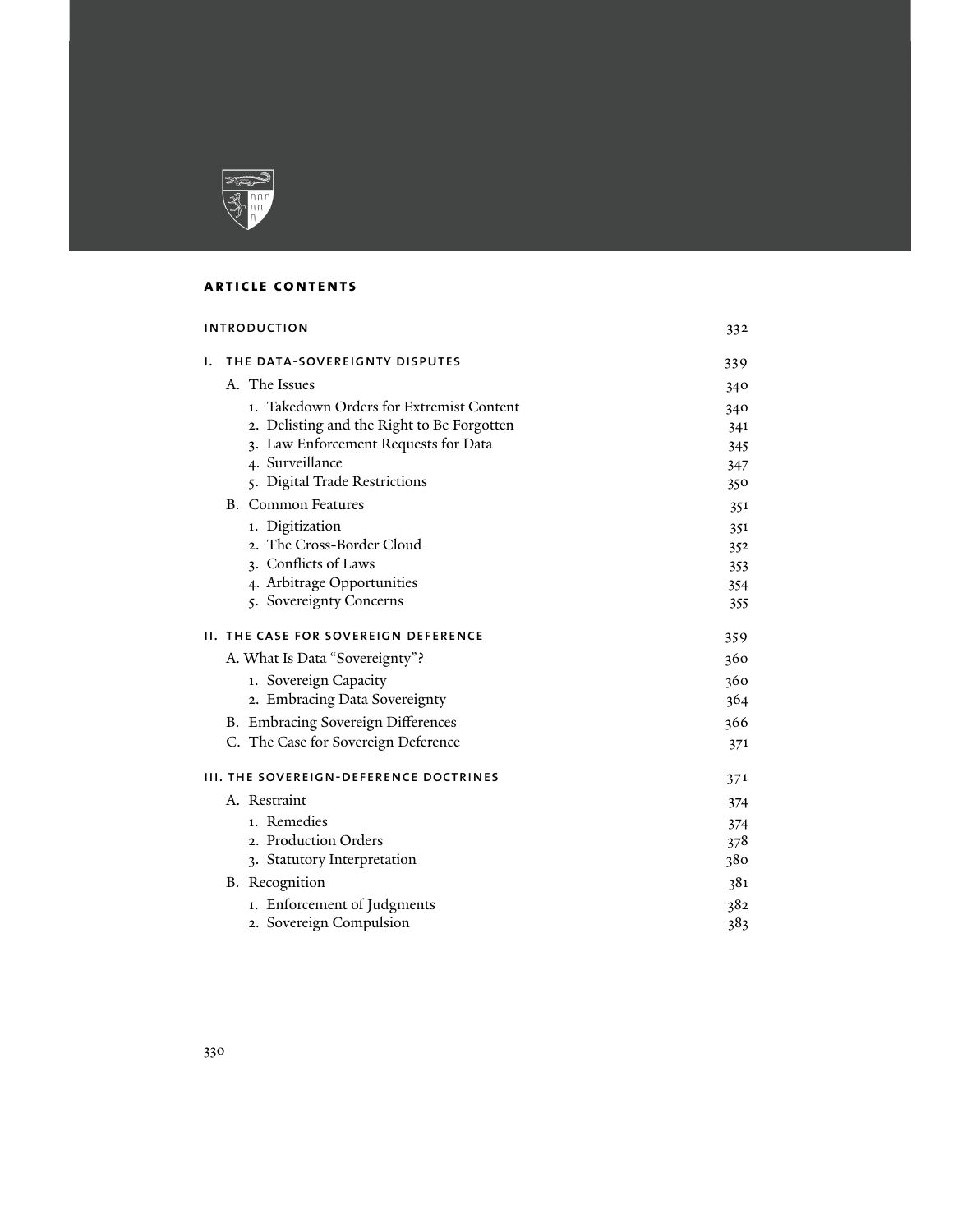

| C. Encouraging Comity                          | 384 |
|------------------------------------------------|-----|
| 1. Resisting Blocking Statutes                 | 384 |
| 2. Reciprocity                                 | 385 |
| IV. WHAT SOVEREIGN DEFERENCE DOES NOT PRECLUDE | 386 |
| A. Extraterritorial Production Orders          | 387 |
| B. Global Injunctions                          | 389 |
| C. International Agreements                    | 393 |
| <b>V. COURTS AND BEYOND</b>                    | 394 |
| A. The Question of Competence                  | 395 |
| B. Sovereign Deference by the Legislature      | 399 |
| C. Sovereign Deference by the Executive        | 402 |
| D. Sovereign Deference by Internet Firms       | 404 |
| CONCLUSION                                     | 405 |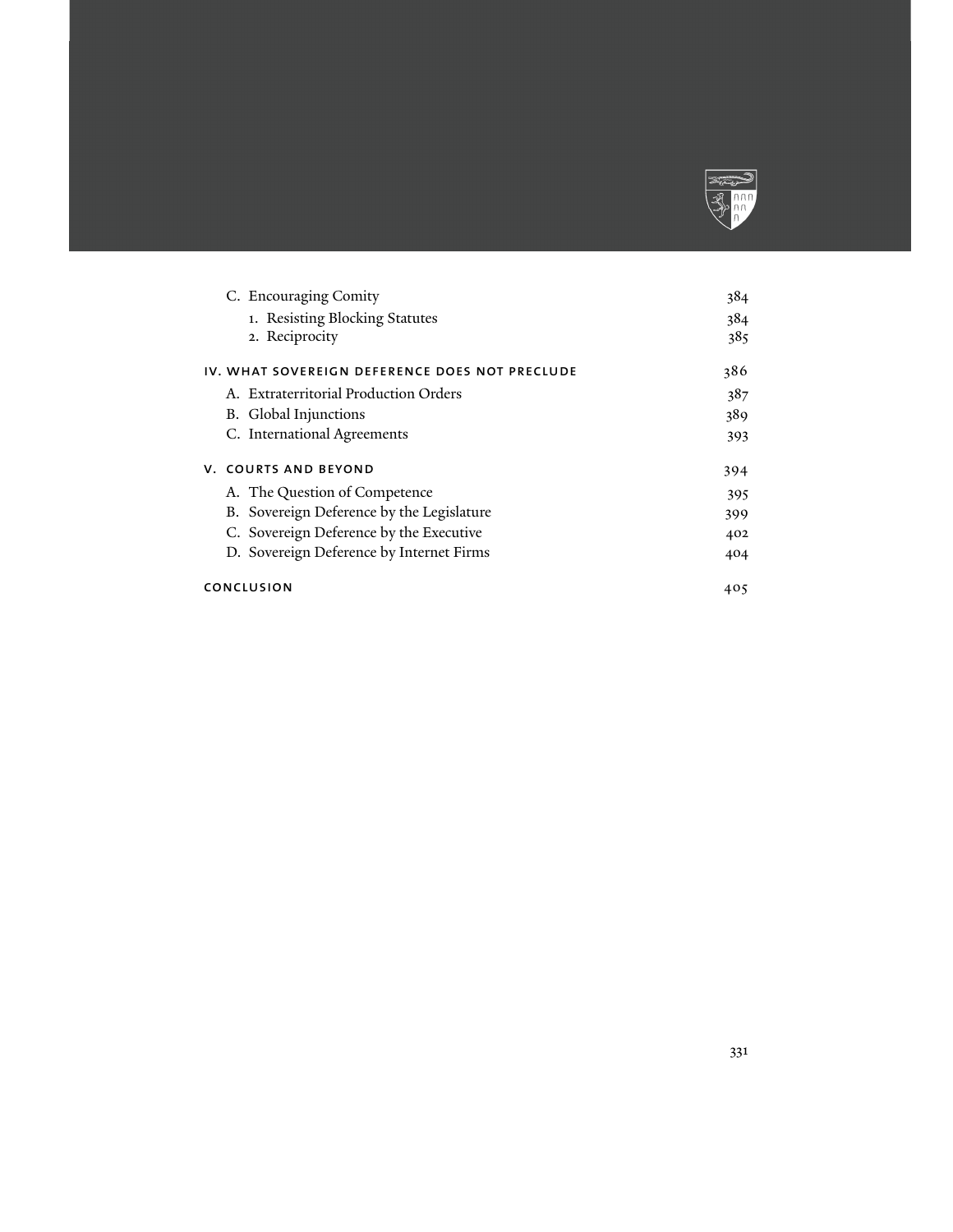# **introduction**

The key questions of internet global governance—including which nations get to determine how internet services operate globally—are being resolved by courts. A number of high-stakes cases ask courts to identify foreign sovereign interests, weigh them against domestic interests, and defer to foreign sovereigns where appropriate.<sup>1</sup> Consider a few recent examples:

- 1. On February 27, 2018, the United States Supreme Court heard oral argument in Microsoft's long-running dispute with the Department of Justice (DOJ) over the territorial reach of the Electronic Communications Privacy Act (ECPA).<sup>2</sup> In its petition for certiorari, the DOJ asked the Court to overturn the Second Circuit's ruling that ECPA does not apply extraterritorially—a ruling that prevented American law enforcement from compelling technology companies to produce emails stored on foreign datacenters.<sup>3</sup> The petitioner urged the Court to allow ECPA's production orders to compel the production of foreign-held emails,<sup>4</sup> a view that Microsoft argued would be an incursion upon Irish sovereignty.<sup>5</sup> The case raised questions, Microsoft noted, about "the sovereignty of data."6
- 2. On July 27, 2017, Google asked the U.S. District Court for the Northern District of California for declaratory relief from a Canadian court order that required Google to remove certain websites from its search results. The order sought to change Google's search results not just in Canada but also globally.<sup>7</sup> The issue, Google said, is one of "international comity"8 because the "Canadian Order purports to place the Canadian court

- **2**. United States v. Microsoft Corp., 138 S. Ct. 1186 (2018) (per curiam).
- **3**. Petition for a Writ of Certiorari at 2-3, *Microsoft Corp.*, 138 S. Ct. 1186 (No. 17-2).
- **4***. Id.* at 21-25.
- **5**. Transcript of Oral Argument at 51, *Microsoft Corp.*, 138 S. Ct. 1186 (No. 17-2).
- **6***. Id.* at 60.
- **7**. Complaint at 2, Google Inc. v. Equustek Sols. Inc., No. 5:17-cv-04207-NC (N.D. Cal. July 24, 2017).

**<sup>1</sup>**. These disputes ask courts to answer Lawrence Lessig's old but still unresolved question: "[W]hat kinds of claims should one sovereign be able to make on others, and what kinds of claims can these sovereigns make on cyberspace?" LAWRENCE LESSIG,CODE 302 (2d ed. 2006).

**<sup>8</sup>***. Id.* at 3.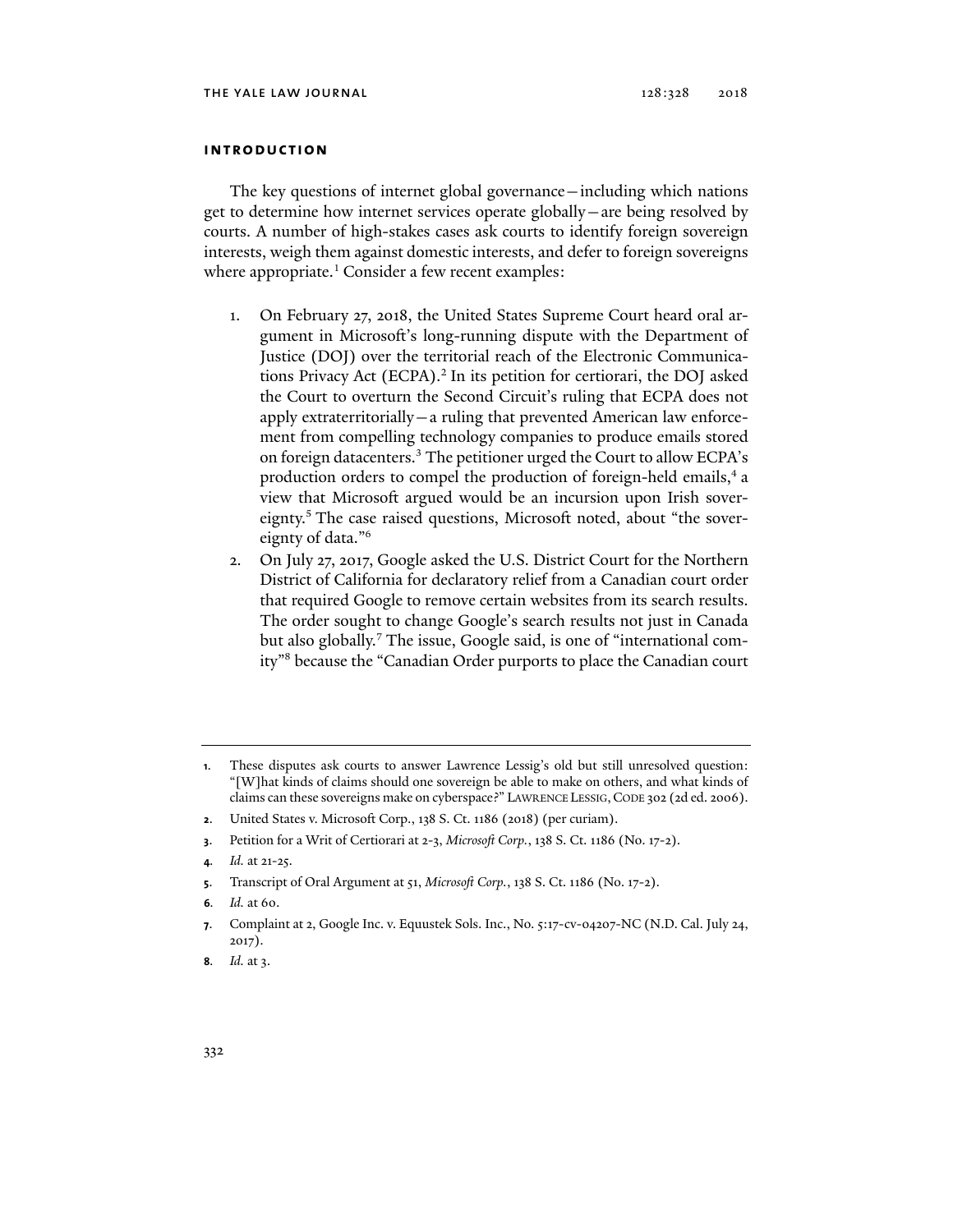in the position of supervising the law enforcement activities of a foreign sovereign nation (the United States)."<sup>9</sup>

3. On July 19, 2017, France's top administrative court, the Conseil d'État, referred a case to the European Court of Justice for the European Union regarding Google's refusal to comply with an order that the firm apply its right-to-be-forgotten regime not only within Europe, but worldwide.<sup>10</sup> Google stated that it is fighting the order because "one country should not have the right to impose its rules on the citizens of other countries."11

Despite their substantive differences, each of these cases presents a court with a similar set of jurisdictional line-drawing questions. What is the scope of sovereign authority over the cloud?12 Are extraterritorial exercises of jurisdiction lawful? How much deference is owed to foreign sovereign interests in regulating internet activity? How should courts weigh competing claims of sovereign authority? In other words, each of these disputes implicates the subset of foreign affairs law known as comity.<sup>13</sup> Comity is the principle that courts should recognize and sometimes defer to foreign sovereign interests. This principle has been

**13**. As the Supreme Court wrote more than a hundred years ago:

"Comity," in the legal sense, is neither a matter of absolute obligation, on the one hand, nor of mere courtesy and good will, upon the other. But it is the recognition which one nation allows within its territory to the legislative, executive or judicial

**<sup>9</sup>***. Id.* at 12. Google won a default judgment on the grounds that the Canadian order violates Section 230 of the Communications Decency Act. *Equustek*, 2017 U.S. Dist. LEXIS 206818, at  $*_{1, *_{3}.}$ 

**<sup>10</sup>**. Mark Scott, *French Court Refers Google Privacy Case to ECJ*, POLITICO (Jan. 28, 2018, 10:12 PM CET), https://www.politico.eu/article/french-court-refers-google-privacy-case-to-ecj [https://perma.cc/TH2P-GFRN].

**<sup>11</sup>**. Kent Walker, *A Principle that Should Not Be Forgotten*, GOOGLE (May 19, 2016), https://www.blog.google/topics/google-europe/a-principle-that-should-not-be-forgotten [https://perma.cc/D3UY-665Q].

**<sup>12</sup>**. The Article will refer to the cloud and the internet as interchangeable, since so many of the dominant internet services and applications today use a cloud-based model of distributed data and software. *See* PETER MELL &TIMOTHY GRANCE, U.S. DEP'T OF COMMERCE, NAT'L INST. OF STANDARDS & TECH., SPECIAL PUBLICATION 800-145, THE NIST DEFINITION OF CLOUD COM-PUTING 2 (2011) (providing the most widely cited definition of cloud computing); *see also* Riley v. California, 134 S. Ct. 2473, 2491 (2014) ("Cloud computing is the capacity of Internetconnected devices to display data stored on remote servers rather than on the device itself."). This Article refers to data as digital information capable of being uploaded and shared on the internet.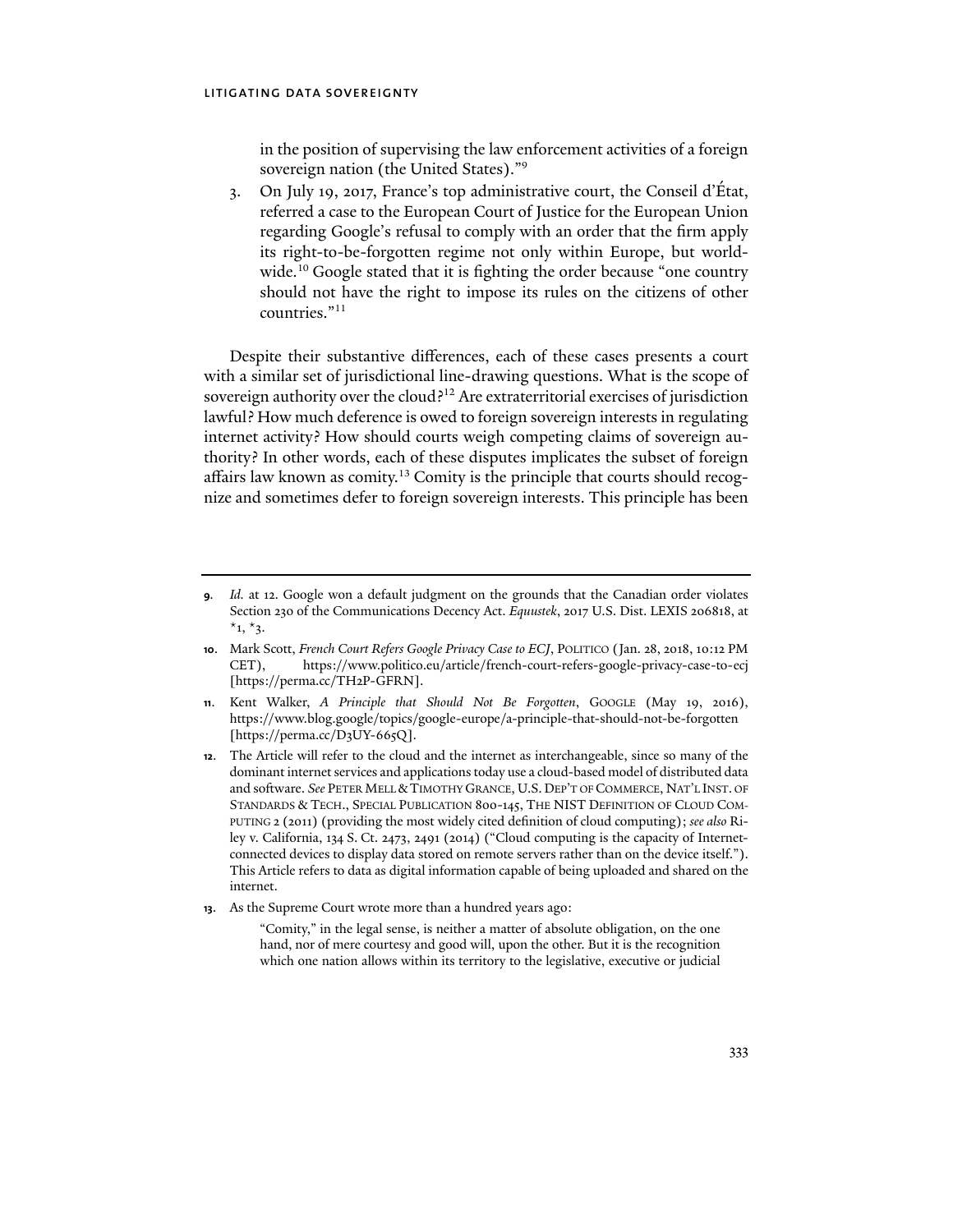incorporated into American law in a number of different sovereign-deference doctrines.<sup>14</sup> How, then, do these doctrines apply to cross-border internet disputes?

This Article offers a roadmap for answering this question. Despite the novelty of the underlying technologies involved in these cases, the doctrinal challenges are not so new. Courts have long resolved cross-border legal controversies by applying sovereign-deference principles, and in that regard today's data sovereignty disputes are no different. A study of these principles reveals that courts have a suite of tools at their disposal to manage data sovereignty concerns and in so doing craft sensible global internet policy. The Article examines both how these sovereign-deference doctrines might apply to data sovereignty disputes<sup>15</sup> and how they might not apply.<sup>16</sup> Contrary to what some have claimed, these doctrines anticipate that sovereign interests extend beyond territorial borders.<sup>17</sup> In several high-profile internet disputes, large technology firms and some states

- **14**. Scholars use the phrase "comity doctrines" and "sovereign-deference doctrines" interchangeably, and often as a subset of "foreign relations doctrines" and "international relations doctrines." Eric Posner and Cass Sunstein, for example, speak interchangeably about "foreign relations law" and "international relations doctrines," which they divide into "comity doctrines" and "anti-comity doctrines." Eric A. Posner & Cass R. Sunstein, *Chevronizing Foreign Relations Law*, 116 YALE L.J. 1170, 1173-81 (2007). As William Dodge notes, comity is "deference to foreign government actors that is not required by international law but is incorporated in domestic law." William S. Dodge, *International Comity in American Law*, 115 COLUM. L. REV. 2071, 2078 (2015) (emphasis omitted). Comity, along with other foreign affairs doctrines, was incorporated into American law long ago. *See* CURTIS BRADLEY & JACK GOLDSMITH, FOREIGN RELATIONS LAW 4 (6th ed. 2017) ("An understanding of history is . . . particularly useful when studying foreign relations law. The Constitution was written against the background of, and was designed in part to redress, concrete foreign relations problems that arose in the preconstitutional period.").
- **15**. I focus on American foreign affairs doctrines—not the international legal doctrines—because although some of these issues will first be litigated in foreign courts, they will ultimately end up before an American judge who must decide whether to enforce the foreign judgment against the world's leading internet companies, most of which are American. For a summary of the reach of American firms across the global internet, see Orin S. Kerr, *The Fourth Amendment and the Global Internet*, 67 STAN. L. REV. 285, 287-88 (2015); and see also Andrew Keane Woods, *Against Data Exceptionalism*, 68 STAN. L. REV. 729, 741 (2016), which cites evidence that the world's most popular internet services are American.
- **16***. See infra* Part IV.
- **17***. See id.*

acts of another nation, having due regard both to international duty and convenience, and to the rights of its own citizens or of other persons who are under the protection of its laws.

Hilton v. Guyot, 159 U.S. 113, 163-64 (1895). Comity is "a sort of intercourt diplomacy long assumed to be within courts' constitutional competence." Pamela K. Bookman, *Litigation Isolationism*, 67 STAN. L. REV. 1081, 1096 (2015).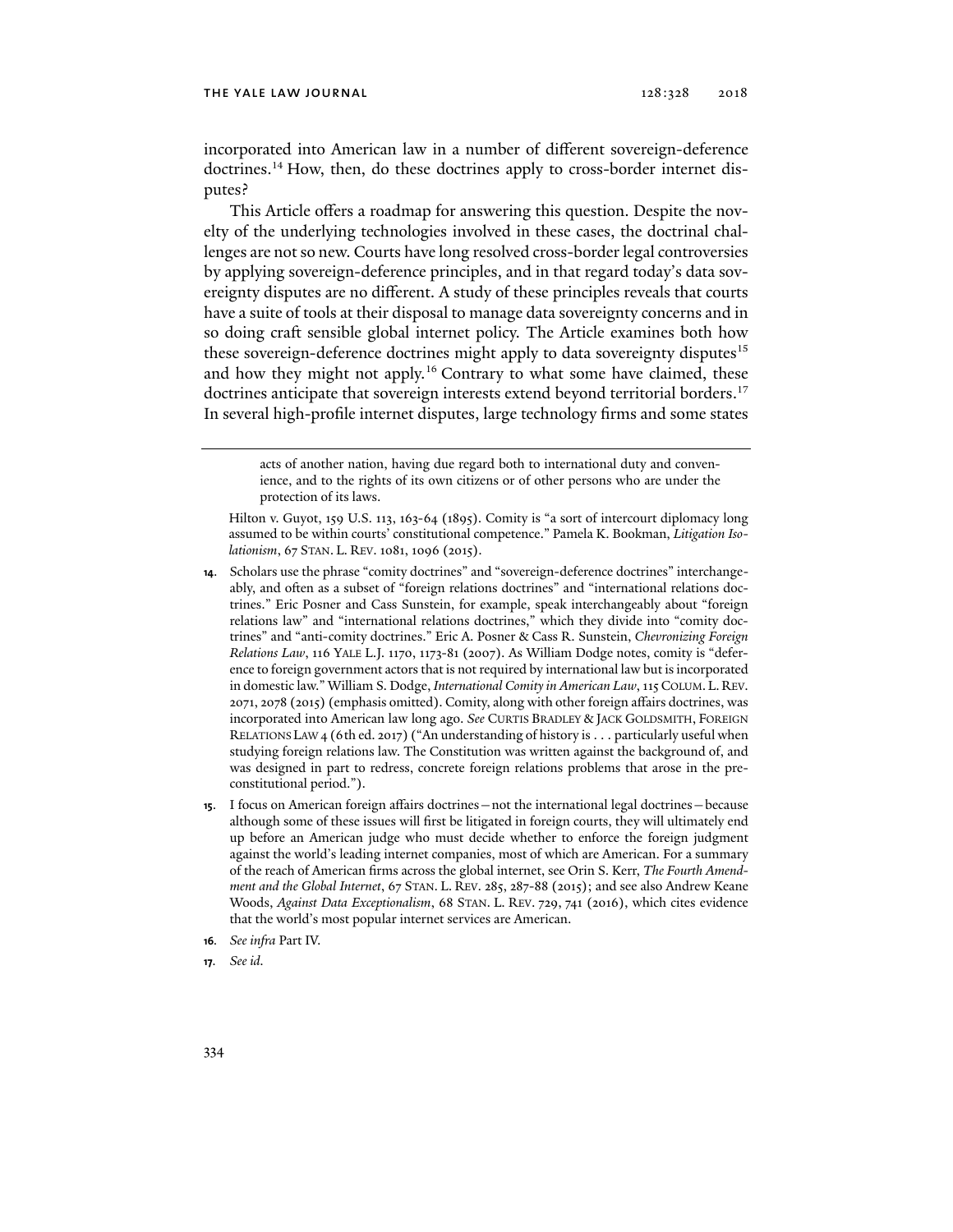have argued that sovereignty concerns prohibit extraterritorial exercises of jurisdiction.18 However, no principle of sovereign deference per se prohibits global injunctions, global takedown requests, or other forms of extraterritorial exercises of jurisdiction over the cloud.19 Instead, comity principles sometimes call for deference to and even enforcement of cross-border legal orders.<sup>20</sup> Ultimately, the Article offers a defense of two controversial positions: (1) that efforts by national sovereigns to regulate the internet in ways that have extraterritorial effects are inevitable; and (2) that courts are well equipped to manage disputes where conflicts arise.

In earlier work, which focused on law enforcement access to data in other jurisdictions, I argued that courts should rely on a relatively simple conflicts-oflaws principle: they should balance competing governments' interests against one another.21 This Article builds on that idea by clarifying the meaning of "government interest" in the context of the frequently invoked sovereignty doctrines, and by looking beyond the law enforcement context to the cross-border regulation of the internet more generally.

In doing so, the Article connects two distinct scholarly literatures: scholarship about the regulation of data and scholarship about foreign affairs. Reading these literatures together makes good sense today for two reasons. First, scholars of data regulation are increasingly concerned with sovereignty, which has long been a central focus of foreign affairs scholarship. While sovereignty concerns

- **19***. See infra* Part IV.
- **20***. Id.*

**<sup>18</sup>***. See, e.g.*, Brief for Respondent at 57, United States v. Microsoft Corp., 138 S. Ct. 1186 (2018) (per curiam) (No. 17-2) ("Such a projection of U.S. law-enforcement power into foreign countries would trammel their sovereignty and threaten to disrupt harmony among nations . . . ."); Brief in Support of Appellant Microsoft, Inc. by Apple Inc. as Amicus Curiae at 10-14, Microsoft Corp. v. United States (*In re* Warrant to Search a Certain E-Mail Account Controlled & Maintained by Microsoft Corp.), 829 F.3d 197 (2d Cir. 2016) (No. 14-2985-cv) (arguing that the case raises novel comity concerns); Brief of Amicus Curiae Ireland, *Microsoft*, 829 F.3d 197 (No. 14-2985-cv) (relying on arguments of comity and respect for foreign sovereignty); Factum of the Intervener the Attorney General of Canada at 3-4, Google Inc. v. Equustek Sols. Inc., [2017] 1 S.C.R. 824 (Can.) (No. 36602) ("Applying Canadian law in another state without its consent amounts to the impermissible exercise of extraterritorial enforcement jurisdiction, which is precluded by the principles of sovereignty, non-intervention and comity."); Application Record of the Applicant, Google Inc. at 120, *Equustek*, [2017] 1 S.C.R. 824 (No. 36602) (arguing that comity counsels against using Canadian courts to "directly command a person outside of Canada who has committed no civil wrong in Canada to do something, or risk being punished for contempt of the Canadian court").

**<sup>21</sup>**. Woods, *supra* note 15, at 776.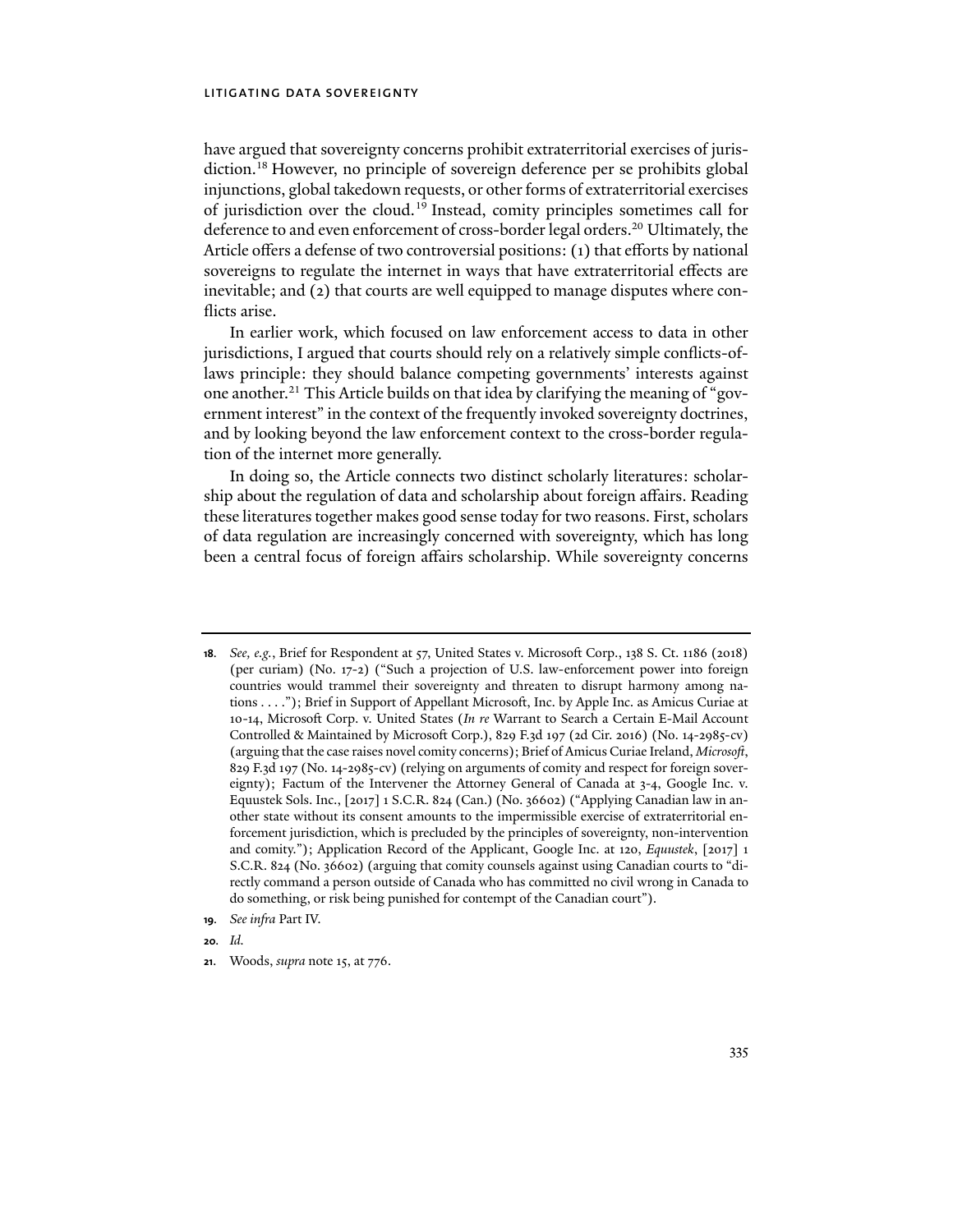arose in even the earliest internet scholarship, they have new significance today.<sup>22</sup> Many of the early internet-jurisdiction cases dealt with relatively simple scenarios—such as when someone in State A posts something online that violates the law in State  $B^{23}$  – that do not match the scale or complexity of, say, the European Union regulating speech rules for a two-billion-user platform like Facebook.<sup>24</sup> The power dynamics were different then as well. When Yahoo! battled with France over a decade ago, in one of the early data sovereignty cases, Yahoo! was a relatively small company.<sup>25</sup> By contrast, today's data sovereignty disputes pit the world's most valuable companies against nation-states. Indeed, in their extreme form, they pit alliances of powerful companies against alliances of nations.26 This new power dynamic is precisely what has caused some scholars to worry—wrongly, in my view<sup>27</sup>—that states have ceded sovereignty to large technology firms.28

- **23***. See id.*
- **24***. See* Daniel Boffey, *EU Threatens to Crack Down on Facebook over Hate Speech*, GUARDIAN (Apr. 11, 2018, 5:18 PM), https://www.theguardian.com/technology/2018/apr/11/eu-heavy -sanctions-online-hate-speech-facebook-scandal [https://perma.cc/6SC9-NEYM].
- **25**. Yahoo!'s legal battle with France ended in 2006. Yahoo! Inc. v. La Ligue Contre Le Racisme Et l'Antisemitisme, 433 F.3d 1199 (9th Cir. 2006). At the time, the firm was rapidly losing market share to Google. *See* Fred Vogelstein, *How Yahoo Blew It*, WIRED (Feb. 1, 2007, 12:00 PM), https://www.wired.com/2007/02/yahoo-3 [https://perma.cc/5Z7Q-TMDF]. Google is valued today at \$600 billion, and there is talk that it will soon be worth \$1 trillion. Anita Balakrishnan, *Amazon, Apple, and Alphabet Are in a Race to Become the First Trillion-Dollar Company - Munster*, CNBC (Apr. 21, 2017, 5:57 PM), https://www.cnbc.com/2017/04/21 /gene-munster-the-1-trillion-market-cap-chances-for-amazon-apple-or-google.html [https://perma.cc/Q2NG-Y7VS].
- **26**. For example, the European Union has taken on the social media industry as a whole on a number of issues. *See infra* Section I.A.1.
- **27***. See infra* Section II.A.
- **28***. See* Jennifer Daskal, *Borders and Bits*, 71 VAND. L. REV. 179, 182 (2018) ("The multinational companies that manage our data have taken on a form of international governance in ways that traditional governments can't and won't."); Jennifer Daskal, *The Un-Territoriality of Data*, 125 YALE L.J. 326, 365 (2015) (describing the longstanding view that the "unilateral exercise of law enforcement in another state's territory is a breach of that state's sovereignty" and noting that "data is beginning to challenge this established understanding"); Kristen E. Eichensehr, *The Cyber-Law of Nations*, 103 GEO. L.J. 317, 325 n.30 (2015) (describing the "weakness or absence [of national sovereignty] in the current cyberspace context"); Alan Z. Rozenshtein, *Surveillance Intermediaries*, 70 STAN. L. REV. 99, 187 (2018) ("[I]nternet companies challenge the state's monopoly over security, the very locus of traditional conceptions of sovereignty."); *Digital Security and Due Process: Modernizing Cross-Border Surveillance Law for the Cloud Era* (June 22, 2017), https://www.heritage.org/technology/event/digital-security-and-due -process-modernizing-cross-border-surveillance-law-the (describing the rise of cyberspace

**<sup>22</sup>***. See* JAMES GRIMMELMANN, INTERNET LAW 51-63 (7th ed. 2017) (describing the early internetjurisdiction disputes and noting that all internet issues are at some level jurisdictional).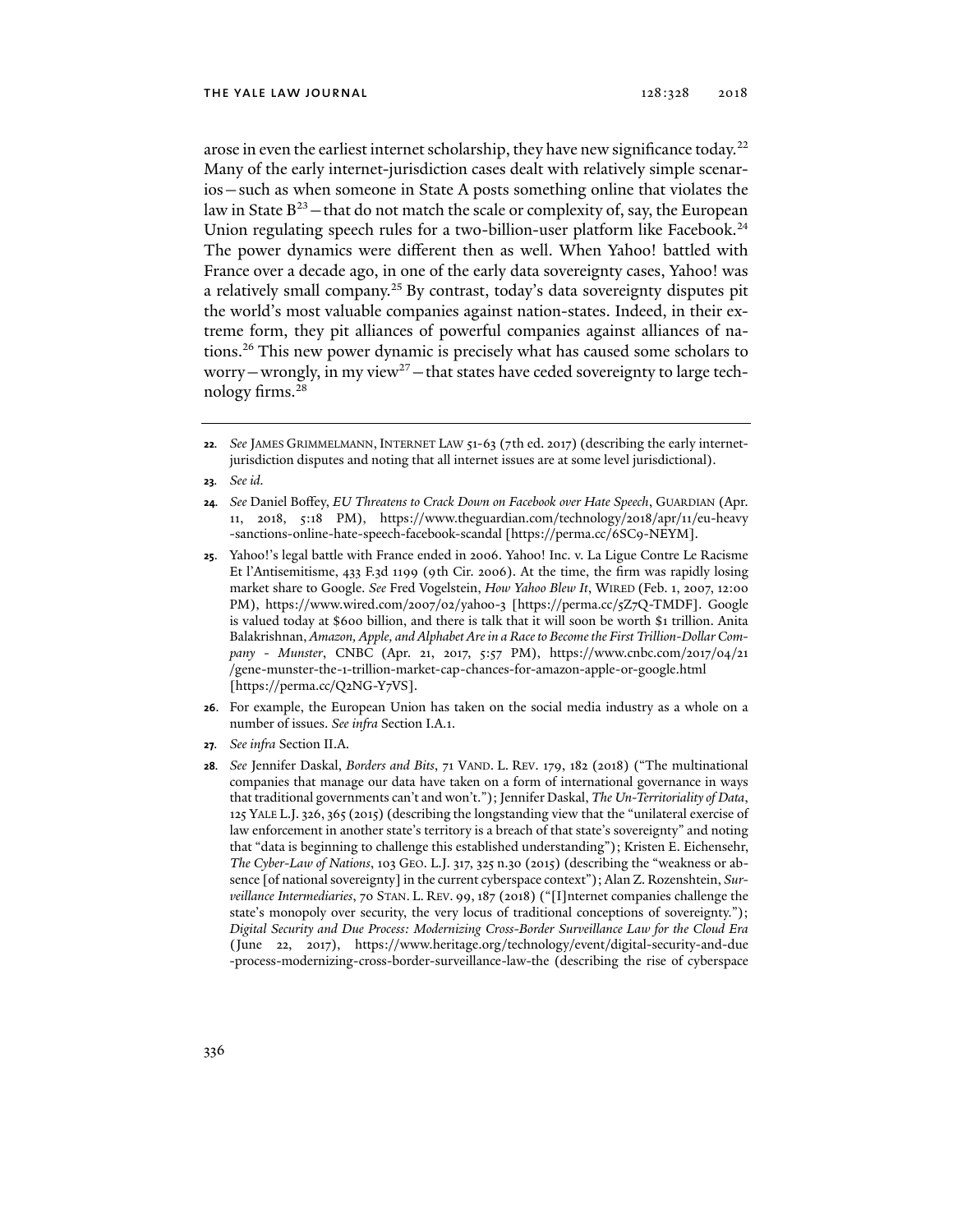Second, reading these literatures together reveals a shared concern over institutional competence. Scholars writing about the regulation of new technologies have engaged in a decades-long debate about the proper role of courts as creators of technology policy.29 Some argue that courts should exercise special restraint in areas of fast-changing technology policy because they are less well suited to developing technology policy than the other branches of government.<sup>30</sup> Others disagree, arguing that technology policy is not so exceptional and that courts offer certain advantages over the other branches.<sup>31</sup> This exchange echoes similar debates about the role of courts in foreign affairs.<sup>32</sup> There is a growing body of scholarship that describes how courts engage in forms of isolationism,<sup>33</sup>

- **29***. See* Orin S. Kerr, *The Fourth Amendment and New Technologies: Constitutional Myths and the Case for Caution*, 102 MICH. L. REV. 801, 806 (2004) (arguing that courts are ill-equipped to make criminal law in areas where technology is fast evolving). For responses to Kerr's institutional-competence argument, see Erin Murphy, *The Politics of Privacy in the Criminal Justice System: Information Disclosure, the Fourth Amendment, and Statutory Law Enforcement Exemptions*, 111 MICH. L. REV. 485, 498 (2013), which argues that courts and legislatures are not an either/or proposition, but rather can work together to achieve optimal policy; David Alan Sklansky, *Two More Ways Not to Think about Privacy and the Fourth Amendment*, 82 U. CHI. L. REV. 223, 224-33 (2015), which disputes Kerr's view that privacy protections are best left to the political branches and questions whether the institutional comparison is fruitful; and Daniel J. Solove, *Fourth Amendment Codification and Professor Kerr's Misguided Call for Judicial Deference*, 74 FORDHAM L. REV. 747, 761-74 (2005), which argues that the legislative record in addressing new technologies is insufficient, filled with gaps, and suggests that legislatures are neither as nimble nor as informed as Kerr suggests.
- **30***. See generally* Kerr, *supra* note 29.
- **31***. See generally* Solove, *supra* note 29.
- **32**. Much of this literature is focused on the procedural doctrines courts use to avoid cross-border litigation. *See, e.g.*, Bookman, *supra* note 13, at 1085 (summarizing the litigation isolationism literature).
- **33***. See* Donald Earl Childress III, *Escaping Federal Law in Transnational Cases: The Brave New World of Transnational Litigation*, 93 N.C. L. REV. 995 (2015) (exploring the doctrines federal courts use to avoid resolving transnational disputes); Maggie Gardner, *Parochial Procedure*, 69

as "perhaps the most transformative issue since the fall of the Berlin Wall back in the 1980s in terms of how it is reordering society," because unlike nation states, "characterized by borders, by exercising jurisdiction and law in particular places," we now live in "a different kind of reality, a reality of information space, this network that has no inherent borders, bears no inherent jurisdiction"). These claims are modern incarnations of much older arguments. For the most well-known argument of this sort, see John Perry Barlow, *A Declaration of the Independence of Cyberspace* (1996), https://www.eff.org/cyberspace-independence [https:// perma.cc/G2S3-5L99], which argues that cyberspace is ungovernable by nation-states. For a related view, see David R. Johnson & David Post, *Law and Borders—The Rise of Law in Cyberspace*, 48 STAN. L. REV. 1367, 1400-01 (1996), which argues that cyberspace is its own domain, deserving of its own rules, different from those that apply on any particular sovereign soil; and see also Jack L. Goldsmith, *Against Cyberanarchy*, 65 U.CHI. L. REV. 1199, 1202-05 (1998), which responds to Johnson and Post.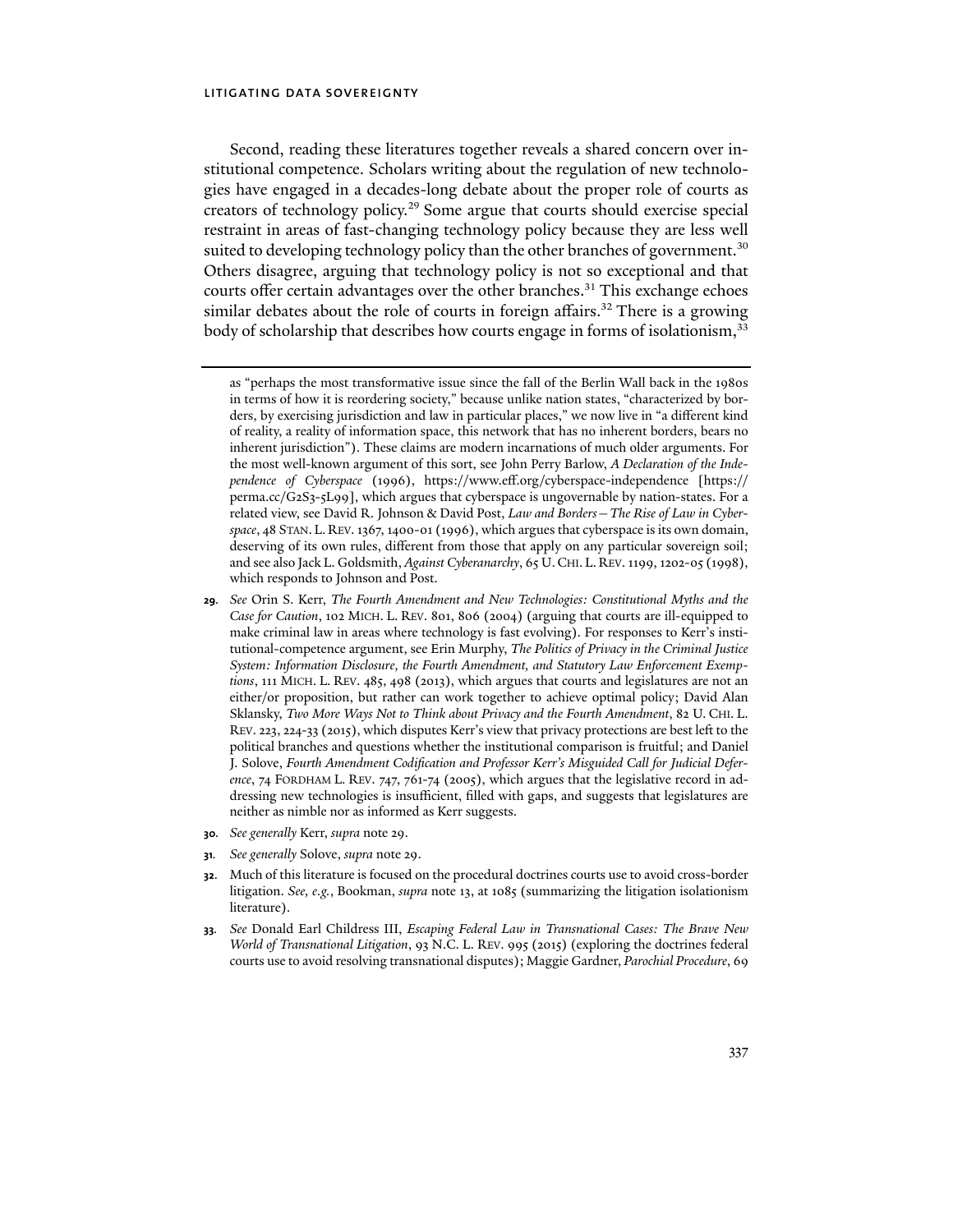#### THE YALE LAW JOURNAL 128:328 2018

while others argue that judicial management of foreign relations is more common and less exceptional than previously thought.<sup>34</sup> Whether these developments are cause for celebration or cause for concern depends on one's views about the appropriate role for courts in foreign affairs, $35$  perhaps the central normative question among foreign affairs scholars.<sup>36</sup>

These two literatures converge in the data-sovereignty cases. One might view the cases as *especially* ill-suited for courts because they require courts to set technology policy for the global internet. And yet, these cases continue to test both our foreign affairs doctrines and the judiciary's ability to manage new areas of technology policy. We may need to look to other actors besides courts to manage these disputes, and we may also learn something new about the appropriate relationship between the judiciary and other branches in managing both foreign affairs and technology policy.<sup>37</sup>

The Article proceeds as follows. Part I examines several high-profile internetgovernance cases and identifies some of their shared features. The resolution of each of these issues defines, often for the first time, the limits of state control over the internet. Because the phrase "sovereignty" is so notoriously broad, Part II offers a specific articulation of what that concept might mean in the context of the internet. This Part interrogates the idea that state sovereignty is diminished

- **34***. See* Zachary D. Clopton, *Judging Foreign States*, 94 WASH. U. L. REV. 1 (2016) (debunking the myth that courts avoid judging foreign sovereigns' actions); Ganesh Sitaraman & Ingrid Wuerth, *The Normalization of Foreign Relations Law*, 128 HARV. L. REV. 1897 (2015) (showing that courts no longer treat foreign relations cases so differently from domestic cases).
- **35***. Compare* Posner & Sunstein, *supra* note 14, at 1198, *with* Dodge, *supra* note 14, at 2132.

**37***. See infra* Part V.

STAN L. REV. 941, 954-56 (2017) (summarizing the literature critical of courts' increasingly narrow approach to transnational cases); David L. Noll, *The New Conflicts Law*, 2 STAN. J. COMPLEX LITIG. 41, 82-84 (2014) (arguing that courts are defining their jurisdictional authority narrowly to avoid hearing transnational cases); Cassandra Burke Robertson, *Transnational Litigation and Institutional Choice*, 51 B.C. L. REV. 1081, 1113 (2010) (describing courts' use of court-access doctrines to avoid hearing transnational disputes); Christopher A. Whytock, *The Evolving Forum Shopping System*, 96 CORNELL L.REV. 481, 483-84 (2011) (presenting empirical evidence that while transnational litigation has grown over the last two decades, federal courts have become more reluctant to hear transnational cases).

**<sup>36</sup>***. See* Curtis A. Bradley, Chevron *Deference and Foreign Affairs*, 86 VA. L. REV. 649, 694 (2000); Zachary D. Clopton, *Replacing the Presumption Against Extraterritoriality*, 94 B.U. L. REV. 1, 40 (2014) (arguing that *Chevron* deference is an appropriate way to manage ambiguity about extraterritorial jurisdiction); Dodge, *supra* note 14, at 2132 ("A second myth of international comity is the notion that the executive branch enjoys a comparative advantage in making comity determinations."); Posner & Sunstein, *supra* note 14, at 1207 ("[T]he expertise rationale for deference to the executive is stronger in the foreign relations setting than in the traditional *Chevron* setting.").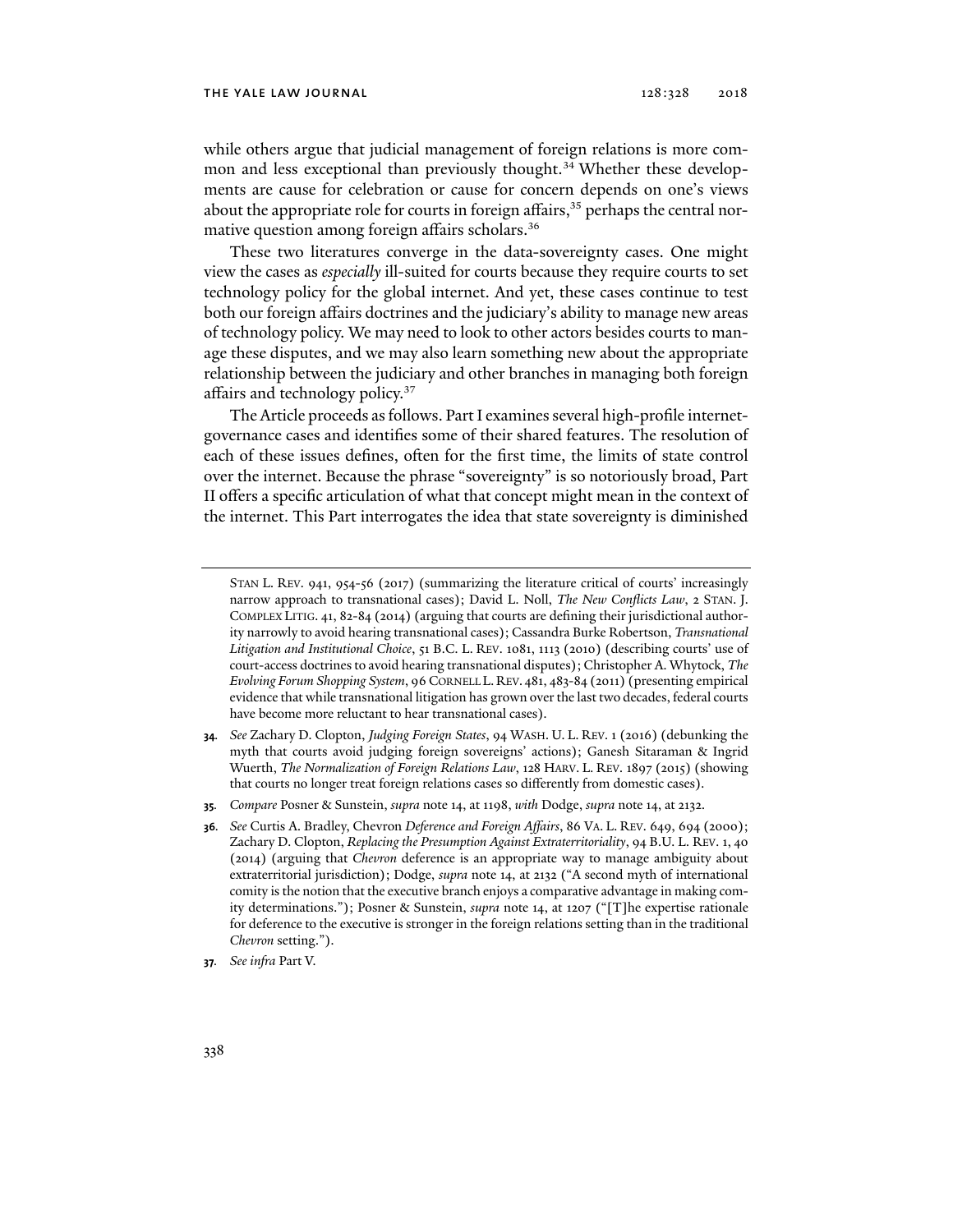in the internet era, and suggests that policymakers face a stark choice—not between an open internet and the "splinternet," but between better and worse forms of a fragmented internet.<sup>38</sup> Do we prefer a world where courts apply comity principles, recognizing and deferring to foreign sovereign interests where appropriate, or a world where they decline to do so and tempt states to assert their sovereign power forcefully? The answer is clearly the former.

The final three Parts turn to the sovereign-deference doctrines themselves and their judicial application. Part III introduces these doctrines as a way for courts to manage competing and overlapping claims of sovereignty over the internet. Part IV clarifies what those doctrines *do not* require. Most importantly, the Part shows that comity neither requires nor even exhibits a consistent bias against extraterritoriality. To the contrary, when the litigated dispute is transnational, comity often calls for *accommodating* another sovereign's extraterritorial regulations. That is, comity promotes recognition at least as much as it does restraint. Part V turns to institutional questions and offers an assessment—and a limited defense—of courts as internet policy makers. The Part concludes by looking beyond courts to ask what a broad policy of sovereign deference might mean for other key actors in internet governance debates.

# **i. the data-sovereignty disputes**

There are a number of flashpoint issues that implicate the state's sovereign authority over the cross-border internet. This Part surveys some of the highprofile disputes, and it identifies some of their shared characteristics. The particular substantive disputes in each case are not as important as the overall picture that emerges: across a number of different issues and jurisdictions, states and some of the world's most powerful companies are regularly clashing in litigation that asks courts to identify the limits of state sovereignty over the internet.

**<sup>38</sup>**. The "splinternet" is the idea that the internet may be carved up in the image of nation-states. SCOTT MALCOMSON, SPLINTERNET: HOW GEOPOLITICS AND COMMERCE ARE FRAGMENTING THE WORLD WIDE WEB 7 (2016).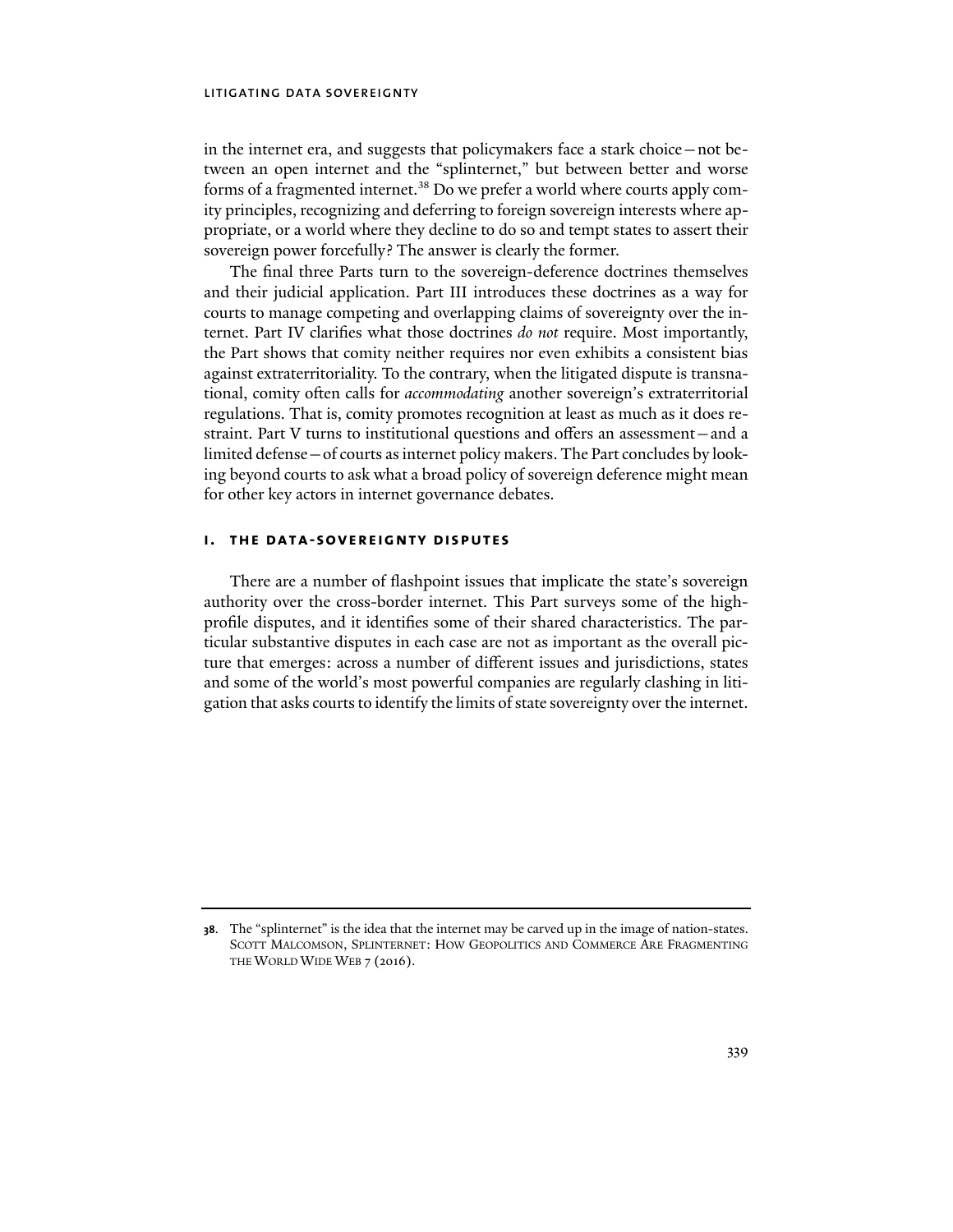#### *A. The Issues*

*1. Takedown Orders for Extremist Content* 

States routinely demand that internet service providers remove content such as a website or photos—because the content violates local law.<sup>39</sup> In particular, governments have placed internet firms under increased pressure to take responsibility for extremist content that users post on their platforms.<sup>40</sup> In June 2017, several of the biggest internet companies—Facebook, Microsoft, Twitter, and Google—formed an industry alliance to coordinate their efforts to identify and remove extremist content from their platforms.<sup>41</sup> This was the latest in a series of industry actions aimed at satisfying European regulators who have pushed for more censorship of extremist content by internet intermediaries.<sup>42</sup> This pressure intensified following the terrorist attacks in Paris and Brussels in 2015.43 In response to those attacks, technology companies implemented a code of conduct under which they agreed to remove extremist and hateful content within twenty-four hours.<sup>44</sup> However, the firms' efforts did not satisfy European regulators.45 In the United Kingdom, the Home Affairs Select Committee produced a report slamming the companies for failing to do more.<sup>46</sup> The rhetoric

- **42**. For a summary of these developments, see Citron, *supra* note 40.
- **43***. See, e.g.*, Mark Scott, *Europe Presses American Tech Companies to Tackle Hate Speech*, N.Y. TIMES (Dec. 7, 2016), https://www.nytimes.com/2016/12/06/technology/europe-hate-speech -facebook-google-twitter.html [https://perma.cc/X8LU-HFPB]; Amar Toor, *UK Lawmakers Say Facebook, Google, and Twitter Are 'Consciously Failing' to Fight ISIS Online*, VERGE (Aug. 26, 2016 5:58 AM EDT), https://www.theverge.com/2016/8/26/12656328/facebook-google -twitter-isis-propaganda-uk-report [https://perma.cc/KK7T-RLDF].
- **44***. Code of Conduct on Countering Illegal Hate Speech Online*, EUR. COMMISSION (2016), https://edri.org/files/privatisedenf/euhatespeechcodeofconduct\_20160531.pdf [https:// perma.cc/9MFT-ZQW8].
- **45***. See* Amar Toor, *Germany Passes Controversial Law to Fine Facebook over Hate Speech*, VERGE (June 30, 2017, 4:18 AM EDT), https://www.theverge.com/2017/6/30/15898386/germany -facebook-hate-speech-law-passed [https://perma.cc/WT2D-YW7T].
- **46***. UK Lawmakers Criticize Social Media over Response to Extremist Content*, REUTERS (Apr. 30, 2017, 7:04 PM), https://www.reuters.com/article/us-britain-socialmedia-idUSKBN17W0U1 [https://perma.cc/6UE8-NZPH].

**<sup>39</sup>**. *See* GRIMMELMANN, *supra* note 22, at 119-213 (collecting cases regarding censorship over internet content).

**<sup>40</sup>***. See* Danielle Keats Citron, *Extremist Speech, Compelled Conformity, and Censorship Creep*, 93 NOTRE DAME L. REV. 1035, 1040-49 (2018).

**<sup>41</sup>**. Selena Larson, *Tech Giants Bolster Collaborative Fight Against Terrorism*, CNN MONEY (June 26, 2017, 2:47 PM EDT), https://money.cnn.com/2017/06/26/technology/business/global -Internet-forum-to-counter-terrorism/index.html [https://perma.cc/U3G4-J8DY].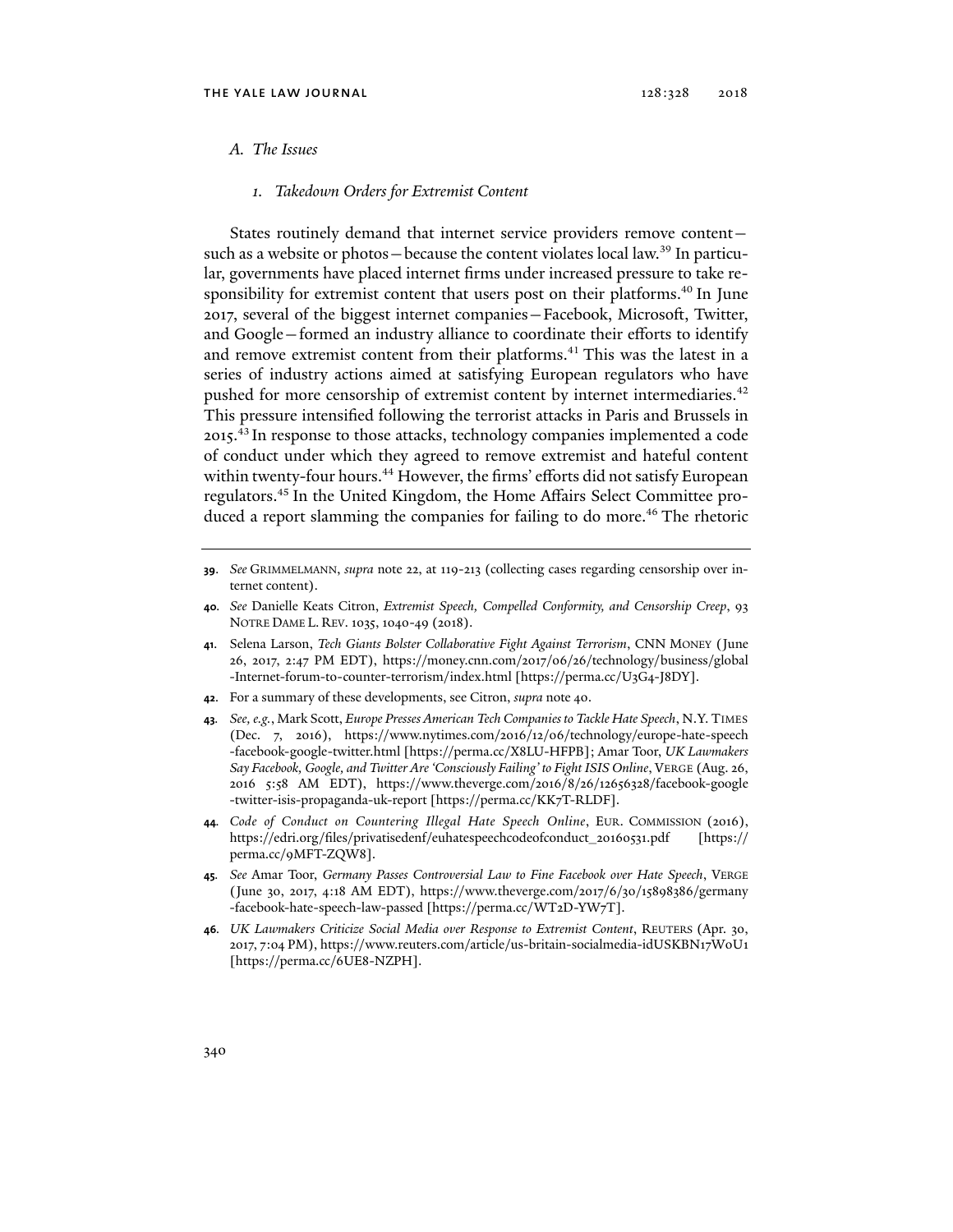was far from measured, with the chairwoman of the Committee saying publicly: "Social media companies' failure to deal with illegal and dangerous material online is a disgrace."47

American efforts to regulate American social media firms have not been as successful as these European regulatory efforts.<sup>48</sup> In the United States, proposals to force internet companies to moderate offensive or dangerous content have stalled, hindered by the First Amendment and the Communications Decency Act.49 The recent triumphs of European regulators also contrast with the first round of internet-jurisdiction disputes, many of which centered around hate speech regulations permissible in Europe but not in the United States.<sup>50</sup> In those disputes, technology firms resisted cross-border takedown requests and often won. Today, firms bow to pressures in one market to remove certain content, and the consequences are felt around the world. Facebook's "Community Standards"—which govern what content can stay up or must come down—apply globally, "without differentiation to cultural or national boundaries."51 Because the takedowns apply worldwide, scholars and activists have expressed concern about one sovereign having the ability to set internet speech policy internationally.52

# *2. Delisting and the Right to Be Forgotten*

Sometimes, rather than ordering a provider to remove content from its own website, states ask the provider to stop *linking* to or *directing* users to content hosted elsewhere, including by removing links to this content from search results. These delisting requests—typically lodged against search engines like Google—are mostly used to force companies to remove links in accordance with

**<sup>47</sup>***. Id.* 

**<sup>48</sup>**. *See* Citron, *supra* note 40, at 1037-38.

**<sup>49</sup>**. 47 U.S.C. § 230 (2018). For a discussion of both, see Danielle Keats Citron & Helen Norton, *Intermediaries and Hate Speech: Fostering Digital Citizenship for Our Information Age*, 91 B.U. L. REV. 1435, 1453 nn.110 & 111 (2011); and Danielle Keats Citron & Benjamin Wittes, *The Internet Will Not Break: Defying Bad Samaritans § 230 Immunity*, 86 FORDHAM L. REV. 401, 406-07  $(2017).$ 

**<sup>50</sup>**. *See, e.g.*, Yahoo!, Inc. v. La Ligue Contre Le Racisme Et l'Antisemitisme, 169 F. Supp. 2d 1181, 1194 (N.D. Cal. 2001) (finding that enforcing a French judgment that would require Yahoo! to make geolocation changes to its technology in California violated the First Amendment and was therefore unenforceable).

**<sup>51</sup>**. Kate Klonick, *The New Governors: The People, Rules, and Processes Governing Online Speech*, 131 HARV. L. REV. 1598, 1642 (2018).

**<sup>52</sup>**. *See* Citron, *supra* note 40, at 1056.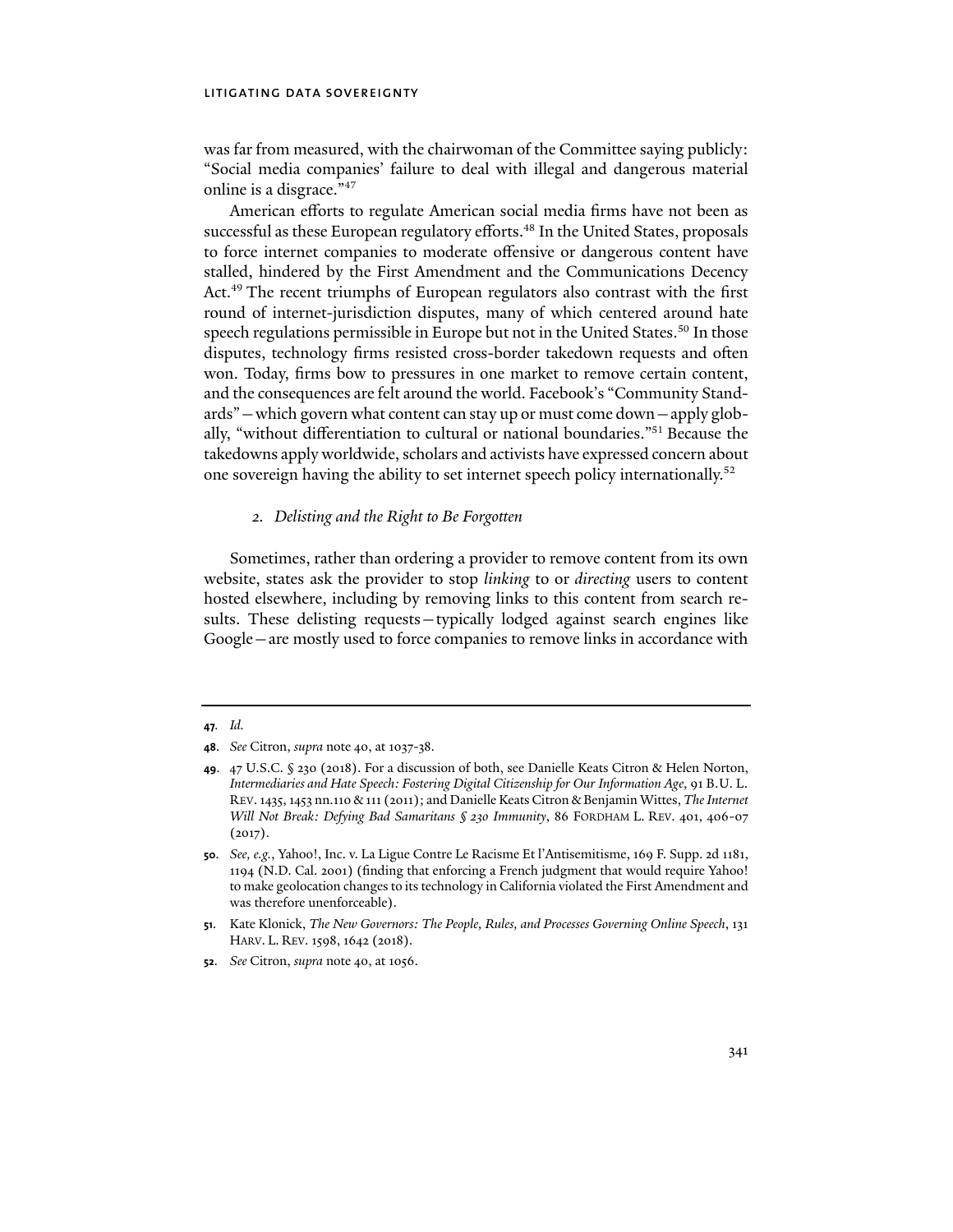the so-called right to be forgotten. 53 Since the European Court of Justice acknowledged this right, Google has taken down links to nearly a million websites, 54 while continuing to challenge similar delisting orders around the world.<sup>55</sup>

Foremost among these challenges to delisting orders is Google's litigation in Spain, where the data protection authority, Agencia Española de Protección de Datos (AEPD), ordered Google to remove material at a user's request.<sup>56</sup> Google's local and international offices sought clarification from Audiencia Nacional, Spain's highest court,<sup>57</sup> which then sought clarification from the European Union Court of Justice (CJEU) on the European Data Protection Directive.<sup>58</sup> The CJEU sidestepped the question of whether the European Union's Data Protection Directive guarantees a fundamental right to be forgotten,<sup>59</sup> but it found that Google is a data "controller" within Spanish territory for the purposes of determining the state's personal jurisdiction over Google.<sup>60</sup> This meant that the AEDP's order applied to Google. The court left open the question of how far the ruling reached on the internet—whether just to Spanish domains, to users with

- **53**. Alan Travis & Charles Arthur, *EU Court Backs 'Right to be Forgotten': Google Must Amend Results on Request*, GUARDIAN (May 13, 2014), https://www.theguardian.com/technology/2014/may /13/right-to-be-forgotten-eu-court-google-search-results [https://perma.cc/M8G5-DDRB] (describing how EU data protection laws force search engines like Google to remove private information at the request of users).
- **54**. *Search Removals Under European Privacy Law*, GOOGLE TRANSPARENCY REP., https:// transparencyreport.google.com/eu-privacy/overview (showing that from May 29, 2014 to August 5, 2018, Google has received requests to delist 2,300,526 websites, and has agreed to delist 1,010,276 of those websites).
- **55**. In addition to Google's disputes with Spanish and French authorities, the firm has also fought the right to be forgotten in Argentina, Japan, and other countries. *See* Robert C. Post, *Data Privacy and Dignitary Privacy: Google Spain, the Right to Be Forgotten, and the Construction of the Public Sphere*, 67 DUKE L.J. 981, 989-90 (2018); *see also* Farhad Manjoo, '*Right to be Forgotten' Online Could Spread*, N.Y. TIMES (Aug. 5, 2015), https://www.nytimes.com/2015/08/06 /technology/personaltech/right-to-be-forgotten-online-is-poised-to-spread.html [https:// perma.cc/6CHR-NSMD] (discussing how the European Court of Justice's decision could reverberate throughout the world).
- **56**. Case C-131/12, Google Spain SL v. Agencia Española de Protección de Datos (May 13, 2014), http://curia.europa.eu/juris/document/document\_print.jsf?doclang=EN&docid=152065 [https://perma.cc/Q694-URG7].
- **57***. Id.* ¶ 1.
- **58***. Id.* ¶¶ 19-20.
- **59***. Id.* ¶¶ 89-99.
- **60***. Id.* ¶¶ 32-41, 43, 45, 50, 57, 60.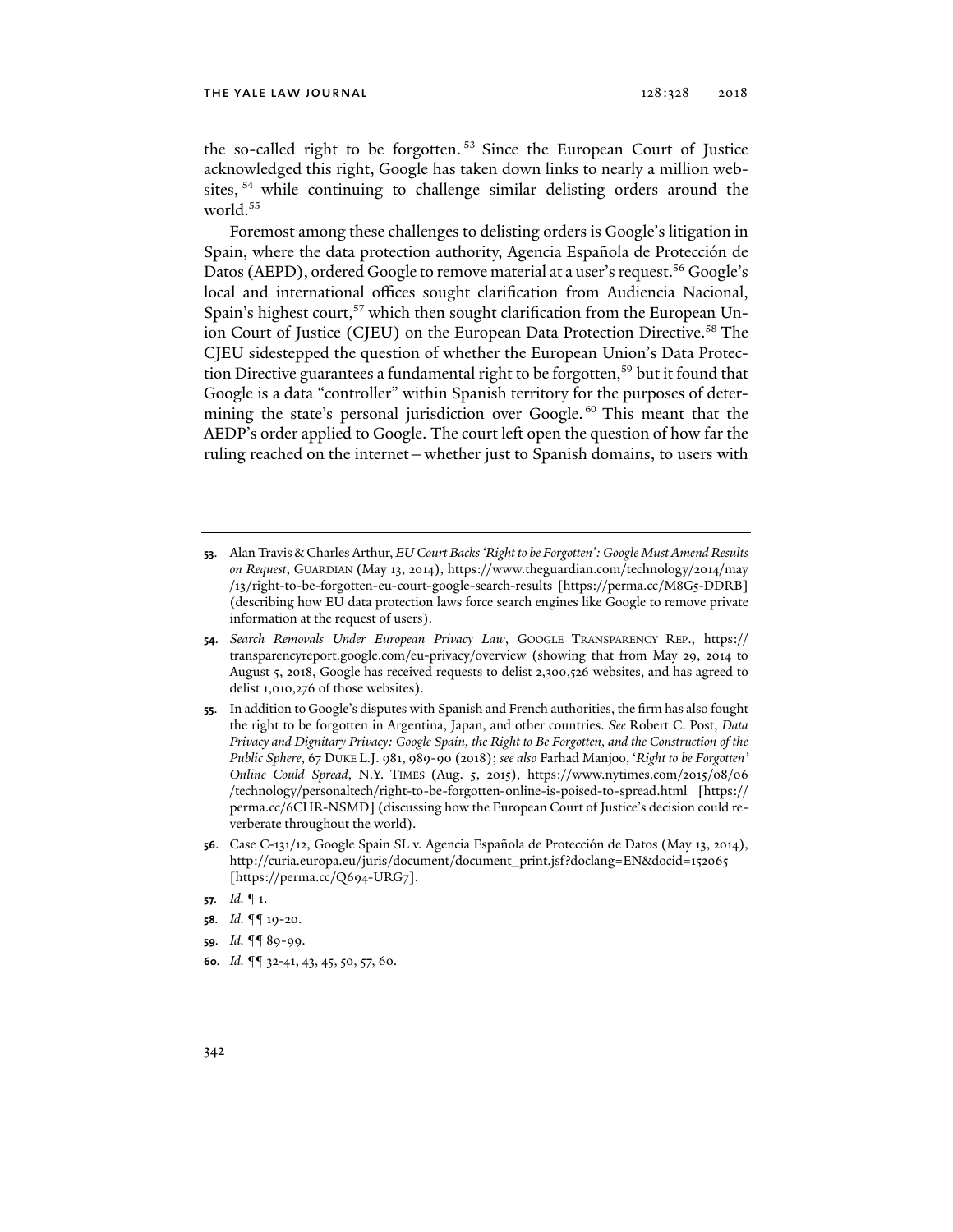Spanish IP addresses, or perhaps to users globally.<sup>61</sup> Google convened an advisory committee to discuss how to implement the ruling.<sup>62</sup> The committee's report concluded that Google should remove offending content from the relevant country-level domain—in this case, www.google.es—but not from www.google.com, even for users located within Spain.<sup>63</sup> In response, European authorities signaled to Google that it would need to delist offending material worldwide.<sup>64</sup>

This set up the company's dispute with France's data-protection authority, the Commission Nationale de l'Informatique et des Libertés (CNIL). 65 In France, Google complied with delisting requests by removing offending material from the country-level domain, google.fr.<sup>66</sup> After Google concluded that it had the technology to identify user location, it also delisted search results for users that appeared to be in France.<sup>67</sup> The CNIL concluded that this was insufficient, determining that Google must delist offending material not just on all Google products within the EU, but also on all Google products wherever they are accessed worldwide.68 Google rejected this argument and appealed to the Conseil d'État, France's highest court for administrative justice.<sup>69</sup> That court in turn referred the case to the European Court of Justice, where the case is pending.<sup>70</sup>

Delisting orders can also be used to ask firms to stop linking to content that violates intellectual property rules.71 For example, on June 27, 2017, the Canadian

- **63***. Id.*
- **64**. Natasha Lomas, *Google Faces Fight in Europe on Search Delisting*, TECHCRUNCH (Feb. 6, 2015), https://techcrunch.com/2015/02/06/google-rtbf-report [https://perma.cc/CCQ3-D5KW].
- **65***. CNIL Orders Google to Apply Delisting on All Domain Names of the Search Engine*, CNIL (June 12, 2015), https://www.cnil.fr/fr/node/15790 [https://perma.cc/Z92U-8SJE].
- **66**. Walker, *supra* note 11.
- **67***. Id.*
- **68**. *See* Julia Fioretti, *France Fines Google over 'Right to Be Forgotten*,*'* REUTERS (Mar. 24, 2016, 12:38 PM), https://www.reuters.com/article/us-google-france-privacy/france-fines-google-over -right-to-be-forgotten-idUSKCN0WQ1WX [https://perma.cc/YD76-KHUA].
- **69**. Walker, *supra* note 11.

**71**. Joe Mullin, *Google Must Alter Worldwide Search Results*, *Per Orders from Canada's Top Court*, ARS TECHNICA (June 28, 2017, 3:30 PM), https://arstechnica.com/tech-policy/2017/06

**<sup>61</sup>***. Id.*

**<sup>62</sup>***. See Advisory Council to Google on the Right to Be Forgotten*, GOOGLE (Feb. 6, 2015), https://static .googleusercontent.com/media/archive.google.com/en//advisorycouncil/advisement /advisory-report.pdf [https://perma.cc/WP8K-DEB2].

**<sup>70</sup>**. CE Sect., July 19, 2017, 399922 (Fr.), http://www.conseil-etat.fr/Decisions-Avis-Publications /Decisions/Selection-des-decisions-faisant-l-objet-d-une-communication-particuliere/CE -19-juillet-2017-GOOGLE-INC [https://perma.cc/XT3J-R79G].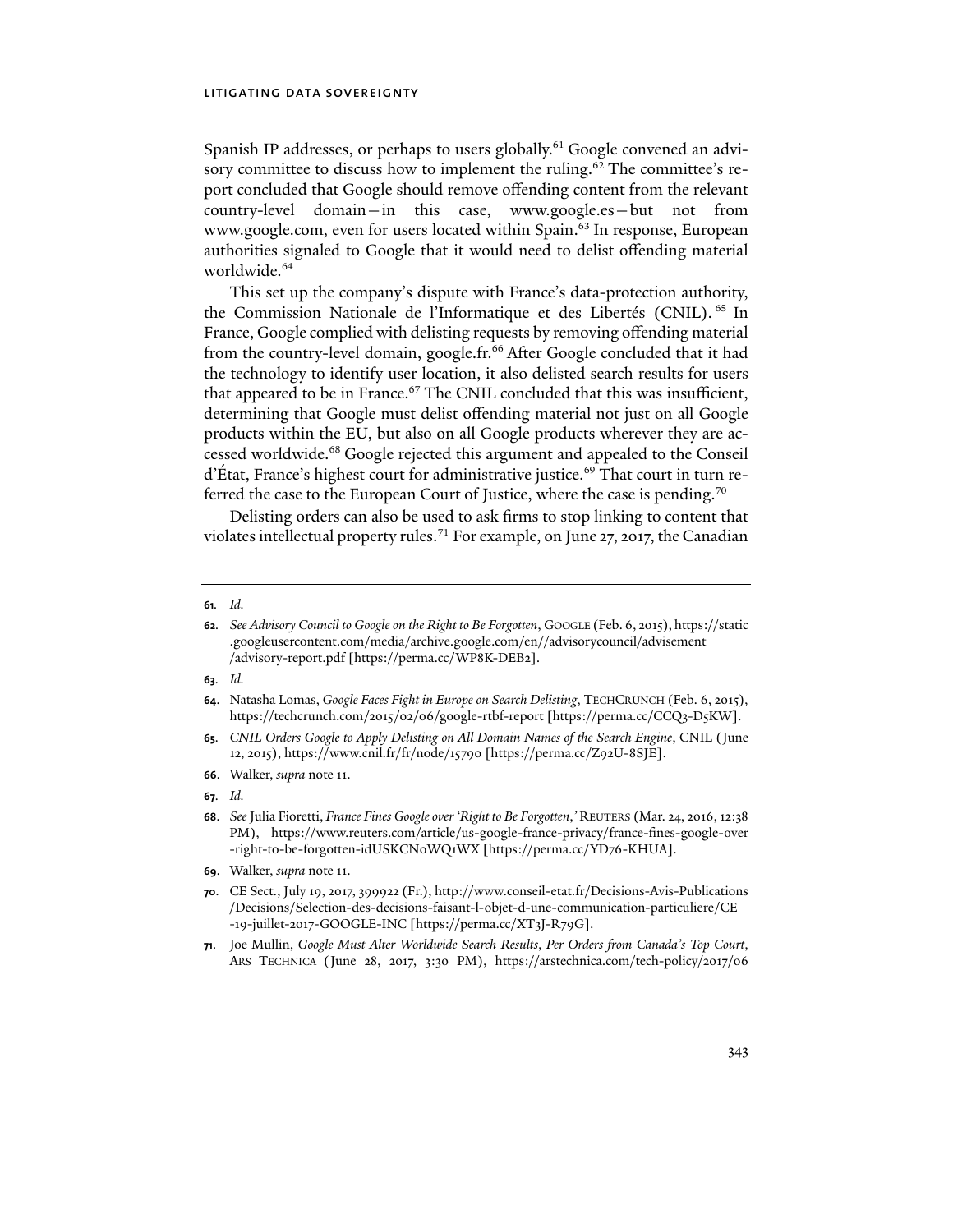Supreme Court held that Google must delist web pages relating to Datalink, a firm accused of violating Canadian intellectual property law.<sup>72</sup> The Supreme Court upheld the order of the Court of Appeal for British Columbia, which had demanded that Google remove references to pages selling Datalink's wares not only on Google's Canadian site, google.ca, but also on all Google websites.<sup>73</sup> The order applied to Google's products anywhere in the world.74 Google appealed the lower court's order, arguing that the takedown request represented an invalid exercise of extraterritorial jurisdiction.<sup>75</sup> The Canadian Supreme Court disagreed by a seven-to-two vote, and held that the order was appropriate in scope.<sup>76</sup>

Google did not take issue with the intellectual property dispute between Equustek and Datalink.<sup>77</sup> Nor was Google averse to fashioning a remedy,<sup>78</sup> proposing to remove the offending links from its Canadian domain, google.ca.<sup>79</sup> Rather, Google expressed concern about the global reach of the injunction, which it argued set a dangerous precedent for other countries.<sup>80</sup> A number of civil-society groups also weighed in, filing amicus curiae briefs in support of Google's position and arguing that a worldwide injunction both violated U.S. sovereignty<sup>81</sup> and set a dangerous precedent for other countries.<sup>82</sup> Specifically, Google and the civil-society groups worried about the precedent the case might set for other cross-border delisting requests—especially those made pursuant to the right to be forgotten in Europe.<sup>83</sup>

- **72**. Google Inc. v. Equustek Sols. Inc., [2017] 1 S.C.R. 824, 826 (Can.).
- **73***. Id.*
- **74**. Complaint, *supra* note 7, at 2.
- **75***. Id.*
- **76***. Equustek*, [2017] 1 S.C.R. at 826.
- **77**. The underlying dispute was between Equustek, a Canadian networking firm, and Datalink, a firm that allegedly stole and attempted to resell some of Equustek's products and designs. *See* Equustek Sols. Inc. v. Jack, 2014 BCSC 1063, 63 B.C.L.R. 5th 145 (Can. B.C. S.C.).
- **78**. *Equustek*, [2017] 1 S.C.R. at 836-37.
- **79**. Andrew Keane Woods, *No, the Canadian Supreme Court Did Not Ruin the Internet*, LAWFARE (July 6, 2017, 2:25 PM), https://lawfareblog.com/no-canadian-supreme-court-did-not-ruin -Internet [https://perma.cc/6VVP-TBDG].
- **80***. Equustek*, [2017] 1 S.C.R. at 846-47.
- **81***. See* Factum of Intervener Electronic Frontier Foundation, *Equustek*, [2017] 1 S.C.R. 824 (No. 36602).
- **82***. See* Factum of Intervener Human Rights Watch, *Equustek*, [2017] 1 S.C.R. 824 (Can.) (No. 36602).
- **83**. *See* Woods, *supra* note 79.

<sup>/</sup>canadas-supreme-court-orders-google-to-alter-search-results-worldwide [https://perma .cc/JN2Z-HH7N] (describing Equustek's successful de-indexing case against Google).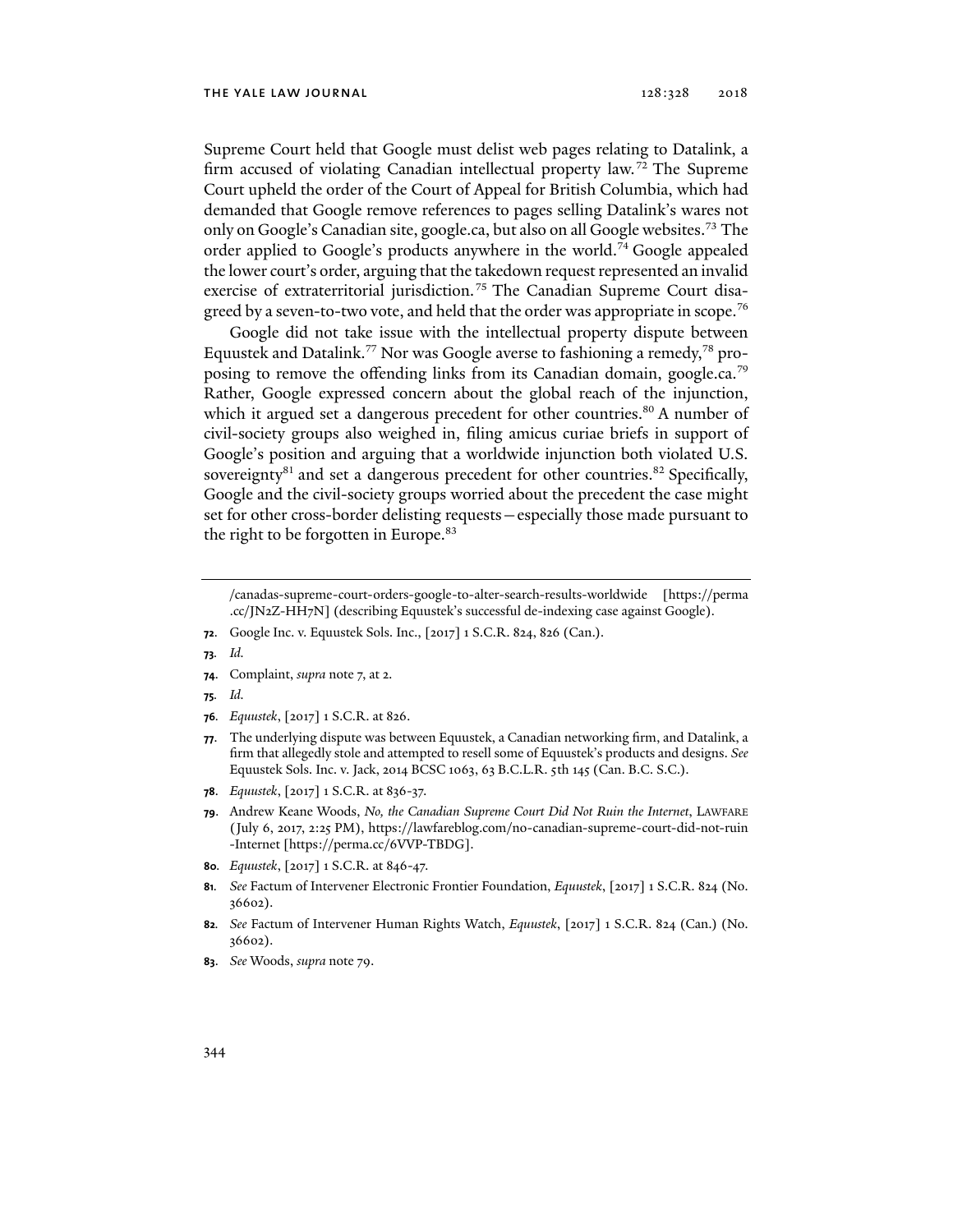Whatever the reason for the delisting request, the question in both *Equustek*  and *Google v. CNIL* is not whether the state can regulate a search engine's means of serving search results, but whether the state can enforce its delisting orders across borders—and, indeed, what counts as a border.<sup>84</sup>

#### *3. Law Enforcement Requests for Data*

States also exert extraterritorial control over the internet in the context of law enforcement efforts to access foreign-held data. Governments seek access to this data for a number of reasons,<sup>85</sup> but their interest is fundamentally traceable to the fact that evidence of crimes is now often digital, $86$  often stored in the cloud,  $87$ and often managed by a service provider located in another jurisdiction.<sup>88</sup> This evidence routinely crosses borders because much of it passes through the wires of the global internet.<sup>89</sup> As long as this is the case, law enforcement will continue to face jurisdictional barriers to accessing criminal evidence.<sup>90</sup>

Microsoft's recent dispute with the Department of Justice is a prime example of this phenomenon.<sup>91</sup> When the DOJ sought the contents of an email account that Microsoft stored in Ireland, Microsoft refused on the grounds that the Stored Communications Act (SCA) did not apply extraterritorially.<sup>92</sup> The technology firm initially challenged the order in court and lost.<sup>93</sup> On appeal before the Second Circuit, the firm won.<sup>94</sup> The Supreme Court then granted certiorari<sup>95</sup>

- **84***. See infra* Section III.C.
- **85**. Woods, *supra* note 15, at 742.
- **86***. Id.* at 742-44.
- **87***. Id.*
- **88***. Id.*
- **89***. Id.*
- **90***. Id.* at 745-47.
- **91***. See supra* text accompanying note 6.
- **92**. Microsoft Corp. v. United States (*In re* Warrant to Search a Certain E-Mail Account Controlled & Maintained by Microsoft Corp.), 855 F.3d 53 (2d Cir. 2017) (denying rehearing en banc).
- **93***. In re* Warrant to Search a Certain E-Mail Account Controlled & Maintained by Microsoft Corp., 15 F. Supp. 3d 466 (S.D.N.Y. 2014).
- **94***. Microsoft Corp.*, 855 F.3d 53.
- **95**. Microsoft Corp. v. United States (*In re* Warrant to Search a Certain E-Mail Account Controlled & Maintained by Microsoft Corp.), 829 F.3d 197 (2d Cir. 2016), *cert granted*, 138 S. Ct. 356 (2017) (mem.).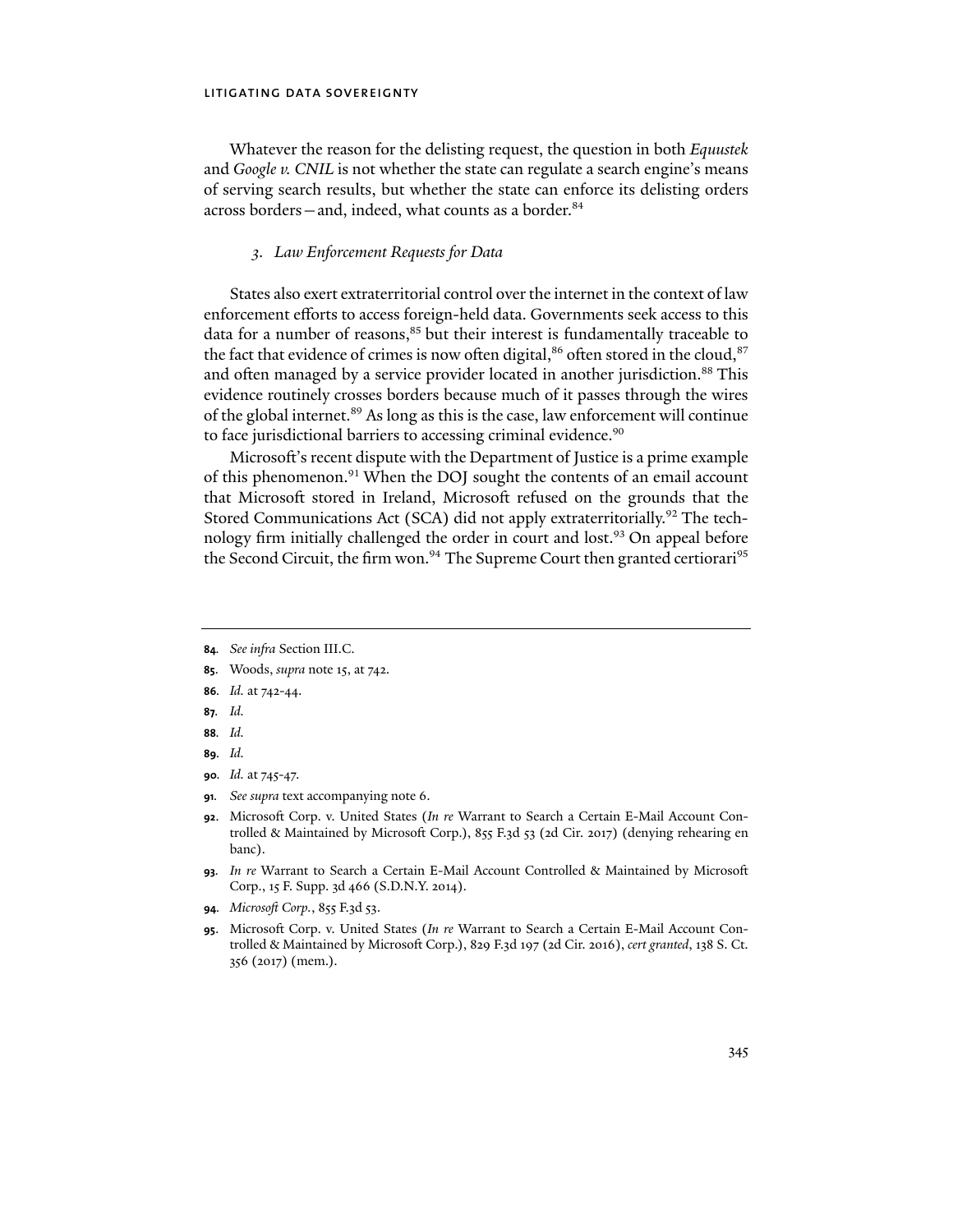and heard oral arguments,<sup>96</sup> but the Clarifying Lawful Overseas Use of Data (CLOUD) Act ultimately mooted the case.<sup>97</sup>

The question before the Court was whether ECPA applies extraterritorially.<sup>98</sup> The Second Circuit below held that it does not, but five other courts had reached a different conclusion. These courts held that the relevant location of the search is in the United States (where Microsoft receives search warrants) and therefore the case does not present a question about ECPA's extraterritorial reach after all.99

These are two different approaches to the same cross-border problem. The Second Circuit chose to address the jurisdictional questions head on.<sup>100</sup> It considered the weight of the authority and decided that limiting ECPA's territorial reach "serves the interests of comity that . . . ordinarily govern the conduct of cross-boundary criminal investigations."101 In other words, the Second Circuit saw the issue as a matter of sovereign deference. The other courts to consider the issue skirted this question by finding that the disputed activity was domestic, regardless of where the data is stored.102 They concluded that asking an internet firm to produce records was therefore not a novel application of ECPA across borders, but rather a domestic application of a search warrant, consistent with the courts' longstanding ability to compel firms to disclose evidence that the firm "can access and deliver within the United States."103

**100**. *Microsoft Corp.*, 829 F.3d 197.

**103***. In re Info. Associated with One Yahoo Email*, 2017 WL 706307, at \*3.

**<sup>96</sup>**. Transcript of Oral Argument, United States v. Microsoft Corp., 138 S. Ct. 1186 (2018) (per curiam) (No. 17-2).

**<sup>97</sup>**. United States v. Microsoft Corp., 138 S. Ct. 1186 (2018) (per curiam).

**<sup>98</sup>**. Petition for a Writ of Certiorari, *Microsoft Corp.*, 138 S. Ct. 1186 (No. 17-2).

**<sup>99</sup>***. See, e.g.*, *In re* Search of Info. Associated with [Redacted]@Gmail.com that Is Stored at Premises Controlled by Google, Inc., No. 16-mj-757, 2017 WL 2480752 (D.D.C. June 2, 2017); *In re* Search of Content that Is Stored at Premises Controlled by Google, No. 16-mc-80263, 2017 WL 1398279 (N.D. Cal. Apr. 19, 2017); *In re* Search of Premises Located at [Redacted] @Yahoo.com, No. 17-mj-1238 (M.D. Fla. Apr. 7, 2017); *In re* Info. Associated with One Yahoo Email Address that Is Stored at Premises Controlled by Yahoo, No. 17-M-1234, 2017 WL 706307 (E.D. Wis. Feb. 21, 2017); *In re* Search Warrant No. 16-960-M-01 to Google, 232 F. Supp. 3d 708 (E.D. Pa. 2017).

**<sup>101</sup>***. Id.* at 221.

**<sup>102</sup>***. In re Search of Info. Associated with [Redacted]@Gmail.com*, 2017 WL 2480752, at \*6 ("Every court outside the Second Circuit that has considered the issue has rejected the holding of *Microsoft* . . . .").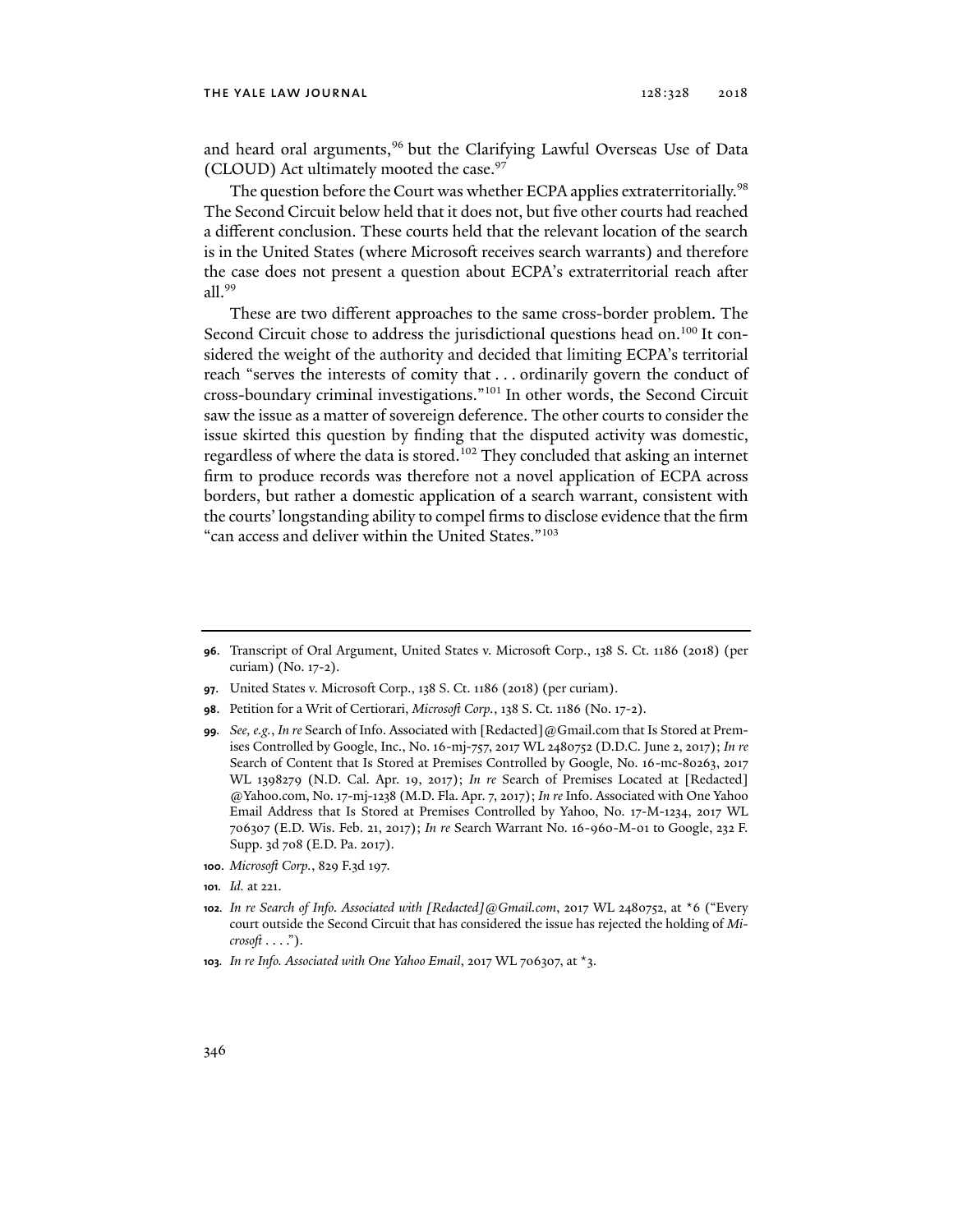The enactment of the CLOUD Act resolves only some of these issues.<sup>104</sup> Under the Act, U.S. law enforcement can now obtain a search warrant under 18 U.S.C. § 2703 for data regardless of where that data resides.<sup>105</sup> However, the Act does not clarify how U.S. providers should respond to lawful requests for data from foreign governments that have not arrived at an executive agreement with the United States, as contemplated under the Act.<sup>106</sup> For example, suppose that a U.S. provider gets a request from a country not covered by the CLOUD Act; can the provider reply directly under local law or must the country apply for a U.S. warrant using the Mutual Legal Assistance Treaty (MLAT) process? The Act is simply unclear. The revisions to the SCA allow U.S. courts to grant warrants that reach foreign-held data, but they do not appear to resolve the question of whether the SCA prohibits U.S. providers from complying with foreign law enforcement requests for foreign-held data.

#### *4. Surveillance*

States have also sought to exercise extraterritorial control over the internet by enacting legislation that requires technology companies to store within their borders data about the country's citizens. These efforts do not align with the way internet companies organize their networks. Internet firms design their networks in ways that optimize for a number of different variables, including delivery speed, storage cost, national laws, and more.<sup>107</sup> As part of this optimization, some data will naturally leave one jurisdiction to be processed in another.<sup>108</sup> Requiring companies to store data in the country from which it originated would defeat the many benefits of a global network and would instead impose enormous startup costs on young companies.<sup>109</sup>

- **104**. Clarifying Lawful Overseas Use of Data Act, Pub. L. No. 115-141, §§ 103, 105 (2018) (to be codified at 18 U.S.C. §§ 2523, 2713).
- **105***. Id.* § 103(a)(1) (to be codified at 18 U.S.C. § 2713).
- **106**. The question of whether and how ECPA applies abroad is still left somewhat unclear. The CLOUD Act's drafters clearly envisioned a world in which countries would be incentivized to strike agreements with the United States in order to make direct requests for data, but arguably if and where ECPA does not apply abroad—say, in an entirely foreign matter with regard to foreign-held data—why should that country feel the need to seek such an agreement?
- **107***. See* David Mytton, *Cloud Location Matters—Latency, Privacy, Redundancy*, SERVER DENSITY BLOG (Aug. 21, 2014), https://blog.serverdensity.com/cloud-location-matters-latency -privacy-redundancy [https://perma.cc/YLY4-AGD8].
- **108***. See id.*
- **109**. Anupam Chander, *Why Democrats and Republicans Should Oppose Data Localization*, COUNCIL ON FOREIGN REL. (July 20, 2016), https://www.cfr.org/blog/why-democrats-and -republicans-should-oppose-data-localization [https://perma.cc/653V-YW7C].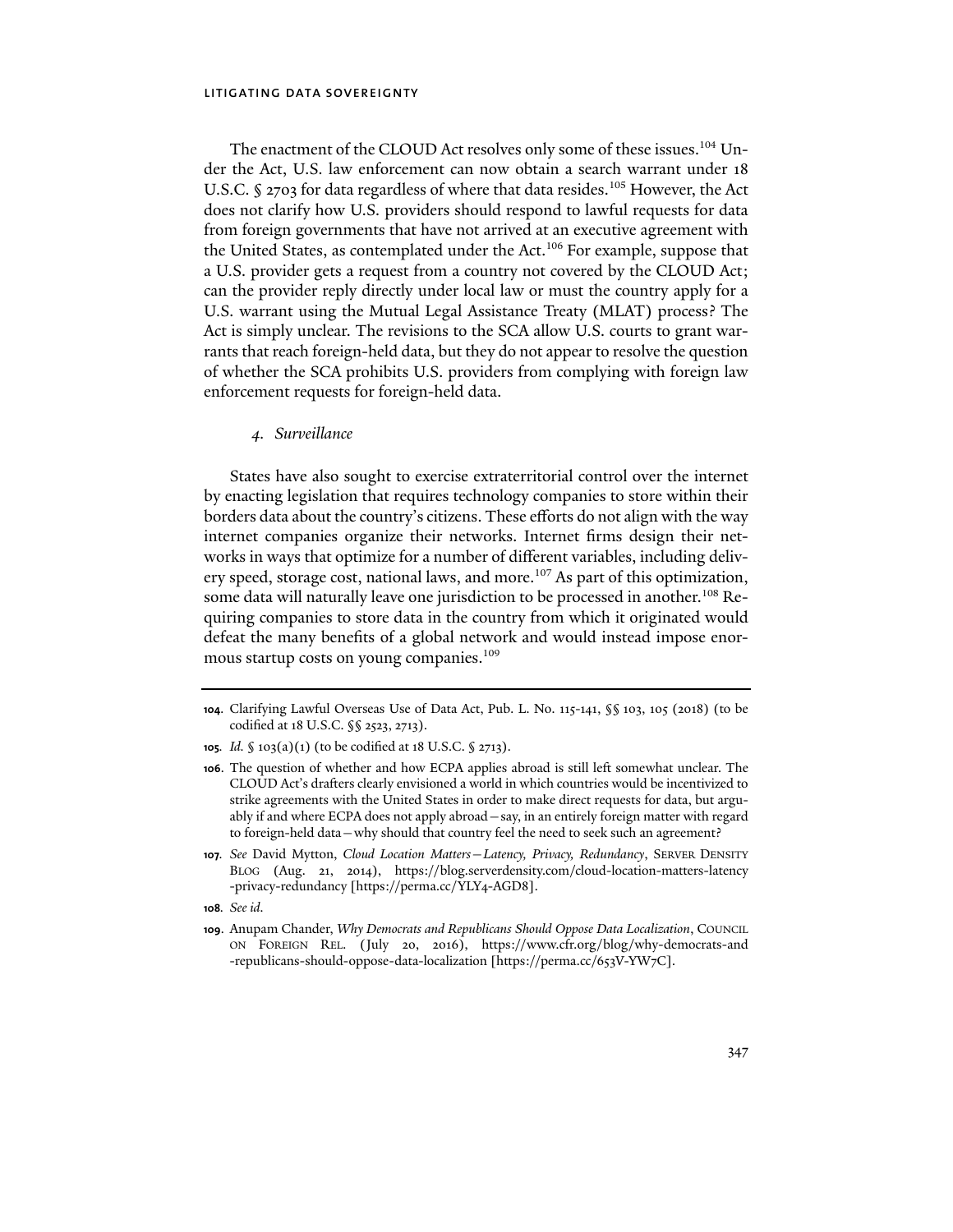Forced data localization is also harmful because it makes data more vulnerable to state surveillance. The storage location of data is enormously consequential for those concerned about interception by spying eyes, $110$  notwithstanding arguments that location does not matter.<sup>111</sup> It follows that states seeking to protect the privacy of their citizens might strive either: (1) to keep their data within the country's borders, where it can be secured, or (2) to secure assurances from the states where the data are being sent.

These goals motivated the Safe Harbor Privacy Principles, developed by the U.S. Department of Commerce in conjunction with the European Commission, which allowed firms to self-certify that they would not make public certain kinds of personal data.112 In the wake of the Snowden revelations about the scale of American surveillance on foreign targets, <sup>113</sup> Austrian citizen Maximilian Schrems challenged the Safe Harbor principles<sup>114</sup> and won. Here, the CJEU ruled that the Safe Harbor regime violated the Data Protection Directive because it provided insufficient protection from U.S. government surveillance.<sup>115</sup> Although this ruling created issues for both American and European firms doing cross-border business,116 it was particularly challenging for the world's largest technology companies, which are primarily American firms.<sup>117</sup> In response, gov-

**<sup>110</sup>**. Woods, *supra* note 15, at 753.

**<sup>111</sup>***. Cf. supra* note 28 and accompanying text.

**<sup>112</sup>**. The Safe Harbor regime was approved by the European Commission in a July 26, 2000 Decision, Commission Decision 2000/520/EC, 2000 O.J. (L 215) 7, and pursuant to Directive 95/46/EC of the European Parliament and of the Council, 1995 O.J. (L 281) 31, *repealed by*  Regulation (EU) 2016/679, 2016 O.J. (L 119) 1.

**<sup>113</sup>***. See* Ewen MacAskill & Gabriel Dance, *NSA Files: Decoded: What the Revelations Mean for You*, GUARDIAN (Nov. 1, 2013), https://www.theguardian.com/world/interactive/2013/nov/01 /snowden-nsa-files-surveillance-revelations-decoded [https://perma.cc/M9R4-6QTL].

**<sup>114</sup>**. Case C-362/14, Schrems v. Data Prot. Comm'r (Oct. 6, 2015), http://curia.europa.eu/juris /document/document.jsf?text=&docid=169195&pageIndex=0&doclang=EN&mode=req &dir=&occ=first&part=1&cid=143358 [https://perma.cc/UP5Q-7FBS].

**<sup>115</sup>***. Id.*

**<sup>116</sup>**. Timothy Edgar, *Surveillance Reform Is Only Hope for Reviving Safe Harbor*, LAWFARE (Oct. 7, 2015, 4:04 PM), https://www.lawfareblog.com/surveillance-reform-only-hope-reviving-safe -harbor [https://perma.cc/2XA2-RBDS ] ("Just to be clear about the stakes—the US-EU safe harbor agreement is vital to transatlantic trade, and not just for big technology firms like Facebook and Google.").

**<sup>117</sup>***. See id.*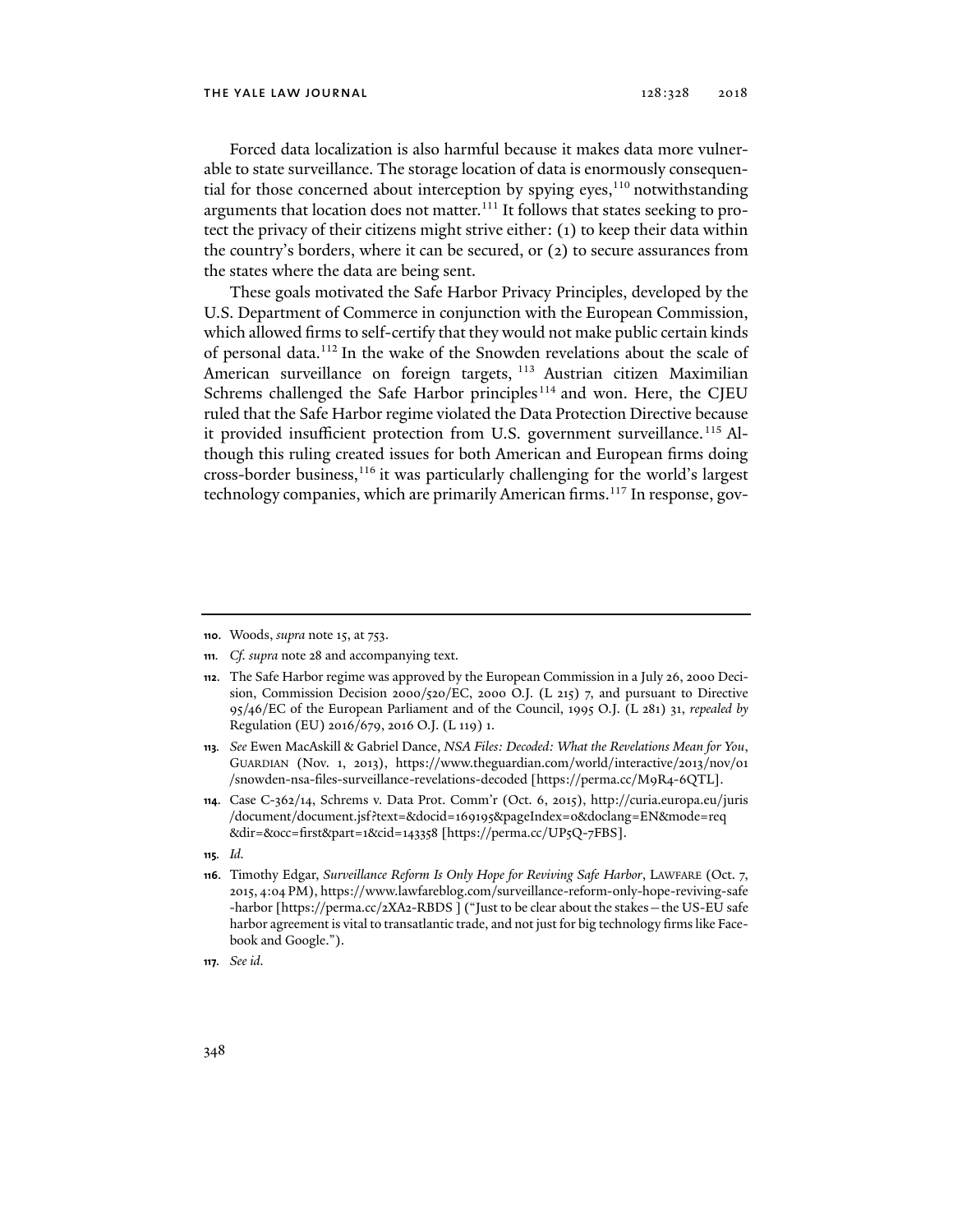ernments on both sides of the Atlantic worked to devise a remedy, and implemented a new regime called the EU-US Privacy Shield.<sup>118</sup> The Privacy Shield is a self-certification regime much like the Safe Harbor principles, but with more stringent privacy policy requirements and slightly stricter compliance obligations.119 It quickly gained approval from relevant authorities in the United States and the European Union, and garnered significant support from technology companies.<sup>120</sup>

However, this regime is fragile. It depends on the assurances the U.S. government made in the Presidential Policy Directive 28 (PPD-28).<sup>121</sup> PPD-28 is a policy document developed by the Obama Administration that commits American signals intelligence efforts to meeting certain minimization, oversight, and transparency requirements, addressing in particular some concerns of allies about the collection of data on foreign persons.<sup>122</sup> In response, Digital Rights Ireland filed an "action for annulment" with Europe's second highest court, challenging the Privacy Shield on the grounds that the decision ratifies the American authorities' foreign-surveillance program without due respect for the privacy laws of all the sovereigns covered by the regime.<sup>123</sup> The adequacy of PPD-28 and the entire Privacy Shield regime is under review in a European court.<sup>124</sup>

**<sup>118</sup>**. European Commission Press Release IP 16/216, EU Commission and United States Agree on New Framework for Transatlantic Data Flows: EU-US Privacy Shield, (Feb. 2, 2016), http://europa.eu/rapid/press-release\_IP-16-216\_en.htm [https://perma.cc/7GPN-GWP5].

**<sup>119</sup>**. Cynthia J. Rich, *Privacy Shield v. Safe Harbor: A Different Name for an Improved Agreement?*, MORRISON & FOERSTER (Mar. 3, 2016), https://www.mofo.com/resources/publications /privacy-shield-vs-safe-harbor-a-different-name-for-an-improved-agreement.html [https://perma.cc/R8G6-36K5]; *see also A Side-by-Side Comparison of "Privacy Shield" and the "Safe Harbor": The Easiest Way to Understand What Privacy Shield Is and What You Need to Do to Use It*, BRYAN CAVE LLP (July 17, 2016), https://www.bryancave.com/images/content/8 /5/v2/85609/Comparison-of-Privacy-Shield-and-the-Safe-Harbor.pdf [https://perma.cc /CQ6T-SYBG] (comparing the Privacy Shield's and Safe Harbor regime's provisions).

**<sup>120</sup>***. See* Cameron Kerry & Alan Charles Raul, *The Economic Case for Preserving PPD-28 and Privacy Shield*, LAWFARE (Jan. 17, 2017, 3:19 PM), https://www.lawfareblog.com/economic-case -preserving-ppd-28-and-privacy-shield [https://perma.cc/2B2Z-285R].

**<sup>121</sup>***. See id.*

**<sup>122</sup>**. Office of the Press Sec'y, *Presidential Policy Directive—Signals Intelligence Activities*, WHITE HOUSE § 4 (Jan. 17, 2014), https://obamawhitehouse.archives.gov/the-press-office/2014/01 /17/presidential-policy-directive-signals-intelligence-activities [https://perma.cc/829D  $-AR<sub>7</sub>K$ ].

**<sup>123</sup>**. Case T-670/16, Dig. Rights Ir. v. Comm'n (Sept. 16, 2016), http://curia.europa.eu/juris /document/document.jsf?text=&docid=185146&pageIndex=0&doclang=en [https://perma .cc/VNB6-42BA].

**<sup>124</sup>***. Id.*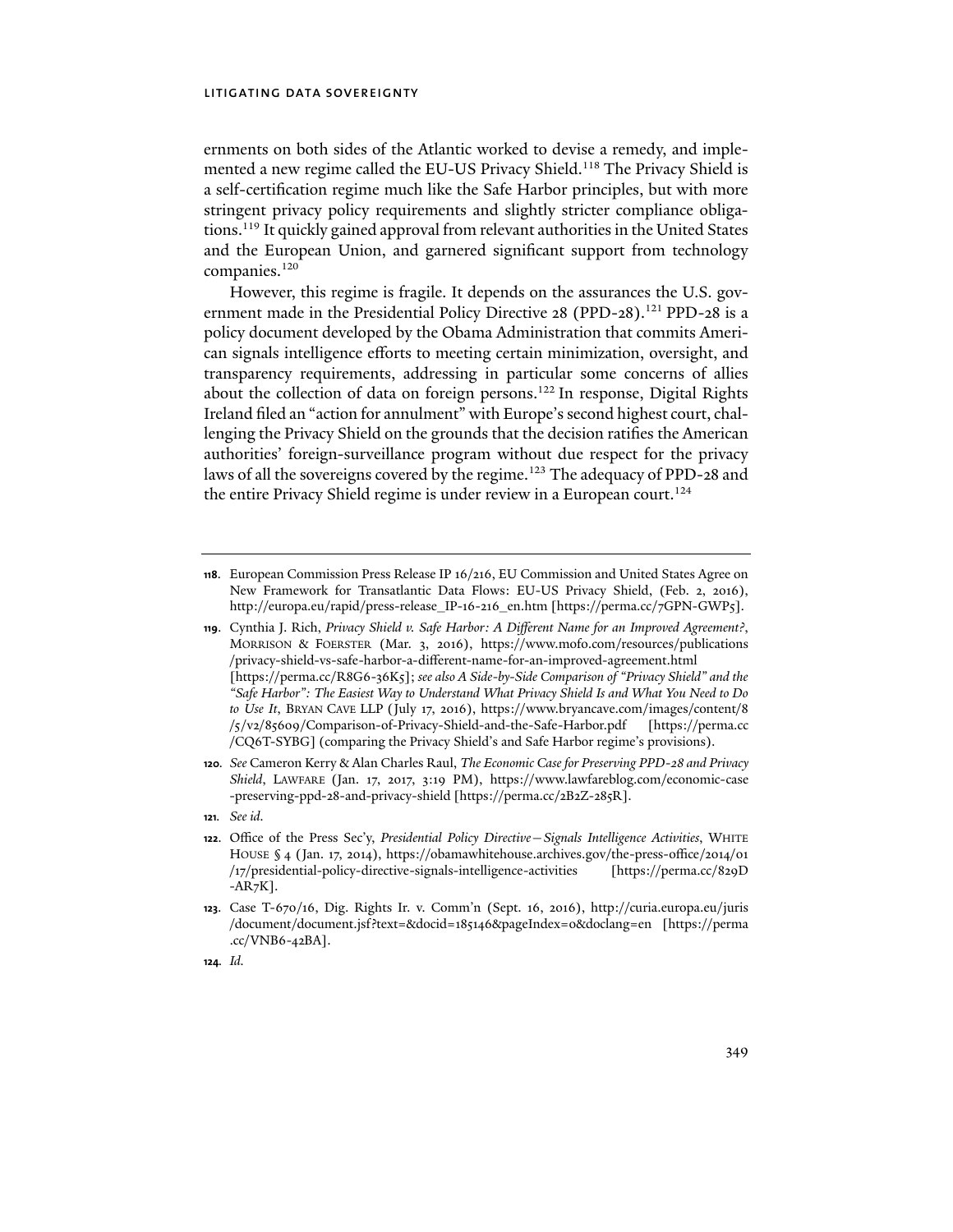#### *5. Digital Trade Restrictions*

States have also exercised extraterritorial control over trade in digital goods. What does it mean to "import" or "export" in a world where firms send products across borders digitally? Consider the case of ClearCorrect, a dental-products company that takes scans of customers' teeth in the United States and sends those scans to Pakistan, where a digital model is created and then sent back to the United States, where the model is used to drive a 3-D printer that produces the ultimate product.<sup>125</sup> When a competitor accused the firm of violating a patent, the U.S. International Trade Commission (ITC) had to determine whether it had jurisdiction over the dispute.<sup>126</sup> Relevant to the inquiry, the Tariff Act gives the ITC authority over the importation of articles.<sup>127</sup> The ITC thus had to determine whether emailing designs from Pakistan to have them printed in Texas constituted the importation of articles, and concluded that it did.<sup>128</sup> The Federal Circuit reversed, finding that "articles" means "material things," and that the ITC accordingly does not have jurisdiction over digitally transmitted designs.129 The court noted that "it is difficult to see how one could physically stop electronic transmissions at the borders under the current statutory scheme."130 Many parties filed amicus briefs in the case, including the Internet Association<sup>131</sup> – which represents Apple, Facebook, Google, and other internet companies— the Motion Picture Association of America, and the Recording Industry Association of America.<sup>132</sup> The matter ended when the ITC declined to petition for a writ of certiorari, but courts have not heard the last of sovereignty concerns in the context of digital imports.<sup>133</sup> The question of restraints on digital trade played a ma-

- **127**. Tariff Act of 1930 § 337, 19 U.S.C. § 1337(a) (2018).
- **128***. ClearCorrect Operating*, 810 F.3d at 1287-89.
- **129***. Id*. at 1286-87.
- **130***. Id.* at 1295.
- **131**. Brief of the Internet Ass'n as Amicus Curiae in Support of Appellants & Urging Reversal, *ClearCorrect Operating*, 810 F.3d 1283 (No. 2014-1527).
- **132**. Brief of the Motion Picture Ass'n of America & the Recording Industry Ass'n of America as Amici Curiae in Support of the U.S. International Trade Commission's Petition for Rehearing En Banc, *ClearCorrect Operating*, 810 F.3d 1283 (No. 2014-1527).
- **133**. Ryan Davis, *ITC Won't Appeal ClearCorrect Patent Ruling to High Court*, LAW360 (Aug. 31, 2016, 6:50 PM EDT), https://www.law360.com/articles/834949/itc-won-t-appeal -clearcorrect-patent-ruling-to-high-court [https://perma.cc/4HZV-FG3Y].

**<sup>125</sup>**. ClearCorrect Operating, LLC v. Int'l Trade Comm'n, 810 F.3d 1283, 1287 (Fed. Cir. 2015).

**<sup>126</sup>**. Certain Incremental Dental Positioning Adjustment Appliances and Methods of Producing Same; Notice of Institution of Formal Enforcement Proceeding, 77 Fed. Reg. 25747, 25747 (May 1, 2012).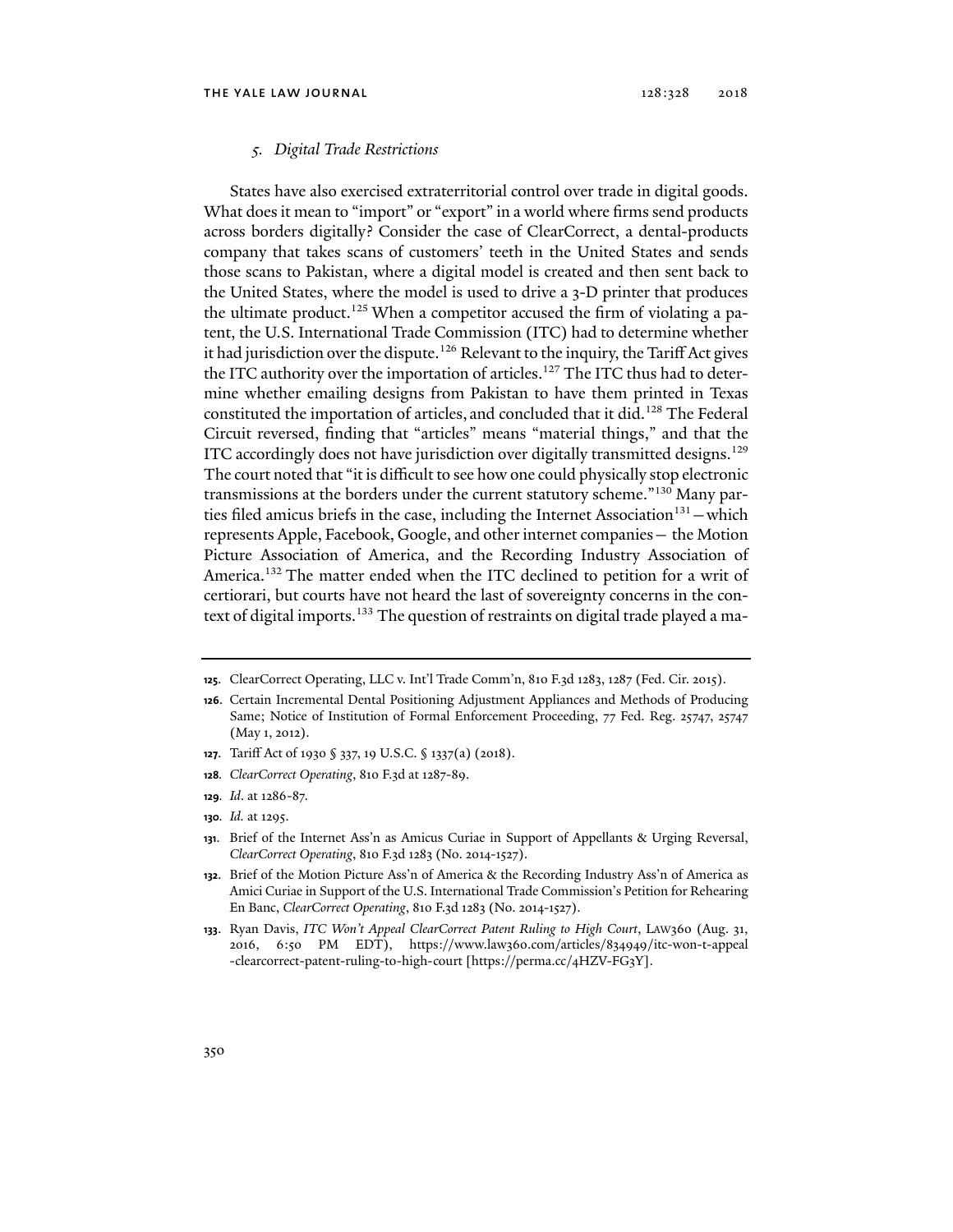jor role in the Trans-Pacific Partnership negotiations<sup>134</sup> and is now a key focus of the U.S. Trade Representative.<sup>135</sup>

#### *B. Common Features*

These seemingly disparate issues share a common set of features. In each case (1) an old problem wears new clothes, thanks to a once-physical process becoming digital; (2) there is a cross-border dimension to the problem that raises jurisdictional questions about the scope of territorial or extraterritorial authority; (3) the cross-border nature raises conflicts-of-laws questions; and (4) there are opportunities for arbitrage that flow from the fact that laws are not harmonized and internet business can easily be conducted across borders.

# *1. Digitization*

In each of these issues, a relatively old and settled area of the law—like search-and-seizure law or free-speech law—appears unresolved because the activity in question is now digital. For example, while there are many cases articulating the standards for importation of articles,<sup>136</sup> before the *ClearCorrect* case there were none in the Federal Circuit about whether digital files constituted articles.137 Regarding the production of evidence, the fact that evidence is now digital often makes it harder to access, either because it is held by a provider located in another jurisdiction or because it is held in another jurisdiction.<sup>138</sup> Digitization makes old problems new by taking formerly domestic issues—like what sorts of speech can be prohibited, or when governments can compel the production of criminal evidence—and introducing a cross-border dimension, which

**136***. See* ClearCorrect Operating, LLC v. Int'l Trade Comm'n, 819 F.3d 1334, 1342-44 (Fed. Cir. 2016) (Newman, J., dissenting from denial of rehearing en banc).

**138**. Woods, *supra* note 15, at 739.

**<sup>134</sup>***. See* Greg Hicks, *Digital Trade and Cross Border Data Flows in the Trans-Pacific Partnership*, CTR. FOR STRATEGIC & INT'L STUD. (Mar. 12, 2014), https://www.csis.org/analysis/digital-trade -and-cross-border-data-flows-trans-pacific-partnership [https://perma.cc/AR4U-5Z36].

**<sup>135</sup>***. Key Barriers to Digital Trade*, OFF. U.S. TRADE REPRESENTATIVE (Mar. 2017), https://ustr.gov/about-us/policy-offices/press-office/fact-sheets/2017/march/key-barriers -digital-trade [https://perma.cc/59Y4-GBNQ].

**<sup>137</sup>***. See* Brian Busey et al., *Indecision at the ITC: Ramifications of the ITC's First Stay of a Remedy Order*, MORRISON & FOERSTER (Aug. 24, 2015), https://mofoatitc.mofo.com/itc-procedures /indecision-at-the-itc-ramifications-of-the-itcs-first-stay-of-a-remedy-order [https://perma .cc/FE33-7DRX].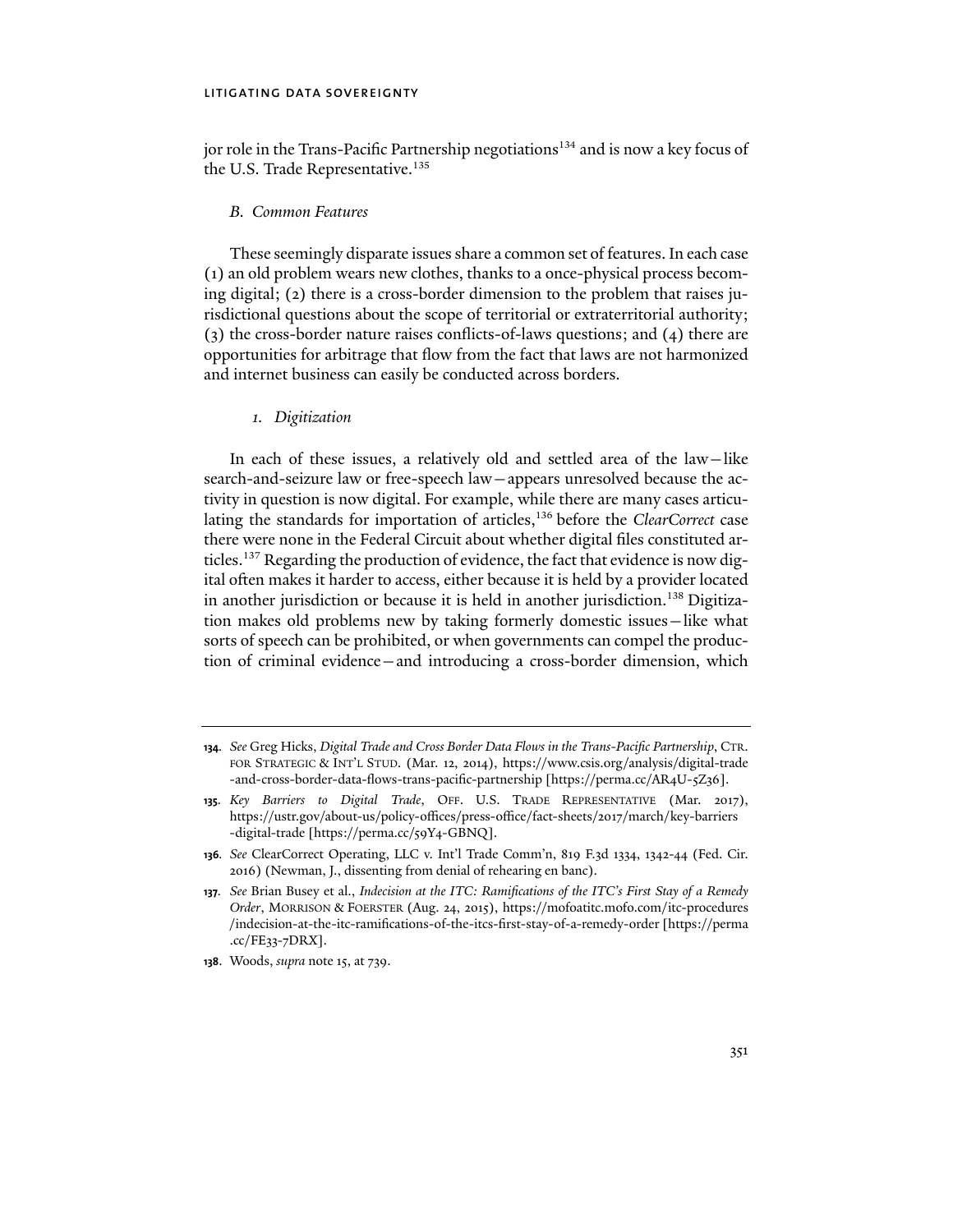typically arises because the data are, or the provider is, now connected to a global network.

# *2. The Cross-Border Cloud*

The cross-border nature of the internet is particularly salient outside of the United States. The vast majority of internet users hail from countries other than the United States.<sup>139</sup> Yet American firms continue to operate the most popular websites and internet services around the world.<sup>140</sup> This means that, for most state regulators, regulating the internet means regulating across borders. For example, criminal evidence was typically found in the same jurisdiction as the crime and the criminal.<sup>141</sup> This is no longer true. Now law enforcement agents routinely seek access to evidence controlled by foreign internet companies—typically American firms—who store or control that evidence in another jurisdiction.142 Speech issues are similar. France once could control what speech was made within its territory and had in fact sought remedial action for impermissible domestic speech.<sup>143</sup> No more. When the French government asks Twitter to remove offending material, it depends on the cooperation of an American company, which will often need to take action in another country.<sup>144</sup> The company might raise a number of arguments, including that the relevant data is abroad; the company is headquartered abroad; the team that handles takedown requests is located outside of France; the terms of service are subject to California law; and more.<sup>145</sup> Each of these claims may frustrate the French regulatory effort.

**142***. Id*.

**<sup>139</sup>***. See* Kerr, *supra* note 15, at 287.

**<sup>140</sup>**. Woods, *supra* note 15, at 741.

**<sup>141</sup>***. Id.* at 745.

**<sup>143</sup>**. 1 CENSORSHIP: A WORLD ENCYCLOPEDIA 39 (Derek Jones ed., 2001) (describing the censorship in France of *La Question*).

**<sup>144</sup>***. See, e.g.*, *U.S. Judge Dismisses Lawsuit Against Twitter over ISIS Rhetoric*, NBC NEWS (Aug. 11, 2016, 3:26 AM EST), http://www.nbcnews.com/tech/social-media/u-s-judge-dismisses -lawsuit-against-twitter-over-islamic-state-n627661 [https://perma.cc/9JAP-YBH5].

**<sup>145</sup>***. See, e.g.*, Warwick Ashford, *Google Claims It Is Not Subject to UK Privacy Laws*, COMPUTER WKLY. (Aug. 19, 2013, 8:12 AM), http://www.computerweekly.com/news/2240203739 /Google-claims-it-is-not-subject-to-UK-privacy-laws [https://perma.cc/EBW3-2F7M] (noting Google's domicile theory of jurisdiction); Aurelien Breeden, *French Court Rules It Has Jurisdiction over Facebook in Nude Painting Case*, N.Y. TIMES: ARTSBEAT (Mar. 6, 2015, 10:17 AM), https://artsbeat.blogs.nytimes.com/2015/03/06/french-court-rules-it-has-jurisdiction -over-facebook-in-nude-painting-case [https://perma.cc/YQ45-C68D] (noting that Facebook argued its terms of service prevented a French court from exercising jurisdiction); Christopher Williams, *Google Argues UK Privacy Laws Do Not Apply to It*, TELEGRAPH (Aug. 18, 2013,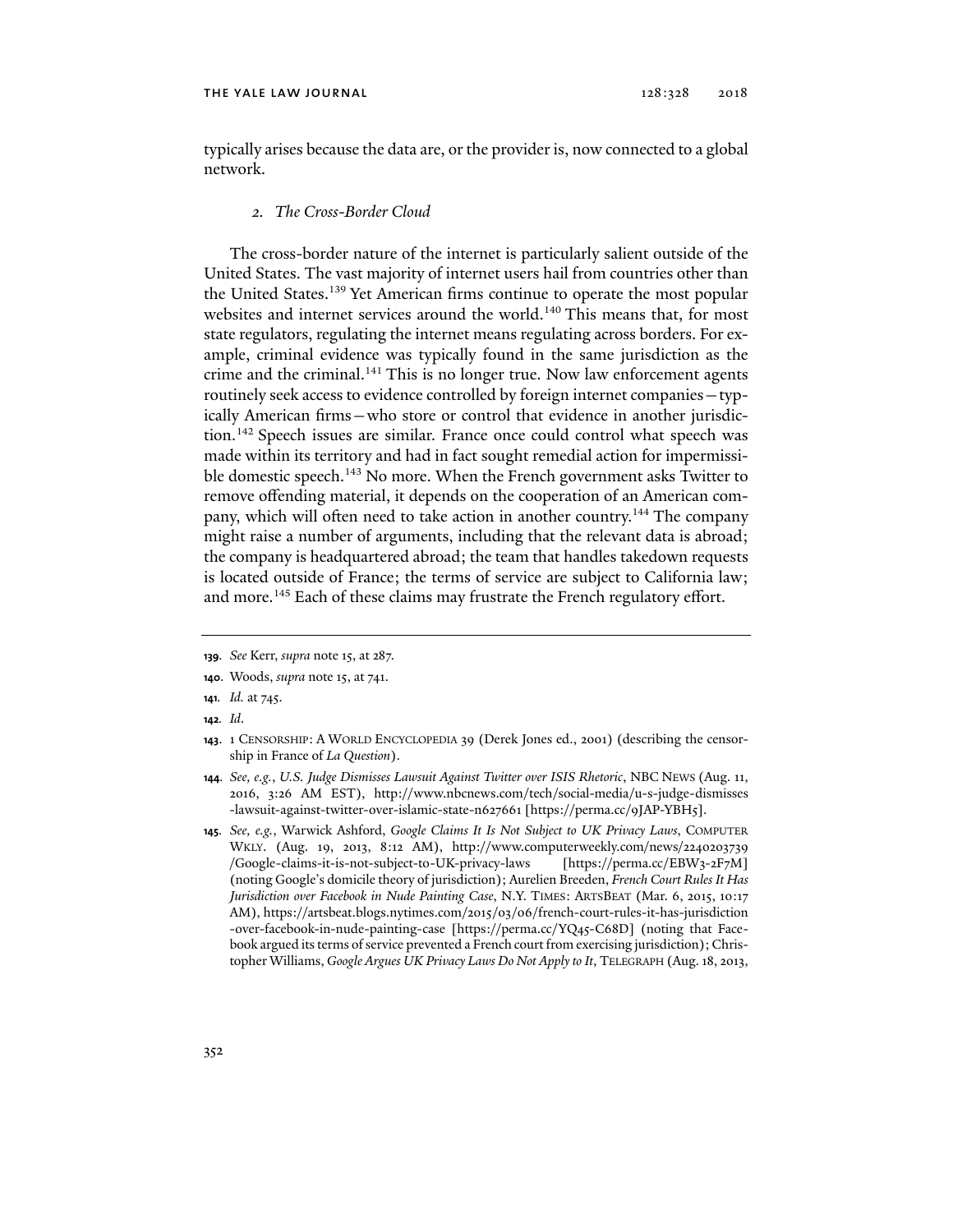# *3. Conflicts of Laws*

The extraterritorial nature of these issues often raises conflict-of-laws issues. If France asks Yahoo! to remove internet content from its site globally, that may give rise to a direct conflict of laws—for instance, if that content is protected speech in California.<sup>146</sup> The same is true for law enforcement requests. If a court in California orders an internet firm to produce data held in Germany, it may violate German privacy laws or the European General Data Protection Regulation.<sup>147</sup>

The first step in any conflicts analysis is to determine whether there is a conflict at all.<sup>148</sup> In many cases, there is more hand-wringing about conflicts than actual conflict of laws.149 For example, in *Microsoft Ireland*, Microsoft argued that "[t]he power to embark on unilateral law enforcement incursions into a foreign sovereign country—directly or indirectly—has profound foreign policy consequences."150 Ireland agreed, filing an amicus curiae brief arguing that its own sovereignty was at stake.<sup>151</sup> However, neither Microsoft nor Ireland pointed to a particular law in Ireland that would be violated as a consequence of compelling Microsoft to produce emails stored in Ireland.<sup>152</sup> Something similar occurred in

- **146***. See* Yahoo!, Inc. v. La Ligue Contre Le Racisme Et l'Antisemitisme, 169 F. Supp. 2d 1181, 1194 (N.D. Cal. 2001).
- **147***. See Microsoft to Use German Data Centers for Privacy*, LEGAL SOLUTIONS BLOG (Nov. 16, 2015), http://blog.legalsolutions.thomsonreuters.com/law-and-techology/microsoft-to-use -german-data-centers-for-privacy [https://perma.cc/5JS8-FWBE].
- **148**. Larry Kramer, *Rethinking Choice of Law*, 90 COLUM. L. REV. 277, 291-92 (1990).
- **149***. Id.*; *see also* Woods, *supra* note 15, at 775 ("The question is not whether one state's laws are incompatible with another state's laws; rather, the question is whether both states can apply their laws and have a compelling interest in doing so. If they do not have such an interest, there is merely a false conflict and the problem is resolved.").
- **150**. Brief for Appellant at 3, Microsoft Corp. v. United States (*In re* Warrant to Search a Certain E-Mail Account Controlled & Maintained by Microsoft Corp.), 855 F.3d 53 (2d Cir. 2017) (No. 14-2985).
- **151***. See* Brief of Amicus Curiae Ireland, *supra* note 18, at 3.
- **152**. Woods, *supra* note 15, at 775 n.226 ("Ireland has not explicitly argued that a conflict of laws exists."). The European Union's amicus brief raises the *possibility* that Microsoft's compliance with the order might be inconsistent with the EU's General Data Privacy Regulation, but the brief does not say outright that it would be. Brief of the European Commission on Behalf of

<sup>5:26</sup> PM BST), http://www.telegraph.co.uk/technology/google/10250801/Google-argues -UK-privacy-laws-do-not-apply-to-it.html [https://perma.cc/MEM8-96J6] ("Google has argued that as an American company it is not covered by British privacy laws. It said there was 'no jurisdiction' for the case to be heard [in the United Kingdom] because its consumer services are provided by Google Inc, based in Silicon Valley, rather than Google UK.").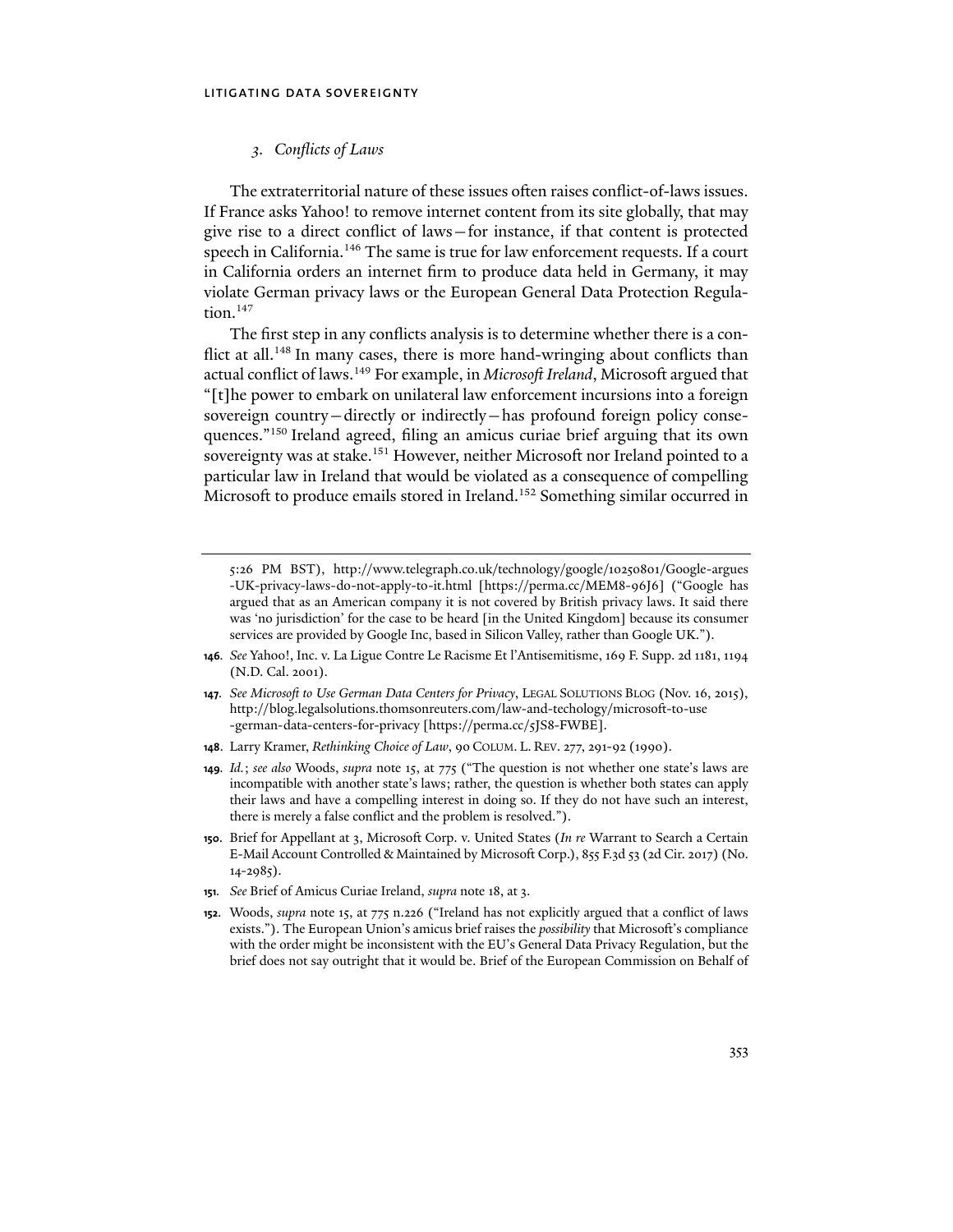*Equustek*, in which Google argued that the court's worldwide takedown order constituted a breach of international comity.153 Google made this argument even though, as the court noted, it had offered no evidence that compliance with the court order would produce a conflict of laws anywhere.<sup>154</sup>

#### *4. Arbitrage Opportunities*

Firms that operate across borders are able to take advantage of arbitrage opportunities.<sup>155</sup> The best-known examples of arbitrage come from tax law. Apple—one of the wealthiest companies in the world—famously pays little corporate tax through clever accounting that takes advantage of jurisdictional differences.<sup>156</sup> But Apple is hardly alone,<sup>157</sup> and tax is not the only area that presents opportunities for arbitrage. Companies deploy similar strategies for data storage: they carefully choose where to store data based on the location of users, fiber optic cable placements, storage cost, and national laws.<sup>158</sup>

Firms will also operate strategically to exploit differences between one state's laws and another's. For example, Yahoo! and Google move data around the world between company servers located on several different continents.<sup>159</sup> As a consequence, they regularly tell governments that the data is stored in another

- **153**. Factum of the Intervener the Attorney General of Canada, *supra* note 18, at 7.
- **154**. Google Inc. v. Equustek Sols. Inc., [2017] 1 S.C.R. 824, 828 (Can.) ("If Google has evidence that complying with such an injunction would require it to violate the laws of another jurisdiction, including interfering with freedom of expression, it is always free to apply to the British Columbia courts to vary the interlocutory order accordingly. To date, Google has made no such application.").
- **155***. See* Victor Fleischer, *Regulatory Arbitrage*, 89 TEX.L.REV. 227 (2010) (describing how arbitrage opportunities are created when two jurisdictions regulate the same conduct differently).
- **156**. Charles Duhigg & David Kocieniewski, *How Apple Sidesteps Billions in Taxes*, N.Y.TIMES (Apr. 28, 2012), https://www.nytimes.com/2012/04/29/business/apples-tax-strategy-aims-at-low -tax-states-and-nations.html [https://perma.cc/2WPK-E3RE].
- **157**. David Leonhardt, *The Big Companies that Avoid Taxes*, N.Y. TIMES (Oct. 18, 2016), https://www.nytimes.com/2016/10/18/opinion/the-big-companies-that-avoid-taxes.html [https://perma.cc/T7L3-QWXW].
- **158**. Mytton, *supra* note 107.
- **159**. Petition for Rehearing and Rehearing En Banc at 3, Microsoft Corp. v. United States (*In re* Warrant to Search a Certain E-Mail Account Controlled & Maintained by Microsoft Corp.), 855 F.3d 53 (2d Cir. 2017) (No. 14-2985) ("Major U.S.-based providers like Google and Yahoo! store a customer's email content across an ever-changing mix of facilities around the world.").

the European Union as Amicus Curiae in Support of Neither Party, United States v. Microsoft Corp., 138 S. Ct. 1186 (2018) (per curiam) (No. 17-2).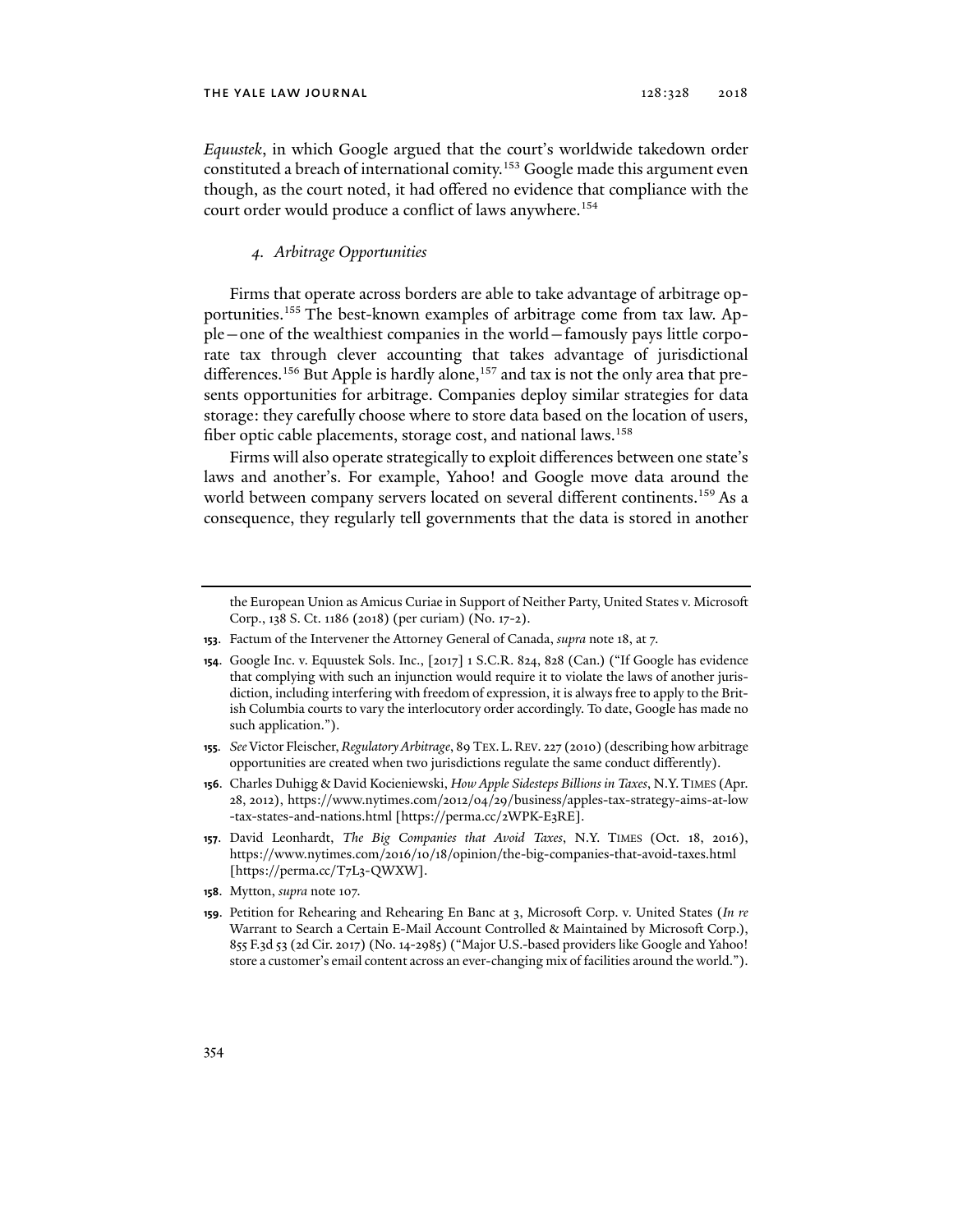jurisdiction, and is therefore not accessible to local law enforcement.<sup>160</sup> In the wake of the *Microsoft Ireland* decision, firms made the same arguments to U.S. law enforcement, suggesting that data could be moved to a jurisdiction where it is inaccessible to law enforcement at the firm's command.<sup>161</sup>

The CLOUD Act resolves some of these jurisdictional challenges with regard to law enforcement access to data,  $162$  but the broader issue remains: the internet makes regulatory arbitrage especially simple. Firms can choose, among other things, where to be headquartered, where to keep money and employees (both of which risk being seized),<sup>163</sup> and which country's laws will govern the terms of service.164 Each of these decisions allows the firm to determine how much leverage states have over it.

# *5. Sovereignty Concerns*

Finally, and most importantly, the data-sovereignty disputes all raise concerns about state sovereignty—about the state's ability to regulate the global internet in ways that do not conflict with the prerogatives of other sovereigns. While the data-sovereignty cases come to courts framed as conflicts between a firm and a state, they implicitly involve a conflict between two states, each one seeking to regulate the same internet conduct. The *Microsoft Ireland* case was a good example. At one level, the case presented a domestic question of statutory interpretation: did Congress intend for the SCA to apply abroad, and are the facts of the case extraterritorial or domestic?<sup>165</sup> But in another sense, the case was

**<sup>160</sup>***. See, e.g.*, *id.* at 19 ("[T]he *only* employees who can access the entirety of a customer's account, including those portions momentarily stored overseas, are located in the United States.").

**<sup>161</sup>**. Orin Kerr, *The Surprising Implications of the Microsoft/Ireland Warrant Case*, WASH.POST: VOL-OKH CONSPIRACY (Nov. 29, 2016), https://www.washingtonpost.com/news/volokh -conspiracy/wp/2016/11/29/the-surprising-implications-of-the-microsoftireland-warrant -case [https://perma.cc/59F5-2Y5F].

**<sup>162</sup>**. Andrew Keane Woods & Peter Swire, *The CLOUD Act: A Welcome Legislative Fix for Cross-Border Data Problems*, LAWFARE (Feb. 6, 2018, 5:49 PM), https://www.lawfareblog.com/cloud -act-welcome-legislative-fix-cross-border-data-problems [https://perma.cc/7VZS-MBSL].

**<sup>163</sup>**. For example, Facebook's Vice President for Latin American operations was arrested in Brazil for not complying with a law enforcement request there. Will Connors, *Facebook Executive Arrested in Brazil*, WALL ST. J. (Mar. 1, 2016), https://www.wsj.com/articles/facebook -executive-arrested-in-brazil-1456851506 [https://perma.cc/SAJ2-D93F].

**<sup>164</sup>**. Klonick notes that the major social media firms' terms of service are heavily influenced by U.S. law, including the First Amendment. Klonick, *supra* note 51, at 1621.

**<sup>165</sup>**. Petition for Writ of Certiorari, *supra* note 3, at 13-14 (framing the question as one of statutory interpretation in line with the *Morrison v. National Australian Bank*, 561 U.S. 247 (2010), two-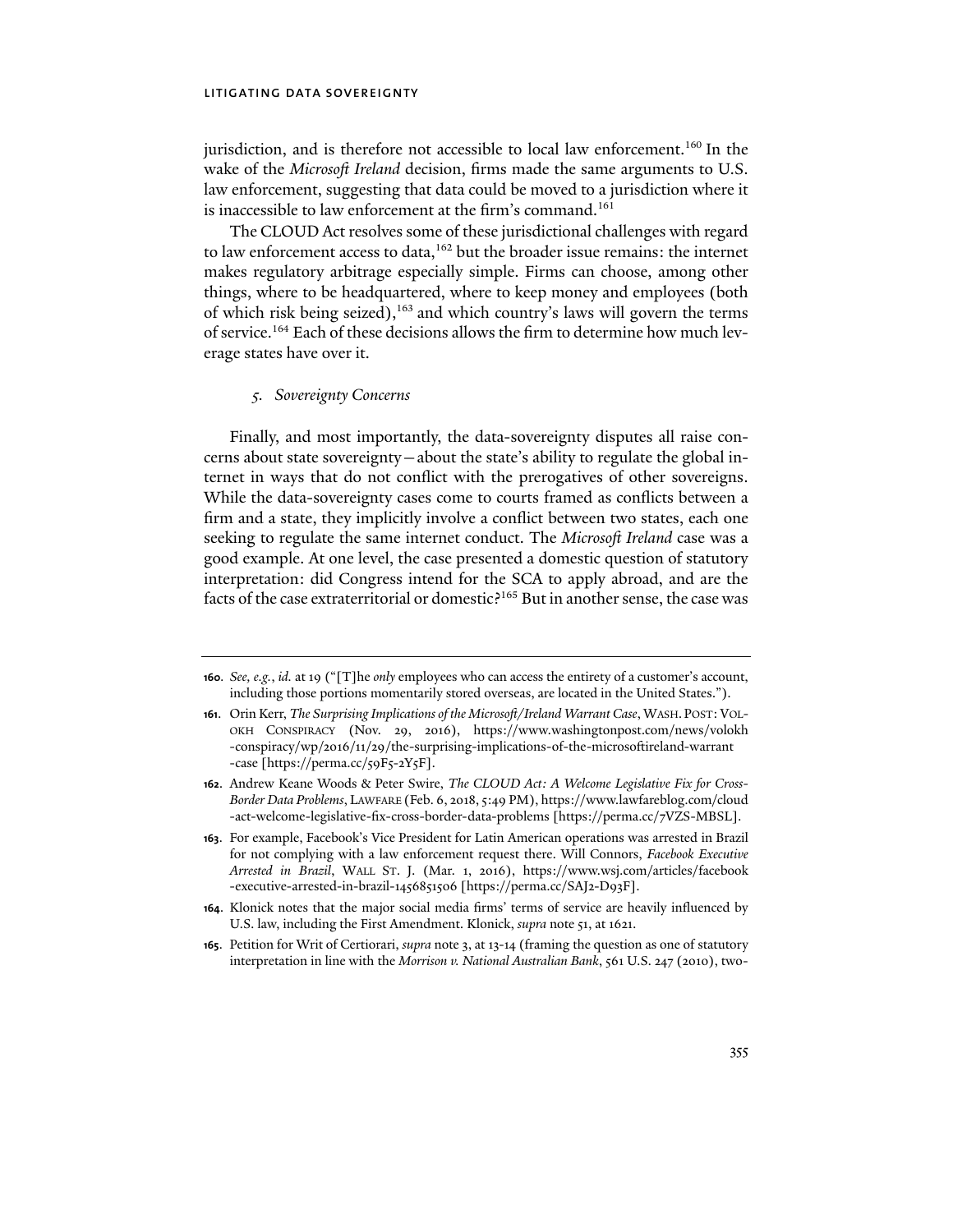#### THE YALE LAW JOURNAL 128:328 2018

about whether data stored in Ireland ought to be accessible to Irish or American authorities or both. As a number of amicus briefs from foreign sovereigns suggested,166 the case implicated intersovereign relations, despite being framed before the Court as a dispute between an American firm and American law enforcement. And, as this Article has shown, the phenomenon of sovereigns asserting their interests over internet conduct before a foreign court is hardly unique to the issue of law enforcement access to data abroad.<sup>167</sup>

What are we to make of the fact that sovereign-to-sovereign disputes are being resolved in cases that involve corporate intermediaries? One common reaction is to make two distinct but related arguments: (1) intermediaries threaten state sovereignty; and (2) as a result of the world moving online, state power is in decline. That is, because private intermediaries—often corporations—are able to exploit arbitrage opportunities, they raise concerns about the "quasi-sovereign"168 power of intermediaries. In particular, some worry that the power of private firms threatens national sovereignty.<sup>169</sup> This is understandable, given how much power some internet companies wield. Because these corporations have considerable latitude in how they handle customer data, how they structure their operations, and which legal rules they comply with, they have become powerful organizations that play key roles in determining major aspects of internet policy. Consider takedown requests.<sup>170</sup> Regardless of whether France demands that Facebook take down certain content—hate speech, say, or private information—Facebook's own content rules and terms of service shape online free-

- **167***. See supra* Section I.A.
- **168**. Rozenshtein, *supra* note 28, at 188.
- **169***. See supra* note 28.

step analysis: (1) whether the SCA applies extraterritorially and (2) whether the focus of the statute is implicated by the facts of the case that are domestic or extraterritorial).

**<sup>166</sup>***. See, e.g.*, Brief of the European Commission on Behalf of the European Union as Amicus Curiae in Support of Neither Party, *supra* note 152; Brief for Ireland as Amicus Curiae in Support of Neither Party, United States v. Microsoft Corp., 138 S. Ct. 1186 (2018) (per curiam) (No. 17-2); Brief for the New Zealand Privacy Commissioner as Amicus Curiae in Support of Neither Party, *Microsoft*, 138 S. Ct. 1186 (No. 17-2); Brief of the Government of the United Kingdom of Great Britain & Northern Ireland as Amicus Curiae in Support of Neither Party, *Microsoft*, 138 S. Ct. 1186 (No. 17-2).

**<sup>170</sup>***. See, e.g.*, *Government Requests for User Data*, FACEBOOK TRANSPARENCY REP., https:// transparency.facebook.com/government-data-requests [https://perma.cc/3FAD-H36N]; *Government Requests to Remove Content*, GOOGLE TRANSPARENCY REP., https:// transparencyreport.google.com/government-removals/overview [https://perma.cc/TJU9 -DXYT]; Microsoft Corp. Soc. Responsibility, *Content Removal Requests Report: July-December, 2017*, MICROSOFT, https://www.microsoft.com/en-us/about/corporate-responsibility /crrr [https://perma.cc/9A23-EFW9].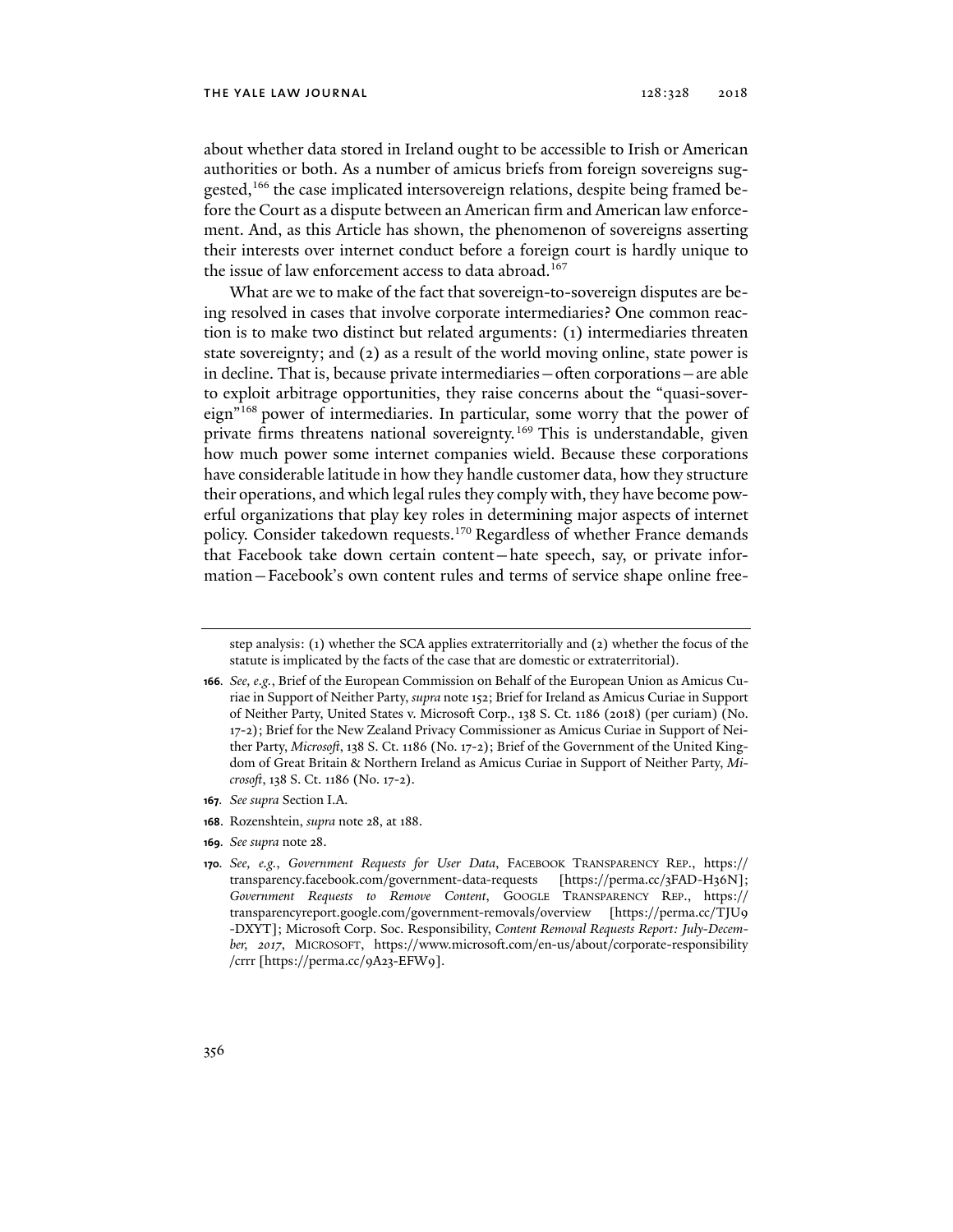speech policy.<sup>171</sup> In fact, those rules may be more influential in shaping speech on the platform than any one state's law.172 For this reason, Kate Klonick calls these firms "the New Governors,"173 and she develops a "conceptualization of online platforms as governance."174

In addition to setting substantive policy, intermediaries also play a role in determining which states can enforce their laws and to what extent they can do so.175 In the cross-border law enforcement context, intermediaries may have little say in the substantive criminal laws of a given country, but they have enormous latitude in determining when and how to comply with law enforcement demands for evidence.<sup>176</sup> Firms hoping to bolster their public image as defenders of user privacy may choose to drag their feet, claim they cannot find responsive data, and even move the data into another jurisdiction, scuttling lawful investigations.177 In the surveillance context, Alan Rozenshtein has argued that intermediaries are powerful entities, without whom the government cannot do its job.178 He notes that "internet companies challenge the state's monopoly over security, the very locus of traditional conceptions of sovereignty."<sup>179</sup> Government surveillance efforts are shaped not only by whether the firm complies with requests to coordinate, but also by the nature of the firm itself. For example, if a firm chooses to encrypt all customer communications, it can engineer itself into

- **172***. Id.* at 1630-62.
- **173***. Id.* at 1662-64.
- **174***. Id.* at 1602. Although Klonick notes that governance does not mean government, *id.* at 1617, the thrust of her argument is that private firms now deploy self-regulatory mechanisms and play a role that was once left for the state, *id.* at 1602 ("[P]latforms have developed a system that has marked similarities to legal or governance systems."); *see also* Anupam Chander, *Facebookistan*, 90 N.C. L. REV. 1807, 1817-19 (2012) (describing how Facebook does not fit the definition of a nation-state in every sense, but nonetheless plays a considerable governance role and can enter into agreements with states).
- **175**. *See* Klonick, *supra* note 51, at 1622-23 (describing firm efforts to stymie government requests).
- **176***. Id.* at 1650.
- **177***. Data Stored Abroad: Ensuring Lawful Access and Privacy Protection in the Digital Era: Hearing Before the H. Comm. on the Judiciary*, 115th Cong. (2017) [hereinafter *Data Stored Abroad*] (statement of Richard Downing, Acting Deputy Assistant Att'y Gen., Dep't of Justice), https://judiciary.house.gov/hearing/data-stored-abroad-ensuring-lawful-access-privacy -protection-digital-era [https://perma.cc/99QQ-LW8S]; Kerr, *supra* note 161.
- **178**. Rozenshtein, *supra* note 28.
- **179***. Id.* at 187.

**<sup>171</sup>**. Klonick, *supra* note 51, at 1620.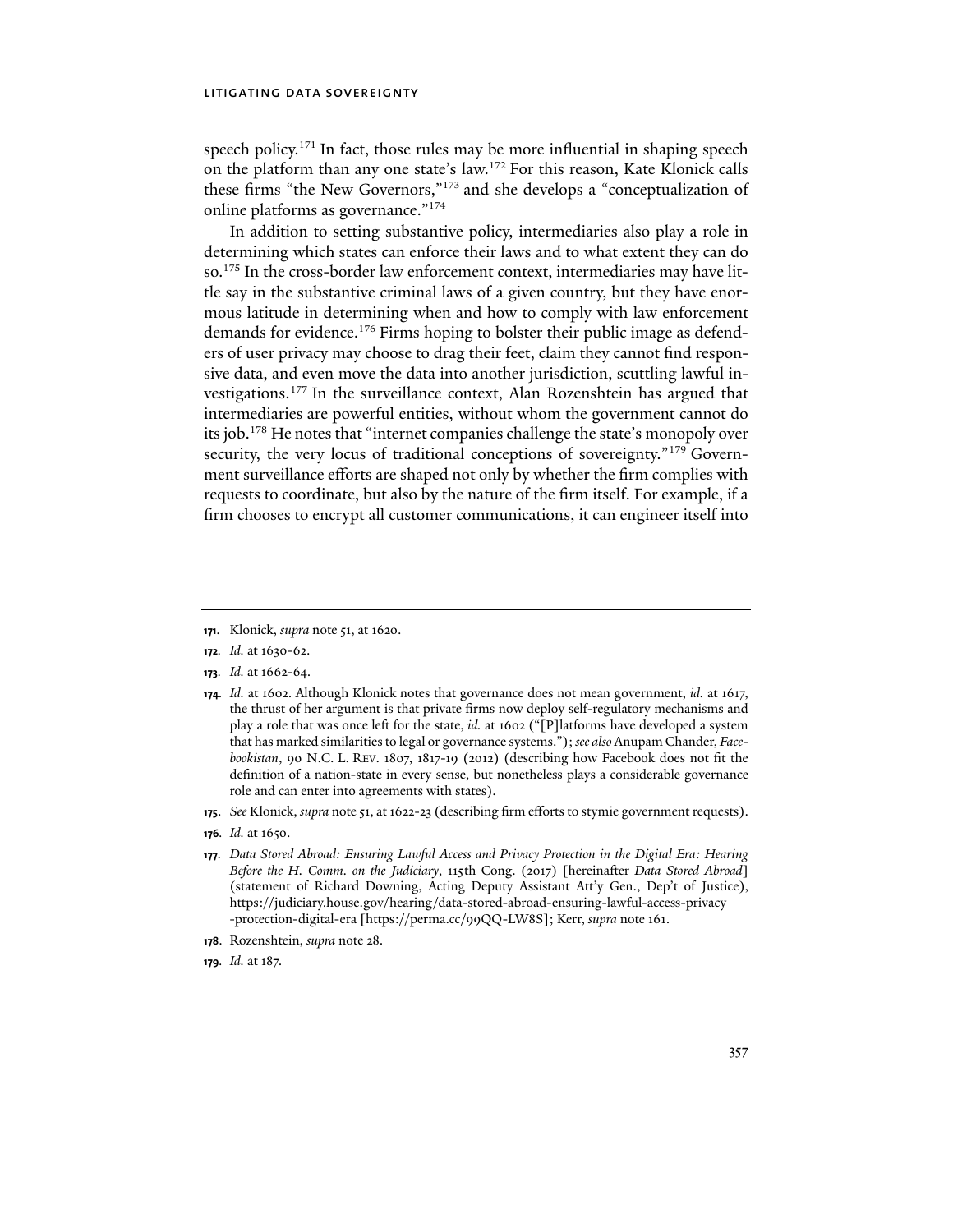#### THE YALE LAW JOURNAL 128:328 2018

a position of being unhelpful to surveillance efforts.<sup>180</sup> Because it controls the data, the intermediary can shape much of the key policy landscape.

The rise of intermediary power therefore corresponds with a sense that state sovereignty is diminishing. In the surveillance realm, U.S. law enforcement agents regularly complain of the "going dark" problem to describe the spread of encrypted communications tools  $-$  a term that reflects a sense of loss.<sup>181</sup> Where the state could previously intercept domestic communications—usually with a wiretap—today it finds that many lines of communication have been encrypted.182 Activity in the digital sphere also has the potential to make it harder for the state to manage internal affairs.<sup>183</sup> In 2015, Russia and China signed an agreement to jointly combat the use of information technology "to interfere in the internal affairs of states; undermine sovereignty, political, economic and social stability; [and] disturb public order."184 The concern, according to Russian officials, is that the internet exposes the state to foreign espionage, cybersecurity attacks, and civil unrest.<sup>185</sup>

States' own statements about their loss of power might seem like definitive proof that state power is on the wane in the digital era. Indeed, there are a number of areas where state efforts are frustrated by private intermediaries. But the rise of corporate intermediaries and state fears about their influence over online conduct do not tell the whole story.

**182***. Id.*

**<sup>180</sup>***. See* Nathaniel Mott, *Take That, FBI: Apple Goes All in on Encryption*, GUARDIAN (June 15, 2016), https://www.theguardian.com/technology/2016/jun/15/apple-fbi-file-encryption-wwdc [https://perma.cc/SC26-F6VA].

**<sup>181</sup>***. Going Dark: Encryption, Technology, and the Balances Between Public Safety and Privacy*: *Hearing Before the S. Comm. on the Judiciary*, 114th Cong. 1 (2015) (joint statement of James B. Comey, Dir., Fed. Bureau of Investigation, and Sally Quillian Yates, Deputy Att'y Gen., Dept. of Justice) (describing how encryption and other developments "have eroded our ability to obtain electronic information and evidence pursuant to a court order or warrant. We in law enforcement often refer to this problem as 'Going Dark.'").

**<sup>183</sup>***. See* Gary King et al., *How Censorship in China Allows Government Criticism but Silences Collective Expression*, 107 AM. POL. SCI. REV. 1 (2013) (showing how the primary concern for China's censors is not criticism, as commonly believed, but rather attempts at social unrest through collective action); *see also* Jessi Hempel, *Social Media Made the Arab Spring, But Couldn't Save It*, WIRED (Jan. 26, 2016, 3:06 PM), https://www.wired.com/2016/01/social-media-made -the-arab-spring-but-couldnt-save-it [https://perma.cc/FFH2-DXT4] (noting that while there was once great hope about the Arab Spring, "governments take an aggressive hand in shutting down digital channels people use to organize against them").

**<sup>184</sup>**. Jack Margolin, *Russia, China, and the Push for "Digital Sovereignty,"* GLOBAL OBSERVATORY (Dec. 2, 2016), https://theglobalobservatory.org/2016/12/russia-china-digital-sovereignty -shanghai-cooperation-organization [https://perma.cc/2QB6-P855].

**<sup>185</sup>***. Id.*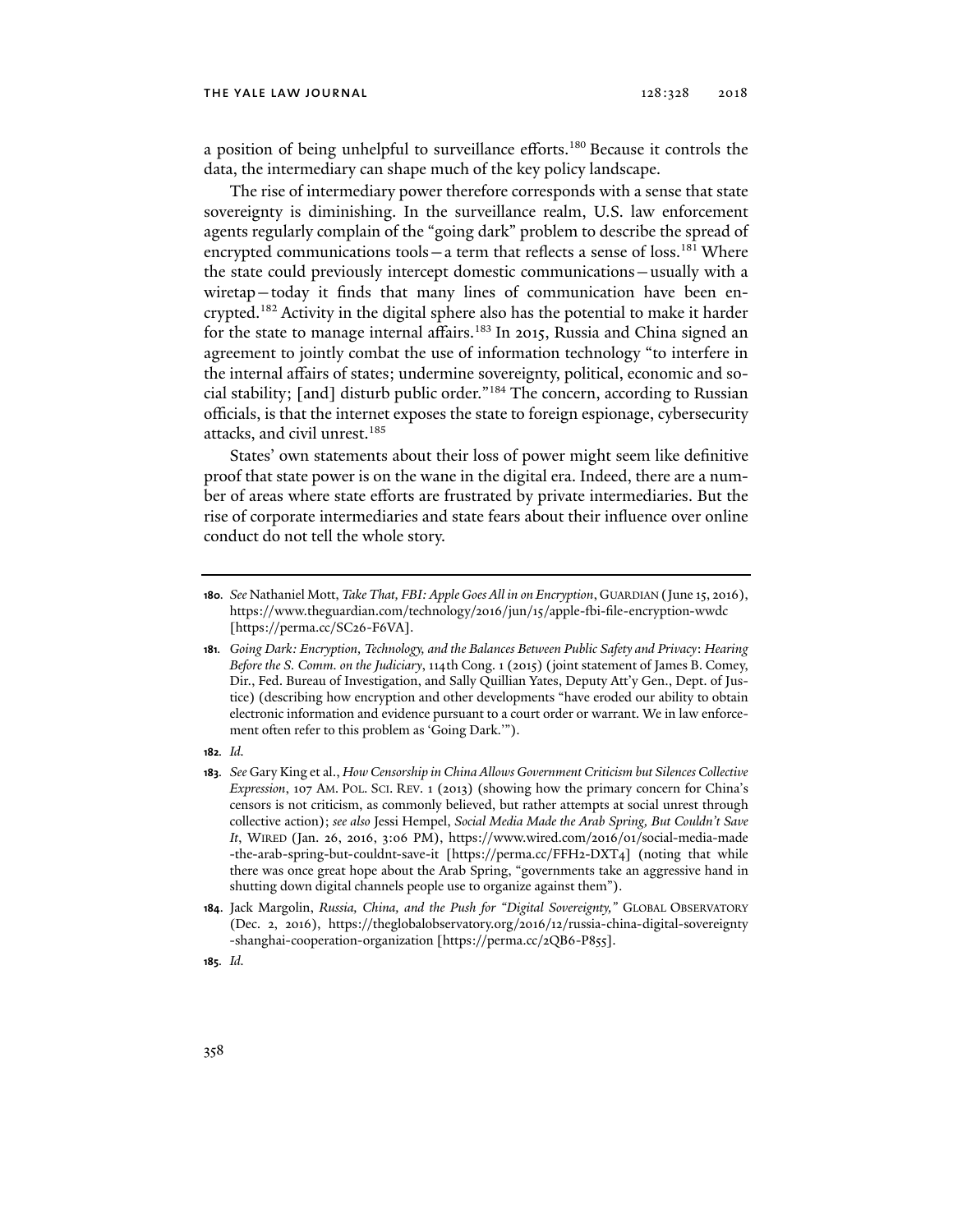# **ii. the case for sovereign deference**

Competing claims of sovereign authority over the internet will be an enduring feature of internet lawsuits. Ultimately, this means that courts will have to adapt sovereign-deference doctrines to the internet. But before turning to *how* courts might manage competing sovereign claims in this area,<sup>186</sup> we must consider whether sovereigns are owed deference at all. As a normative matter, what is the case for sovereign deference? This Part provides one. It begins by showing that the sovereignty concerns raised in cross-border internet disputes are ultimately surmountable: while states may find it harder than usual to accomplish their aims in the face of foreign internet services, they have powerful tools at their disposal to do so. The key governance challenge for the global internet is not whether the state can accomplish its goals, but rather finding ways for states to do so that are compatible with a global internet.

This means two things: accommodating sensible sovereign control over the internet and, relatedly, embracing a global internet governance ideal that reflects sovereign differences. We should not give states reason to assert control by brute force—taking physical control over the network architecture in ways that produce negative externalities. Instead, we should allow sovereigns to enforce their laws on their soil wherever doing so does not interfere unreasonably with other sovereigns' regulation of the internet. Accordingly, we must reject the fantasy that the internet can or should be governed by the same rules everywhere. Early visions of internet governance were insensitive to state interests, but as they evolved to accommodate the idea of state regulation over the internet, the anarchist dream of an internet free from government rules morphed into a cosmopolitan dream of an internet with one set of rules for all.<sup>187</sup> For the global governance of the internet, cosmopolitanism is nearly as impractical as anarchy.

**<sup>186</sup>***. See infra* Part III.

**<sup>187</sup>***. Cf.* Scott J. Shackelford & Amanda N. Craig, *Beyond the New 'Digital Divide': Analyzing the Evolving Role of National Governments in Internet Governance and Enhancing Cybersecurity*, 50 STAN. J. INT'L L. 119, 128 (2014) (describing the emergence of the "multi-stakeholder model of Internet governance" and noting the criticism that model has faced from a "growing array of states").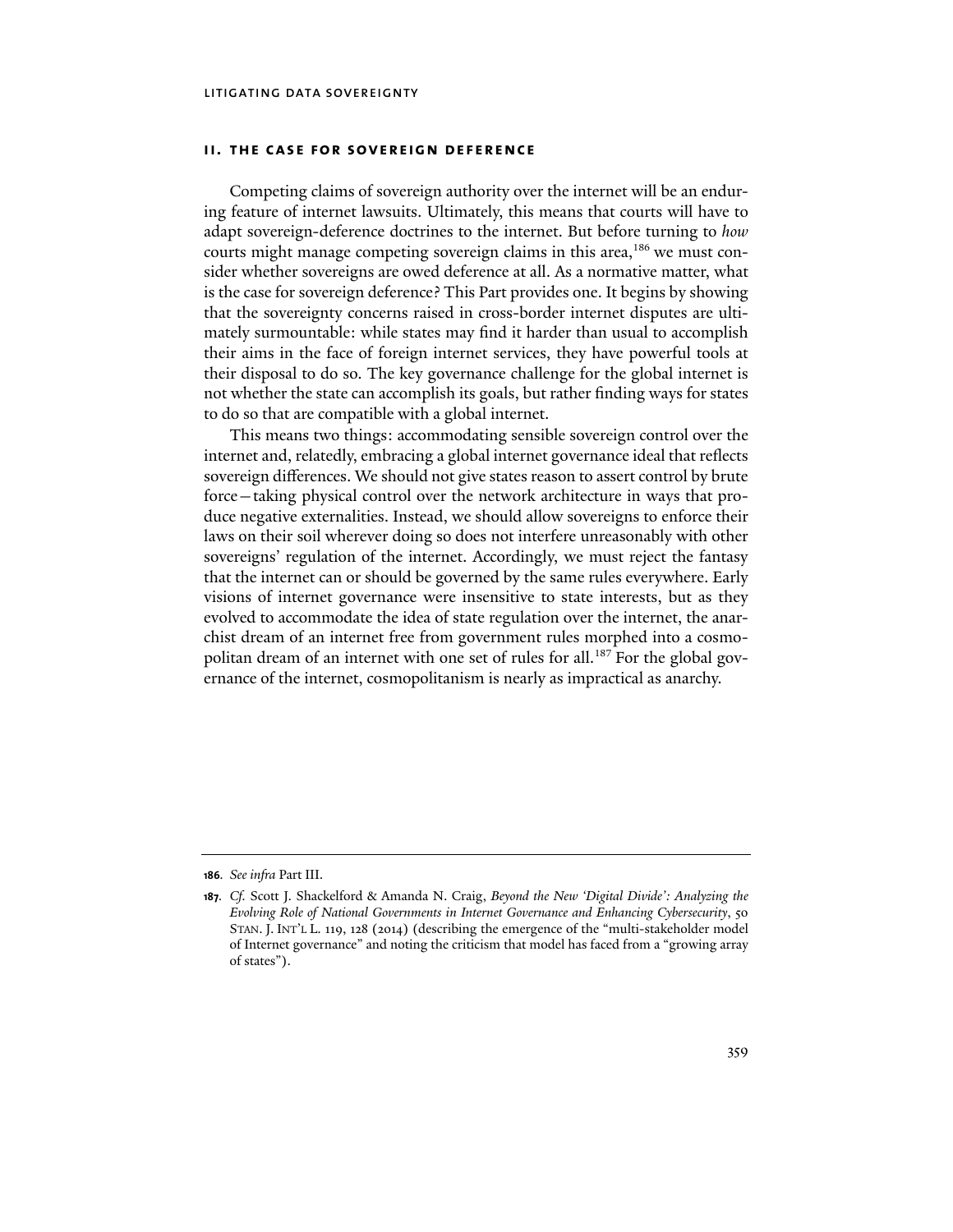# *A. What Is Data "Sovereignty"?*

Sovereignty is a notoriously amorphous concept.<sup>188</sup> Yet, as we have seen, it is increasingly invoked in cross-border internet disputes.<sup>189</sup> What might sovereignty mean in this context? Despite the contested nature of the term, nearly all definitions of sovereignty contain the following elements:<sup>190</sup> (1) supreme control;<sup>191</sup> (2) over a territory;<sup>192</sup> (3) independent from other sovereigns.<sup>193</sup> These features can be mapped onto the concept of a global internet in a number of different ways. What will become clear, however, is that without committing too deeply to a particular conception of data sovereignty, there is little doubt that states have the *capacity* for sovereign control over the internet. The question indeed, a crucial question for internet governance—is how they exert that control.

# *1. Sovereign Capacity*

Do states have supreme control over the data in their territory to the exclusion of other sovereigns? In at least one very real sense, they have the capacity to exercise that control. Despite the concerns about state sovereignty mentioned above — and despite early internet thinkers' desires to the contrary<sup>194</sup> — states can command considerable control over the internet if only because they control the

- **189***. See supra* Section I.B.5.
- **190**. Jack L. Goldsmith, *The Internet and the Abiding Significance of Territorial Sovereignty*, 5 IND. J. GLOBAL LEGAL STUD. 475, 476 n.5 (1998).
- **191**. JEAN BODIN, THE SIX BOOKES OF A COMMONWEALE 84 (Richard Knolles trans., London, Impensis G. Bishop 1606) ("Soueraigntie is the most high, absolute, and perpetuall power ouer the citisens and subiects in a Commonweale.").
- **192**. KOSKENNIEMI, APOLOGY TO UTOPIA, *supra* note 188, at 241-42.
- **193**. Koskenniemi suggests that independence might even be a synonym for sovereignty, albeit a less-than-helpful one. This is often referred to as the internal/external dimension of sovereignty. *Id.* at 240-42.
- **194***. See, e.g.*, Barlow, *supra* note 28; Johnson & Post, *supra* note 28.

**<sup>188</sup>***. See, e.g.*, MARTTI KOSKENNIEMI, FROM APOLOGY TO UTOPIA: THE STRUCTURE OF INTERNA-TIONAL LEGAL ARGUMENT 240-41 & n.49 (2005) [hereinafter KOSKENNIEMI, APOLOGY TO UTO-PIA] (noting that scholars have found the concept hard to pin down—Kelsen identified eight distinct definitions of the term—and that some are outright dismissive of efforts to do so); *see also* Martti Koskenniemi, *Conclusion: Vocabularies of Sovereignty—Powers of a Paradox*, *in* SOV-EREIGNTY IN FRAGMENTS: THE PAST, PRESENT AND FUTURE OF A CONTESTED CONCEPT 222, 222-42 (Hent Kalmo & Quentin Skinner eds., 2010) (reviewing the multiplicity of discourses in which sovereignty is invoked and acknowledging its appeal as a rhetorical device).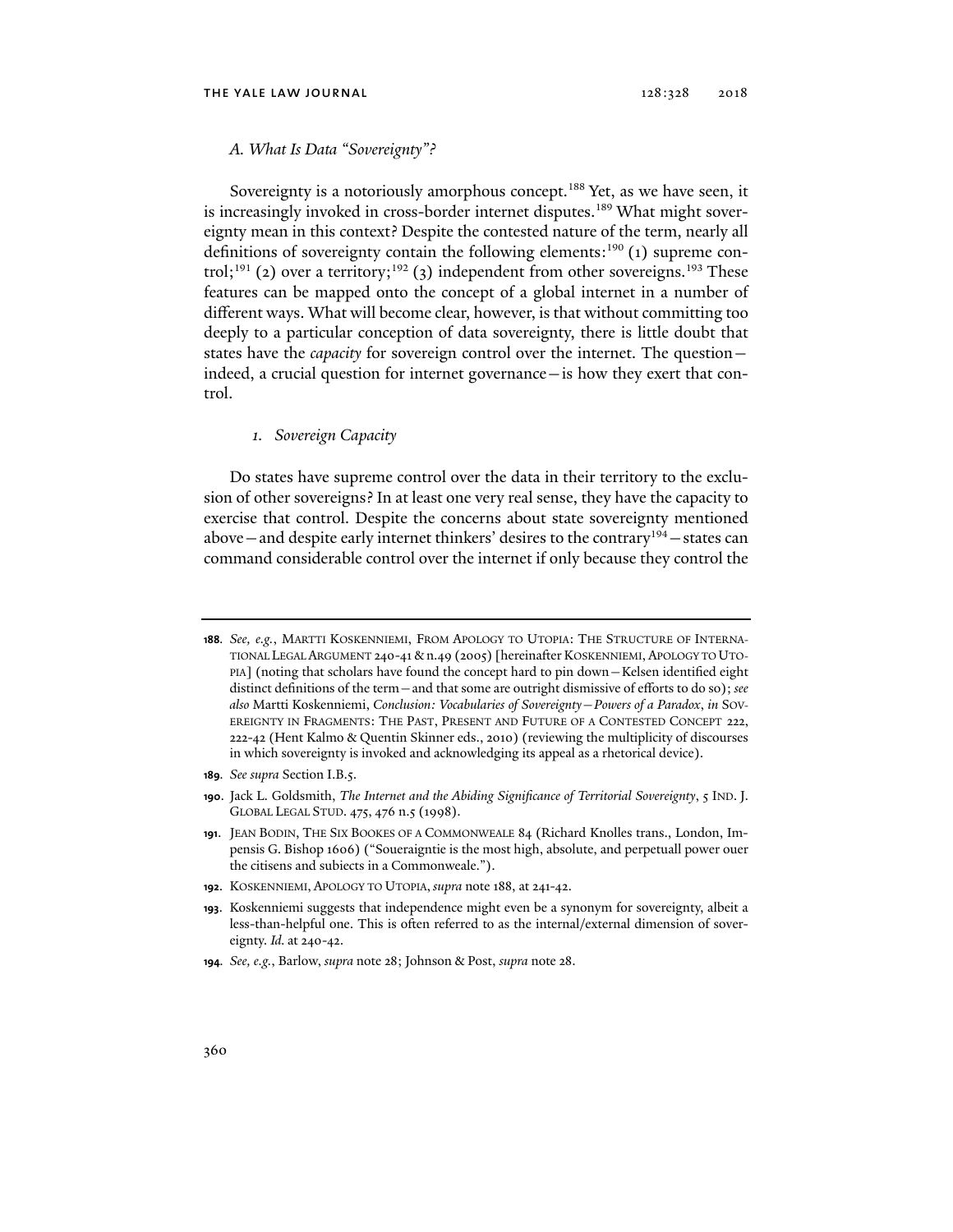physical components of the network within their borders.195 Today, nearly all observers acknowledge that the internet is not a lawless zone. To the contrary, states have an impressive arsenal of tools they use to assert control over the internet, and they are increasingly willing to deploy these tools.<sup>196</sup>

The most basic means of state control over the internet is physical control over the network architecture—the fiber, servers, and computers—that comprises the internet and that is located within the state's borders.<sup>197</sup> This gives the state power to censor content,<sup>198</sup> to monitor online activity,<sup>199</sup> and to cut a country's access to the network entirely.<sup>200</sup> But physical control over the nodes of the network is only the crudest form of state power over the internet, which is also facilitated by the market for internet services. This is especially true today as large technology companies dominate the internet. Across a range of issues from surveillance<sup>201</sup> to speech<sup>202</sup> – states are able to harness the market and the considerable power of corporate intermediaries to accomplish their aims. States with lucrative markets can demand that firms comply with local law as the price of admission to those markets. The compliance measures might include giving the state physical access to corporate servers—as in China<sup>203</sup>—or access to its

- **197***. See, e.g.*, Craig Timberg, *NSA Slide Shows Surveillance of Undersea Cables*, WASH. POST (July 10, 2013), https://www.washingtonpost.com/business/economy/the-nsa-slide-you-havent -seen/2013/07/10/32801426-e8e6-11e2-aa9f-c03a72e2d342\_story.html [https://perma.cc /HKQ2-M2SC] (explaining how the U.S. government's physical access to fiber-optic cables allowed the National Security Agency to surveil internet traffic as part of its Upstream program).
- **198***. See* Nikhil Sonnad & Keith Collins, *How Countries like China and Russia Are Able to Control the Internet*, QUARTZ (Oct. 5, 2016), https://qz.com/780675/how-do-internet-censorship-and -surveillance-actually-work [https://perma.cc/A6SB-M2UA] (surveying research about different countries' efforts to censor, monitor, and otherwise control the internet).
- **199***. See id.*
- **200***. See id*.
- **201***. See* Rozenshtein, *supra* note 28.
- **202***. See* Klonick, *supra* note 51.
- **203***. See* Sherisse Pham, *Use iCloud in China? Prepare to Share Your Data with a State-Run Firm*, CNN (Jan. 11, 2018, 11:09 AM), http://money.cnn.com/2018/01/10/technology/apple-china -icloud/index.html [https://perma.cc/E32W-MP8G] (describing how the government will have access to corporate servers in mainland China).

**<sup>195</sup>**. JACK GOLDSMITH & TIM WU, WHO CONTROLS THE INTERNET?: ILLUSIONS OF A BORDERLESS WORLD 50-58 (2006).

**<sup>196</sup>***. See*, *e.g.*, Justin Hendrix, *The Age of Unregulated Social Media Is Over*, JUST SECURITY (Feb. 15, 2018), https://www.justsecurity.org/52346/age-unregulated-social-media [https://perma.cc /K9EW-VTLK] (cataloguing increased political pressure around the globe to regulate internet firms, especially in the wake of allegations of undue influence on the U.S. 2016 presidential election).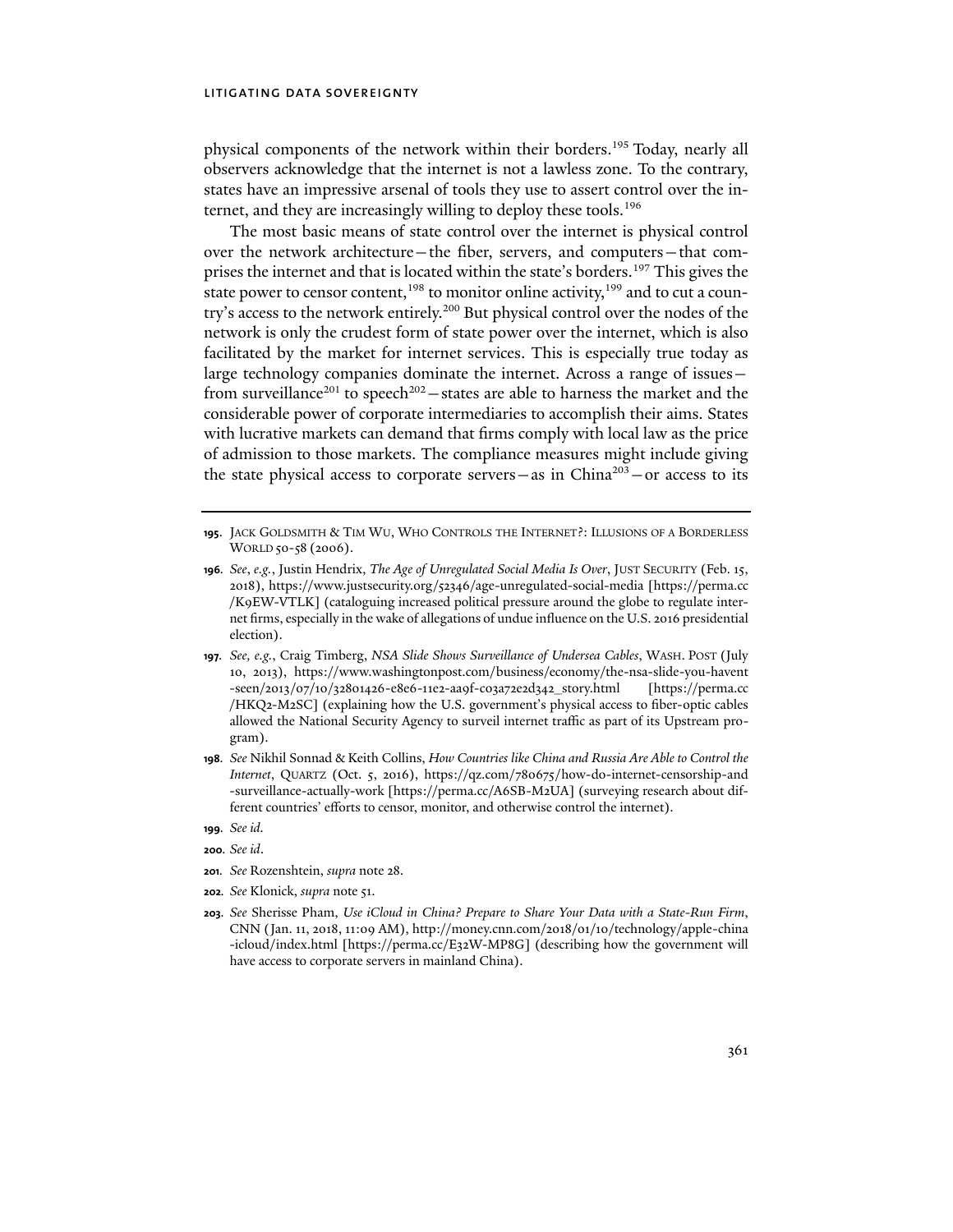domestic bank accounts or employees. And even if states do not have physical control over the data itself, they can assert control over the people and property that administer access to the data.

States also respond to threats to their sovereignty by directly or indirectly competing in the marketplace with their own homegrown intermediaries, which offer alternatives to foreign internet firms and which might be more cooperative with the government. For example, in Russia, Kaspersky Lab is a prominent firm that does significant business in the global marketplace for cybersecurity and antivirus services. The Russian government likely has greater leverage over Kaspersky than over a foreign firm, as Kaspersky can be more easily made to follow Russian rules and might also be persuaded to do the state's bidding.204 The same thing has been said of Chinese technology companies, where homegrown entities like Huawei provide the state with greater access to internal compliance mechanisms and may also act as a vehicle for accomplishing foreign policy aims.205

Indeed, if there is any question about whether states can bend the internet to local rules, one need only look to China.<sup>206</sup> In order to do business there, firms face a stark choice: store the physical components of firm architecture—data centers, encryption keys—in the country or leave it entirely. Apple, for example, announced that it would build a Chinese datacenter in accordance with China's data localization law, making that data vulnerable to government authorities.<sup>207</sup> Apple promised that there would be "no backdoors" and that Apple would retain control over the encryption keys which would be stored in the United States.<sup>208</sup>

**<sup>204</sup>**. For example, Russian state hackers used Kaspersky Lab products to infect 400 million computers around the world with Russian government software. Nicole Perlroth & Scott Shane, *How Israel Caught Russian Hackers Scouring the World for U.S. Secrets*, N.Y. TIMES (Oct. 10, 2017), https://www.nytimes.com/2017/10/10/technology/kaspersky-lab-israel-russia -hacking.html [https://perma.cc/3JY7-L6QR].

**<sup>205</sup>***. See* Steve Lohr, *F.C.C. Joins Push to Limit China's Telecom Reach*, N.Y. TIMES (Mar. 26, 2018), https://www.nytimes.com/2018/03/26/technology/fcc-huawei-security-rule.html [https:// perma.cc/UM8T-E9W7].

**<sup>206</sup>***. See* Simon Denyer, *China's Scary Lesson to the World: Censoring the Internet Works*, WASH. POST. (May 23, 2016), https://www.washingtonpost.com/world/asia\_pacific/chinas-scary-lesson -to-the-world-censoring-the-internet-works/2016/05/23/413afe78-fff3-11e5-8bb1-f124a43f84 dc\_story.html [https://perma.cc/3TK6-UHD4].

**<sup>207</sup>**. Alyssa Abkowitz & Eva Dou, *Apple to Build China Data Center to Meet New Cybersecurity Law*, WALL ST. J. (July 12, 2017, 6:52 PM), https://www.wsj.com/articles/apple-to-build-china -data-center-to-meet-new-cybersecurity-law-1499861507 [https://perma.cc/5ZWW-V37F].

**<sup>208</sup>***. Id.*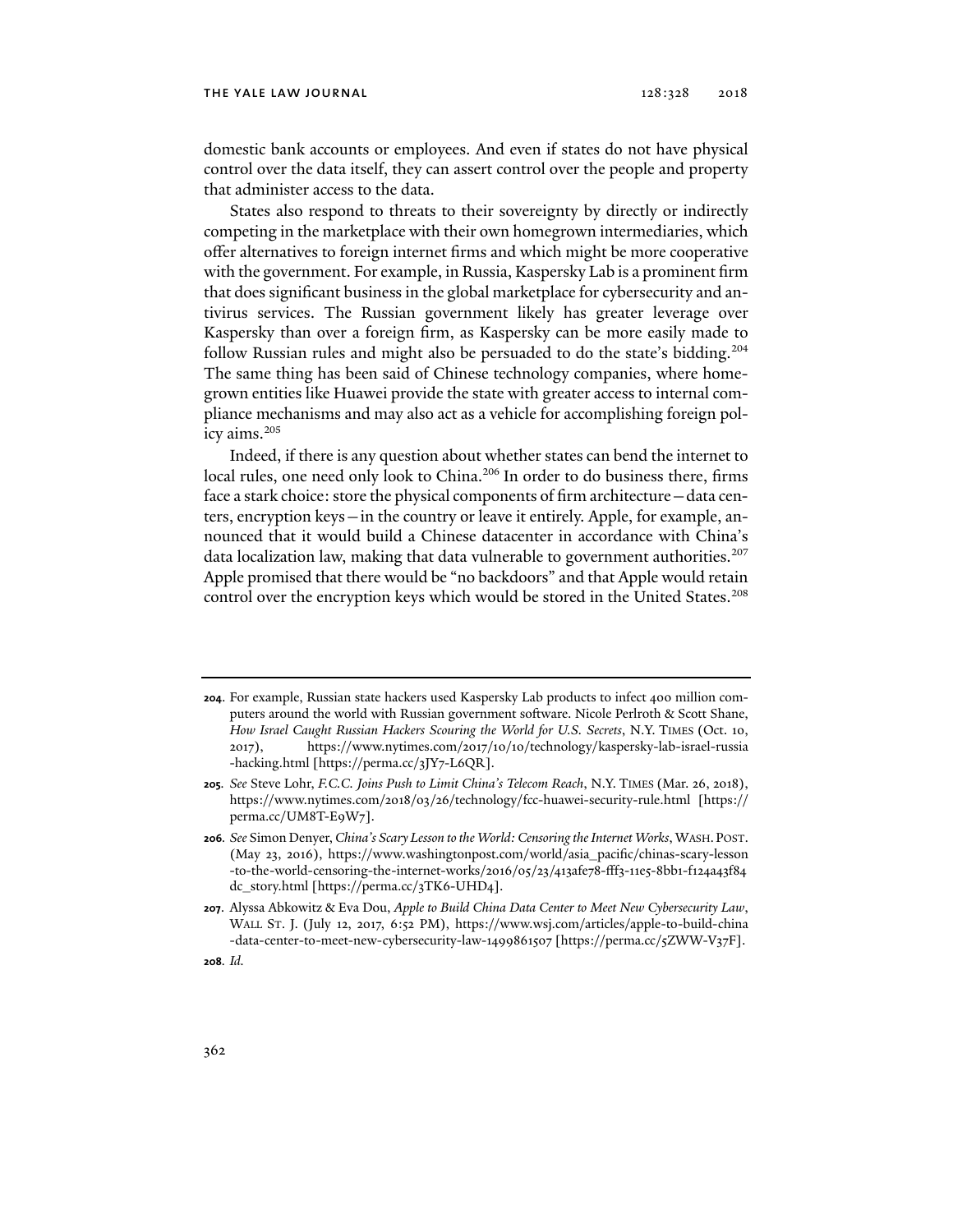However, less than a year later, it announced plans to move the keys to its Chinese iCloud accounts to Chinese territory.<sup>209</sup> Apple made the move to comply with Chinese government demands. Google and Facebook have also begun efforts to comply with Chinese law in order to access the Chinese market, $^{210}$  in Google's case even going so far as to develop a censored version of its flagship search product.<sup>211</sup>

This is not to say that states will never be frustrated by foreign or even domestic internet companies, or that states do not incur costs when they assert control over the internet. Governments can experience enormous political pressure to refrain from exercising their powers online. A judge in Brazil sparked an uproar when he ordered local telecommunications carriers to block the popular chat service WhatsApp,<sup>212</sup> and another judge ultimately reversed the order on the grounds that it would be unfair to users.<sup>213</sup> Likewise, when the U.S. government asked Apple to provide it with keys to access an encrypted iPhone, protests were planned, and public officials urged the FBI to rescind its request.<sup>214</sup> Nevertheless, in the end, states have the tools necessary to assert control over the internet—the final, absolute control indicative of sovereign power. The question for litigants, judges, and policymakers, then, is not *whether* states can assert their power over data, but rather *how* they might do so.

- **210***. See* Mike Isaac, *Facebook Said to Create Censorship Tool to Get Back into China*, N.Y.TIMES (Nov. 22, 2016), https://www.nytimes.com/2016/11/22/technology/facebook-censorship-tool -china.html [https://perma.cc/F5KR-VX6X]; Jon Russell, *Google Moves into Shenzhen in Latest China Expansion*, TECHCRUNCH (Jan. 16, 2018), https://techcrunch.com/2018/01/16 /googles-moves-into-shenzhen [https://perma.cc/BHU4-UWX3].
- **211**. Ryan Gallagher, *Google Plans to Launch Censored Search Engine in China, Leaked Documents Reveal*, INTERCEPT (Aug. 1, 2018, 4:58 AM), https://theintercept.com/2018/08/01/google -china-search-engine-censorship [https://perma.cc/C6HV-65S6].
- **212***. See* Vinod Sreeharsha, *WhatsApp Blocked in Brazil as Judge Seeks Data*, N.Y. TIMES (May 2, 2016), https://www.nytimes.com/2016/05/03/technology/judge-seeking-data-shuts-down -whatsapp-in-brazil.html [https://perma.cc/7L4G-W2W3].
- **213**. Jonathan Watts, *Judge Lifts WhatsApp Ban in Brazil After Ruling Block Punished Users Unfairly*, GUARDIAN (Dec. 17, 2015, 12:36 PM), https://www.theguardian.com/world/2015/dec/17 /brazil-whatsapp-ban-lifted-facebook [https://perma.cc/R2PR-SG9B].
- **214**. Matt Hamilton et al. , *Apple vs. FBI: Congressman Urges Comey to Drop Demands, 'Take a Deep Breath*,*'* L.A. TIMES (Feb. 23, 2016, 10:03 AM), http://www.latimes.com/business /technology/la-me-ln-apple-vs-fbi-protests-planned-across-the-nation-over-phone -privacy-20160222-story.html [https://perma.cc/TR7V-YAM8].

**<sup>209</sup>***. Apple Moves to Store iCloud Keys in China, Raising Human Rights Fears*, CNBC (Feb. 24, 2018, 5:48 AM), https://www.cnbc.com/2018/02/24/apple-moves-to-store-icloud-keys-in-china -raising-human-rights-fears.html [https://perma.cc/TTH5-V23E].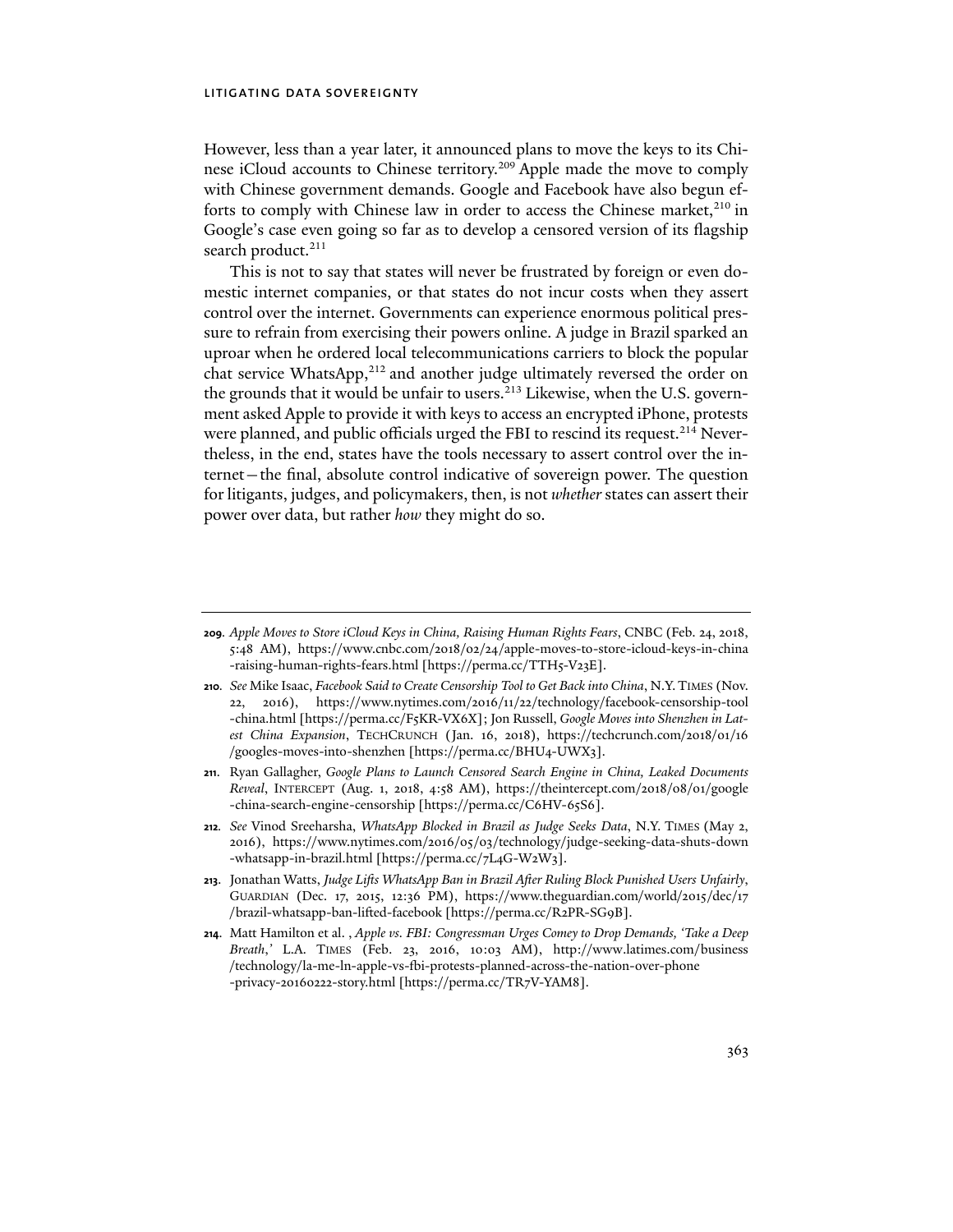#### *2. Embracing Data Sovereignty*

We can separate states' sovereign powers over the internet into two broad categories: powers to *compel compliance* and powers to *control the means of compliance*. Compelled compliance leaves companies and their users free to design and use the internet as they see fit, as long as they comply when the government comes knocking. Controlled compliance, on the other hand, means that the state tells internet firms how to operate. This distinction may seem slight—in both scenarios, the police get the evidence or the website comes down—but in practice, there is a considerable difference between the two.

Regulation by compulsion says the following to users and firms: give us the evidence, or else. It articulates the consequences of refusing to comply, but it does not dictate the means. Regulation by control, however, says something else: weaken your security protocols in the following ways to allow government access to your platform. The difference is in the process that is due. Under compelled compliance, law enforcement offers the firm a choice: comply, or challenge the order in court or in the press. State powers of control, by contrast, offer no such opportunity. This exercise of power is considerably more insidious, because it allows the state to dictate the everyday operation of internet services.

Suppose that we have a choice between two worlds. In the first, Microsoft is free to store its data wherever it chooses, and it is also free to comply with lawful requests for data when presented with those requests by state governments. In the second world, Microsoft is not free to choose where it stores customer data. Instead, it must keep data on local drives and allow government agents direct access to the data. The second world is considerably worse than the first. Microsoft is much less capable of resisting unlawful exercises of state power; surveillance of customer data is considerably easier—both for local and foreign intelligence agencies. This world also requires the firm to spend considerably more money developing bespoke network architecture in each market. These costs to autonomy, privacy, and entrepreneurship—are the result of a state asserting physical control over a particular piece of internet infrastructure.

States naturally resort to controlled enforcement powers when compulsion does not work. This is why states demand data localization.<sup>215</sup> Not only is locally stored data more helpful for state efforts at surveillance, but it also makes it easier for states to assert other sorts of control over intermediaries, for example, by

**<sup>215</sup>***. See* Reema Shah, Comment, *Law Enforcement and Data Privacy: A Forward-Looking Approach*, 125 YALE L.J. 543, 548 (2015).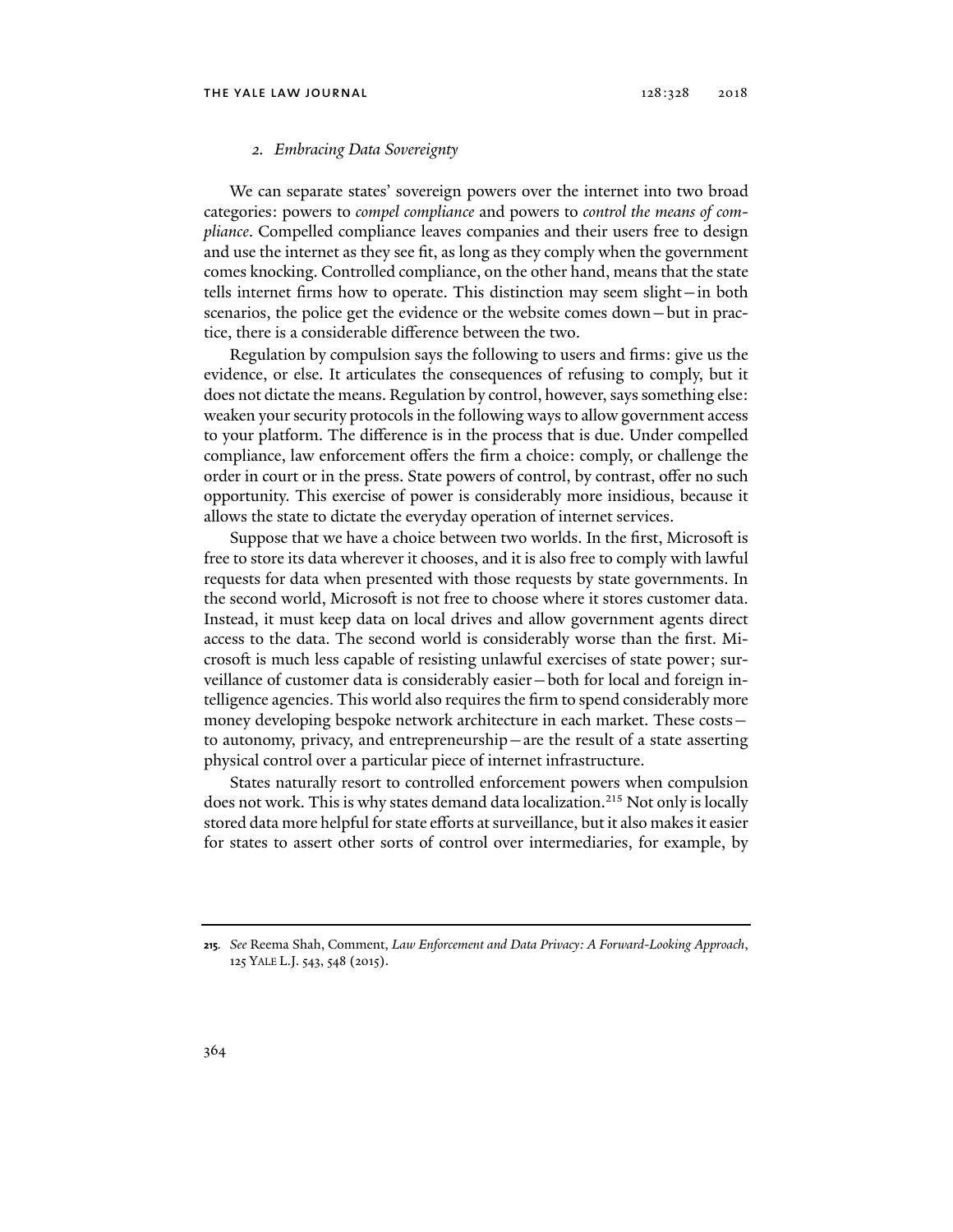compelling the production of digital evidence<sup>216</sup> and blocking unwanted internet content.<sup>217</sup> This exercise of physical control over the network is problematic for a number of reasons, including increased costs and privacy concerns.<sup>218</sup> It should be a last resort. When the state acts in accordance with local law over a matter properly within its jurisdiction, it ought to be able to accomplish its aims without controlling the physical components of the network. In order to achieve this end, states should seek to accommodate each other and also to encourage firms to do the same.

Indeed, some of the worst clashes between governments and intermediaries have occurred where states sought to achieve their regulatory aims by compelling an intermediary to comply, and the intermediary refused. As mentioned earlier, when a Brazilian judge was frustrated with WhatsApp's inability to respond to a demand for evidence in a criminal case, the judge issued an injunction blocking the app in Brazil.<sup>219</sup> This meant that nearly 100 million users were unable to access the service.<sup>220</sup> The injunction was eventually overturned,<sup>221</sup> but the episode threatened to revive a bill that Brazilian legislators considered only a few years earlier that required internet firms to store data in Brazil, giving the state certain powers to control compliance.<sup>222</sup> Similarly, when Indian police sought the account information of a Facebook user who allegedly posted material that was critical of a Hindu god and Facebook resisted, the police raided Facebook's offices in Mumbai.<sup>223</sup> That same year, India's chief telecommunications authority publicly floated the idea of requiring foreign firms to store data locally, giving

**<sup>216</sup>***. See* Anupam Chander & Uyên P. Lê, *Data Nationalism*, 64 EMORY L.J. 677, 717 (2015).

**<sup>217</sup>***. Id.* at 735-38.

**<sup>218</sup>***. See id.* at 721-28.

**<sup>219</sup>**. Sreeharsha, *supra* note 212.

**<sup>220</sup>***. Id.*

**<sup>221</sup>**. Russell Brandom, *Brazilian Courts Order WhatsApp Blackout, Change Course Hours Later*, VERGE (July 19, 2016, 1:11 PM), https://www.theverge.com/2016/7/19/12226884/brazil -whatsapp-blackout-order-encryption [https://perma.cc/FW26-8XBX].

**<sup>222</sup>**. Elias Groll, *Why Did Brazil Block WhatsApp?*, FOREIGN POL'Y (Dec. 17, 2015, 5:22 PM), https://foreignpolicy.com/2015/12/17/why-did-brazil-block-whatsapp [https://perma.cc /6QXM-S26N].

**<sup>223</sup>***. Police Raid Facebook's Mumbai Office Looking the Details a Man Accused of Posting Derogatory Content*, TIMES INDIA (Dec. 12, 2016), https://www.indiatimes.com/news/india/police -raid-facebook-s-mumbai-office-looking-the-details-a-man-accused-of-posting -derogatory-content-267286.html [https://perma.cc/X29A-E7W5].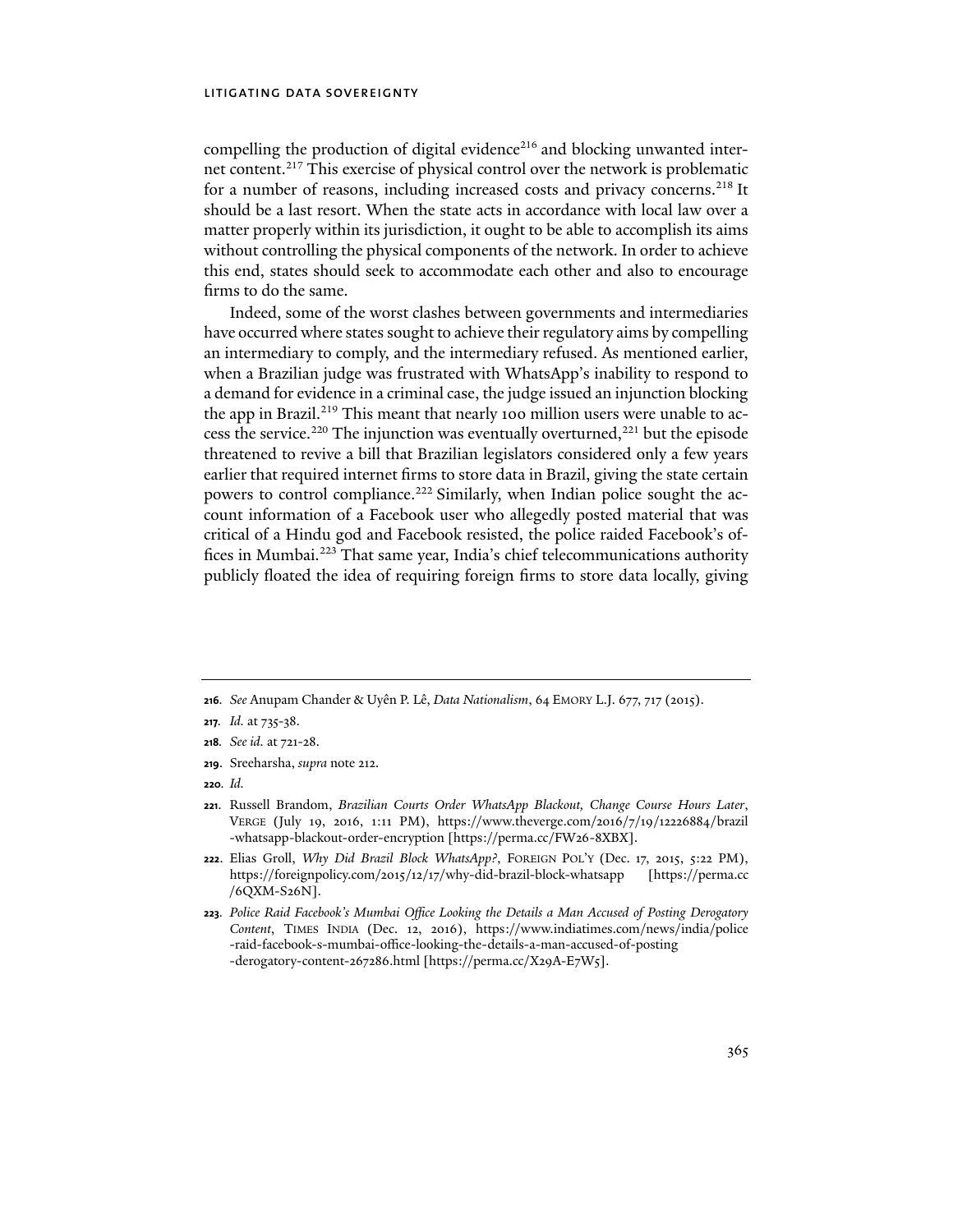the state greater control over how foreign firms comply with Indian government orders.224

In each of these cases, a state government sought to enforce its laws on its soil and encountered resistance from an American firm. After the state's coercive power to compel the foreign intermediary to comply with local law failed, the state sought to assert its power by obtaining physical control over the data in question. This proved an unfortunate development—and an entirely unnecessary one. Had Facebook (which is also the owner of WhatsApp) complied with local requests, it might have accommodated the state's compulsion orders and avoided further pressure by the state to seek physical control over its data. Instead, conflict ensued—all because the firm would not comply with a domestic production order.<sup>225</sup>

In a world, then, where states retain the capacity to control the internet, and where a state's efforts to exercise that control often have spillover effects in another state, judges and policymakers have a choice. They can regulate the internet ex ante in ways that accommodate other sovereign interests by mutual recognition and deference—thereby allowing each state to regulate the internet with laws; or they can leave the foreign state to assert its interests by force. We should strongly prefer the former. The better regime of internet governance is one where users and providers are free to comply with state rules however they choose. This requires that states recognize other states' legitimate interests and provide mutual accommodation. This idea is rooted in longstanding notions of international relations, but it is also an idea deeply at odds with the dominant cosmopolitan ideal of internet governance.

### *B. Embracing Sovereign Differences*

If the early debates about internet governance were about *whether* states had the power to regulate internet conduct, today's debates (as we have seen) are

**<sup>224</sup>**. Anuj Srivas, *Cross-Border Data Flows Debate Hits India as TRAI Issues Paper on Cloud Services*, WIRE (June 11, 2016), https://thewire.in/42300/cross-border-data-flows-debate-hits-india -as-trai-issues-paper-on-cloud-services [https://perma.cc/WSE9-J33T].

**<sup>225</sup>**. Why do the firms resist law enforcement orders? One answer is that firms find that they simply are prohibited from doing so under American law. *See, e.g.*, *Data Stored Abroad*, *supra*  note 177 (statement of Richard Salgado, Director, Law Enforcement and Information Security, Google Inc.). Another possible explanation is that the firm has concerns about the humanrights record of the country where the order is being produced. This is not terribly satisfying, however, since the largest technology companies routinely push back on state law enforcement efforts in ways that appear at first blush to be principled but upon closer inspection appear to be driven by business interests. The best explanation of this dynamic is Rozenshtein, *supra* note 28, at 122-140.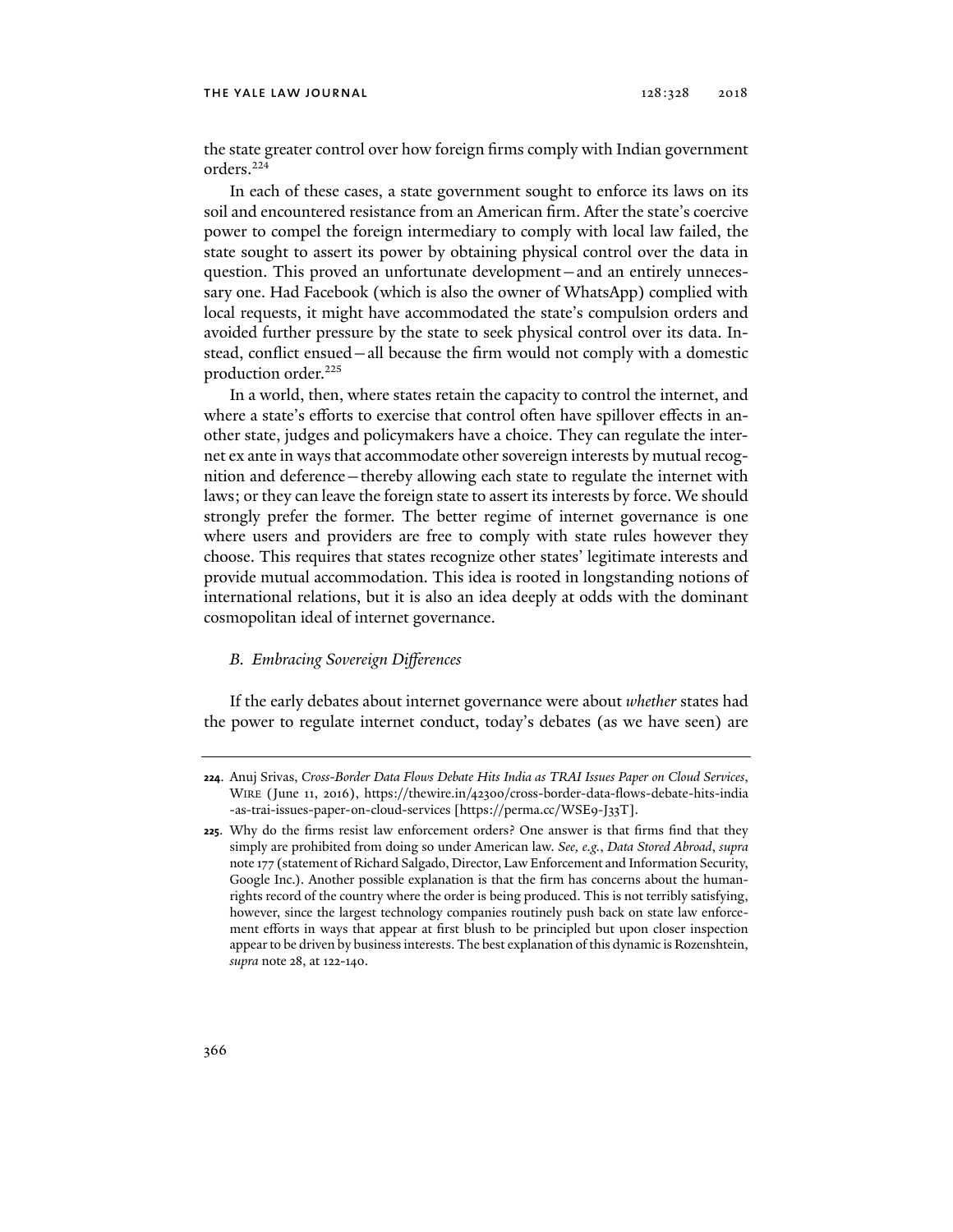about *which* states' rules should apply and where. There are, generally speaking, two competing visions of internet governance today: (1) a *cosmopolitan* ideal that aspires to one set of rules everywhere, which is diametrically opposed to (2) a *sovereign-difference* ideal that sees the internet operating differently in different places according to local norms, customs, and rules. The cosmopolitan ideal is grounded in the idea that the internet should be "free"226—an adjective that signals the wish that internet providers and users be at liberty to ignore local rules and operate instead by their own set of global internet rules.<sup>227</sup> The chief proponent of the cosmopolitan view is the United States, which has pursued an "open internet" policy for the past decade.<sup>228</sup> The animating conception is of the internet as a cosmopolis—a space that, if regulated by governments, should operate the same everywhere as "one internet."229 This can be achieved through the universal imposition of a single set of rules.

But whose rules? Without saying as much, the answer is often implicitly "American rules."230 For example, American providers—and the vast majority of the most popular web services in most countries are American<sup>231</sup> – embrace American free speech norms.<sup>232</sup> This reflects both the internal values of the members of the firm and the power of the U.S. government over the biggest internet firms.<sup>233</sup> As a result, these firms regularly resist foreign government ef-

- **228**. Fergus Hanson, *Internet Freedom: The Role of the U.S. State Department*, BROOKINGS (Oct. 25, 2012), https://www.brookings.edu/research/internet-freedom-the-role-of-the-u-s-state -department [https://perma.cc/H8G9-8P98].
- **229**. Glob. Comm'n on Internet Governance, *One Internet*, CTR. FOR INT'L GOVERNANCE INNOVA-TION (2016), https://www.cigionline.org/sites/default/files/gcig\_final\_report\_-\_with \_cover.pdf [https://perma.cc/N8K7-YFM2].
- **230**. Goldsmith, *supra* note 227, at 4-5 (describing the American conception of internet freedom).
- **231***. See* Woods, *supra* note 15, at 741.
- **232***. See* Klonick, *supra* note 51, at 1618-25.
- **233***. Id.*

**<sup>226</sup>**. Bureau of Democracy, Human Rights & Labor, *Global Internet Freedom Task Force (GIFT) Strategy: A Blueprint for Action,* U.S. DEP'T STATE (Dec. 28, 2006), https://2001-2009.state .gov/g/drl/rls/78340.htm [https://perma.cc/4JJ3-ZB72].

**<sup>227</sup>***. See* Jack Goldsmith, *The Failure of Internet Freedom*, KNIGHT INST. (2018), https:// knightcolumbia.org/sites/default/files/content/Emerging\_Threats\_Goldsmith.pdf [https://perma.cc/Z4BP-5SFE]. There is some confusion on this point, however. While the State Department uses the phrase "open Internet" to mean an internet free from censorship or other government controls, the Federal Communications Commission has used the phrase to refer to an internet free from paid prioritization in violation of net neutrality rules. *See Consumer Guide: Open Internet*, FED. COMM. COMMISSION (June 14, 2016), https:// transition.fcc.gov/cgb/consumerfacts/openinternet.pdf [https://perma.cc/Q3AB-WFRB].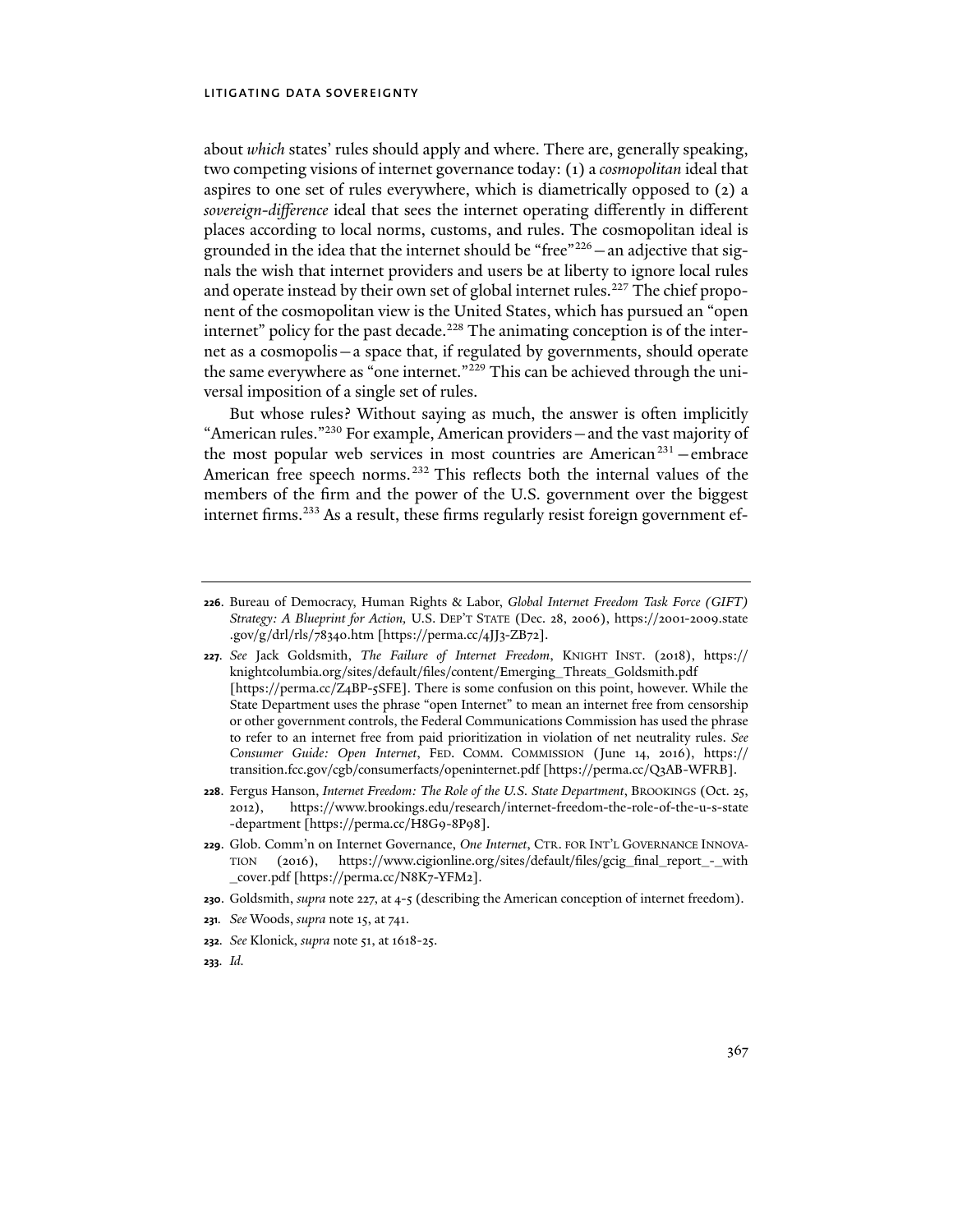#### THE YALE LAW JOURNAL 128:328 2018

forts to impose their own domestic speech rules.<sup>234</sup> These efforts, and the subsequent resistance, suggest one reason why other governments seek to establish strong domestic internet industries with firms that would be both more pliable at home and exert more soft influence abroad.<sup>235</sup>

The sovereign-difference ideal, by contrast, is concerned principally with state control over the internet's local effects. It places a premium on the standard components of sovereignty: state control over a territory. If the internet threatens the state's ability to achieve its domestic aims, or if it invites foreign meddlers, the sovereigntists see a global internet framework that respects difference, and respects state efforts to protect that difference.

These two conceptions of internet governance do not exist independent of each other. They are reactions to one another and reflect larger geopolitical struggles. The strong sovereignty approach to internet policy is a reaction to the sense non-Western states have that the internet rules are being written by Western states. Sovereigntists see the cosmopolitan ideal as a farce: under their view, it is American imperialism masquerading as globalism.<sup>236</sup> Cosmopolitans, for their part, accuse sovereigntists of trying to break apart the internet.<sup>237</sup> They often frame the debate as over whether the internet should be "open" or "balkanized."238 But this framing is wrong for two reasons. First, the internet can be both. It can be uniform in many respects but also different where it needs to be (language, legal compliance, and so on). One does not lose openness—or interoperability—by embracing sovereign differences. The second reason this dichotomy is unhelpful is that fragmentation is already here. It is happening because states want it, because users want it, and because firms want it. The question is

**<sup>234</sup>***. Id.* at 1650-52.

**<sup>235</sup>***. See, e.g.*, *Vladimir Putin, Presidential Address to the Federal Assembly*, PRESIDENT RUSS. (Mar. 1, 2018), http://en.kremlin.ru/events/president/news/56957 [https://perma.cc/K82X-PYGF] ("Technological lag and dependence translate into reduced security and economic opportunities of the country and, ultimately, the loss of its sovereignty.").

**<sup>236</sup>**. Evgeny Morozov, *Who's the True Enemy of Internet Freedom—China, Russia, or the US?*, GUARD-IAN (Jan. 3, 2015), https://www.theguardian.com/commentisfree/2015/jan/04/internet -freedom-china-russia-us-google-microsoft-digital-sovereignty [https://perma.cc/V2C4 -9CPZ].

**<sup>237</sup>**. Fergus Ryan, *China Wants to Make the World Less Wide and Run Its Own Splinternet*, HUFFING-TON POST (Feb. 11, 2017, 10:12 AM EDT), https://www.huffingtonpost.com.au/fergus-ryan /china-wants-to-make-the-world-web-less-wide-and-run-its-own-splinternet\_a\_23262679 [https://perma.cc/F3JL-6QF3].

**<sup>238</sup>**. For example, Milton Mueller in a recent treatment suggests that there is "an inherent clash between alignment"—state efforts to hew the internet to local laws—"and the economic efficiencies and capabilities of digital technology." MILTON MUELLER,WILL THE INTERNET FRAG-MENT? SOVEREIGNTY, GLOBALIZATION, AND CYBERSPACE 104 (2017).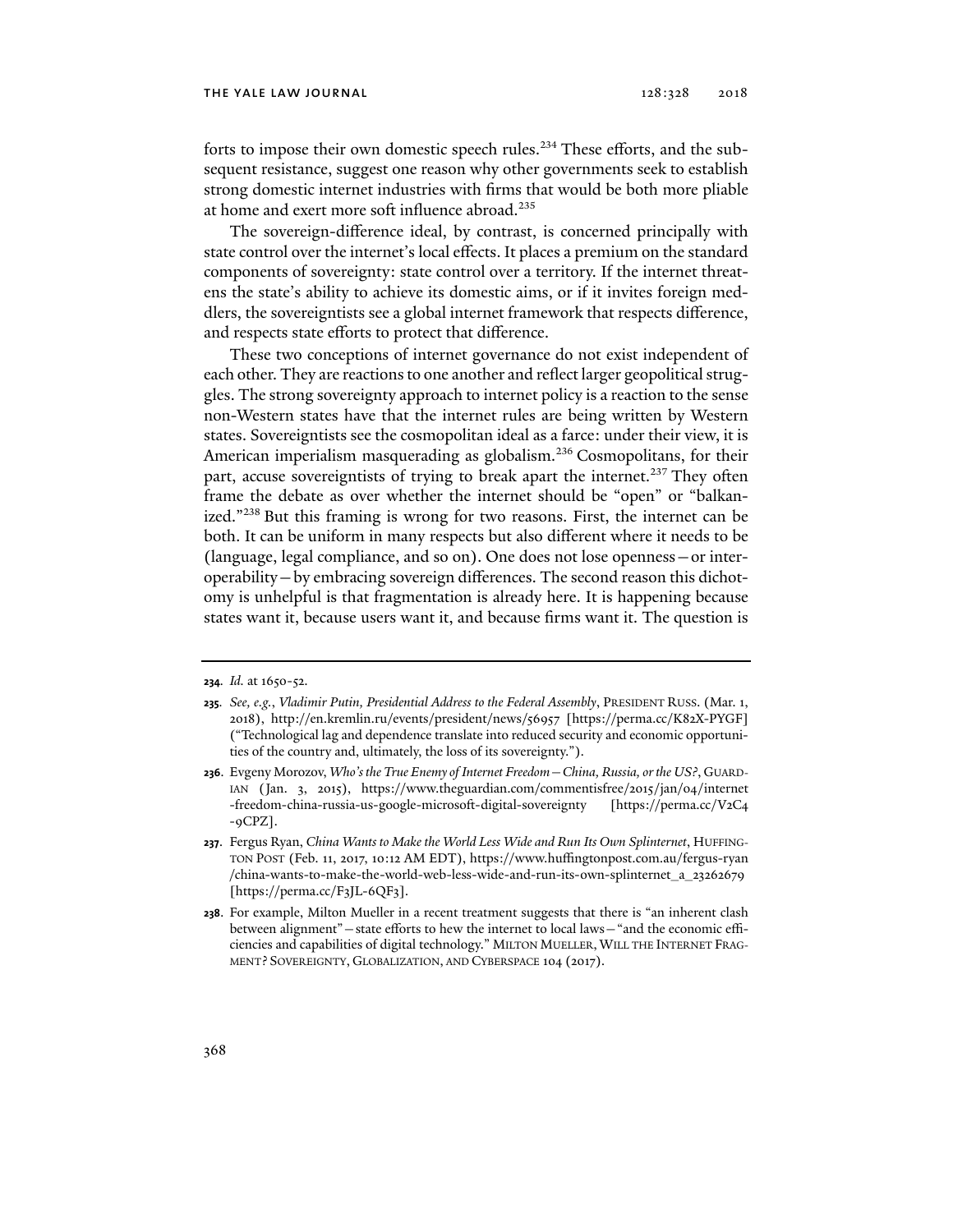not "should the internet fragment," but rather what kind of fragmentation should we encourage? The answer has to be the kind of fragmentation that allows maximal sovereign difference with minimal harm to other sovereigns. The answer, in other words, is the kind of fragmentation that is possible by state-tostate negotiation and mutual accommodation.

There are three principal objections to a sovereign-difference approach to internet governance. First, proponents of the cosmopolitan ideal of internet governance claim that their vision for the internet enhances privacy, speech, and entrepreneurship. But if generalizations are to be made about the two ideals, then it is precisely the other way around: deference to state differences is a necessary first step toward an internet-governance regime grounded in the rule of law rather than of technologies. Insisting that states follow American rules—or telling states that their rules are not applicable to the internet—is the surest way to encourage state control of technology rather than of law. Despite considerable efforts at supranational political organizations, states remain the single greatest source of legitimate rules for different peoples with varied community values and experiences on a diverse planet.<sup>239</sup> As a space for human communication and connection, the internet will and should reflect those differences. Cosmopolitans may pay lip service to this idea, but the reality is that cosmopolitan companies regularly resist state efforts to enforce their laws.<sup>240</sup>

Another natural objection to any argument for sovereign deference on the internet is that it is tantamount to splintering the internet into as many distinct networks as there are countries. But this argument tends to ignore political reality. Even if one is not persuaded by normative arguments about the legitimacy of a state's rules over conduct on its soil, the fact of the matter is that states will always insist—with brute force if necessary—that their rules apply. If the above estimation of state power over the physical components of the internet is correct, then some regional variation is inevitable. In such a world, the question is not whether there will be differences in how the internet behaves in different states, but rather how those differences will occur: by compulsion or by control? If we are to hope that states will achieve their aims without asserting physical control over servers and fiber cables, then states must be left free—and must leave each other free—to control how the internet operates on their territory. Indeed, we already operate in a world of sovereign deference for the regulation of nearly everything else—money, debt, securities, people, and goods—that flows across

**<sup>239</sup>***. See* Stephen D. Krasner, *Think Again: Sovereignty*, FOREIGN POL'Y (Nov. 20, 2009, 3:28 PM), https://foreignpolicy.com/2009/11/20/think-again-sovereignty [https://perma.cc/N4GW  $-EHA3$ ].

**<sup>240</sup>**. Rozenshtein, *supra* note 28, at 122-149 (describing and cataloguing internet firms' techniques of resisting state compliance efforts).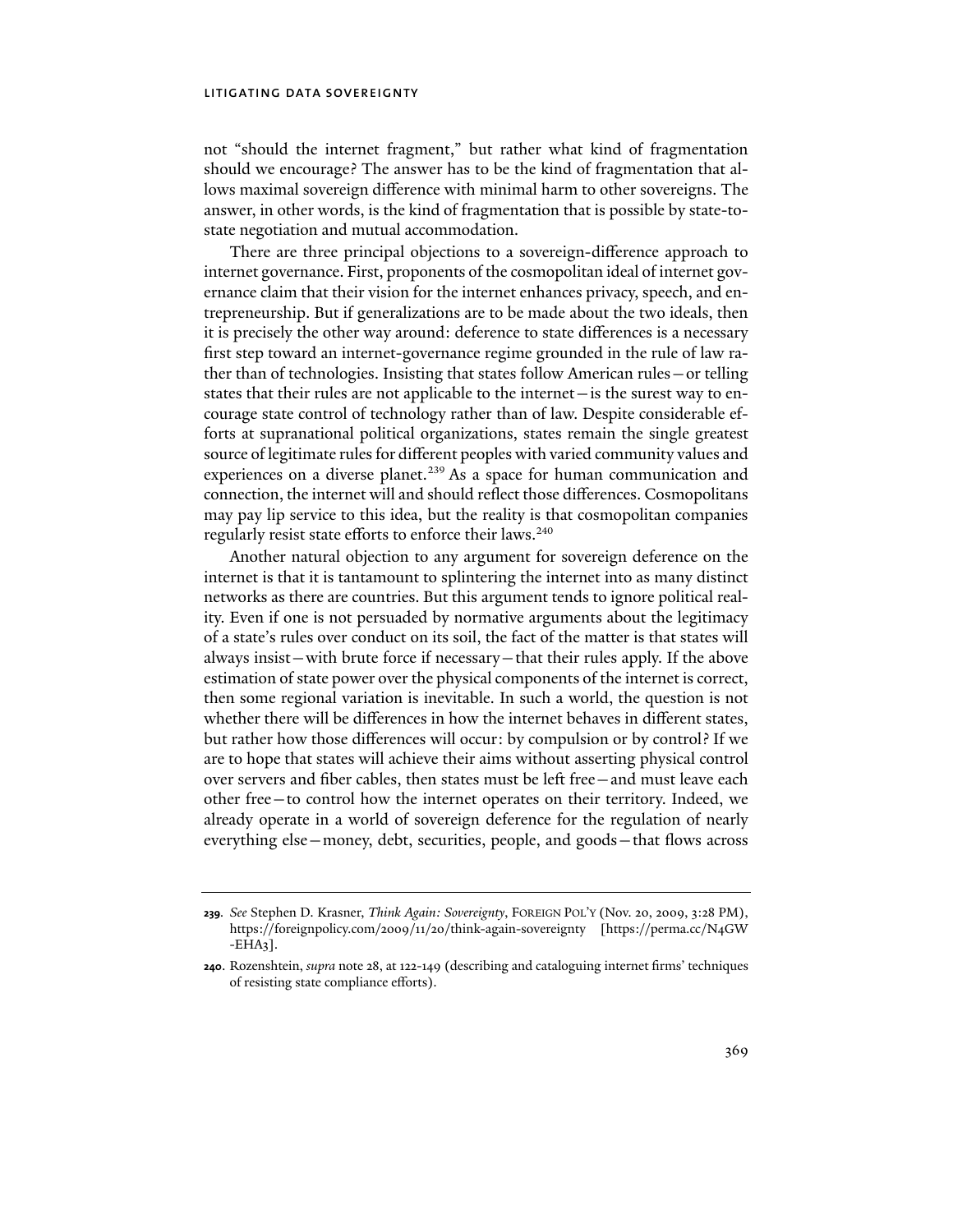borders. Unless a state has explicitly granted a waiver of its own rules by agreement, sovereign deference is the rule rather than the exception. Why would we think that data, and the firms that handle that data, should be treated any differently?

The problem with the goal of a single set of rules for the internet is that it always redounds to the same question: whose rules will they be? In a world where the vast majority of the most popular internet services in most countries are American, $241$  and the body responsible for governing the internet's architecture is widely perceived to be American,<sup>242</sup> the answer has long been that mostly American rules apply.<sup>243</sup> To a certain extent, then, rejecting internet globalism is rejecting American internet imperialism.

A final objection one might have to sovereignty arguments is that they serve as an apology for bad state behavior. Even if the strong sovereignty approach more accurately reflects political reality, cosmopolitans may also appeal to empirical evidence. Because the states that have pursued sovereign visions of the internet have so far largely been able to achieve their aims by exerting control over the technology, one might hesitate to embrace regional differences if doing so is a mere cover for state crackdowns on users.<sup>244</sup> But this is a mistake. The two issues—the global internet governance model and the state's use of power are distinct. Embracing regional or state differences does not mean sacrificing human rights. One can accept sovereign differences—such as France's hate speech rules applied to Twitter in France, even where they contravene the First Amendment—without acquiescing to a future where every country behaves as China does, insisting on local storage of cloud architecture and direct, unmediated physical access and control over internet data. Indeed, one can defend China's sovereign interest in regulating the internet's domestic effects while deploring its civil and political rights record. In a world of inevitable sovereign control, a world of inevitable sovereign differences, sovereign deference is the best way forward. But deference does not mean endorsement or celebration. We

**<sup>241</sup>***. See* Woods, *supra* note 15, at 741.

**<sup>242</sup>**. Maria Farrell, *Quietly, Symbolically, U.S. Control of the Internet Was Just Ended*, GUARDIAN (Mar. 14, 2016), https://www.theguardian.com/technology/2016/mar/14/icann-internet-control -domain-names-iana [https://perma.cc/7JTY-W9W6] (explaining how ICANN, the Internet Corporation for Assigned Names and Numbers, which is responsible for running the internet's naming and numbering systems, such as domain names, had long been perceived as American controlled).

**<sup>243</sup>***. See* Kerr, *supra* note 15, at 287.

**<sup>244</sup>**. MUELLER, *supra* note 238, at 106 ("[Alignment] empowers repressive governments and protectionist interests by insulating people from access to information environments outside their own country.").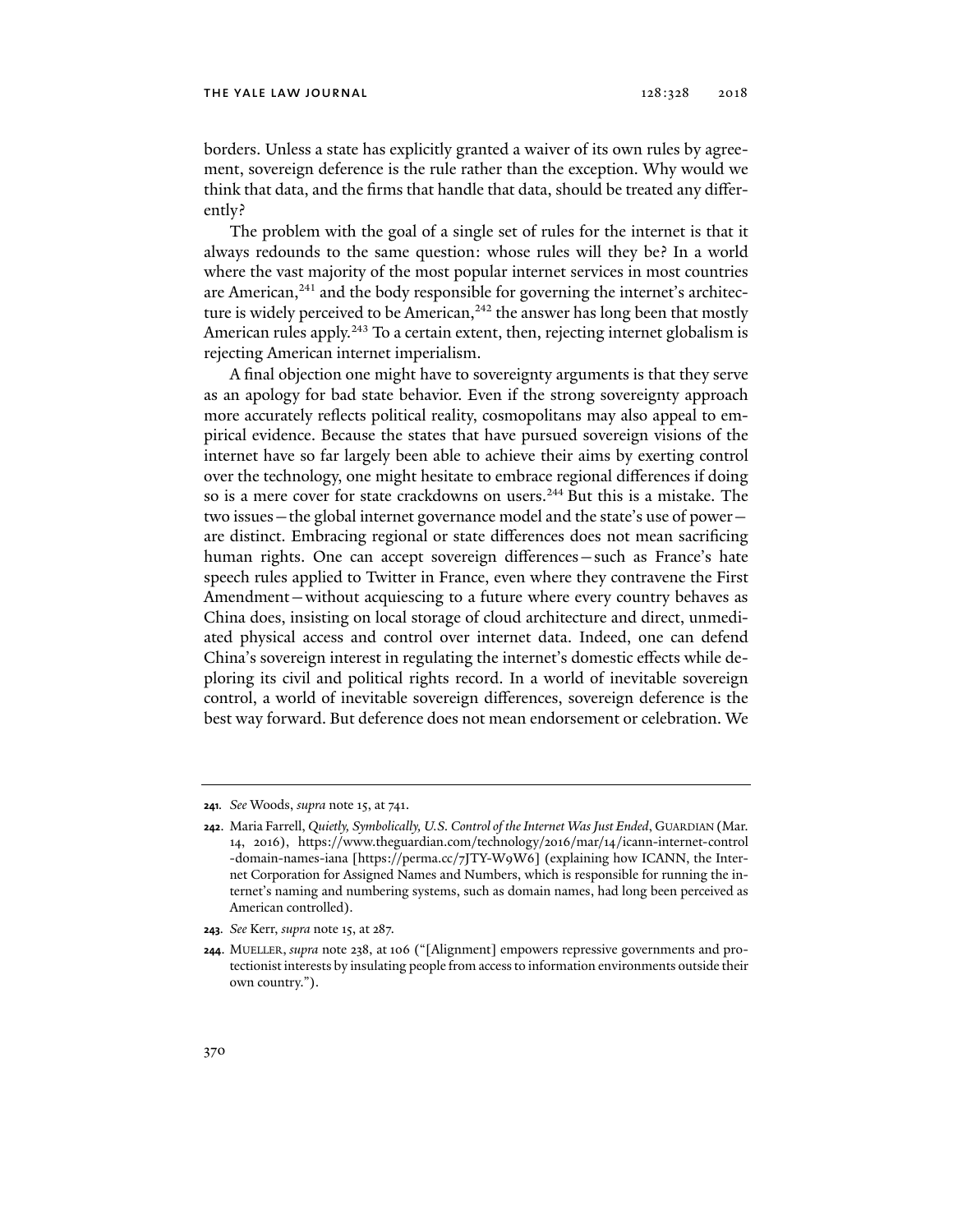can, and we should, embrace the idea of state differences without embracing the idea of a state-run internet or a state-controlled internet.

### *C. The Case for Sovereign Deference*

The most compelling defense of sovereign deference in cross-border data disputes is that it offers the best chance at creating the kinds of norms needed for a lasting and global internet. Sovereign states retain the capacity to regulate and control the internet, and they are going to exercise that control differently. The key question, then, is the shape these disparate exercises of sovereign power are going to take. Do states accomplish this fragmentation by force, or through negotiation—explicit or implicit—among international partners? Sovereigndeference doctrines offer a sensible guidepost for the latter path. We might imagine that deferring to other states' interests is in every state's best interest when it might lead to reciprocal treatment. Rather than ask what is right or wrong in another state, deference doctrines allow courts to treat coequal sovereigns as such. They allow courts to defer to the better judgment of the sovereign without actually judging whether it *is* better. This in turn may encourage reciprocity from the courts of foreign sovereigns.<sup>245</sup> We might also add here an antiexceptionalism argument: data is just another globally distributed good, and as such its treatment by sovereigns and among sovereigns should abide by the usual rules of foreign affairs and international law.246 In the final analysis, if we choose indifference to deference, and allow ideals of internet cosmopolitanism to cloud our thinking, then states will eventually assert their sovereign differences anyway, and through worse means. Very simply, the case for sovereign deference is that it represents the best possible hope for global governance of the internet.

# **iii. the sovereign-deference doctrines**

Global internet activity creates a cross-jurisdictional problem: devising a set of rules that accommodates the overlapping and sometimes competing interests of different states in regulating internet conduct. At some level, this challenge is not a new one.<sup>247</sup> Since the founding of the Republic, American courts have been

**<sup>245</sup>**. Kramer, *supra* note 148, at 340-41.

**<sup>246</sup>**. Woods, *supra* note 15, at 756-63.

**<sup>247</sup>**. *Id.* at 764.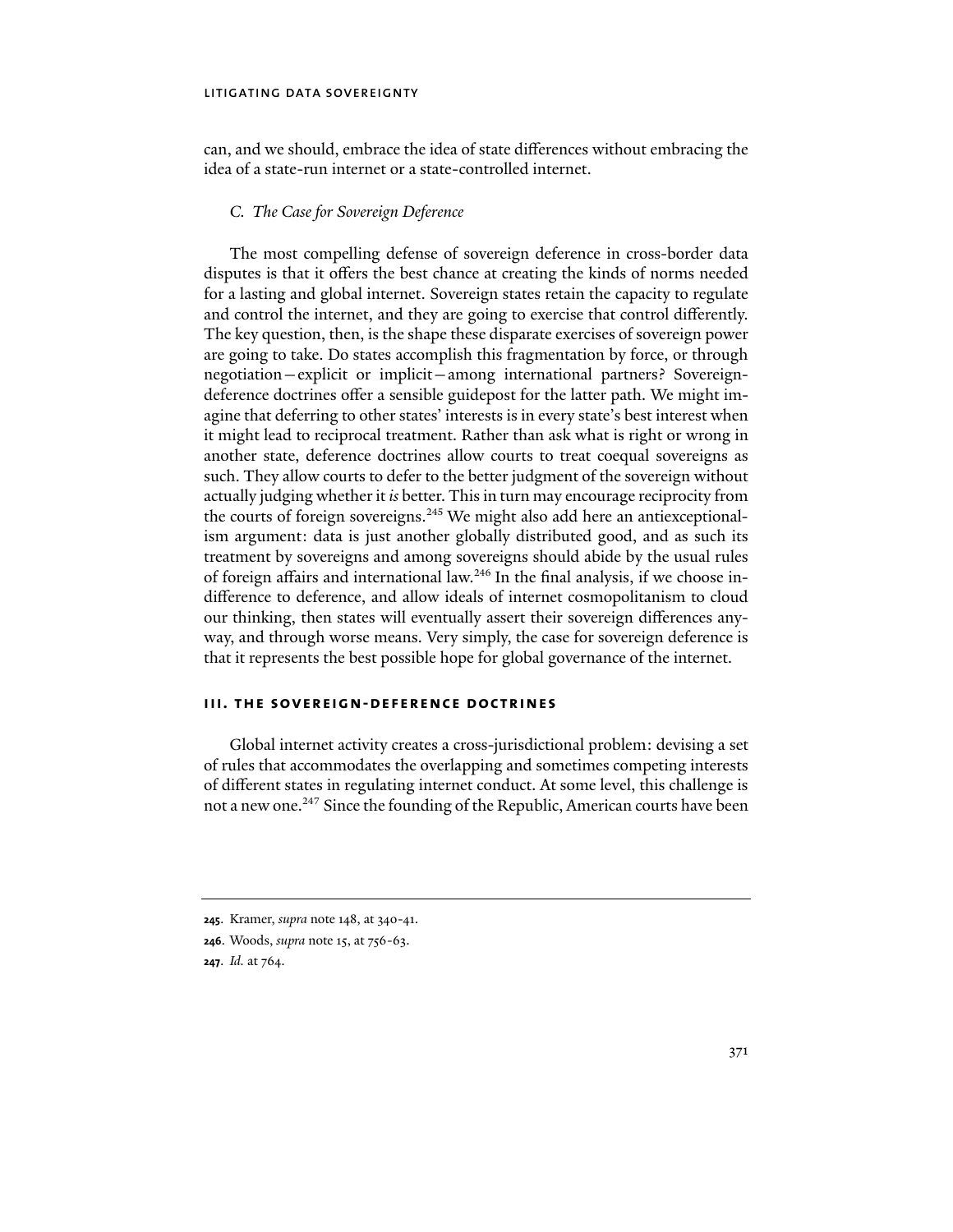#### THE YALE LAW JOURNAL 128:328 2018

sensitive to the foreign affairs implications of their actions.<sup>248</sup> Indeed, the Framers were acutely aware of this problem and took several steps to address it.<sup>249</sup> Perhaps nothing in American legal jurisprudence captures this idea better than the comity doctrines—also sometimes called foreign relations doctrines<sup>250</sup> or international affairs doctrines.<sup>251</sup>

Comity is an ill-defined<sup>252</sup> but fundamental concept in American foreign relations law.253 It can be broadly understood as a jurisprudential principle holding that courts should acknowledge and in some cases defer to the legitimate sovereignty interests of other states.<sup>254</sup> While comity is often referred to as "international comity"—to distinguish it from comity among U.S. states—it is a creature of domestic law.255 Comity is "a sort of intercourt diplomacy long assumed to be within courts' constitutional competence."<sup>256</sup> As William Dodge notes, it can be defined simply as: "deference to foreign government actors that is not required by international law but is incorporated in domestic law."257 Importantly, deference has both positive and negative elements; it requires both recognition and restraint.<sup>258</sup>

Comity is a judicial principle for encouraging cooperation among sovereigns.259 There may be reasons for states not to defer to one another on certain

- **248***. See, e.g.*, Ariel N. Lavinbuk, *Rethinking Early Judicial Involvement in Foreign Affairs: An Empirical Study of the Supreme Court's Docket*, 114 YALE L.J. 855 (2005) (showing that a considerable portion of the early Court's docket was taken up with foreign affairs concerns).
- **249**. BRADLEY & GOLDSMITH, *supra* note 14, at 4.
- **250**. Posner and Sunstein, for example, discuss "international relations doctrines," which they divide into "comity doctrines" and "anti-comity doctrines." Posner & Sunstein, *supra* note 14, at 1173-82.
- **251***. Id.*
- **252**. Michael D. Ramsey, *Escaping "International Comity*,*"* 83 IOWA L. REV. 893, 893 (1998) ("'International comity' is frequently invoked by courts but rarely defined with precision."); *see also* William Dodge, *supra* note 14, at 2073-75 (summarizing the widely held view that the term lacks precise definition).
- **253**. BRADLEY & GOLDSMITH, *supra* note 14, at 4.
- **254***. See* Dodge, *supra* note 14, at 2078.
- **255***. Id.*
- **256**. Bookman, *supra* note 13, at 1096.
- **257**. Dodge, *supra* note 14, at 2078 (emphasis omitted).
- **258***. Id.* at 2078-79; *see also* Maggie Gardner, *Retiring Forum Non Conveniens*, 92 N.Y.U. L. REV. 390, 392-93 (2017) (modifying Dodge's categories slightly and emphasizing positive and negative kinds of comity).
- **259***. Cf.* Kramer, *supra* note 148, at 340 (proposing canons "designed to capture . . . potential gains from cooperation" in the context of conflicts of laws between U.S. states).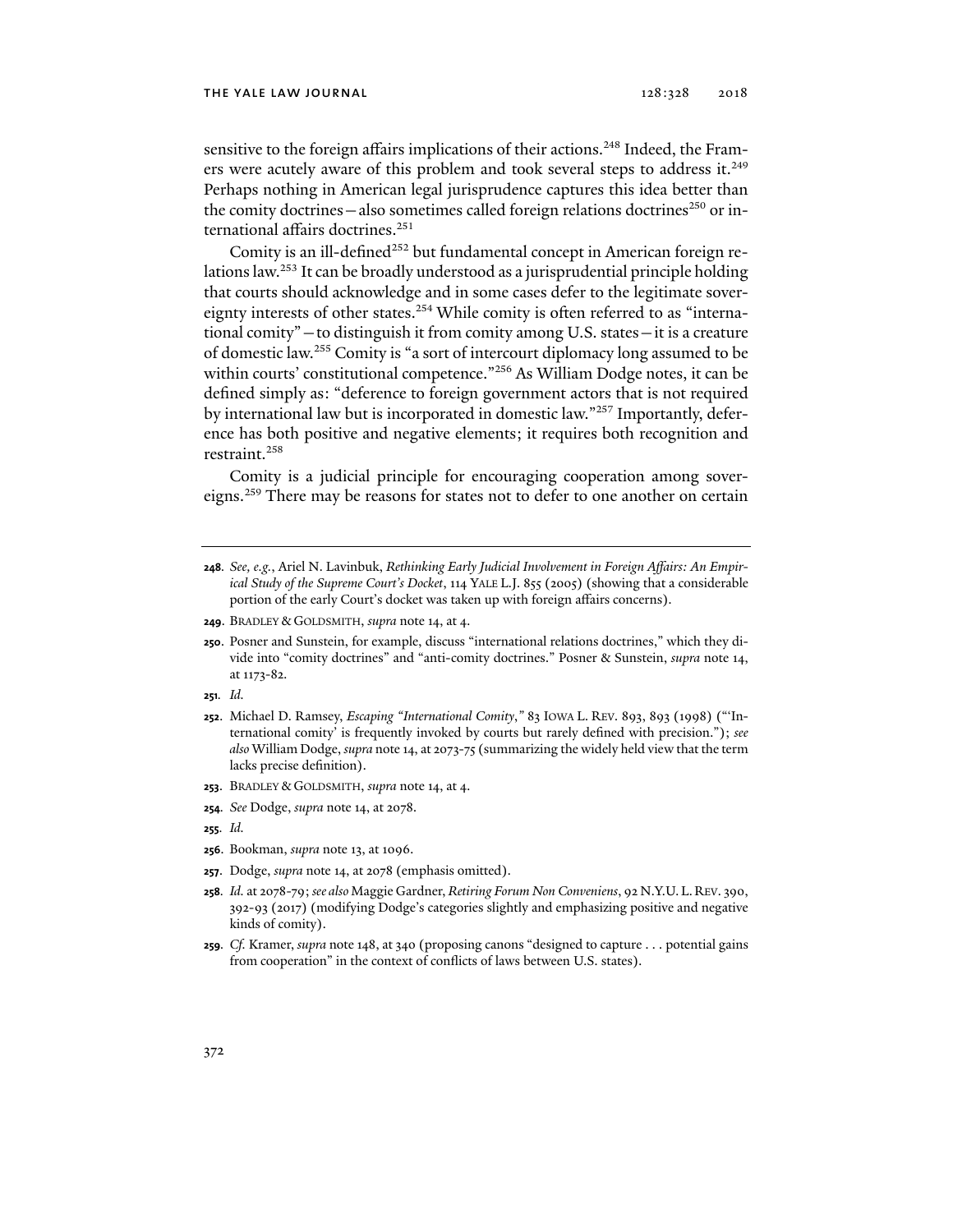issues or at particular moments in time, but over the long run, with repeat interactions, states are better off if they agree as a general matter not to meddle in each others' affairs.260 For this reason, comity doctrines have a rich history in the United States and abroad. They have developed in light of interactions between different countries' legal systems. For example, in one of Canada's leading comity cases, the Canadian Supreme Court relied on an early American comity case, *Hilton v. Guyot*,<sup>261</sup> to define the doctrine: "'Comity' in the legal sense, is neither a matter of absolute obligation, on the one hand, nor of mere courtesy and good will, upon the other. But it is the recognition which one nation allows within its territory to the legislative, executive or judicial acts of another nation."262

Of course, to defer to foreign state interests, courts must take notice of them. This requires a brief examination of what counts as a legitimate state interest and how courts take notice of that interest. The *Restatement (Third) of the Foreign Relations Law of the United States* gives five classic bases for prescriptive jurisdiction.263 Each of these is a ground for a state legitimately to pass a law or regulation, and together they provide insight into what courts have deemed to be legitimate state interests. States may legitimately prescribe law with respect to: (1) conduct that occurs within the state's territorial borders; (2) persons or things on the state's territory; (3) extraterritorial conduct that is intended to have or has substantial effects within the state's territory; (4) conduct of the state's nationals, at home and abroad; and (5) extraterritorial conduct that threatens the state's security or national interests.<sup>264</sup> Elsewhere, I have suggested how these five bases of jurisdiction apply to cloud services.<sup>265</sup>

Two of these bases are most relevant to the present discussion, as they are the primary bases for the conflicts described in Part I. Those conflicts arise where a court is hoping to protect one of its citizens and fashions an extraterritorial remedy in order to do so, as in *Equustek*. 266 They also arise where there is some extraterritorial conduct that falls within whatever territory the court happens to

**<sup>260</sup>***. Id.* 

**<sup>261</sup>**. 159 U.S. 113 (1895).

**<sup>262</sup>**. Spencer v. The Queen, [1985] 2 S.C.R. 278, 283 (Can.) (quoting *Hilton*, 159 U.S. at 163-64).

**<sup>263</sup>**. RESTATEMENT (THIRD) OF THE FOREIGN RELATIONS LAW OF THE UNITED STATES § 402 (AM. LAW INST. 1987).

**<sup>264</sup>***. Id*.

**<sup>265</sup>**. Woods, *supra* note 15, at 764-69.

**<sup>266</sup>**. Google Inc. v. Equustek Sols. Inc., [2017] 1 S.C.R. 824 (Can.).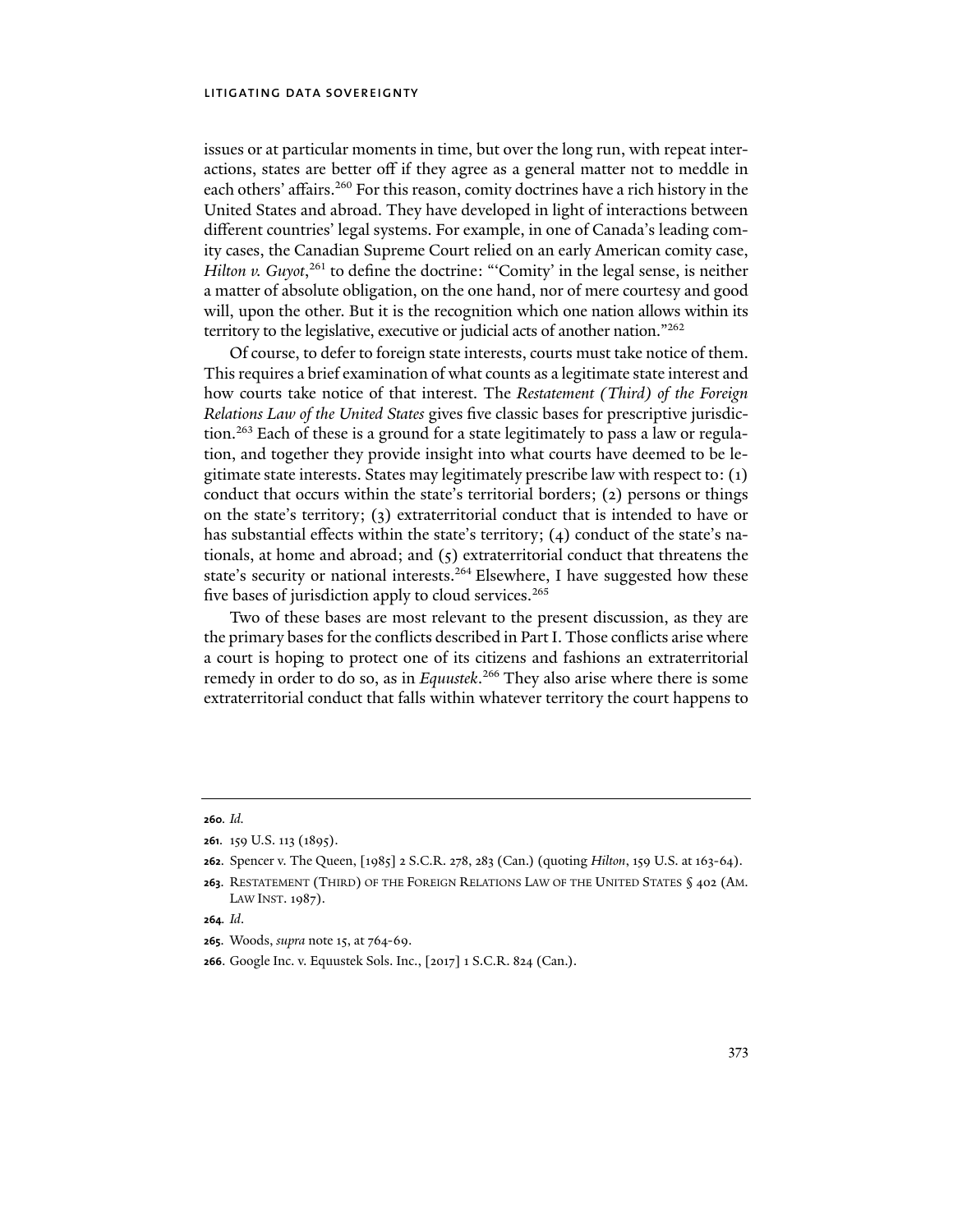sit in, as in *Microsoft Ireland*. 267 Notice that these categories reflect the state's interest—and this is echoed in longstanding American legal jurisprudence<sup>268</sup>—in conduct that has *effects* on the state, wherever that conduct occurs. The state will seek to provide remedies that maximally satisfy that interest, including extraterritorially. In the cloud context, this means that judges have a set of tools for managing and crafting cross-border data policy. Comity can be used for restraint to refrain from stepping on another state's toes—but also for recognition—to recognize another nation's interest in a matter and extend that state's authority beyond its borders.

### *A. Restraint*

One consequential form that comity takes is a set of doctrines of restraint.<sup>269</sup> With regard to production orders,<sup>270</sup> compulsion to testify,<sup>271</sup> and other potential cross-border conflict, international comity often calls for a weighing of state interests. As the Second Circuit noted, "a court of one country should make an effort to minimize possible conflict between its orders and the law of a foreign state affected by its decision."272 Once a foreign sovereign interest is identified, courts have some discretion about how to refrain from interfering in that interest.<sup>273</sup> This might manifest itself in a number of different domains.

# *1. Remedies*

One way that courts refrain from interfering with another state's sovereignty is by limiting the reach of the remedies they provide. For example, suppose that a court seeks to fashion a remedy—say an injunction—in a case where someone

- **269**. Dodge, *supra* note 14, at 2076.
- **270***. See, e.g.*, Linde v. Arab Bank, PLC, 706 F.3d 92, 112 (2d Cir. 2013) (holding that extraterritorial discovery orders were not inconsistent with comity where the balance of state interests weighed in favor of evidence production).
- **271***. See, e.g.*, United States v. Field (*In re* Grand Jury Proceedings), 532 F.2d 404, 407 (5th Cir. 1976) (embracing the "Restatement position" to balance the interests of the United States with those of the Cayman Islands, where a noncitizen was compelled to testify before a U.S. grand jury and such production would violate Caymanian bank secrecy laws).

**273***. Id*.

**<sup>267</sup>**. Microsoft Corp. v. United States (*In re* Warrant to Search a Certain E-Mail Account Controlled & Maintained by Microsoft Corp.), 855 F.3d 53 (2d Cir. 2017).

**<sup>268</sup>***. See* Calder v. Jones, 465 U.S. 783, 789 (1984) (articulating an "effects" test for personal jurisdiction cases).

**<sup>272</sup>**. United States v. First Nat'l City Bank, 396 F.2d 897, 902 (2d Cir. 1968).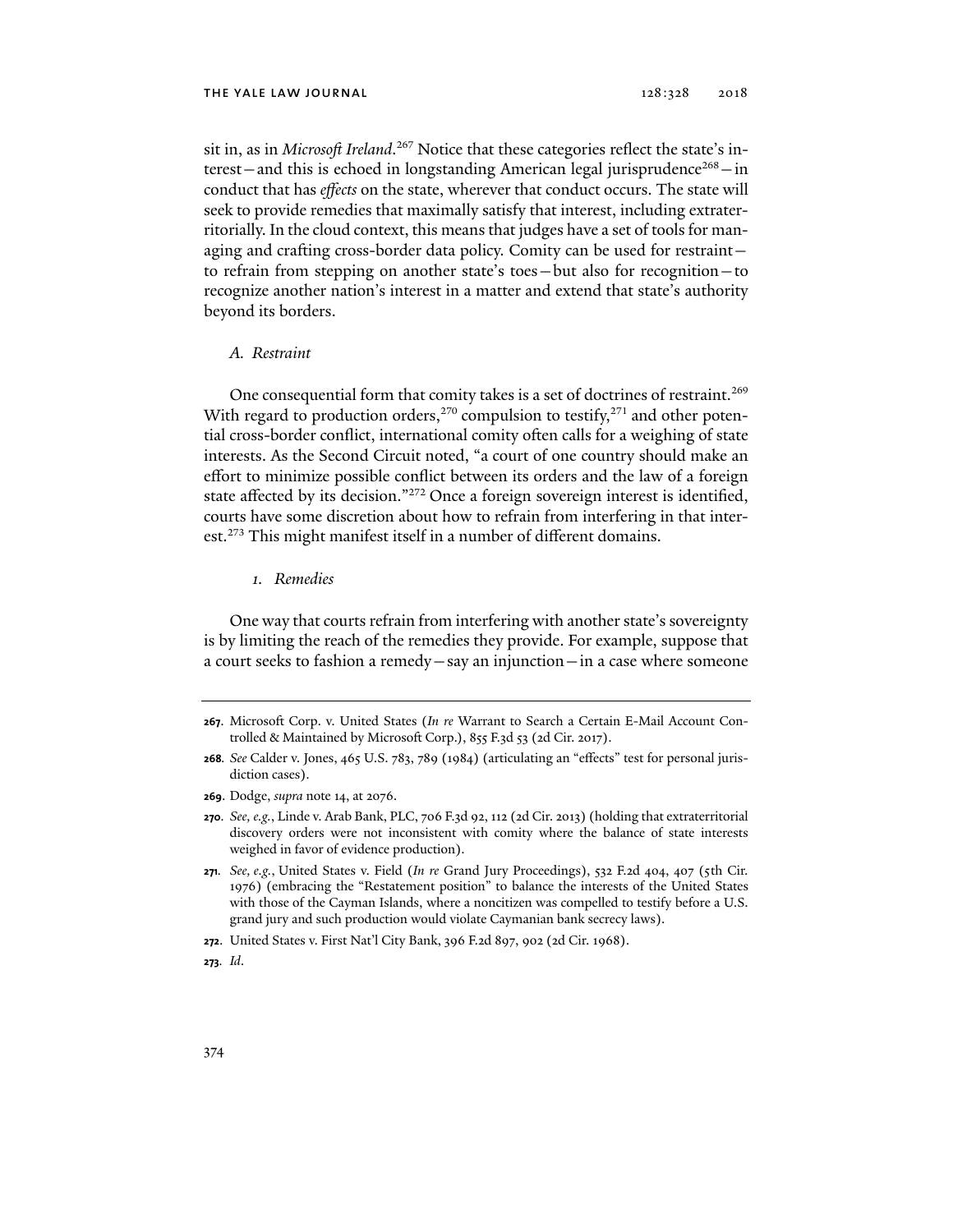claims a harm that can only be fully extinguished by a global injunction. The court must decide not only the appropriate remedy, but also its reach. In *Google Spain*, the court concluded that it had the authority to order Google to delist private information from Google's search results, not only in Google's Spanish country domain (google.es), but also in its home domain (google.com).<sup>274</sup> A similar issue is now pending before the CJEU.<sup>275</sup> *Equustek* is the same story.<sup>276</sup> Google disputed neither Canada's authority to hear the case, nor its authority to issue appropriate remedies, including an injunction to remove internet content. Rather, Google challenged the territorial reach of the court's remedy.277 Recall that in this case, Google produced search results that included links to a page selling Datalink's illegal product, harming a Canadian corporation.<sup>278</sup> The appropriate remedy was simple enough: the court ordered Google to delist any links to the offending pages.<sup>279</sup> But where?

What matters, in terms of comity, is that courts restrain themselves from interfering with the legitimate interests of other states. That typically requires some limiting principle to guide the remedies that courts deploy. In the internet governance context, we can imagine three types of remedy. Comity will require a limiting principle to each one, regardless of the remedy's scope.

- 1. *Domain-Limited Remedy*: The court issues an injunction ordering the service provider to remove the offending material from its Canadian domain (google.ca), but not its other domains. This would allow someone sitting in Canada to find the material by visiting google.com. The limiting principle is country domain.
- 2. *Location-Limited Remedy*: The court issues an injunction ordering the service provider to filter out users located in Canada, and remove any offending material for those users, regardless of which Google domain they visit (google.ca or google.com). The limiting principle is user location.
- 3. *Comity-Limited Remedy*: The court issues a global injunction, requiring Google to remove the offending material across all of its domains and for all users, wherever they are located, except where doing so would

**<sup>274</sup>**. Case C-131/12, Google Spain SL v. Agencia Española de Protección de Datos (May 13, 2014), http://curia.europa.eu/juris/document/document\_print.jsf?doclang=EN&docid=152065 [https://perma.cc/Q694-URG7].

**<sup>275</sup>**. Scott, *supra* note 10.

**<sup>276</sup>**. Google Inc. v. Equustek Solutions, Inc., [2017] 1 S.C.R. 824 (Can.).

**<sup>277</sup>***. Id.*

**<sup>278</sup>***. Id.* at 825.

**<sup>279</sup>***. Id.* at 826.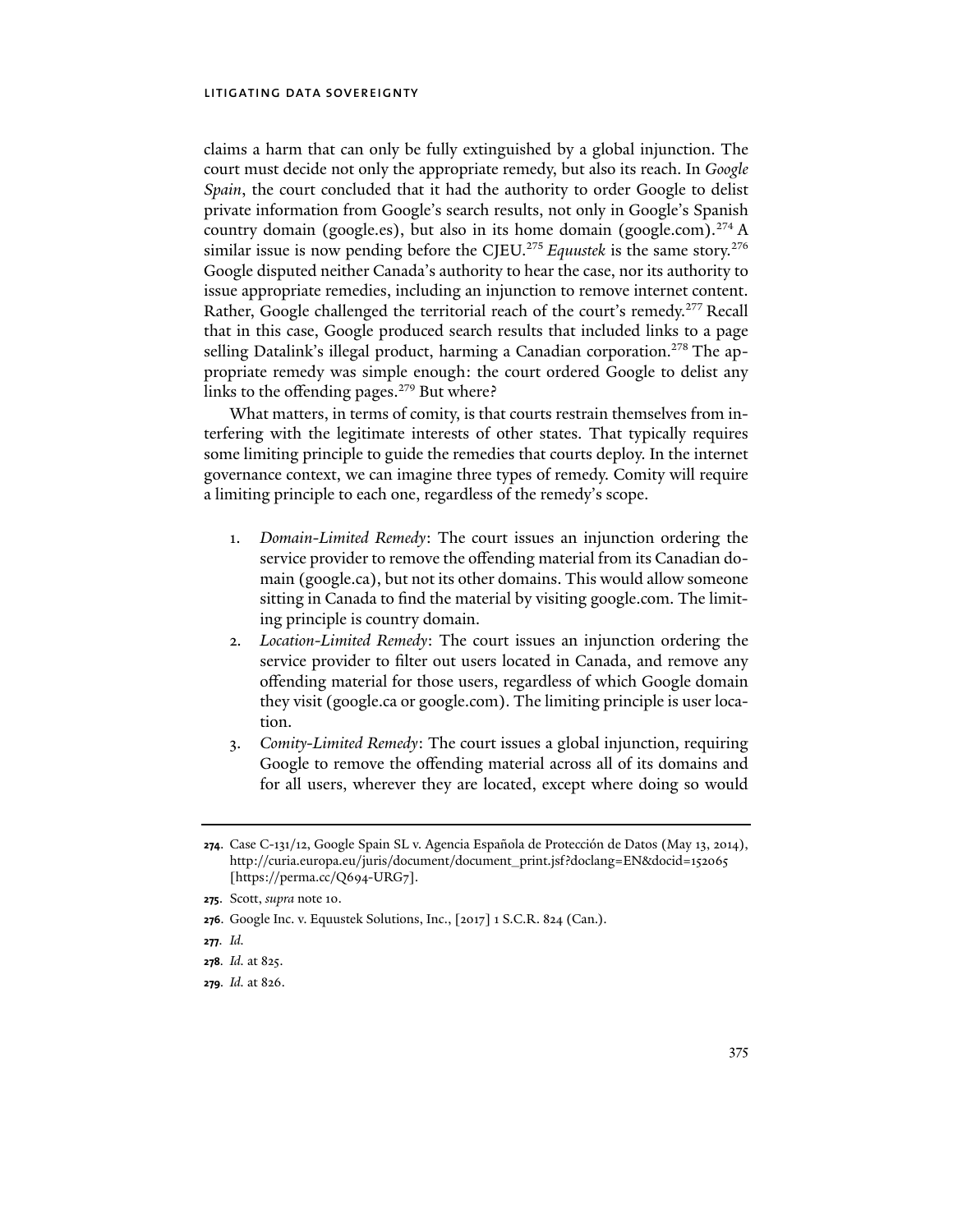conflict with the laws or interests of other states. The limiting principle is conflict with other nations' interests.

The first remedy is the least satisfactory because it does not accomplish what the court seeks: to protect the rights of Equustek by not allowing Datalink to sell its infringing products, especially in Canada. Suppose that a user in Canada hoped to buy one of the Datalink products. All she would need to do is visit www.google.com from her computer in Canada.<sup>280</sup> This is not an effective solution from the standpoint of remedying the harm posed to Equustek, the Canadian firm.

A location-based remedy is preferable to a domain-specific remedy because the state's core interest is ensuring that whatever rules it adopts are enforced within its territory.<sup>281</sup> Under this approach, the service provider takes steps to identify the location of its users and to deliver a product that complies with the law where the user is located.<sup>282</sup> One standard critique of such a system is that the firm might struggle to identify its users' locations.<sup>283</sup> However, it is fairly easy for internet firms accurately to locate the vast majority of their users.<sup>284</sup> Indeed, much internet advertising is location-based, suggesting that it can be done successfully. After all, location-based advertising would not have much value if the locations were all wrong.<sup>285</sup> Another possible critique of a location-based remedy is that it, too, can be evaded. To be sure, determined internet users can deploy virtual private networks and other anonymization tools that circumvent the firm's system for identifying user location.<sup>286</sup> And while a relatively small

**<sup>280</sup>**. Woods, *supra* note 79.

**<sup>281</sup>**. As the *Restatement* suggests, the link between territory and jurisdiction is fundamental. *See*  RESTATEMENT (THIRD) OF THE FOREIGN RELATIONS LAW OF THE UNITED STATES § 402 reporters' notes (AM. LAW INST. 1987).

**<sup>282</sup>**. This is increasingly feasible. *See, e.g.*, Nihar Bihani, *Geo-Blocking Content with Amazon Cloud-Front*, AWS NEWS BLOG (Jan. 19, 2012), https://aws.amazon.com/blogs/aws/guest-post-geo -blocking-content-with-amazon-cloudfront [https://perma.cc/R9KB-5KMG].

**<sup>283</sup>**. Woods, *supra* note 79.

**<sup>284</sup>***. Id.*

**<sup>285</sup>***. See* Lauren Johnson, *Are Marketers Finally Getting the Hang of Location-Based Ads?*, ADWEEK (Sept. 28, 2015), http://www.adweek.com/digital/are-marketers-finally-getting-hang -location-based-mobile-ads-167212 [https://perma.cc/A7DK-ZACU].

**<sup>286</sup>***. See, e.g.*, *What Is Geo Blocking and Are There Ways to Get Around It?*, QUORA, https://www .quora.com/What-is-geo-blocking-and-are-there-ways-to-get-around-it [https://perma.cc /RV6R-5AWJ].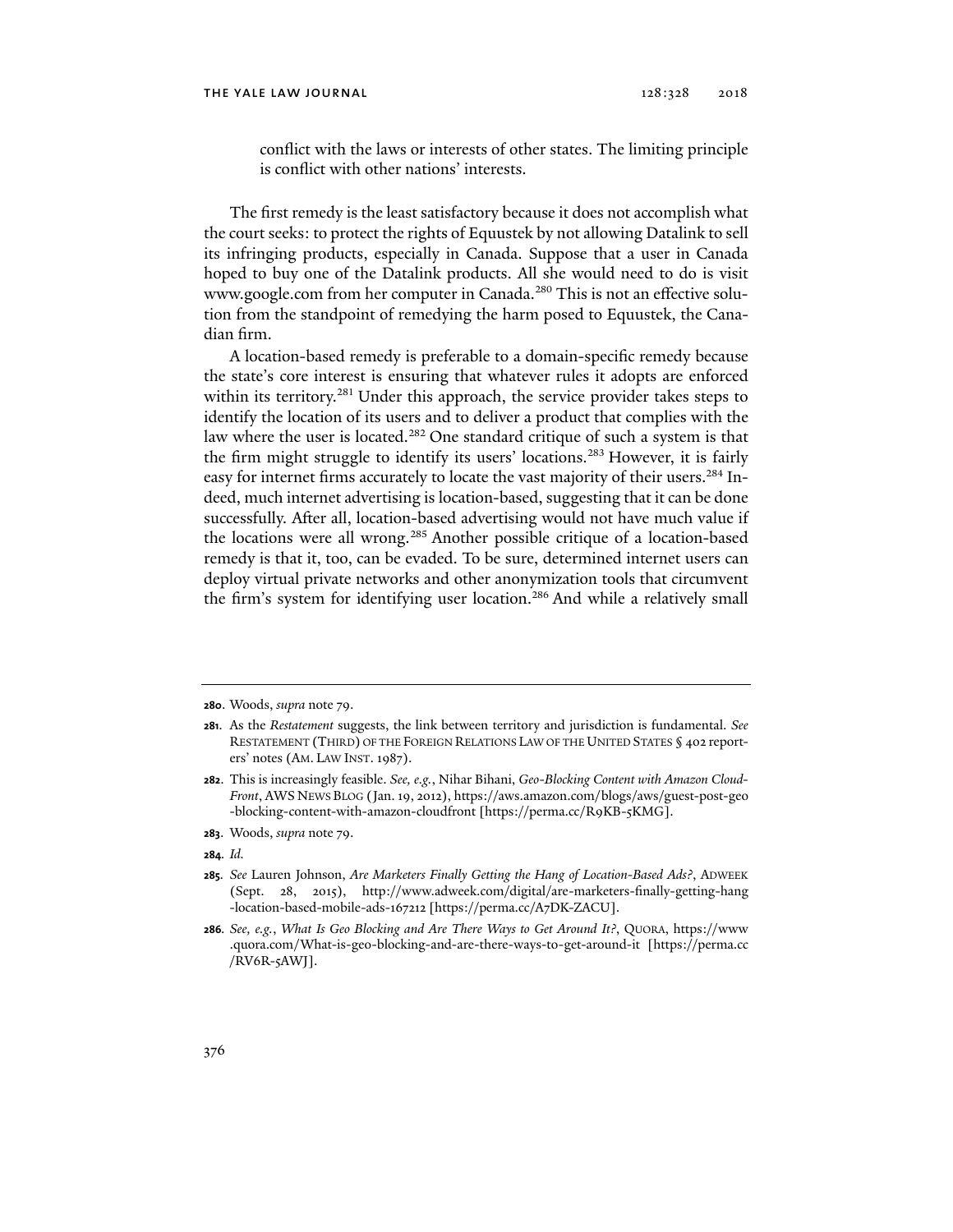portion of internet users actually use such tools,<sup>287</sup> these are precisely the users that a firm might legitimately be worried about. But this is not an insurmountable problem: internet firms have tools to combat location masking, and they regularly use these tools in order to comply with licensing arrangements for music, books, and movies.<sup>288</sup>

When France and Spain asked Google to take down search results in accordance with the Right to be Forgotten, Google initially resisted.<sup>289</sup> After losing the jurisdictional argument in court, the firm offered the first remedy: it agreed to take down the material at issue only on the country-specific domains (Google.es and Google.fr).<sup>290</sup> This did not satisfy the data authorities,<sup>291</sup> and after some back-and-forth, Google relented.<sup>292</sup> Today, in order to comply more fully with the French and Spanish regulations regarding the Right to be Forgotten, Google deploys a user-location based product in Europe. That is, Google geo-blocks the material that users have requested be delisted, but only for users located in Europe. This, however, did not satisfy the French data authorities, who referred the matter to Europe's top court to decide whether Google must instead implement the third remedy, a global takedown.<sup>293</sup>

The state, naturally, may prefer the third remedy if it maximally protects its interests. If Canada attempts to secure the interests of a Canadian citizen by prescribing certain conduct, then it has a recognized interest in prescribing that conduct everywhere.294 As the *Equustek* court explained:

**290***. Id.*

**<sup>287</sup>**. VPNs are used by around a quarter of internet users, typically to access out-of-market content. Olivia Valentine, *VPN Usage Around the World in 2018*, GLOBAL WEB INDEX (July 2, 2018), https://blog.globalwebindex.com/chart-of-the-day/vpn-usage-2018 [https://perma.cc  $/3$ KEY- $5$ VBA].

**<sup>288</sup>**. Zach Epstein, *Netflix Is Winning a War It Doesn't Even Want to Fight*, BOY GENIUS REP. (Oct. 17, 2016, 5:16 PM), http://bgr.com/2016/10/17/netflix-vpn-ban-fix-sites-giving-up [https:// perma.cc/HWH9-28S8].

**<sup>289</sup>**. Jens-Henrik Jeppesen & Emma Llansó, *EU's "Right to Be Forgotten" Policy Sets Bad Precedent for Free Expression Worldwide*, CTR. FOR DEMOCRACY & TECH.: BLOG (Feb. 11, 2016), https:// cdt.org/blog/eus-right-to-be-forgotten-policy-sets-bad-precedent-for-free-expression -worldwide [https://perma.cc/6VRL-V6KD].

**<sup>291</sup>***. Id.*

**<sup>292</sup>**. Peter Fleischer, *Adapting Our Approach to the European Right to Be Forgotten*, GOOGLE BLOG (Mar. 4, 2016), https://www.blog.google/topics/google-europe/adapting-our-approach-to -european-rig [https://perma.cc/DYZ9-QZPG].

**<sup>293</sup>***.* Request for a Preliminary Ruling from the Conseil d'État (France), Case C-507/17, Google Inc. v. Commission Nationale de l'Informatique et des Libertés (CNIL), 2017 O.J. (C 347) 30.

**<sup>294</sup>**. Recall that one of the standard bases for asserting prescriptive jurisdiction is to prescribe law with respect to "the activities, interests, status, or relations of its nationals outside as well as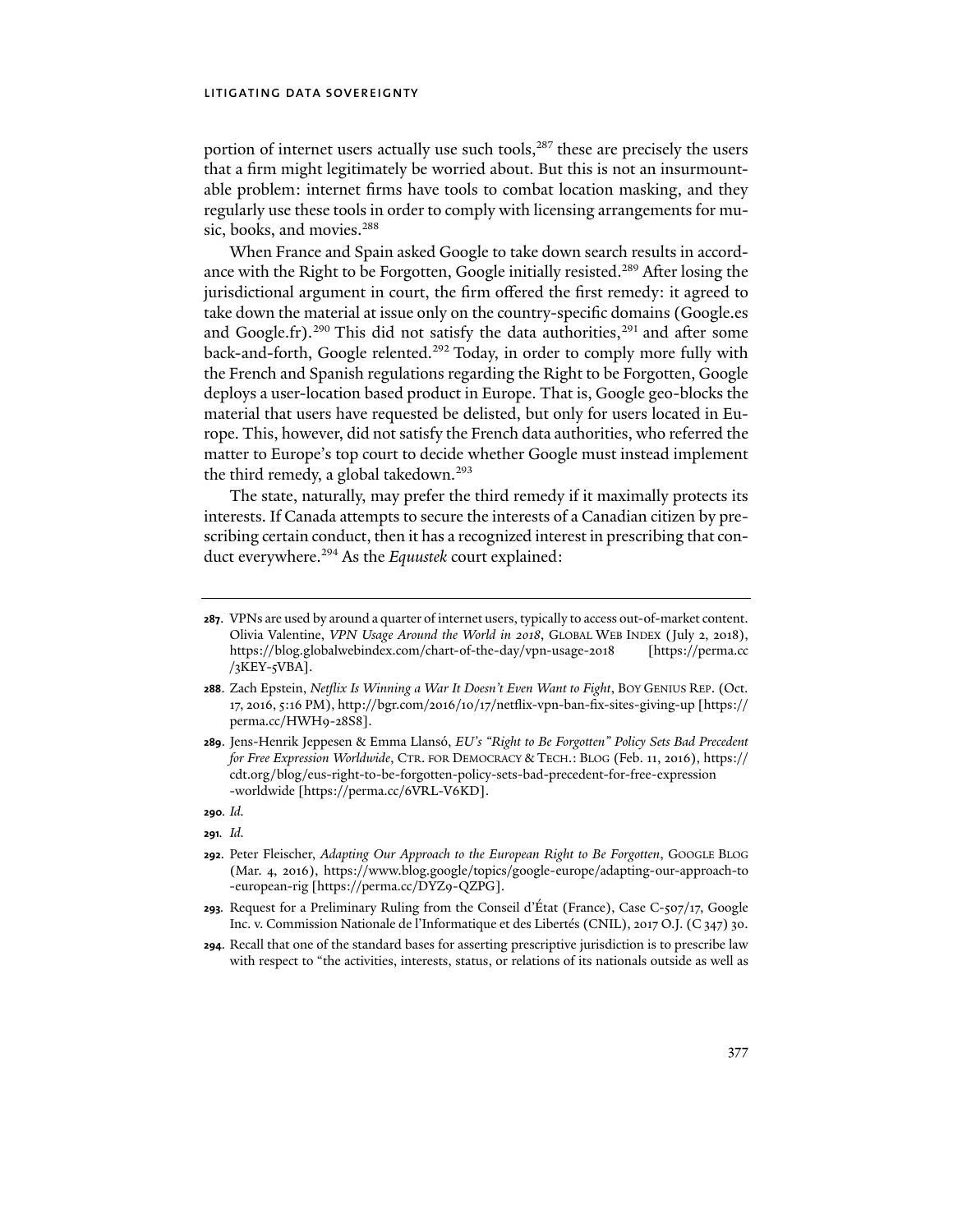Where it is necessary to ensure the injunction's effectiveness, a court can grant an injunction enjoining conduct anywhere in the world. The problem in this case is occurring online and globally. The Internet has no borders—its natural habitat is global. The only way to ensure that the interlocutory injunction attained its objective was to have it apply where Google operates  $-\frac{1}{2}$ globally.<sup>295</sup>

But can Canadian courts ensure the enforcement of their injunctions elsewhere? Certainly not. That depends on how comity principles are deployed in the forum state where the injunction is challenged. As we will see, global injunctions are not necessarily inconsistent with comity.296 The point is that even with the crossborder cloud, courts can fashion cross-border remedies that contain built-in restraints. They have wide latitude in fashioning these remedies, and they often will do so with an eye toward other sovereigns, or they will not but the remedy will nonetheless be limited unilaterally by that sovereign.

## *2. Production Orders*

*Microsoft Ireland*<sup>297</sup>—like several cases since<sup>298</sup>—is fundamentally about the reach of production orders across borders. Here, law enforcement agents seek access to data stored overseas and obtain a production order, like a subpoena,  $2703(d)$  order, search warrant, or some other kind of legal process.<sup>299</sup> The question is then whether the order compels the production of foreign-held data.

within its territory." RESTATEMENT (THIRD) OF THE FOREIGN RELATIONS LAW OF THE UNITED STATES § 402 (AM. LAW INST. 1987).

**<sup>295</sup>**. Google Inc. v. Equustek Sols. Inc., [2017] 1 S.C.R. 824, 827 (Can.).

**<sup>296</sup>***. See* RESTATEMENT (THIRD) OF THE FOREIGN RELATIONS LAW OF THE UNITED STATES § 482(2)(d) (AM. LAW INST. 1987).

**<sup>297</sup>**. Microsoft Corp. v. United States (*In re* Warrant to Search a Certain E-Mail Account Controlled & Maintained by Microsoft Corp.), 855 F.3d 53 (2d Cir. 2017).

**<sup>298</sup>***. In re* the Search of Info. Associated with [Redacted]@gmail.com that Is Stored at Premises Controlled by Google, Inc., No. 16-mj-757(GMH), 2017 WL 2480752 (D.D.C. June 2, 2017); *In re* the Search of Content that Is Stored at Premises Controlled by Google, No. 16-mc-80263-LB, 2017 WL 1398279 (N.D. Cal. Apr. 19, 2017); *In re* the Search of Premises Located at [Redacted]@yahoo.com, No. 17-mj-1238 (M.D. Fla. Apr. 7, 2017); *In re* Information Associated with One Yahoo Email Address that Is Stored at Premises Controlled by Yahoo, No. 17- M-1234, 2017 WL 706307 (E.D. Wis. Feb. 21, 2017); *In re* Search Warrant No. 16-960-M-01 to Google, 232 F. Supp. 3d 708 (E.D. Pa. 2017).

**<sup>299</sup>**. Woods, *supra* note 15, at 745.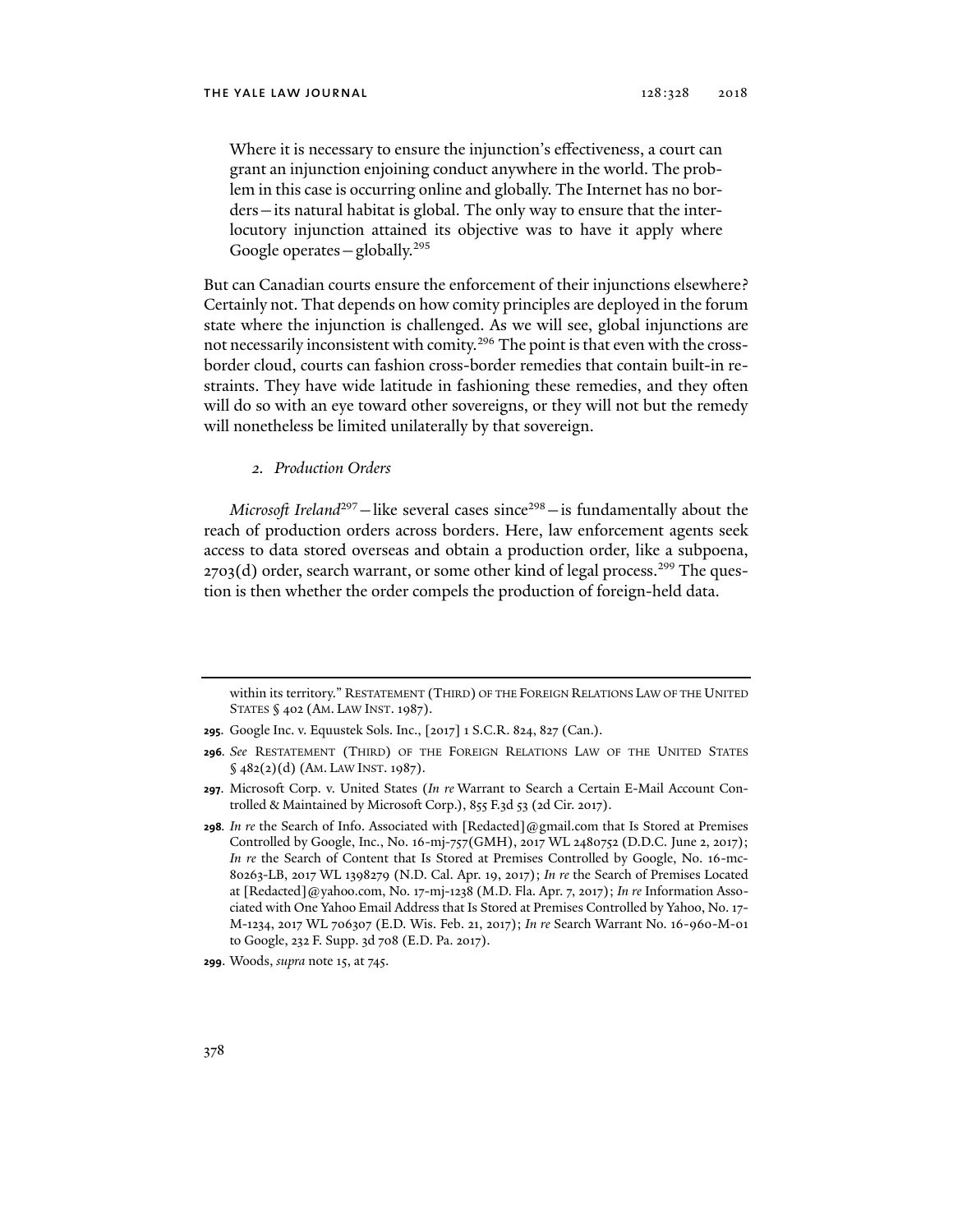Comity could limit the way that such orders operate by asking a court to consider the possibility that a production order implicates another state's interest in the data not being produced.<sup>300</sup> So far, comity has played a relatively small role in the court battles over digital production. Only one brief in the *Microsoft Ireland* case called attention to the issue.<sup>301</sup> Because the court decision turned on statutory interpretation and the court's use of the presumption against extraterritoriality, it did not need to address the comity argument explicitly.

But it could have. Indeed, it would not be surprising to see a court use comity to resolve a dispute about the reach of a cross-border production order. If a magistrate judge issued an ECPA order<sup>302</sup> that compelled a provider to deliver information that plainly violated the laws of another country, a federal judge might be open to modifying the order so as to avoid the conflict of laws. In *Linde v. Arab*  Bank,<sup>303</sup> the Second Circuit acknowledged that production orders can be curtailed out of a concern for international sovereign interests<sup>304</sup>:

We observe that when weighing the conflicting legal obligations of U.S. discovery orders and foreign laws, "[m]echanical or overbroad rules of thumb are of little value; what is required is a careful balancing of the interests involved and a precise understanding of the facts and circumstances of the particular case."305

This balancing of interests is not simply an inquiry into whether the judicial action in question creates a conflict of laws or puts a party at risk of foreign criminal sanctions.306 Rather, the inquiry requires weighing "(on the one hand) the interests of foreign governments in enforcing their laws and the potential hardship [on the burdened party],"<sup>307</sup> against "(on the other hand) the interests of the

**<sup>300</sup>**. This is essentially the argument Apple made in its amicus brief, although it did not identify a compelling government interest in favor of limiting the reach of the production order. Brief for Apple, Inc. as Amicus Curiae Supporting Appellant at 10-14, Microsoft Corp. v. United States, 829 F.3d 197 (2d Cir. 2016) (No. 14-2985).

**<sup>301</sup>***. Id*.

**<sup>302</sup>**. Electronic Communications Privacy Act of 1986, Pub. L. No. 99-508, 100 Stat. 1848 (codified as amended at 18 U.S.C. §§ 2510-2222, 2701-2712, 3121-3127 (2018)).

**<sup>303</sup>**. 706 F.3d 92 (2d Cir. 2013).

**<sup>304</sup>***. Id.* at 108.

**<sup>305</sup>***. Id.* (quoting United States v. First Nat'l City Bank, 396 F.2d 897, 901 (2d Cir. 1968)).

**<sup>306</sup>***. Id.* ("We would be reluctant to hold . . . that the mere absence of criminal sanctions abroad necessarily mandates obedience to a subpoena. Such a rule would show scant respect for international comity.").

**<sup>307</sup>***. Id.* at 98.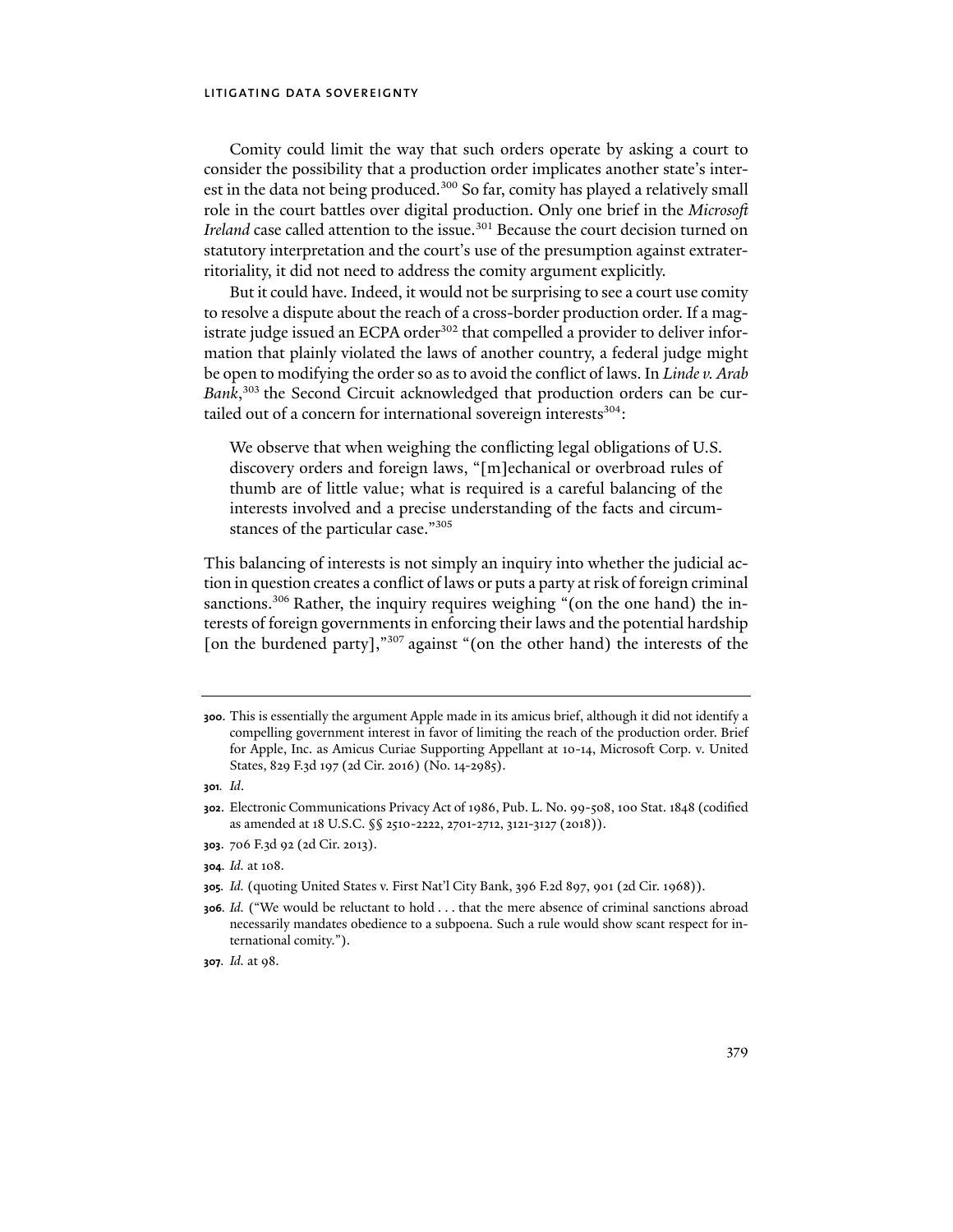#### THE YALE LAW JOURNAL 128:328 2018

United States in enforcing its laws and plaintiffs' need for the material in pursuing their claims."308

Courts conduct this balancing test with reference to five factors: 309

[T]he importance to the . . . litigation of the documents or other information requested; the degree of specificity of the request; whether the information originated in the United States; the availability of alternative means of securing the information; and the extent to which noncompliance with the request would undermine important interests of the United States, or compliance with the request would undermine important interests of the state where the information is located.<sup>310</sup>

The court in *Linde* ultimately concluded that the order did not offend international comity because comity requires not absolute deference, but rather respect and a balancing of national interests.<sup>311</sup> There is often room in comity analysis for permission seeking.312 The *Restatement (Third) of the Foreign Relations Law of the United States* notes that "a court or agency in the United States may require the person to whom the order is directed to make a good faith effort to secure permission from the foreign authorities to make the information available."313 We could imagine, then, in the cloud context, that courts would be skeptical of claims by companies that cross-border production orders were likely to harm foreign government interests, where those service providers did not make a good-faith effort to ask permission from the relevant state first.

### *3. Statutory Interpretation*

Another way courts refrain from interfering with another sovereign's authority is by interpreting vague laws in ways that do not offend comity.<sup>314</sup> For example, the *Charming Betsy* canon of construction—by which courts interpret

**312***. Id.* at 99.

**<sup>308</sup>***. Id.*

**<sup>309</sup>**. RESTATEMENT (THIRD) OF THE FOREIGN RELATIONS LAW OF THE UNITED STATES § 442 (AM. LAW INST. 1987).

**<sup>310</sup>***. Id.* § 442(1)(c).

**<sup>311</sup>**. 706 F.3d at 111.

**<sup>313.</sup>** RESTATEMENT (THIRD) OF THE FOREIGN RELATIONS LAW OF THE UNITED STATES § 442(2)(a) (AM. LAW INST. 1987).

**<sup>314</sup>***. See* Edward T. Swaine, *Cooperation, Comity, and Competition Policy: United States*, *in* COOPERA-TION, COMITY, AND COMPETITION POLICY 3, 13 (Andrew T. Guzman ed., 2011) ("[T]he Supreme Court is receptive to comity when presented as a tool for statutory construction.").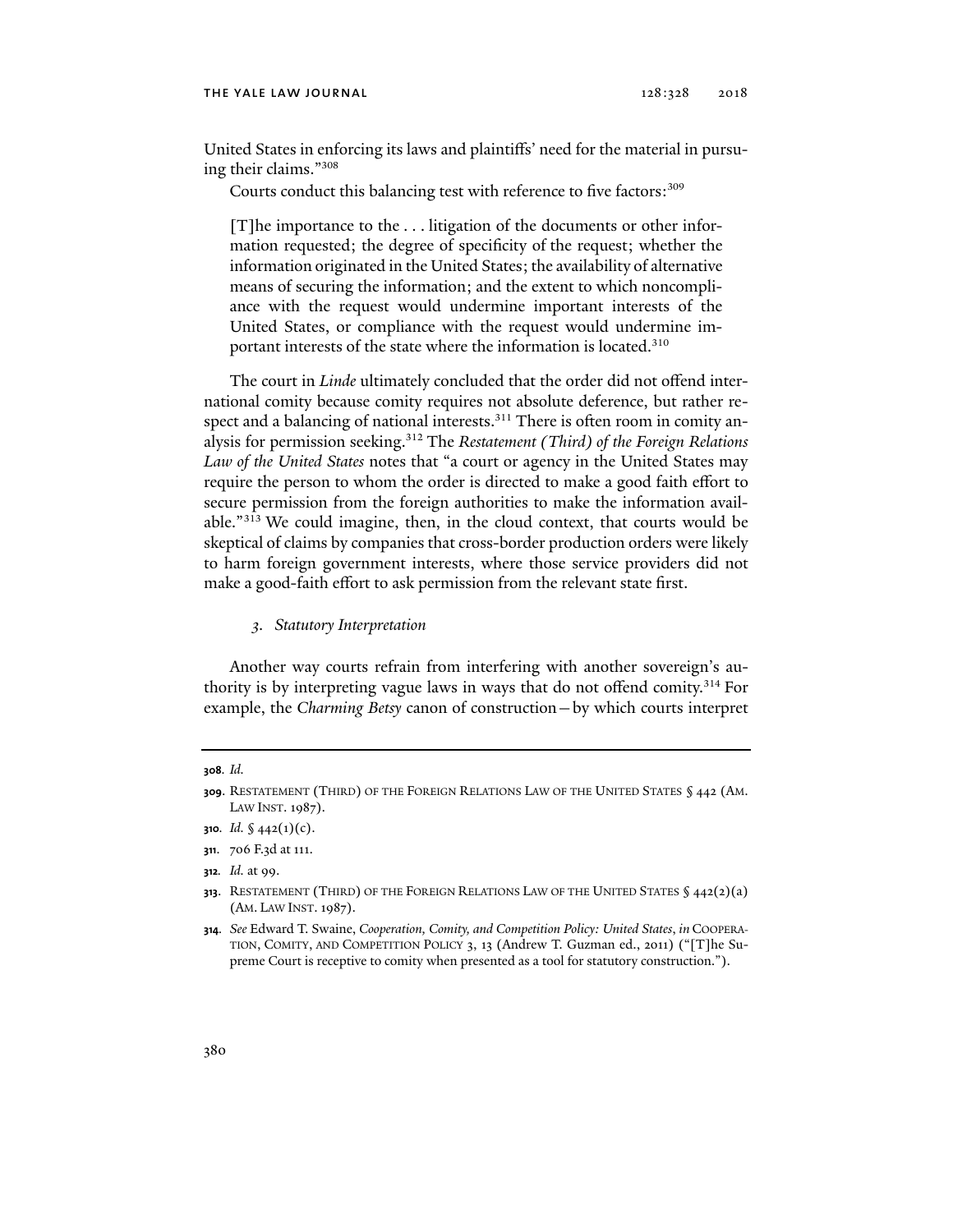ambiguous statutes in ways that do not violate international  $law<sup>315</sup> - is$  one example of an interpretive rule that operates as a form of prescriptive comity.<sup>316</sup> So an internet service provider served with an order to produce emails stored abroad, issued under a statute like the SCA, might argue that doing so would contravene the territorial sovereignty of another state, and *that* is a violation of traditional notions of territorial sovereignty under international law.<sup>317</sup> Indeed, Microsoft made precisely this argument before the Second Circuit, noting: "The imperative to preserve the territorial integrity of foreign nations is so strong that it provides an independent basis on which to invalidate the Warrant."318 This argument may or may not be convincing as a matter of international law—the customary international law regarding cross-border internet activity is unsettled—but the point of the canon is clear. Rather than argue for a particular interpretation of the statutory presumption in favor of or against extraterritorial application, the *Charming Betsy* canon asks courts to find ways of interpreting vague statutes in ways that do not violate international law.

### *B. Recognition*

Comity can also mean more than restraint and may instead involve active recognition and outright enforcement of the interests of another state. This can take a number of different forms.

- **317***. See* Brief for Appellant, *supra* note 150, at 33-35.
- **318***. Id.* at 34*.*

**<sup>315</sup>**. Murray v. Schooner Charming Betsy, 6 U.S. (2 Cranch) 64, 118 (1804) ("[A]n act of Congress ought never to be construed to violate the law of nations if any other possible construction remains  $\dots$ ").

**<sup>316</sup>**. Hartford Fire Ins. Co. v. California, 509 U.S. 764, 817 (1993) (Scalia, J., dissenting in part) (identifying the *Charming Betsy* rule of construction as deriving from a principle of "prescriptive comity"). *But see* Dodge, *supra* note 14, at 2076 n.37 (noting that "the *Charming Betsy* canon . . . is not really a comity doctrine").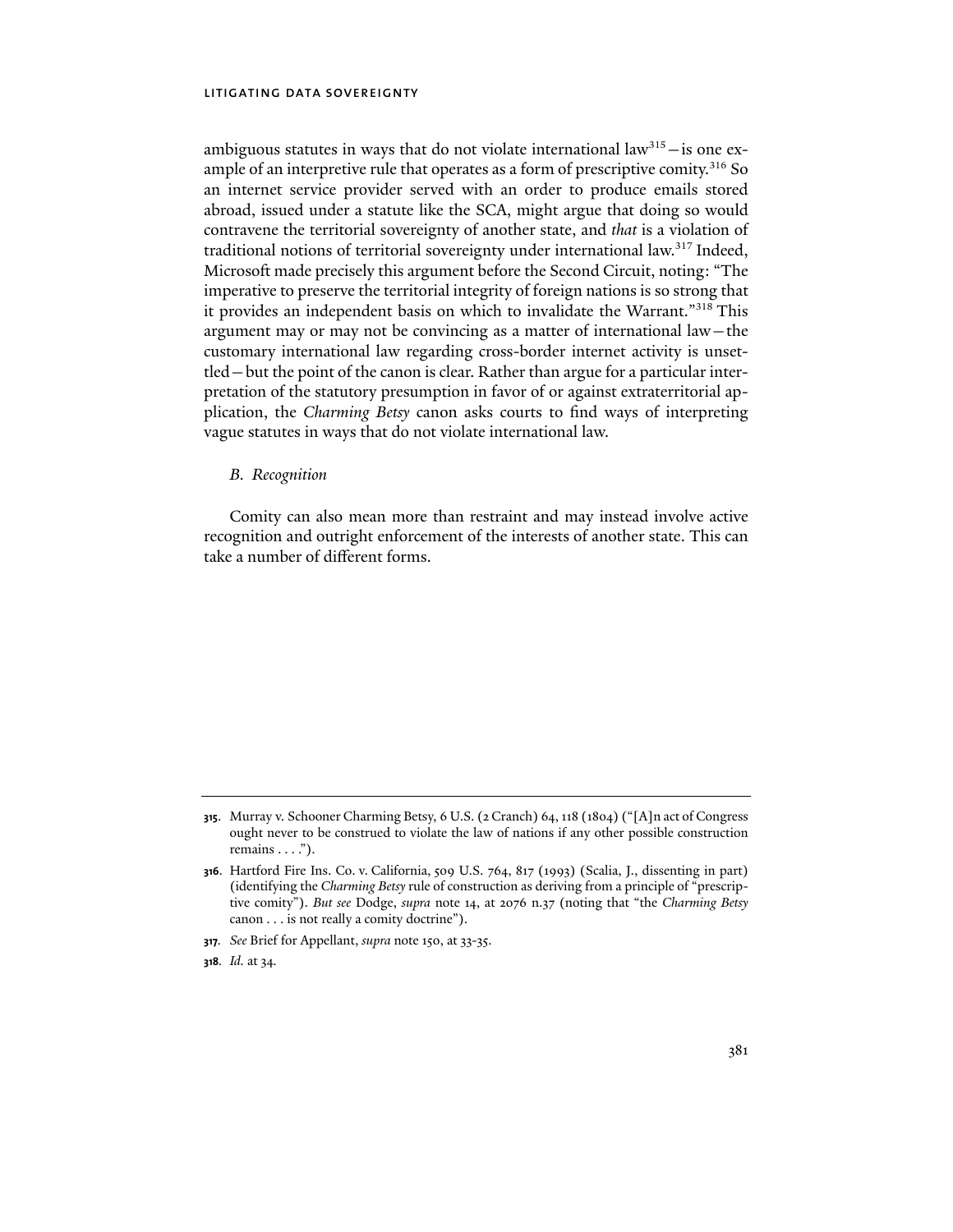### *1. Enforcement of Judgments*

American courts regularly recognize the court judgments of a foreign sovereign, $319$  but not always. There is no federal statute that requires courts to recognize foreign judgments,<sup>320</sup> so the determination typically depends on the state law relevant to the case.<sup>321</sup> Enforcing foreign judgments is something courts do out of a sense of comity,<sup>322</sup> and as we have seen, comity hardly imposes a firm obligation on courts.323

Consider two examples. When a French court held that Yahoo! had to remove Nazi memorabilia from its French pages, Yahoo! brought suit in a U.S. court, asking the court whether it would enforce the French judgment.<sup>324</sup> The court, in order to determine whether to enforce the order, looked "to general principles of comity followed by the California courts."325 Google took a similar step in its dispute with Equustek over the global injunction issued.<sup>326</sup> It asked a court to determine preemptively that Equustek would not be able to enforce the injunction granted a month earlier by the Canadian Supreme Court, on the grounds that the injunction would violate international comity.327 Much like the Yahoo! litigation, this case has an odd posture: Google is relying on comity—a doctrine of deference to foreign sovereigns—in order to justify *not* deferring to the judgment of a foreign sovereign.<sup>328</sup> It would be more consistent with the

- **320***. See* FOREIGN JUDGMENTS RECOGNITION & ENF'T ACT (AM. LAW INST., Proposed Final Draft 2005).
- **321**. Yahoo! Inc. v. La Ligue Contre Le Racisme Et l'Antisemitisme, 433 F.3d 1199, 1213 (9th Cir. 2006) (en banc) (per curiam) ("In a typical enforcement case, the party in whose favor the foreign judgment was granted comes to an American court affirmatively seeking enforcement. The standard rule in such a case is that the federal court sitting in diversity applies the law of the state in which it sits.").
- **322**. Dodge, *supra* note 14, at 2072.
- **323***. See id.* at 2125-27.
- **324***. Yahoo! Inc.*, 433 F.3d at 1212-13.
- **325***. Id.* at 1213.
- **326***. See* Complaint, *supra* note 7, at 5-6, 12.
- **327***. Id.*
- **328***. See* Andrew Keane Woods, *Google Takes the Global Delisting Debate to a U.S. Court*, LAWFARE (July 27, 2017, 2:28 PM), https://lawfareblog.com/google-takes-global-delisting-debate-us -court [https://perma.cc/Z4US-765H].

**<sup>319</sup>***. See, e.g.*, Ungaro-Benages v. Dresdner Bank AG, 379 F.3d 1227 (11th Cir. 2004); Ingersoll Milling Mach. Co. v. Granger, 833 F.2d 680 (7th Cir. 1987). *But see* Matusevitch v. Telnikoff, 877 F. Supp. 1 (D.D.C. 1995) (choosing not to enforce a libel judgment from the United Kingdom on the grounds that doing so would contravene free speech policy in the United States); Bachchan v. India Abroad Publ'ns Inc., 585 N.Y.S.2d 661 (Sup. Ct. 1992) (same).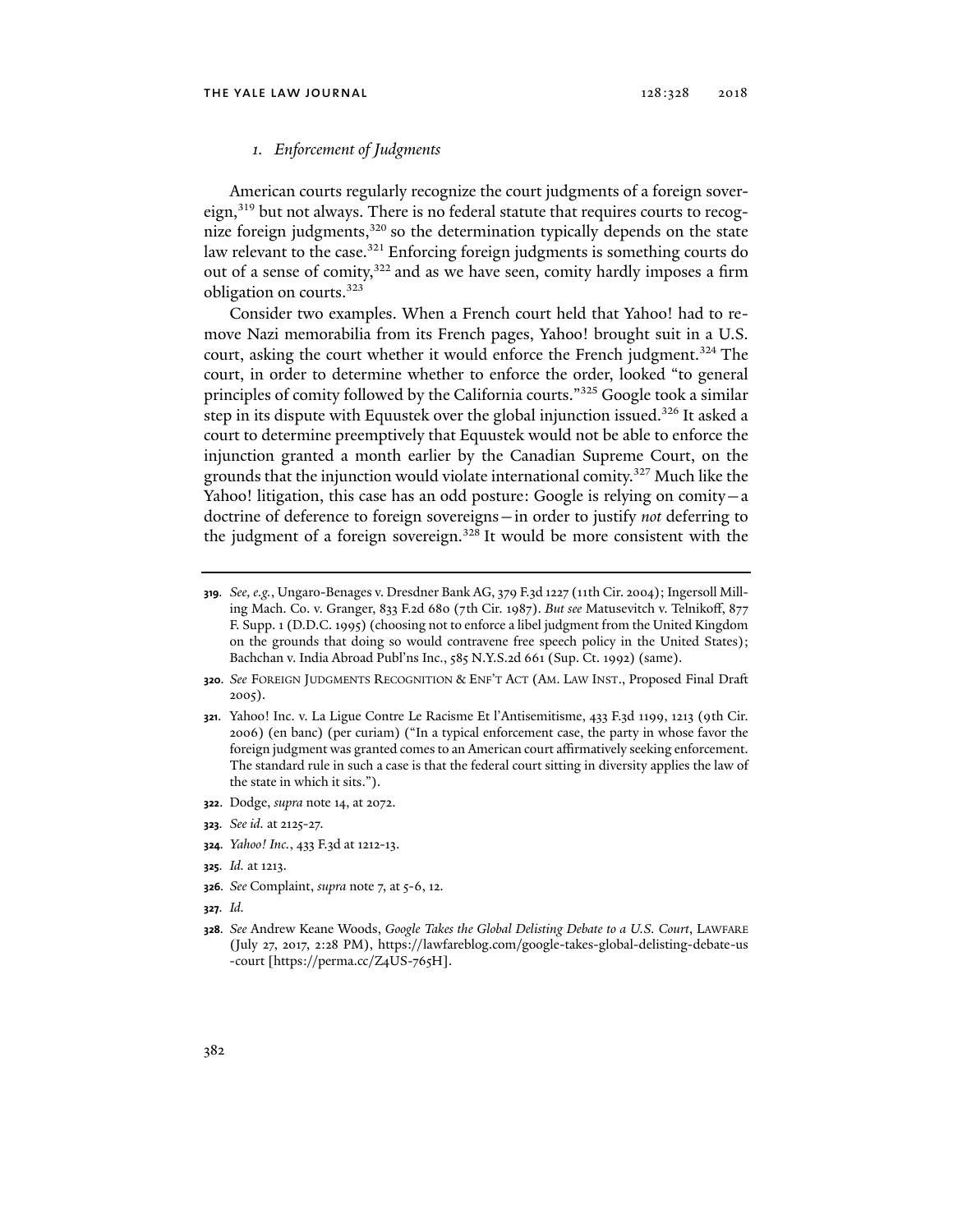logic of comity for Equustek to ask a U.S. court to find that comity calls for recognizing and enforcing the Canadian injunction.<sup>329</sup>

We might imagine the same thing occurring in other contexts, too. For example, suppose that a Brazilian court demands that an American intermediary produce customer data as part of a civil lawsuit, and the firm refuses to comply.330 Brazil might make an application to a U.S. court to enforce the judgment, and comity would counsel the court to take a serious look at the order and consider whether to recognize and enforce it.<sup>331</sup>

## *2. Sovereign Compulsion*

The sovereign-compulsion doctrine—perhaps best known in antitrust law<sup>332</sup>-is another doctrinal tool for courts to recognize sovereign interests, albeit indirectly. Under the doctrine, courts "have discretion to excuse violations of U.S. law, or moderate the sanctions imposed for such violations, on the ground that the violations are compelled by another state's law," where the party in question would suffer severe consequences if they did not comply with the foreign law and where they acted in good faith to avoid the conflict.333 In *Interamerican Refining Corp. v. Texaco Maracaibo, Inc.*, a federal district court accepted the defendants' argument that foreign law—in this case Venezuelan law—prohibited them from delivering oil to the plaintiff, thereby releasing the defendants of liability.334 The logic of the foreign-state compulsion doctrine extends to any number of internet disputes. Suppose, for example, that Brazil forces Google to

**<sup>329</sup>***. Id.*

**<sup>330</sup>**. Brazil detained a Microsoft executive for exactly that. Brad Smith, *In the Cloud We Trust*, MI-CROSOFT, https://news.microsoft.com/stories/inthecloudwetrust [https://perma.cc/RY8Z -2MY7].

**<sup>331</sup>**. This hypothetical is a civil lawsuit, but we might imagine comity principles similarly informing a country's implementation of an MLAT in order to render assistance in a criminal investigation. Further, there is some evidence that the so-called public law taboo is eroding in foreign affairs law. *See* William S. Dodge, *Jurisdiction in the Fourth Restatement of Foreign Relations Law*, 18 Y.B. PRIV. INT'L L. 143, 167-68 (2017).

**<sup>332</sup>***. See* Steven A. Kadish, *Comity and the International Application of the Sherman Act: Encouraging the Courts to Enter the Political Arena*, 4 NW. J. INT'L L. & BUS. 130, 138 (1982) (noting that the sovereign compulsion doctrine "insulates parties from liability under the antitrust laws when the challenged activity was compelled or required by a foreign government").

**<sup>333</sup>**. RESTATEMENT (FOURTH) OF FOREIGN RELATIONS LAW: JURISDICTION § 222 (AM. LAW INST., Tentative Draft No. 2, 2016).

**<sup>334</sup>**. 307 F. Supp. 1291, 1296 (D. Del. 1970).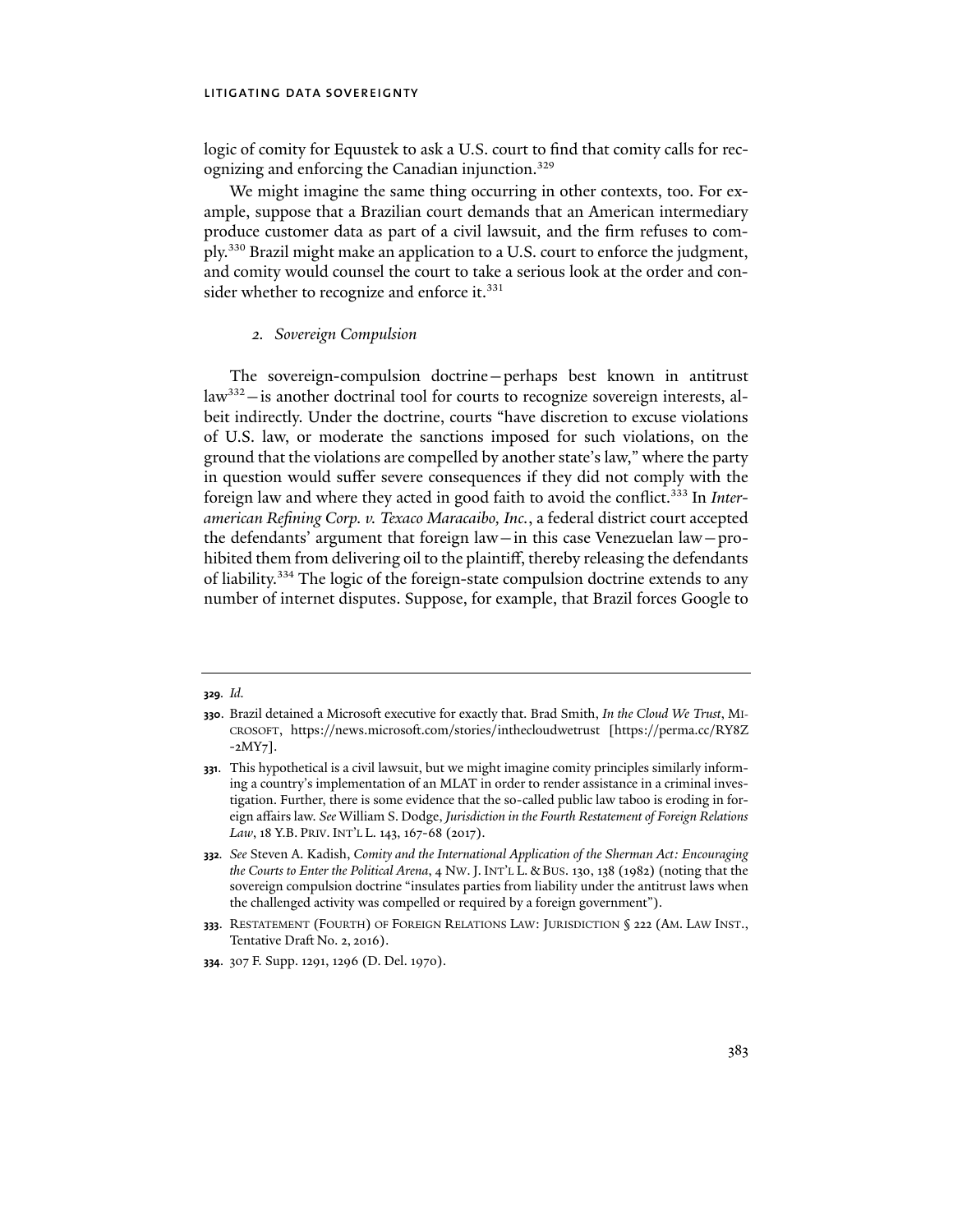produce data in violation of ECPA. The sovereign-compulsion doctrine could relieve Google of liability.<sup>335</sup>

### *C. Encouraging Comity*

Deference to foreign sovereigns largely stems from a recognition that states are part of an international system that depends in part on noninterference and mutual respect.<sup>336</sup> Comity is not only a consequence of that fact but also a cause. Accordingly, courts take a number of steps to actively encourage comity.

### *1. Resisting Blocking Statutes*

Blocking statutes, which prohibit compliance with another country's laws, might be considered anticomity statutes.<sup>337</sup> For this reason, they are often not given the same deference as other statutes, and courts have developed antiblocking-statute norms. For example, courts that typically defer to state interests may decline to do so where that state has passed blocking laws deliberately in order to frustrate extraterritorial orders.338 As the Supreme Court found in *Société Nationale Industrielle Aérospatiale v. United States District Court*, 339 blocking statutes are not due the same deference as other substantive rules.<sup>340</sup> The Court noted:

The lesson of comity is that neither the discovery order nor the blocking statute can have the same omnipresent effect that it would have in a world of only one sovereign. The blocking statute thus is relevant to the court's particularized comity analysis only to the extent that its terms and

**<sup>335</sup>**. The flipside of this, as we will see, is that states sometimes refuse to grant another state the benefit of comity where that state has adopted a blocking statute. ECPA is one such statute.

**<sup>336</sup>**. Dodge, *supra* note 14, at 2085-86 (describing comity's intellectual roots and noting that sovereign deference is essential for the Westphalian system, which is made up of states whose sovereignty depends in part on noninterference in each other's affairs).

**<sup>337</sup>**. Posner and Sunstein catalog a series of anticomity doctrines—doctrines that privilege parochial interests at the expense of foreign-state interests. Posner & Sunstein, *supra* note 14, at 1182 ("[A]nti-comity doctrines assert American interests in the context of international relations, potentially or actually at the expense of the interests of other countries.").

**<sup>338</sup>***. See* RESTATEMENT (THIRD) OF THE FOREIGN RELATIONS LAW OF THE UNITED STATES § 442 reporters' note 4 (AM. LAW INST. 1987) ("Blocking statutes are designed to take advantage of the foreign government compulsion defense by prohibiting the disclosure, copying, inspection, or removal of documents located in the territory of the enacting state in compliance with orders of foreign authorities." (citation omitted)).

**<sup>339</sup>**. 482 U.S. 522 (1987).

**<sup>340</sup>**. *Id.* at 539-40, 544 n.29.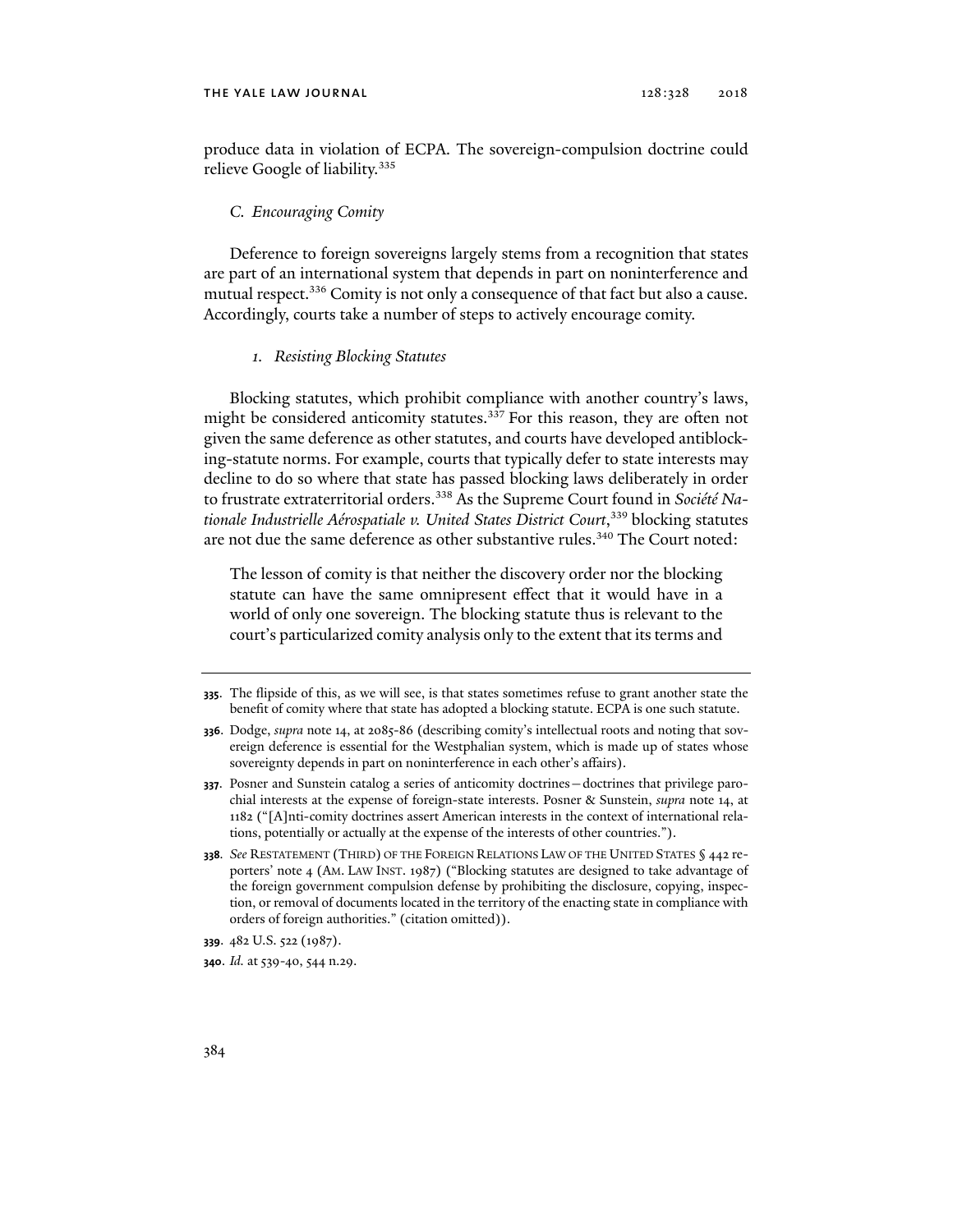its enforcement identify the nature of the sovereign interests in nondisclosure of specific kinds of material.<sup>341</sup>

The logic of *not deferring* to foreign blocking statutes in a regime that otherwise recognizes and defers to foreign interests is consistent with encouraging comity. Courts seek to make room for legitimate foreign interests and hope foreign courts will do the same, but not where legislatures have attempted to take advantage of comity rules.<sup>342</sup> It could have considerable effects on cross-border internet disputes for courts to ignore blocking statutes—especially given the significance of ECPA's blocking features around the world.<sup>343</sup>

# *2. Reciprocity*

The idea of comity is rooted, at some level, in reciprocity and mutual accommodation.344 Justice Blackmun, in his concurrence in *Aérospatiale*, noted that "[c]omity is not just a vague political concern favoring international cooperation when it is in our interest to do so. Rather it is a principle under which judicial decisions reflect the systemic value of reciprocal tolerance and goodwill."345 That is, courts are mindful of the fact that their orders do not occur in a vacuum and that they are taken seriously by the courts of other countries. "The lesson of comity," the Court said in *Aérospatiale*, "is that neither the discovery order nor the blocking statute can have the same omnipresent effect that it would have in a world of only one sovereign."346

Courts can elect to recognize and defer to foreign interests *to the extent that*  another state is willing to do the same.<sup>347</sup> This does not always work,<sup>348</sup> though,

- **343***. See* Woods, *supra* note 15, at 779.
- **344***. See* Gardner, *supra* note 258, at 392-93.
- **345***. Aérospatiale*, 482 U.S. at 555 (Blackmun, J., concurring in part and dissenting in part).
- **346***. Id.* at 545 n.29 (majority opinion).
- **347***. See* Dodge, *supra* note 14, at 2081 n.49.
- **348**. John F. Coyle, *Rethinking Judgments Reciprocity*, 92 N.C. L. REV. 1109, 1169 (2014) ("If a policy of judgments reciprocity is unlikely to persuade the nations that currently refuse to enforce U.S. judgments to change their practice—as seems to be the case—then the answer to the question of whether to adopt such a policy is easy.").

**<sup>341</sup>***. Id.* at 545.

**<sup>342</sup>**. RESTATEMENT (THIRD) OF THE FOREIGN RELATIONS LAW OF THE UNITED STATES § 442 reporters' note 5 (AM. LAW INST. 1987) ("[Blocking statutes] need not be given the same deference by courts of the United States as differences in substantive rules of law.").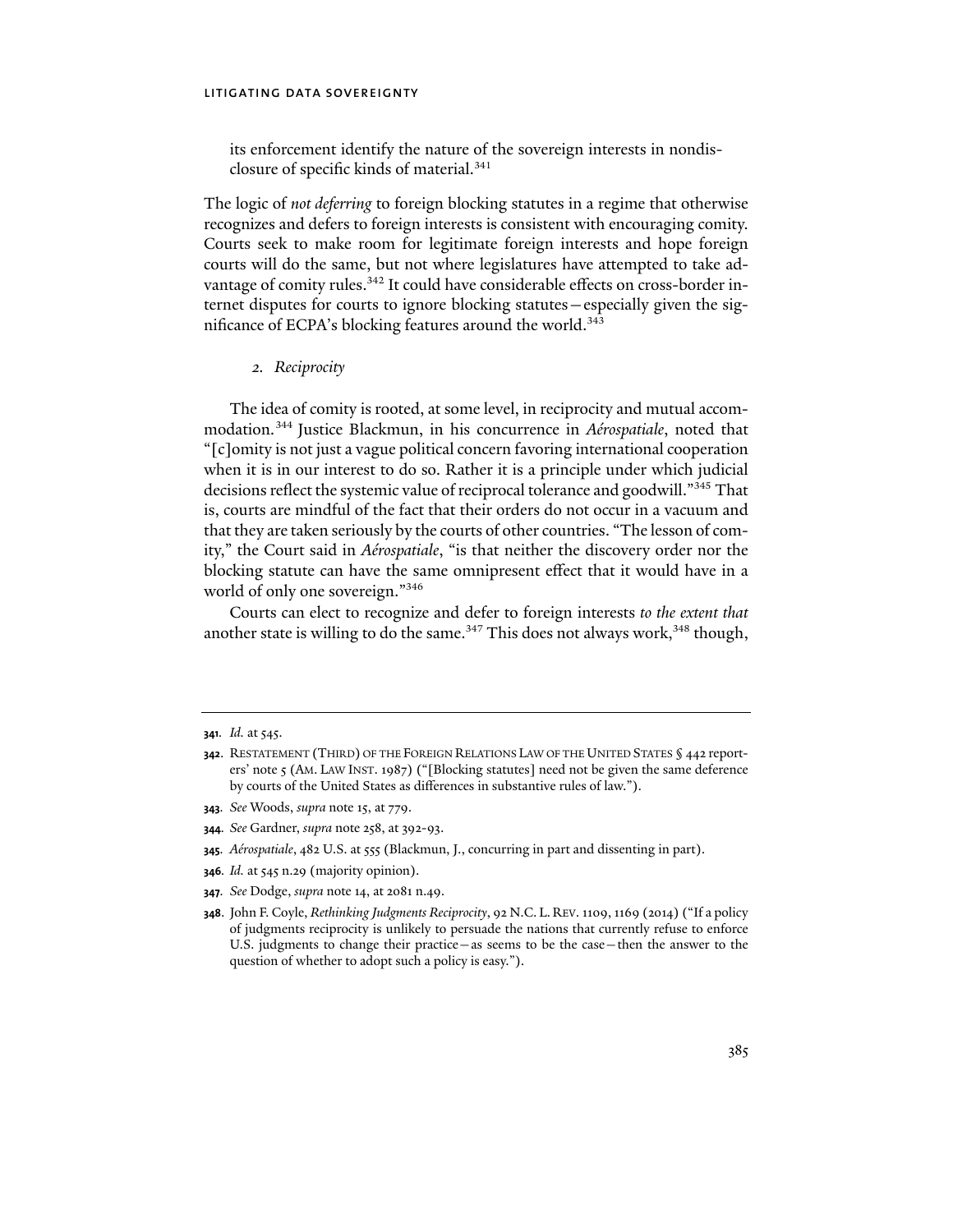and reciprocity is uncommon with respect to the enforcement of foreign judgments.<sup>349</sup> But the practice has a long pedigree.<sup>350</sup> It may especially make sense in the cloud context, where each state is attempting to design novel and sometimes comprehensive internet regulations. This is precisely the idea behind the proposed U.S.-U.K. agreement, the first of many such agreements provided for by the CLOUD Act. It grants law enforcement access to those countries that strike a deal with the United States, on the theory that such a deal will grant reciprocal law enforcement access to data held abroad.<sup>351</sup> Reciprocity may or may not be seen as comity-enhancing depending on the circumstances. In the case of ECPA, which acts as a blocking statute preventing most states from being able to compel American providers to produce evidence, a reciprocity requirement shows less deference to other sovereigns than merely removing the blocking statute altogether. In other contexts, though, we could imagine reciprocal increases in sovereign deference playing a crucial role. Indeed, this is part of the motivation for PPD-28, which guarantees similar baseline privacy protections for citizens and noncitizens alike.<sup>352</sup> Privacy Shield is built on a foundation of reciprocal privacy protections, and without that reciprocity, it would likely fail.<sup>353</sup>

# **iv. what sovereign deference does not preclude**

Comity does sometimes counsel against extraterritoriality. It can be used by states to refrain from extending a ruling that interferes with another state's interests. But sometimes it cuts exactly the other way and calls for courts to give a foreign court's orders extraterritorial reach.<sup>354</sup> When a court issues a ruling with

- **349***. See* RESTATEMENT (FOURTH) OF THE FOREIGN RELATIONS LAW OF THE UNITED STATES: JURIS-DICTION § 404 reporters' note 11 (AM. LAW INST., Tentative Draft No. 1, 2014).
- **350***. See* Dodge, *supra* note 14, at 2081 n.49 (noting a century-old reciprocity rule for the enforcement of foreign judgments).
- **351**. Jennifer Daskal & Andrew Keane Woods, *Congress Should Embrace the DOJ's Cross-Border Data Fix*, LAWFARE (Aug. 1, 2016, 8:52 AM), http://www.lawfareblog.com/congress-should -embrace-dojs-cross-border-data-fix-0 [https://perma.cc/7Z3S-32DG].
- **352**. Press Release, White House, Presidential Policy Directive—Signals Intelligence Activities § 4 (Jan. 17, 2014), http://obamawhitehouse.archives.gov/the-press-office/2014/01/17 /presidential-policy-directive-signals-intelligence-activities [https://perma.cc/S93P -GHCE].
- **353***. See* Cobun Keegan, *Calm Down: Trump Hasn't Tanked Privacy Shield Just Yet*, IAPP: PRIVACY TRACKER (Jan. 27, 2017), http://iapp.org/news/a/calm-down-trump-hasnt-tanked-privacy -shield-just-yet [https://perma.cc/LJT4-J7HQ].
- **354***. See* Cameron Kerry & Alan Charles Raul, *The Economic Case for Preserving PPD-28 and Privacy Shield*, LAWFARE (Jan. 17, 2017, 3:19PM), http://www.lawfareblog.com/economic-case -preserving-ppd-28-and-privacy-shield [https://perma.cc/2VC6-5LCE].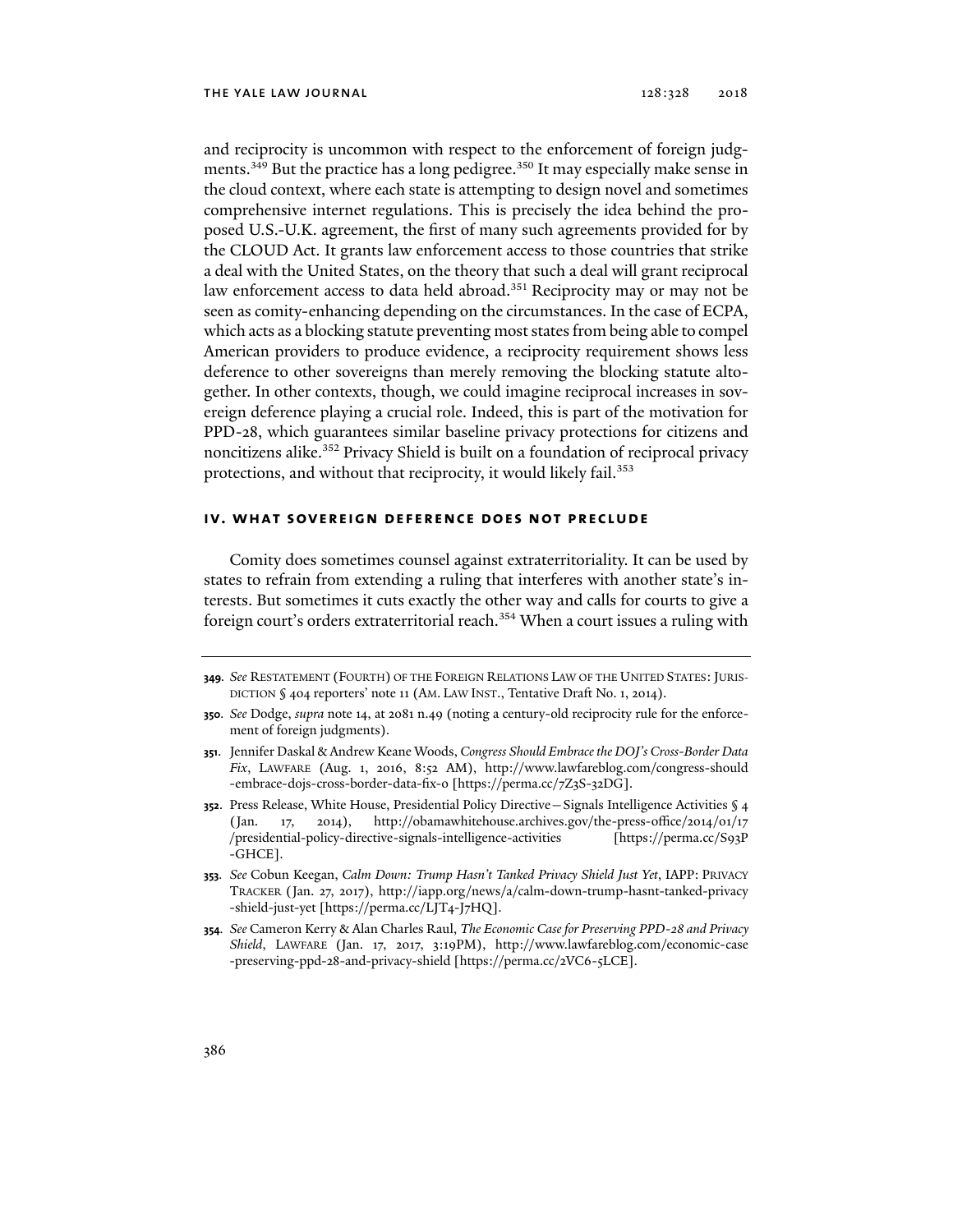effects in another state, the aggrieved party will often ask the other state to enforce the ruling. Courts recognize and enforce foreign judgments—giving them extraterritorial bite—in the name of comity. In other words, courts recognize that state interests extend beyond borders.

# *A. Extraterritorial Production Orders*

Not all exercises of extraterritorial jurisdiction are incompatible with foreign sovereign interests. Even where they are in tension, courts need not defer completely to the foreign sovereign interest if it is outweighed by the domestic interest.<sup>355</sup> This is not reflected in the briefing of some of the highest-profile internet disputes today. For example, *Microsoft Ireland* was wrongheaded for many reasons—as has been discussed elsewhere<sup>356</sup>—but perhaps most strikingly, it was wrong from a comity perspective. As noted above, Apple's amicus brief argued that comity concerns cautioned against the court applying ECPA extraterritorially.357 This is almost certainly wrong, at least in this case, but probably also beyond it. Comity requires a concern for other states' interests, which can be asserted directly or considered by the court sua sponte.<sup>358</sup> But that interest is not necessarily inconsistent with the extraterritorial application of another state's laws. To be sure, a presumption against extraterritorial jurisdiction can sometimes be consistent with comity. The Supreme Court has observed that the goal behind the presumption against extraterritoriality is "to protect against unintended clashes between our laws and those of other nations which could result in international discord."359 To the extent the presumption achieves this goal, it

**<sup>355</sup>***. See* Eric Roberson, *Comity Be Damned: The Use of Antisuit Injunctions Against the Courts of a Foreign Nation*, 147 U. PA. L. REV. 409, 421-22 (1998).

**<sup>356</sup>***. See, e.g.*, Orin Kerr, *The Surprising Implications of the Microsoft/Ireland Warrant Case*, WASH. POST: VOLOKH CONSPIRACY (Nov. 29, 2016), http://www.washingtonpost.com/news /volokh-conspiracy/wp/2016/11/29/the-surprising-implications-of-the-microsoftireland -warrant-case [https://perma.cc/3LQ2-6ZSR]; Jennifer Granick, *The Microsoft Ireland Case and the Future of Digital Privacy*, JUST SECURITY (July 18, 2016), http://www.justsecurity.org /32076/microsoft-ireland-case-future-digital-privacy [https://perma.cc/6MQ9-UZH9].

**<sup>357</sup>**. Brief in Support of Appellant Microsoft, Inc. by Apple Inc. as Amicus Curiae, *supra* note 18, at 10-14.

**<sup>358</sup>**. Brewer v. Marshall, 119 F.3d 993, 999 (1st Cir. 1997) (noting that the district court raised comity sua sponte)*; see also* Katherine A. MacFarlane, *Adversarial No More: How Sua Sponte Assertion of Affirmative Defenses to Habeas Wreaks Havoc on the Rules of Civil Procedure*, 91 OR. L. REV. 177, 198 (2012) (noting how courts raise arguments sua sponte out of a concern for comity).

**<sup>359</sup>**. EEOC v. Arabian Am. Oil Co., 499 U.S. 244, 248 (1991) (citing McCulloch v. Sociedad Nacional de Marineros de Honduras, 372 U.S. 10, 20-22 (1963)).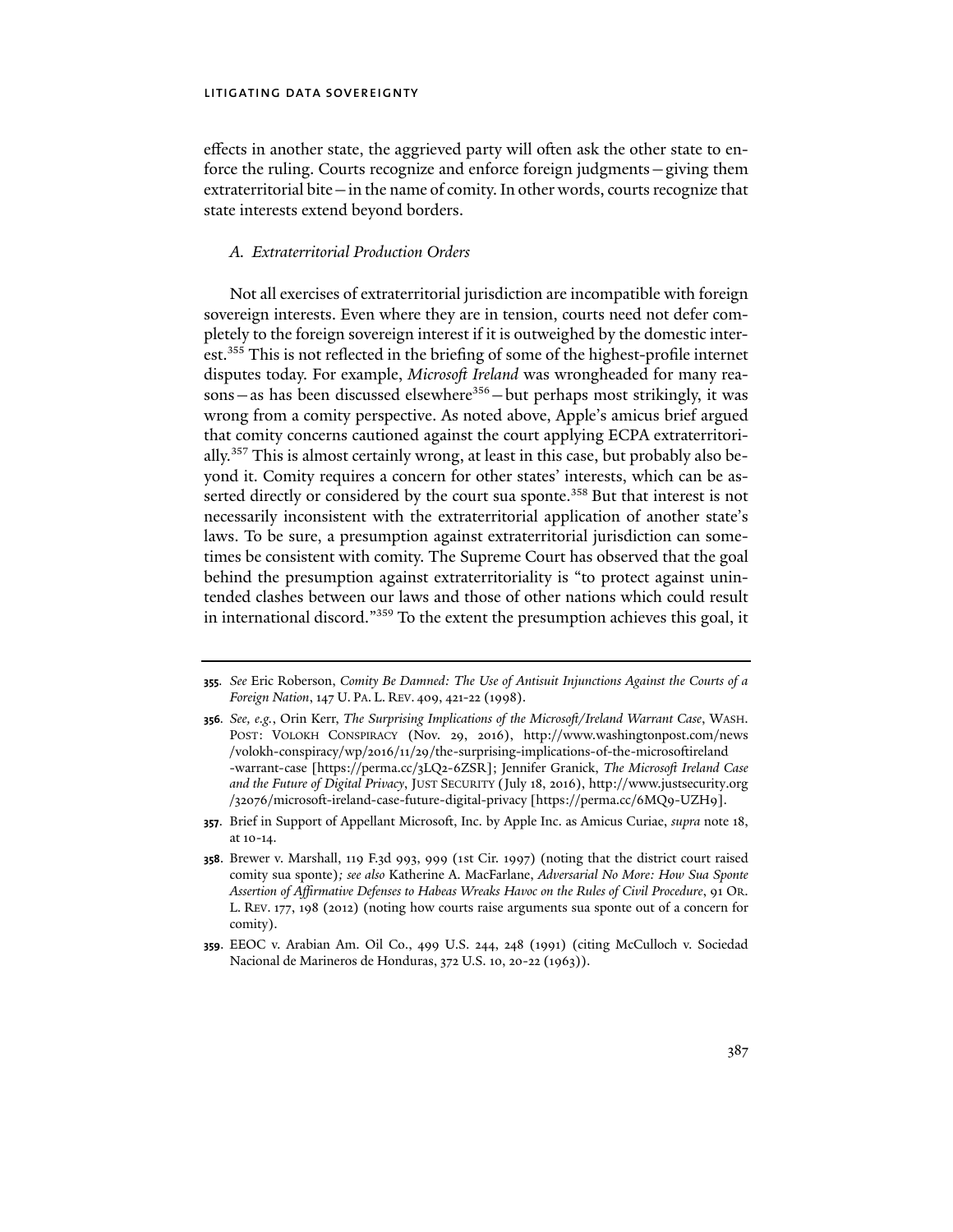#### THE YALE LAW JOURNAL 128:328 2018

is consistent with comity. Nevertheless, extraterritorial assertions of authority over the cloud are not, by the same token, inconsistent with comity.

That is, the presumption against extraterritoriality—often treated as a comity doctrine—is not in fact necessary for comity.360 As we have seen, one state's internet regulations may raise many cross-border issues.<sup>361</sup> Fortunately, the solutions to these problems are often cross-border as well and often in ways that are harmless from the perspective of another state's interests. As the Supreme Court said in *F. Hoffman-La Roche Ltd v. Empagran S.A.*362:

No one denies that America's antitrust laws, when applied to foreign conduct, can interfere with a foreign nation's ability independently to regulate its own commercial affairs. But our courts have long held that application of our antitrust laws to foreign anticompetitive conduct is nonetheless reasonable, and hence consistent with principles of prescriptive comity, insofar as they reflect a legislative effort to redress *domestic* antitrust injury that foreign anticompetitive conduct has caused.<sup>363</sup>

Comity requires the courts to weigh competing government interests, but it does not per se prohibit regulation of extraterritorial conduct.

Indeed, it is increasingly difficult to regulate domestic conduct in ways that do not have extraterritorial effects. The presumption against extraterritoriality is falling out of favor with scholars largely for the same reasons: in a globally connected world where many businesses are transnational, we can no longer assume that laws should not apply across borders.<sup>364</sup> In this vein, Zachary Clopton noted that "[t]he presumption against extraterritoriality rose in an era in which territoriality was more central to international law and conflict of laws than it is today, not to mention a time in which the nature, scope, and quantity of extraterritorial regulation was significantly different."365

**<sup>360</sup>***. See* Clopton, *supra* note 36, at 11-12.

**<sup>361</sup>***. See supra* Part I.

**<sup>362</sup>**. 542 U.S. 155 (2004).

**<sup>363</sup>***. Id.* at 165.

**<sup>364</sup>***. See* Larry Kramer, *Vestiges of Beale: Extraterritorial Application of American Law*, 1991 SUP. CT. REV. 179, 184 ("[T]he world in which a presumption against extraterritoriality made sense is gone.").

**<sup>365</sup>**. Clopton, *supra* note 36, at 10.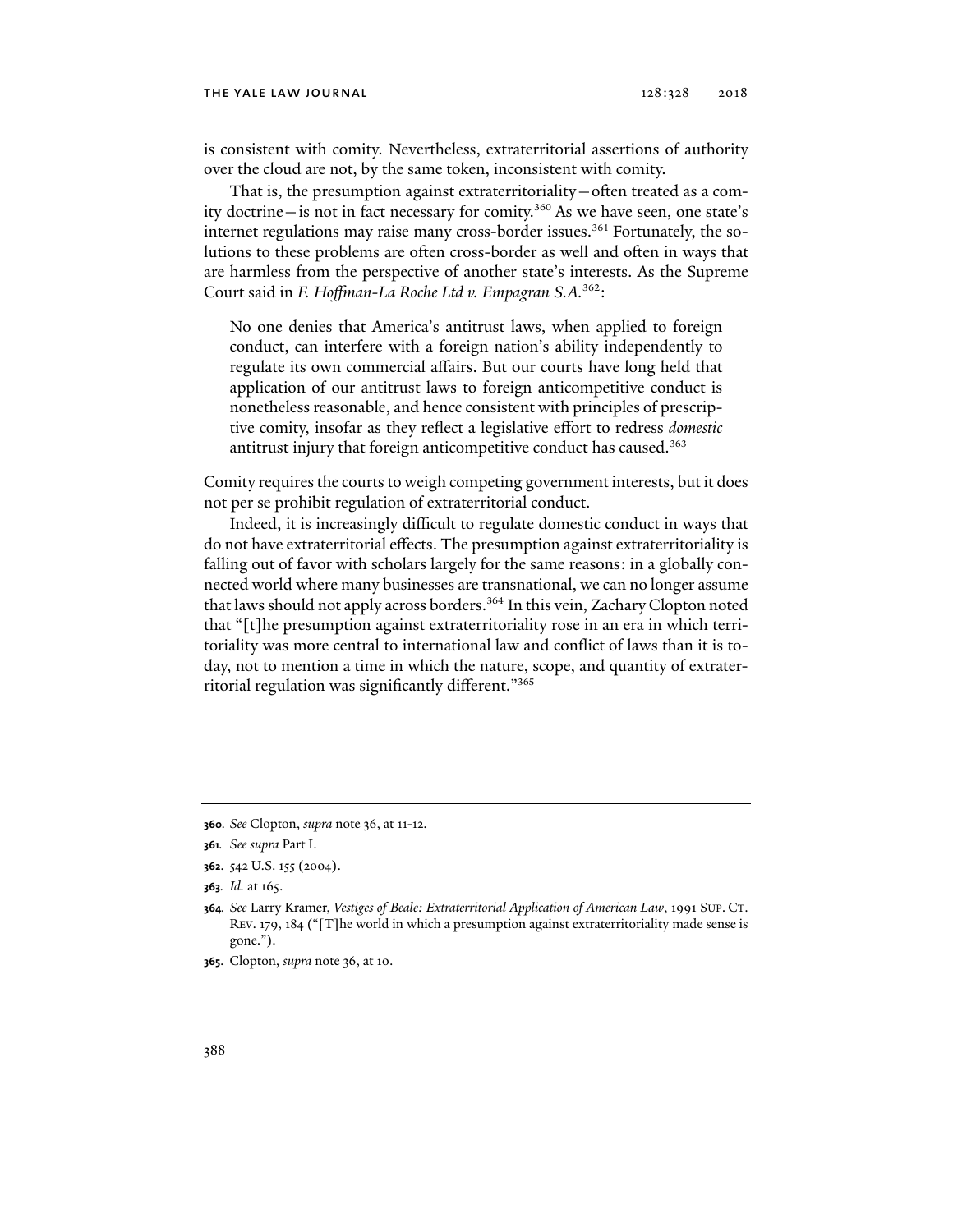In fact, in some cases, applying one country's laws extraterritorially may be precisely the best way to accommodate another sovereign's interests.366 Imagine, for example, that two countries worked together to solve a cross-border problem like a botnet—a network of computers infected with a program that allows them to be remotely controlled.<sup>367</sup> Suppose that each country has a choice between: (a) applying its laws territorially and ordering that providers take down websites that contain infected material, but *only* those websites with servers that operate on the country's soil; or (b) applying its laws extraterritorially and aiming to take down the websites and their servers wherever they are located. Option (b) may be preferable for any state that is affected by the bot. Indeed, one could imagine another country weighing in to alert the court that there is no need to hesitate for the sake of comity and that, to the contrary, the best way to satisfy that country's security interests would be to pursue the farthest-reaching remedy possible.368

### *B. Global Injunctions*

Another relevant issue is the issuance of "global" injunctions, like the one in *Equustek*. The primary argument against these injunctions is that they are inconsistent with comity.<sup>369</sup> As Google noted in its complaint: "Foreign courts . . . ordinarily refrain from issuing worldwide injunctions because they only have jurisdiction to prescribe conduct that, wholly or in substantial part, takes place within or affects their own territories."370

**<sup>366</sup>***. See* Hilton v. Guyot, 159 U.S. 113, 163 (1895) (calling comity "[t]he extent to which the law of one nation, as put in force within its territory, whether by executive order, by legislative act, or by judicial decree, shall be allowed to operate within the dominion of another nation").

**<sup>367</sup>***. What Is a Botnet?*, CLOUDFLARE, https://www.cloudflare.com/learning/ddos/what-is-a-ddos -botnet [https://perma.cc/A9NN-844E]. This sort of cross-border cooperation is increasingly common. Microsoft recently worked with law enforcement agents around the world to remove a botnet that had infected millions of computers. Cory Bennett, *Officials Break Up Global Ring of 1m Infected Computers*, HILL (Dec. 4, 2015, 9:15 AM EST), https://thehill.com /policy/cybersecurity/262087-officials-break-up-global-ring-of-infected-computers [https://perma.cc/B48X-PRDX].

**<sup>368</sup>***. See* Ralf Michaels, Empagran*'s Empire: International Law and Statutory Interpretation in the U.S. Supreme Court of the Twenty-First Century*, *in* INTERNATIONAL LAW IN THE U.S. SUPREME COURT: CONTINUITY AND CHANGE 533, 544 (David L. Sloss et al. eds., 2011) ("Cases from *The Antelope* through *Empagran* suggest that the *refusal* to apply law extraterritorially—especially regarding conduct that is almost universally condemned (slavery, price-fixing)—can also be a problem  $\dots$ .").

**<sup>369</sup>**. Complaint, *supra* note 7, at 11.

**<sup>370</sup>***. Id.*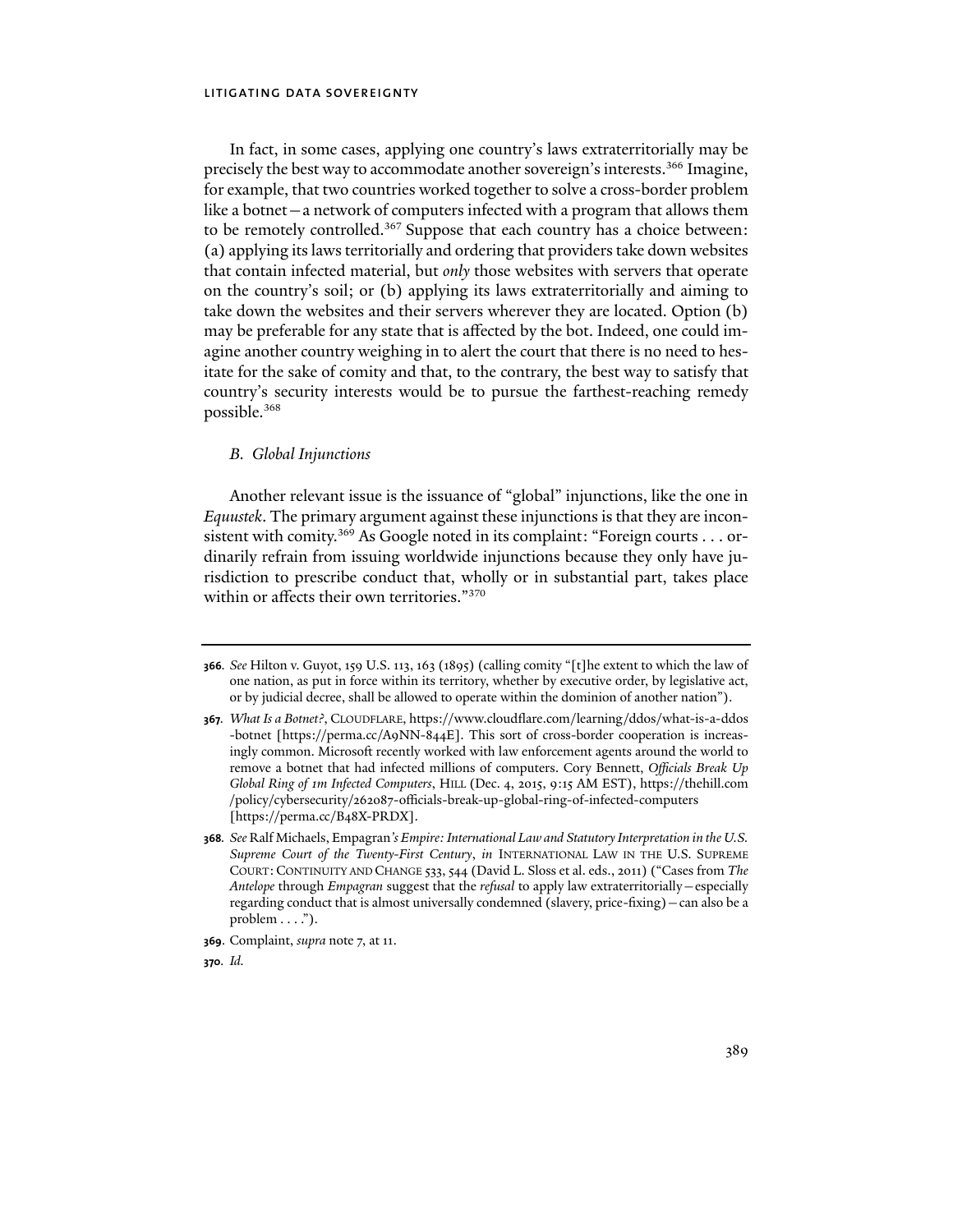This is wrong. Comity requires weighing another country's interests and little more. $371$  Indeed, courts have historically issued antisuit injunctions — which are effectively global injunctions—preventing litigants from pursuing their rights in other jurisdictions.<sup>372</sup> The idea behind these global injunctions is simple: courts hope to prevent duplicative lawsuits.<sup>373</sup> The issuance of these injunctions requires consideration of other nations' interests. "When a preliminary injunction takes the form of a foreign antisuit injunction, we are required to balance domestic judicial interests against concerns of international comity."374

Recall the *Equustek* court's global injunction, which, despite a great deal of consternation about its reach, did in fact explicitly embrace a limiting principle consistent with comity.375 The court noted:

Google's argument that a global injunction violates international comity because it is possible that the order could not have been obtained in a foreign jurisdiction, or that to comply with it would result in Google violating the laws of that jurisdiction, is theoretical. If Google has evidence that complying with such an injunction would require it to violate the laws of another jurisdiction, including interfering with freedom of expression, it is always free to apply to the British Columbia courts to vary the interlocutory order accordingly. To date, Google has made no such application.376

**<sup>371</sup>**. This is especially true of injunctions. Exactly how much discretion courts have depends on which international comity doctrine is being invoked. Enforcement of foreign judgments in civil cases, for example, leaves courts with less flexibility than other comity doctrines. *See*  Dodge, *supra* note 14, at 2083 (referring to the rules of enforcement of foreign judgments as "nondiscretionary").

**<sup>372</sup>***. See* BRADLEY & GOLDSMITH, *supra* note 14, at 114 ("Occasionally, U.S. courts will do essentially the opposite of international abstention: they will issue a so-called anti-suit injunction to prevent persons or entities subject to their personal jurisdiction from pursuing litigation in foreign tribunals.").

**<sup>373</sup>***. Id.* 

**<sup>374</sup>**. Karaha Bodas Co. v. Perusahaan Pertambangan Minyak Dan Gas Bumi Negara, 335 F.3d 357, 366 (5th Cir. 2003); *see also* Quaak v. Klynveld Peat Marwick Goerdeler Bedrijfsrevisoren, 361 F.3d 11, 17 (1st Cir. 2004) (noting that courts "must take account of considerations of international comity" when evaluating whether to grant an antisuit injunction); Laker Airways Ltd. v. Sabena, Belgian World Airlines, 731 F.2d 909, 926-27 (D.C. Cir. 1984) (noting that the decision to grant or deny an antisuit injunction requires examination of the "equitable circumstances" in each case).

**<sup>375</sup>**. Woods, *supra* note 79.

**<sup>376</sup>**. Google Inc. v. Equustek Sols. Inc., [2017] 1 S.C.R. 824, 827-28 (Can.).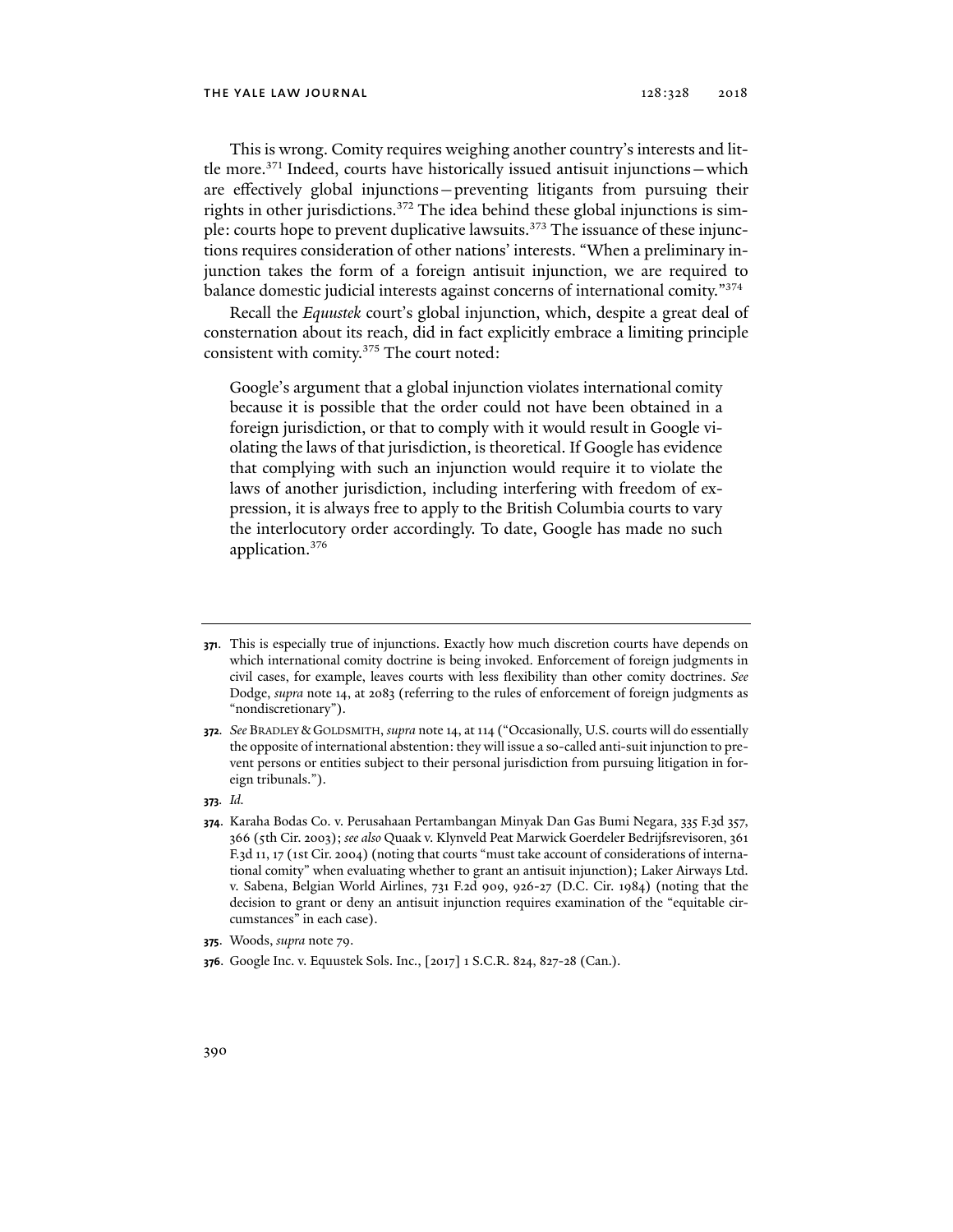The court invited a comity analysis, but there was no need for one, because there was no conflict of laws and indeed no conflict with another nation's sovereign interests.377 Comity only requires *asking* whether there is a sovereign interest at stake and *asking* whether it is worth deferring to that interest.<sup>378</sup> Where states assert an interest in the case, comity does not dictate that courts defer automatically or in full to that interest; it merely requires that they seriously consider the state's asserted interest.<sup>379</sup>

In the internet context, observers fear that countries might unilaterally impose worldwide their vision for the internet. China, for example, could issue an order requiring that apps scrub any mention of Tibet wherever they operate, both in and out of China.<sup>380</sup> However, such an action is unlikely to survive in a comity-based regime. First, China would need to have personal jurisdiction over the app provider, and a court might decline (for comity reasons) to find that it has that jurisdiction.<sup>381</sup> Second, a foreign court might have to decide whether it has the authority to enforce a global injunction. This can cut in both directions. We have seen that enforcement of foreign judgments is a comity doctrine,<sup>382</sup> and the logic of comity runs *in favor* of recognizing foreign actors and judgments,

- **378***. See* ULRICH HUBER, DE CONFLICTU LEGUM DIVERSARUM IN DIVERSIS IMPERIIS [OF THE CON-FLICT OF DIVERSE LAWS IN DIVERSE GOVERNMENTS] (1689), *translated in* Ernest G. Lorenzen, *Huber's* De Conflictu Legum, 13 ILL. L. REV. 375, 403 (1919) ("Sovereigns will so act by way of comity that rights acquired within the limits of a government retain their force everywhere so far as they do not cause prejudice to the power or rights of such government or of its subjects.").
- **379**. Animal Sci. Prods., Inc. v. Hebei Welcome Pharm. Co., 138 S. Ct. 1865, 1873 (2018) (holding that comity counsels courts to "carefully consider a foreign state's views about the meaning of its own laws" but that "a federal court is neither bound to adopt the foreign government's characterization nor required to ignore other relevant materials").
- **380***. See, e.g.*, *China: World Leader of Internet Censorship: Oral Statement at the 17th Session of the Human Rights Council*, HUM. RTS. WATCH (June 3, 2011, 9:30 AM EDT), https://www.hrw .org/news/2011/06/03/china-world-leader-Internet-censorship [https://perma.cc/93PA -CBJ6].
- **381**. See, *e.g.*, Royal & Sun All. Ins. Co. of Can. v. Century Int'l Arms, Inc*.*, 466 F.3d 88, 92-97 (2d Cir. 2006) (applying international comity abstention). *But see* RESTATEMENT (FOURTH) OF THE FOREIGN RELATIONS LAW OF THE UNITED STATES: JURISDICTION § 304 reporters' note 3 (AM. LAW INST., Tentative Draft No. 2, 2016) (suggesting that the Supreme Court has never explicitly endorsed these doctrines).
- **382***. See supra* Section III.B.

**<sup>377</sup>**. A conflict with another nation's laws is not the only relevant question in a comity analysis, but it can be dispositive. *See* Hartford Fire Ins. Co. v. California, 509 U.S. 764, 798-99 (1993) (finding that "international comity" did not call for exercising jurisdiction where no conflict of laws existed).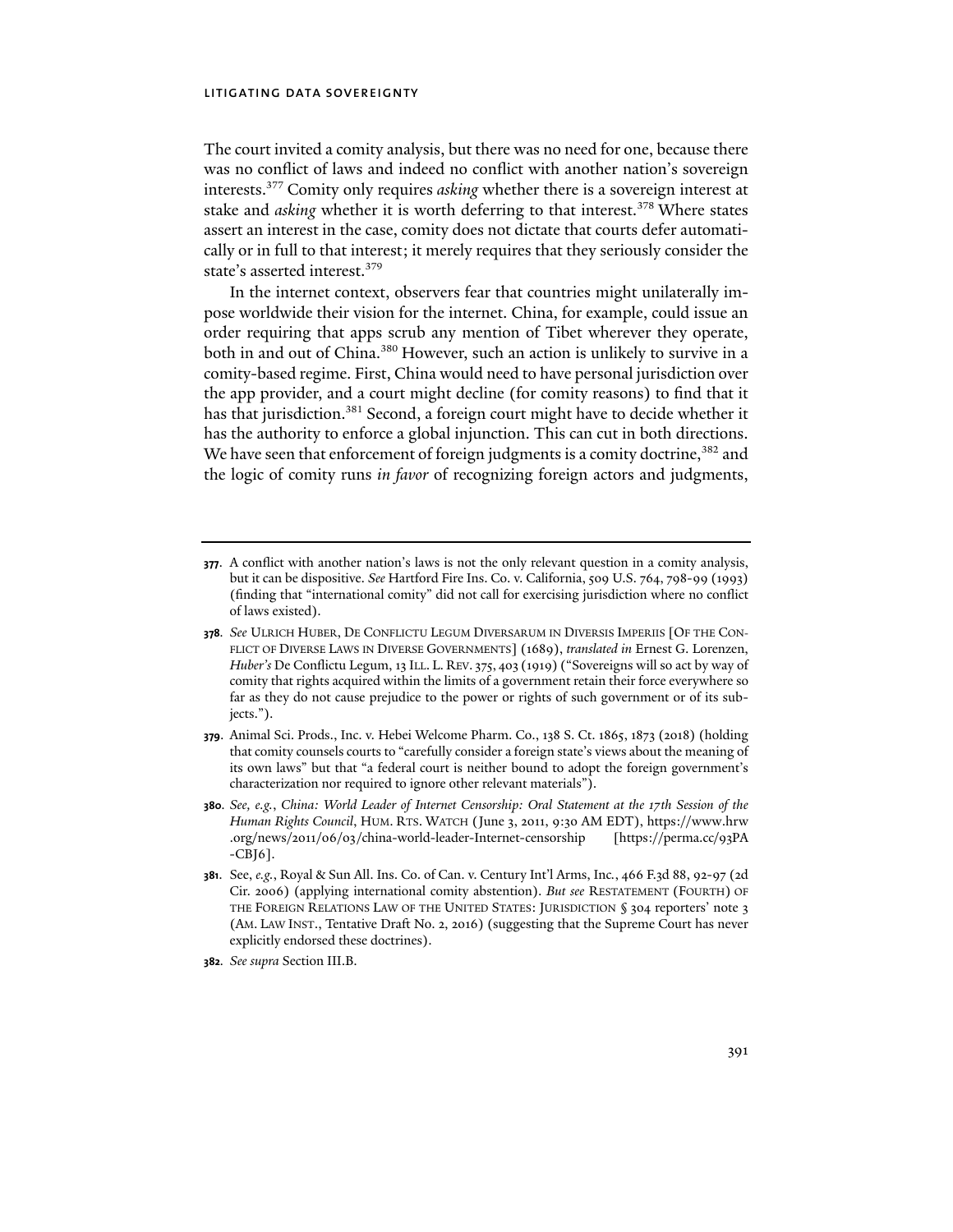not against them.383 It would be an odd result for a court to decide *not* to recognize another state's judgment out of a concern for comity. For example, in its cross-border litigation over a delisting order, Google argued that comity runs both ways. In Canada, Google argued that comity required the country not to extend its ruling abroad.<sup>384</sup> This argument, whatever its merits, was consistent with the logic of comity. States occasionally restrict the jurisdictional reach of their judgments in order not to offend another state's sovereignty.385 Elsewhere, they recognize another state's judgments, giving those judgments extraterritorial effect, out of a concern for ensuring that foreign state's sovereign interests.386 But the logic of comity does *not* compel a court to decline to enforce a foreign judgment out of respect for that foreign nation's sovereignty. Indeed, declining to enforce the order would have the opposite effect.

Yet while comity calls for enforcing a foreign judgment, states can also, *despite comity*, decline to enforce a foreign judgment because to do so would contravene some legitimate state interest. As the *Restatement* notes, American courts will not enforce a foreign judgment where "the cause of action on which the judgment was based, or the judgment itself, is repugnant to the public policy of the United States or of the State where recognition is sought."387 Even if China passed the law forbidding apps from mentioning Tibet and attempted to enforce it globally, it could not succeed in enforcing that law in any country that has a similar public-policy exception to general comity principles. Courts in those countries would entertain challenges that China's order simply interferes too much with laws or interests in those states. As the Ninth Circuit pointed out in Yahoo!'s challenge to a French regulation regarding the sale of Nazi memorabilia, courts will not enforce foreign judgments where doing so would be fundamentally repugnant to the state's public policies. 388 The court noted that "[i]nconsistency with American law is not necessarily enough to prevent recognition and enforcement of a foreign judgment in the United States. The foreign judgment must be, in addition, repugnant to public policy."389

- **386***. See* Dodge, *supra* note 14, at 2078.
- **387***. See* RESTATEMENT (THIRD) OF THE FOREIGN RELATIONS LAW OF THE UNITED STATES § 482(2)(d) (AM. LAW INST. 1987).

**389***. Id.*

**<sup>383</sup>***. See* Dodge, *supra* note 14, at 2074; *see also* The Sapphire, 78 U.S. (11 Wall.) 164, 167 (1870) (recognizing a foreign sovereign's privilege, based in comity, to bring lawsuits in U.S. courts).

**<sup>384</sup>***. See supra* notes 71-84 and accompanying text.

**<sup>385</sup>***. See* RJR Nabisco, Inc. v. European Community, 136 S. Ct. 2090, 2106 (2016) ("[P]roviding a private civil remedy for foreign conduct creates a potential for international friction beyond that presented by merely applying U.S. substantive law to that foreign conduct.").

**<sup>388</sup>**. Yahoo! Inc. v. La Ligue Contre Le Racisme Et l'Antisemitisme, 433 F.3d 1199, 1215 (9th Cir. 2006) (en banc) (opinion of Fletcher, J.).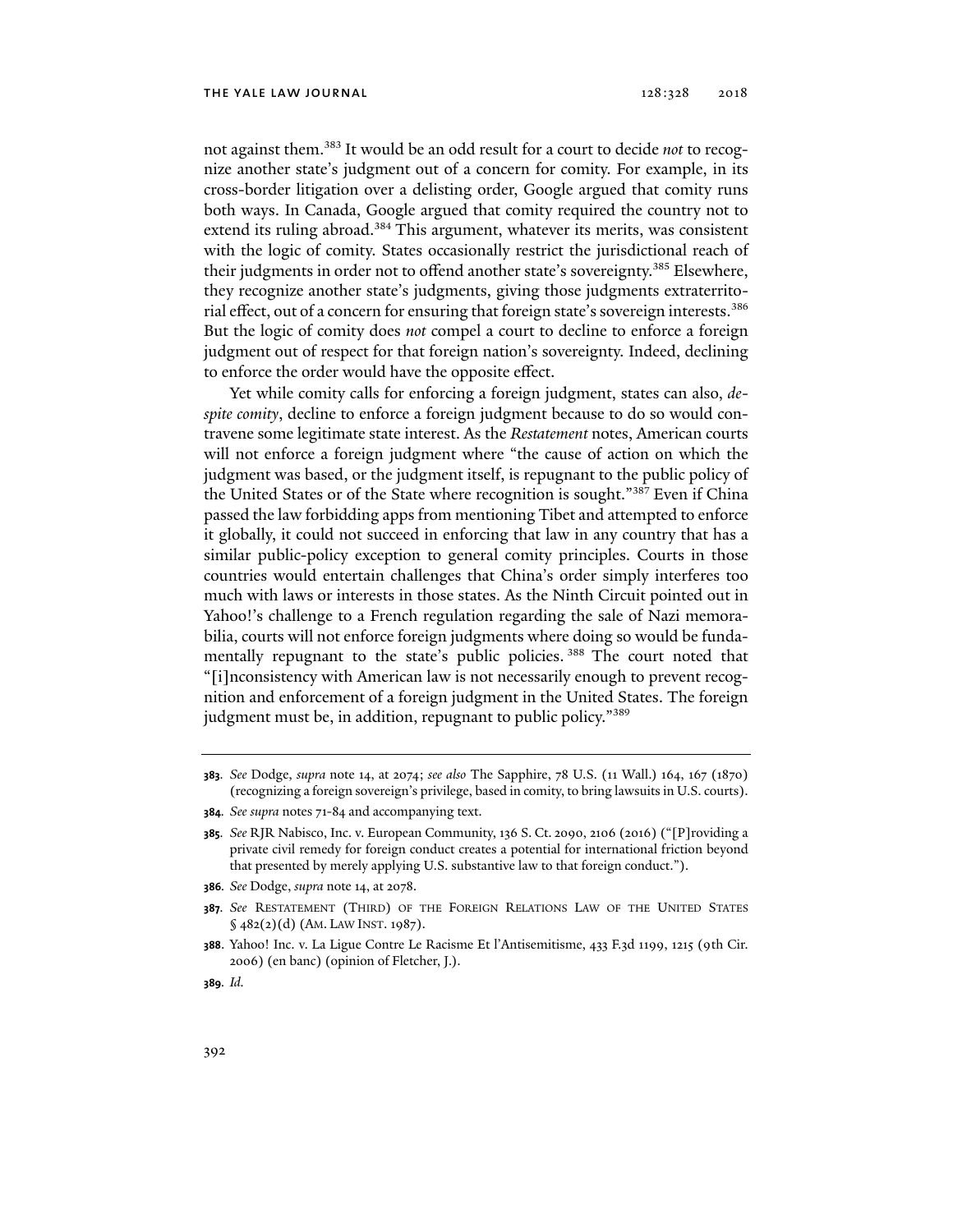Comity therefore provides two built-in protections for states worried about global injunctions that violate fundamental values. One state's courts might deploy comity on the front end—by limiting the reach or strength of an injunction—and another state's courts might *decline* to deploy comity on the back end, by refusing to enforce that extraterritorial injunction if it contravenes public policy. Comity is thus not inconsistent with global injunctions. Rather, it gives courts tools to modulate the reach and strength of those injunctions.

### *C. International Agreements*

Comity calls for mutual accommodation. Agreements between states regarding their control over the internet—including agreements to cede some of this  $control$ – are not inconsistent with that principle.<sup>390</sup> To the contrary, international agreements are often struck in the spirit of mutual accommodation and may pave the way for greater clarity about, and more deference to, sovereign interests.391 This is the idea behind, for example, mutual legal assistance treaties by which states agree to assist each other in criminal investigations.<sup>392</sup>

Efforts are underway to update the regime for cross-border law enforcement access to data.<sup>393</sup> The United States and the United Kingdom are working to reach an agreement on a joint framework for law enforcement access to data stored abroad 394 consistent with the framework established by the CLOUD Act.<sup>395</sup> That agreement reflects a recognition of both states' needs and is an attempt to accommodate those needs.<sup>396</sup> The agreement will ideally serve as a model for other states that will seek to strike similar agreements with the United States.<sup>397</sup> Similarly, the Privacy Shield regime, which represents an agreement

**<sup>390</sup>***. See, e.g*., Maher M. Dabbah, *Future Directions in Bilateral Cooperation: A Policy Perspective*, *in*  COOPERATION, COMITY, AND COMPETITION POLICY 287, 288 (Andrew T. Guzman ed., 2011) (noting that comity is a dominant form of bilateral competition agreements).

**<sup>391</sup>***. Id.* at 288 & n.2.

**<sup>392</sup>***. See* Andrew Keane Woods, *Mutual Legal Assistance in the Digital Age*, *in* THE CAMBRIDGE HANDBOOK OF SURVEILLANCE LAW 659 (David Gray & Stephen E. Henderson eds., 2017).

**<sup>393</sup>***. See* David Kris, *U.S. Government Presents Draft Legislation for Cross-Border Data Requests*, LAW-FARE (July 16, 2016, 8:07 AM), https://www.lawfareblog.com/us-government-presents -draft-legislation-cross-border-data-requests [https://perma.cc/9BBF-SVNE].

**<sup>394</sup>***. Id.*

**<sup>395</sup>**. 18 U.S.C. § 2523 (2018).

**<sup>396</sup>**. Draft Legislation to Permit the Secure and Privacy-Protective Exchange of Electronic Data for the Purposes of Combating Serious Crime Including Terrorism (on file with author).

**<sup>397</sup>***. See Data Stored Abroad*, *supra* note 177, at 13-14 (statement of Richard W. Downing, Acting Deputy Assistant Att'y Gen., Department of Justice).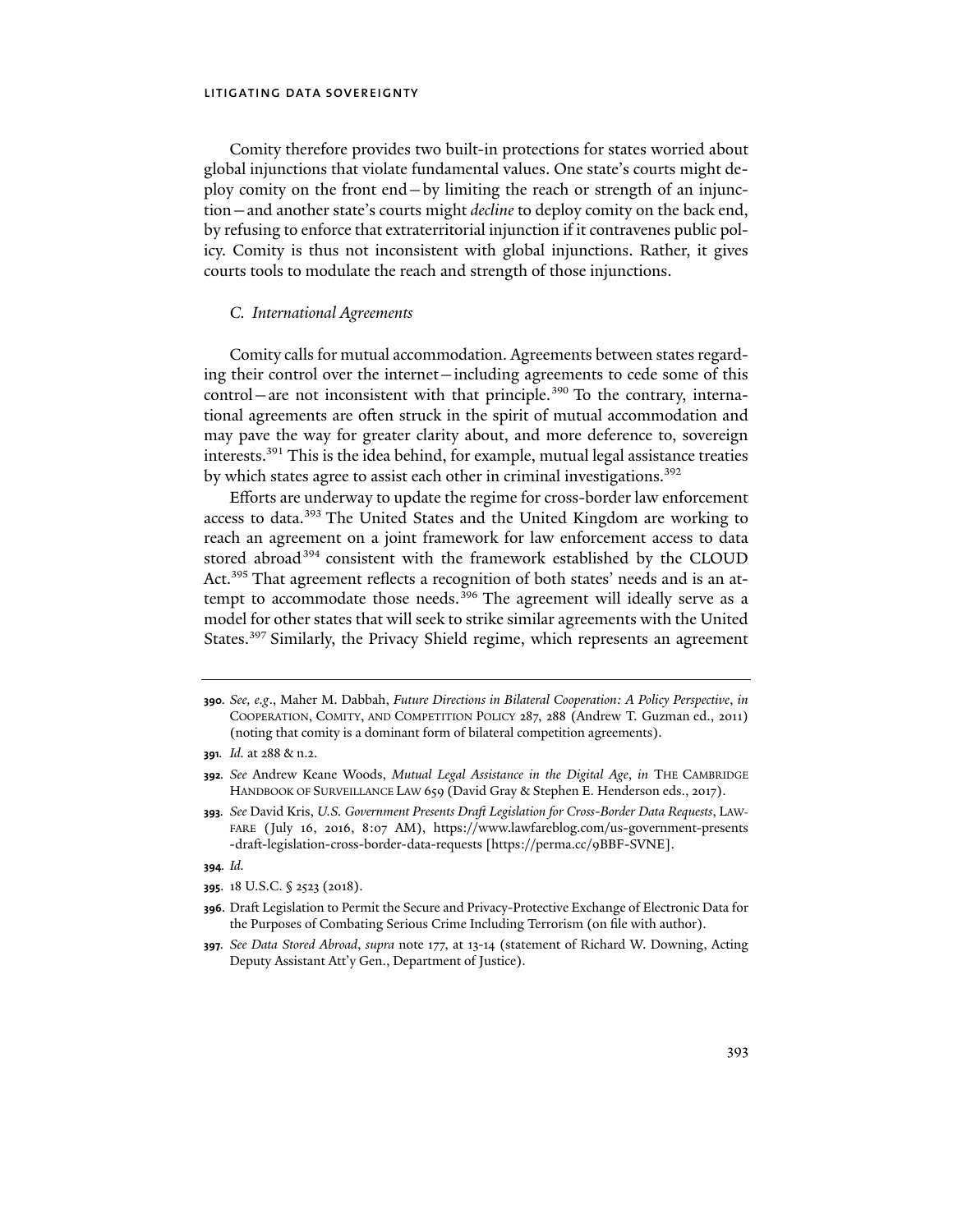between the U.S. Department of Commerce, the Swiss Administration, and the European Commission, might also serve as a model.<sup>398</sup>

We might imagine reaching a similar set of agreements on other issues as well, from intellectual property rights to speech and privacy protections. When the European Court hears arguments challenging the Privacy Shield regime,<sup>399</sup> it should not take seriously arguments that the regime does not sufficiently respect sovereign interests (including sovereign privacy protections). The agreement was struck between sovereigns, and nothing in the sovereign-deference doctrines suggests that states cannot bind themselves in agreement to accommodate intersovereign concerns.

# **v. courts and beyond**

Where does this leave us? If, as this Article has argued, $400$  we should have a general preference for sovereign deference, then the sovereign-deference doctrines are welcome tools. These doctrines are a useful guide for courts in the data sovereignty cases, and they may even offer more generalizable principles for determining how far each state's sovereign authority ought to extend over the internet and how much room other states ought to allow for that authority. They may even offer guidelines for other actors, beyond courts. This Part briefly addresses the question of courts' competence to manage data sovereignty disputes before asking what a policy of sovereign deference might mean for other actors. Whether one agrees with the criticisms of court-managed foreign affairs or not,<sup>401</sup> courts will be the ones to resolve these disputes unless steps are taken by the executive, by Congress, and by American internet firms themselves, preemptively, to defer to sovereign interests.

**<sup>398</sup>***. Welcome to the Privacy Shield*, PRIVACY SHIELD FRAMEWORK, https://www.privacyshield.gov /welcome [https://perma.cc/2YA7-VTLQ].

**<sup>399</sup>***. See, e.g.*, Case T-670/16, Dig. Rights Ir. Ltd. v. Comm'n (Nov. 22, 2017), http://curia.europa .eu/juris/document/document.jsf?text=&docid=197141&pageIndex=0&doclang=en [https://perma.cc/BZ2G-R7VD].

**<sup>400</sup>***. See supra* Part II.

**<sup>401</sup>**. Dodge responds to both arguments. For the counterargument to the view that comity is an expansive doctrine with no limiting principles, see Dodge, *supra* note 14, at 2125-32. For the counterargument to the view that the executive branch ought to have dominion in making comity determinations, see *id.* at 2132-40.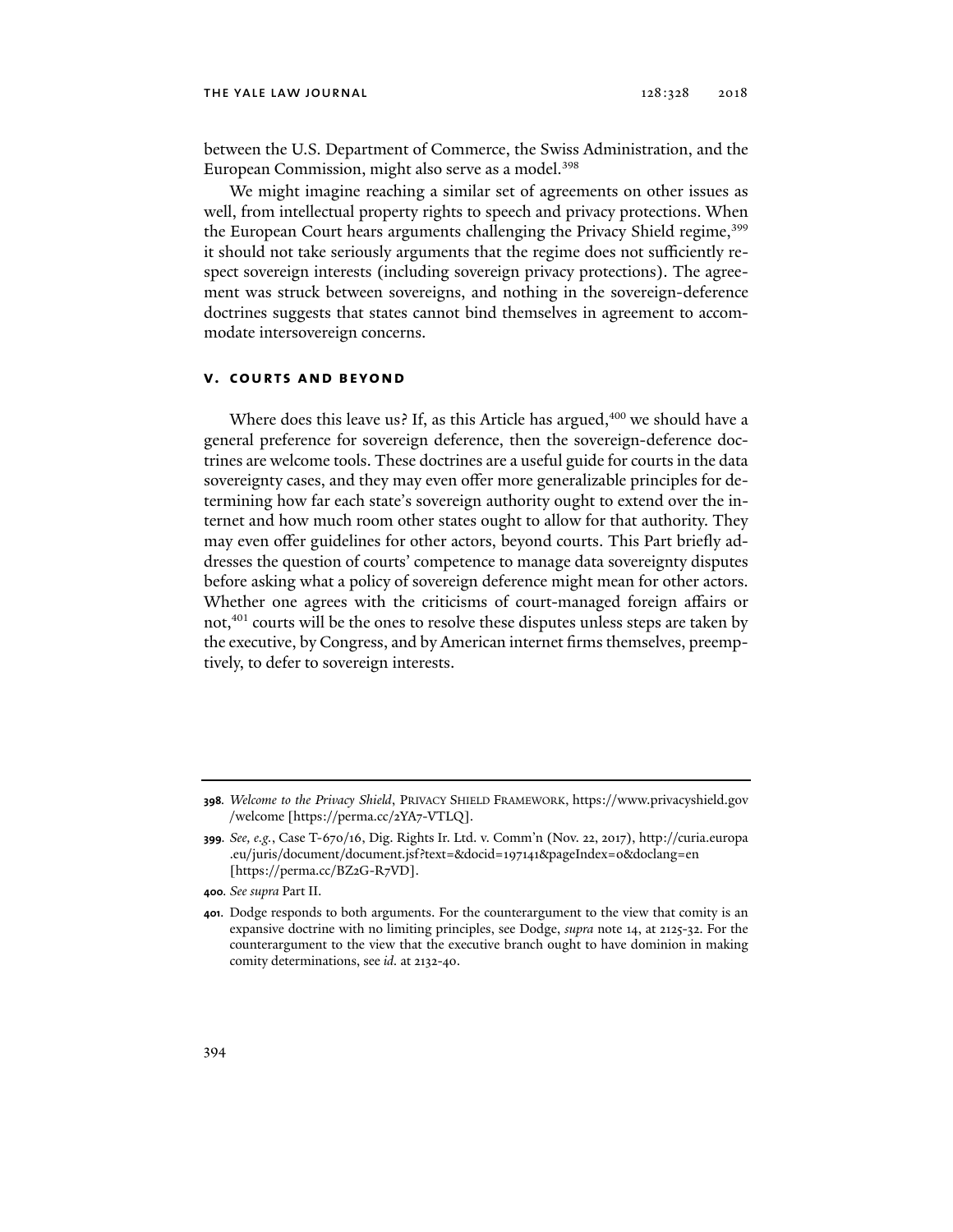### *A. The Question of Competence*

As the last Part shows, the foreign affairs doctrines will not keep courts out of the business of resolving cross-border disputes. If globalization makes it difficult for courts to resolve disputes without producing *some* foreign relations effect,<sup>402</sup> then the data-sovereignty cases suggest that the internet accelerates that trend. This could serve to normalize foreign relations law even further.<sup>403</sup> It also suggests that courts will play a key role in deciding major questions of technology policy. Is this cause for concern? One of the dominant themes in the foreign affairs literature is the question of courts' institutional capacity to manage foreign relations.404 The Constitution allocates foreign affairs responsibilities to the President; accordingly, some think, courts ought to attempt to stay out of foreign affairs.405 Yet it is worth considering whether the data-sovereignty cases could change settled preferences for political-branch management of foreign affairs.

On the one hand, we might imagine that courts are *less* well suited to manage sovereign deference in the context of fast-changing technological disputes. If a court makes certain assumptions about the technological feasibility of one remedy or another, and those assumptions turn out to be wrong, then the court may apply foreign affairs norms in unfortunate ways. For example, a court could conclude that geo-blocking technology—the kind of technology that allows a firm to know where its users are located—is insufficiently accurate to capture territorial interests and therefore decide against a location-based remedy. What if this assumption later turns out to be wrong as geo-blocking technology advances? (Indeed, in its dispute with the CNIL at the European Court of Justice, Google was quick to point out that its geo-blocking technology is now good enough to identify the geographic location of 99.94% of users.<sup>406</sup>) The same concern might arise as technology develops with respect to locating users, identifying illegal content for takedowns, and so on. Another argument against courts' competency in this area is that they manage individual cases or controversies and, therefore, cannot link issues. Productive compromises may be possible by linking issues if parties compromise on one issue to achieve their goals on another. The literature

**<sup>402</sup>***. See* Clopton, *supra* note 36, at 11-13.

**<sup>403</sup>***. See* Sitaraman & Wuerth, *supra* note 34, at 1919-35.

**<sup>404</sup>***. See* sources cited *supra* notes 35-36.

**<sup>405</sup>***. See, e.g.*, BRADLEY & GOLDSMITH, *supra* note 14, at 119-32; Robert M. Chesney, *National Security Fact Deference*, 95 VA. L. REV. 1361 (2009).

**<sup>406</sup>**. Mark Scott (@markscott82), TWITTER (Sept. 11, 2018, 1:53 AM), https://twitter.com /markscott82/status/1039436684562231296 [https://perma.cc/XG3N-P88F].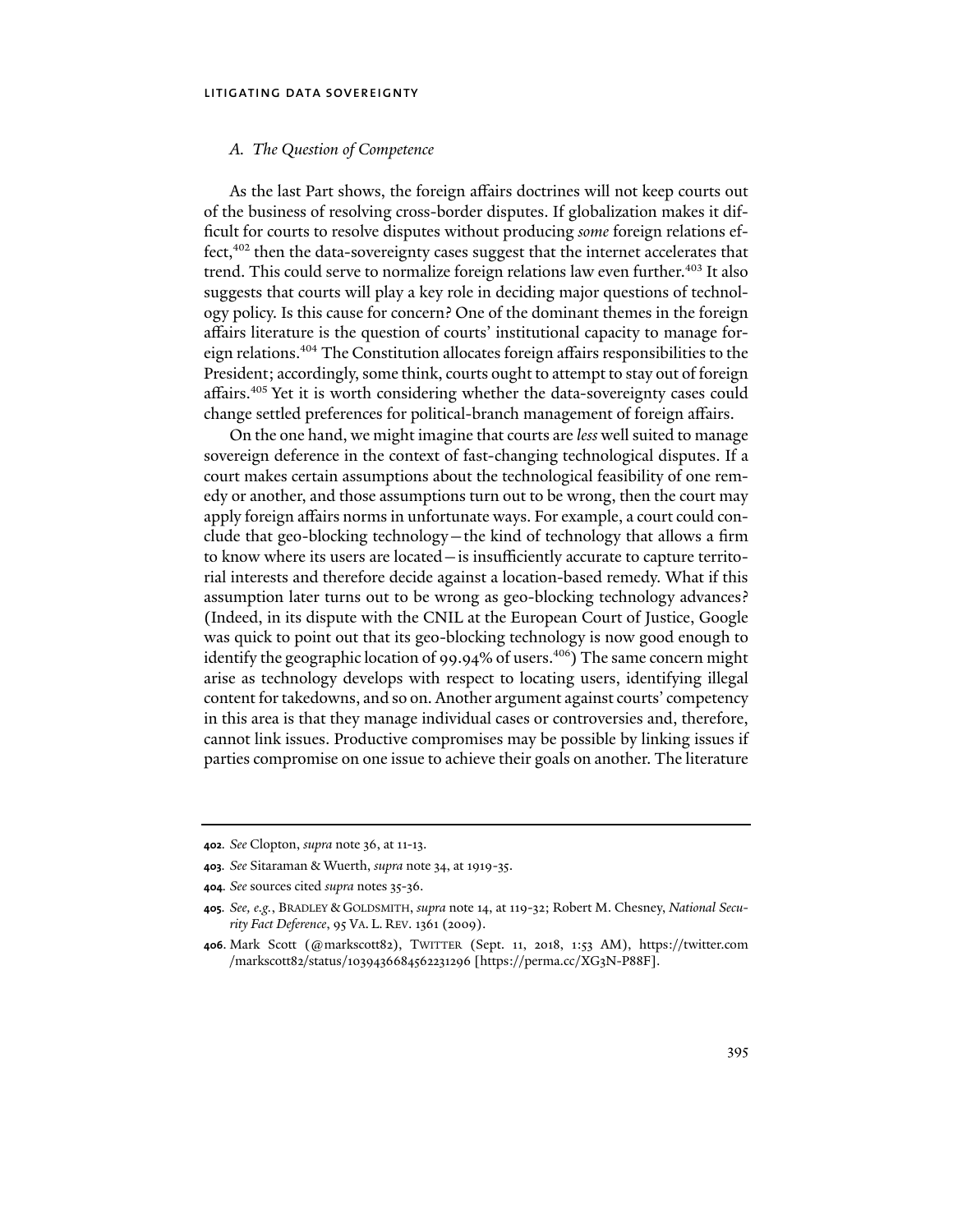on issue linkage suggests that this is precisely one benefit of bundling issues, <sup>407</sup> which courts cannot do as well as legislatures, because they hear one dispute at a time.

We might also wonder if arguments about courts' competence in crafting technology policy might apply here. Orin Kerr, for example, suggests that the "legislative branch rather than the judiciary should create the primary investigative rules when technology is changing."408 The problems, as Kerr sees them, are that "it is difficult for judges to fashion lasting guidance when technologies are new and rapidly changing," that "[c]ourts lack the institutional capacity to easily grasp the privacy implications of new technologies they encounter," and that judicially created rules "cannot change quickly" and therefore "tend to become quickly outdated or uncertain as technology changes."<sup>409</sup> Legislatures, by contrast, "usually act at a surprisingly early stage, and certainly long before the courts."410 As the Fourth Circuit has recognized, courts are simply "institutionally ill-equipped" to handle fast-changing technologies, and therefore, courts ought to defer to legislatures that can act quickly and adapt rules to new facts.<sup>411</sup>

This view has been endorsed by several Supreme Court Justices.412 But is it right—either in general or in the context of cross-border data disputes? Arguably not.413 If the goal is flexibility, then one might simply prefer standards over bright-line rules. But courts can fashion flexible standards without the aid of legislative intervention, and they do so all the time, especially when the facts on the ground are fast-changing.<sup>414</sup> Kerr suggests that his argument carries special

- **409***. Id.* at 858-59.
- **410***. Id.* at 870.
- **411**. United States v. McNulty (*In re* Askin), 47 F.3d 100, 105-06 (4th Cir. 1995).
- **412***. See* Sklansky, *supra* note 29, at 226 ("The idea that new technological threats to privacy are best addressed by legislatures rather than by courts recently picked up four new endorsements, from Justices Samuel Alito, Stephen Breyer, Ruth Bader Ginsburg, and Elena Kagan.").
- **413**. For two responses to Kerr's institutional-competence argument, see Sklansky, *supra* note 29, at 224-33; and Solove, *supra* note 29, at 761-77.
- **414**. Standards have long been celebrated for their ability to adapt to an uncertain future:

What the author of a legal document is trying to control is the future itself . . . . You are trying to stabilize a part of the future, set it on a course, make it more foreseeable and more reliable . . . . But what happens in the future is necessarily uncertain, inchoate, contingent, only partly foreseeable, and you must therefore find some similar and corresponding quality in the words you are using. Briefly, your words

**<sup>407</sup>***. See, e.g.*, John S. Odell & Dustin Tingley, *Negotiating Agreements in International Relations*, *in*  NEGOTIATING AGREEMENT IN POLITICS: REPORT OF THE TASK FORCE ON NEGOTIATING AGREE-MENT IN POLITICS 144,161-62 (Jane Mansbridge & Cathie Jo Martin eds., 2013).

**<sup>408</sup>**. Kerr, *supra* note 29, at 806.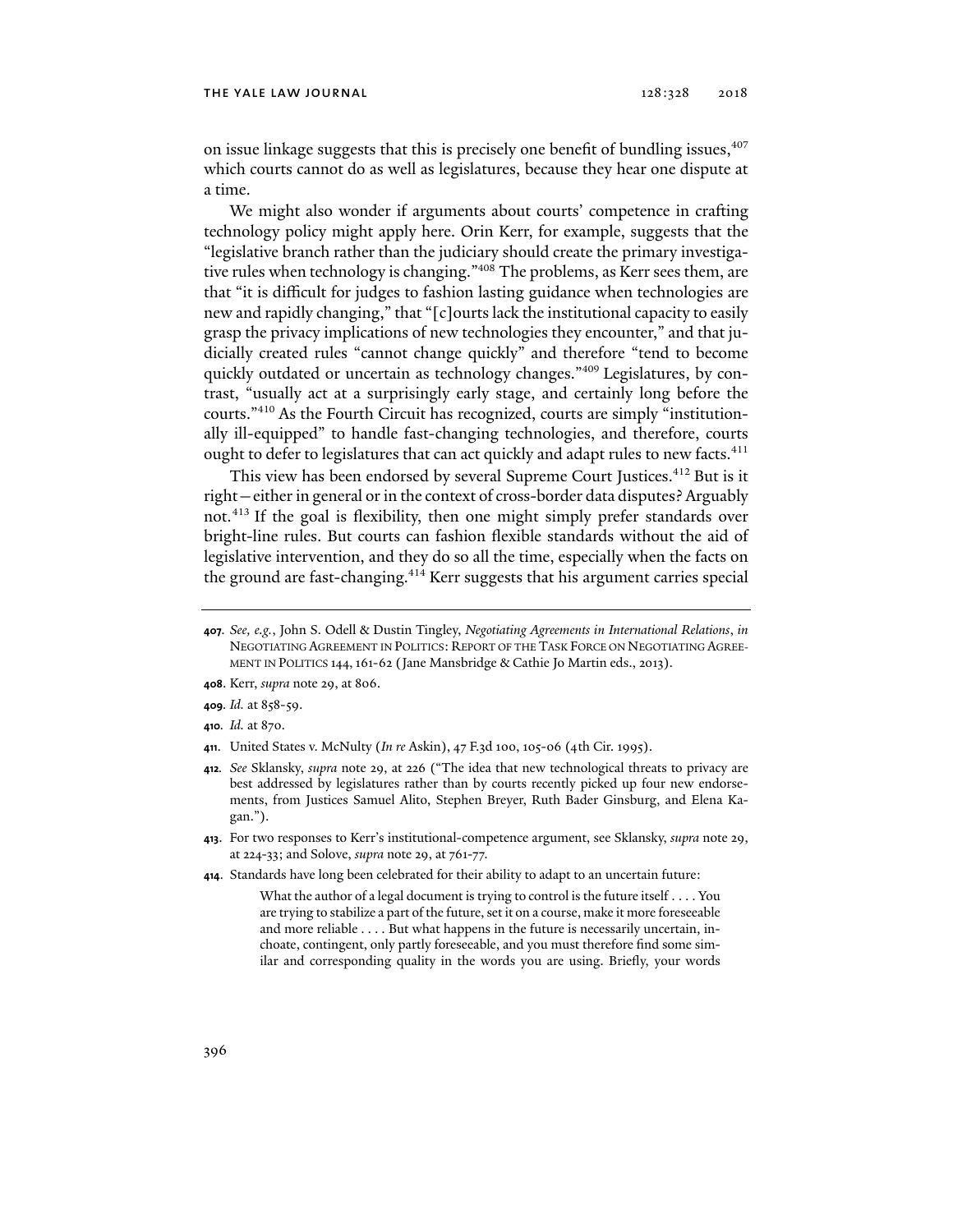weight in the context of the Fourth Amendment.<sup>415</sup> But if the argument for judicial deference to other branches has special weight anywhere, then surely it is the data-sovereignty litigation where concerns about court competence to engage in foreign affairs accrue alongside concerns about the fast pace of technological change.

Kerr also suggests that his argument only applies where the technology is fast-changing.416 But when is technology not in flux? Indeed, technology today is both fast-changing and far-reaching. If we think that courts should step back when technology is changing quickly, should we also think that courts can no longer fairly resolve disputes involving the financial sector, healthcare, or any other industry that is being transformed by technological change?

Courts have much to recommend them as policymakers. The fact that courts only hear cases based on the facts before them may make them precisely the *right* actors for regulating in such a fast-changing area.<sup>417</sup> Rather than implementing sweeping changes across a number of issues—changes that might be hard to roll back later—courts regulate case by case, allowing for incremental policy development, which might be preferable given the current pace of technological change. This may be especially true in the foreign affairs context, where courts can manage intersovereign disputes through what Baxter called comparativeimpairment analysis.<sup>418</sup>

Courts can also invite further action by resolving individual cases while leaving the door open to the political branches to revise the law more broadly as it develops. As Erin Murphy writes, courts act when the legislature does not, and this fear of judicial uncertainty can be a powerful motivator for legislative action.<sup>419</sup> Better policy may emerge where courts and the other branches engage in a back-and-forth over how technology might apply in different contexts and in ways that are consistent with constitutional norms.<sup>420</sup> Murphy wrote specifically about applying privacy rules in criminal law to fast-changing technologies. But compelling evidence also supports her argument in the data-sovereignty cases.

should be as flexible, as elastic, indeed as vague, as the future is uncertain and unpredictable.

Charles P. Curtis, *A Better Theory of Legal Interpretation*, 3 VAND. L. REV. 407, 423-24 (1950), *as quoted in* Pierre Schlag, *Rules and Standards*, 33 UCLA L. REV. 379, 399 n.59 (1985).

- **415**. Kerr, *supra* note 29, at 882 (distinguishing the "uniqueness of criminal procedure").
- **416***. Id.* at 859.
- **417**. Kerr acknowledges this point explicitly but suggests that criminal law is particularly ill-suited to case-by-case rulemaking when technology is in flux. *Id.* at 883.
- **418**. William Baxter, *Choice of Law and the Federal System*, 16 STAN. L. REV.1,18-19 (1963).
- **419***. See* Murphy, *supra* note 29, at 498.
- **420***. Id.*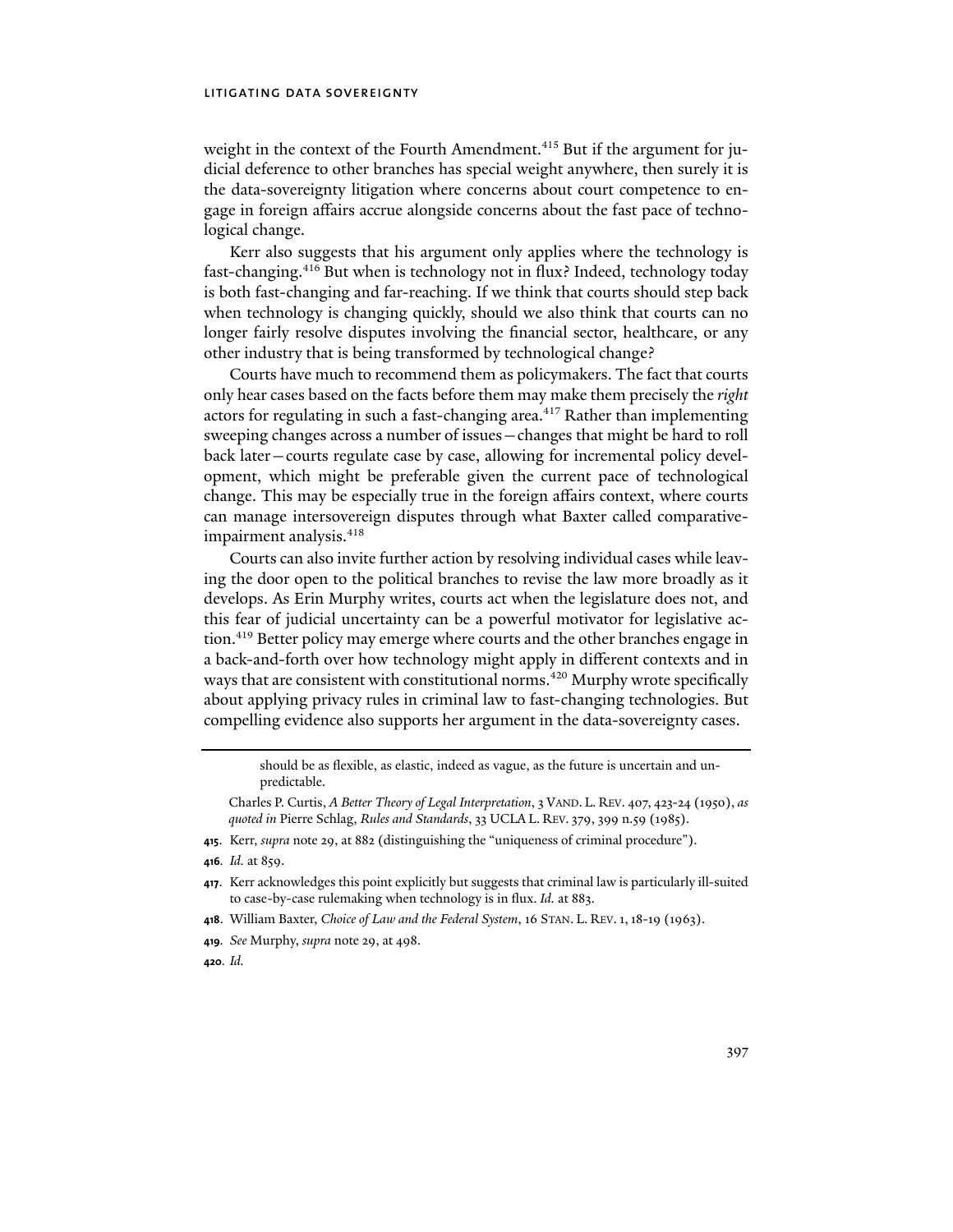The problem of jurisdictional hurdles to cross-border law enforcement data requests has been around for as long as there have been cross-border law enforcement data requests.<sup>421</sup> Despite repeated calls to change the law – calls by industry,<sup>422</sup> civil society,<sup>423</sup> and academics<sup>424</sup> – Congress sat still. Indeed, the Office of International Affairs in the Department of Justice, which manages cross-border requests for data, went to Congress repeatedly to ask for more funding, and Congress did little. Congress showed very little interest in addressing this issue until the *Microsoft Ireland* litigation. After the case began, congressional staffers began to entertain the idea of holding hearings, and in 2016, when it was clear that the case was bound for the Supreme Court, the House Judiciary Committee held a hearing on the matter.<sup>425</sup> In 2017, after the Supreme Court granted certiorari, the House and Senate Judiciary Committees both held hearings.426 Only after the case had been argued at the Court—and after considerable lobbying on the Hill by both parties to the lawsuit—did Congress pass the CLOUD Act to resolve the issues raised by the case.<sup>427</sup>

As a result, it appears, in at least in one significant case, that Congress was unwilling to address the jurisdictional barriers to cross-border law enforcement until the judiciary acted. This is Murphy's "interbranch dialogue"<sup>428</sup> in action. Is

- **421**. Woods, *supra* note 15, at 750 (showing requests going back to 2000); *see also* Transcript of Oral Argument, *supra* note 5, at 17 ("This is not a new problem.").
- **422**. Brad Smith, *Time for an International Convention on Government Access to Data*, HUFFINGTON POST (Jan. 22, 2014,9:38AMET), https://www.huffingtonpost.com/brad-smith/time-for-an -international-convention-on-government-access-to-data\_b\_4644130.html [https://perma .cc/KK2W-DWHK].
- **423**. *Letter to US Congress Urging Increase to MLAT Funding*, CTR. FOR DEMOCRACY & TECH. (Nov. 18, 2014), https://cdt.org/insight/letter-to-us-congress-urging-increase-to-mlat-funding [https://perma.cc/3M5Z-PZ2G].
- **424**. Andrew K. Woods, *Why Does Microsoft Want a Global Convention on Government Access to Data?*, JUST SECURITY (Feb. 19, 2014), https://www.justsecurity.org/7246/microsoft-global -convention-government-access-data [https://perma.cc/KS8U-X8ZU].
- **425***. International Conflicts of Law and Their Implications for Cross Border Data Requests by Law Enforcement: Hearing before the H. Comm. on the Judiciary*, 114th Cong. (2016).
- **426***. Data Stored Abroad*, *supra* note 177; *Law Enforcement Access to Data Stored Across Borders: Facilitating Cooperation and Protecting Rights: Hearing Before the Subcomm. on Crime & Terrorism of the S. Comm. on the Judiciary*, 115th Cong. (2017).
- **427**. Indeed, the interbranch dialogue was so intense that one of the sponsors of the CLOUD Act, Senator Orrin Hatch, attended oral argument, and the Court seemed genuinely confused about whether it would need to rule at all. *See* Andrew Keane Woods, *Analysis of Microsoft-Ireland Supreme Court Oral Argument*, LAWFARE (Feb. 27, 2018, 6:39 PM), https://www .lawfareblog.com/analysis-microsoft-ireland-supreme-court-oral-argument [https://perma .cc/9AB9-5FUH].
- **428**. Murphy, *supra* note 29, at 538.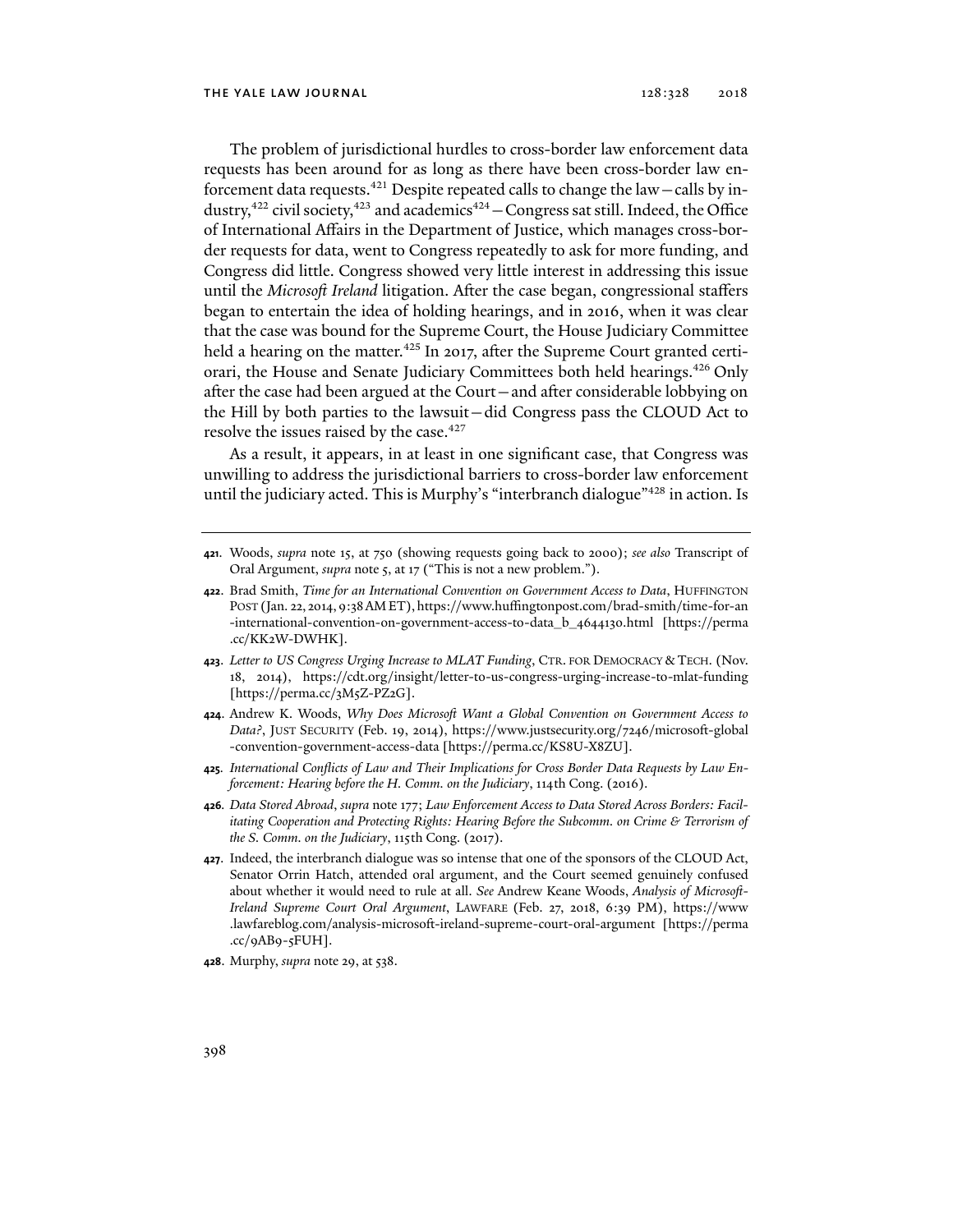it optimal? That much is unclear. The Court might have interpreted the search as not occurring in Ireland, as many lower courts did in related cases, thereby sidestepping the issue.429 This would have been a clean resolution to the problem, and it would have avoided some of the problems that the CLOUD Act creates.<sup>430</sup> But who knows how the Court would have ruled, and that uncertainty is one reason we might prefer legislative rulemaking—whether prompted by imminent judicial action or not—over court-made policy.

Should we prefer courts to avoid hearing data-sovereignty cases? It may not matter. A cadre of scholars has argued that judicial isolationism is indefensible today.431 The message these globalist scholars have for courts is that they simply cannot escape foreign affairs in a globalized world. Adapting this argument to the data-sovereignty litigation and building on Murphy and Kerr, we can conclude that courts cannot escape technology policy in a digitized world. Ultimately, it may not matter whether courts are the *optimal* actors to address these conflicts if they end up being, by default, the primary ones to do so.

### *B. Sovereign Deference by the Legislature*

The biggest barrier to law enforcement access to evidence in the world today is an American law: ECPA.<sup>432</sup> Rather than completely repeal ECPA's onerous blocking features, which create tensions around the world, Congress passed the CLOUD Act, which grants the executive branch the authority to allow certain countries into the "club"—meaning that those countries' governments are able to request data directly from American providers without the need for resort to the MLAT regime.<sup>433</sup>

The CLOUD Act has some limited but important features of sovereign deference built in. The Act explicitly states that providers may, upon receipt of a request to disclose the contents of a customer's account,

file a motion to modify or quash the legal process where the provider reasonably believes:

**<sup>429</sup>***. See supra* note 99.

**<sup>430</sup>***. See Data Stored Abroad*, *supra* note 177, at 6 (statement of Andrew Keane Woods, Assistant Professor, University of Kentucky College of Law).

**<sup>431</sup>***. See supra* note 34.

**<sup>432</sup>***. See Data Stored Abroad*, *supra* note 177, at 6-7 (statement of Andrew Keane Woods, Assistant Professor, University of Kentucky College of Law).

**<sup>433</sup>***. See id.* at 7.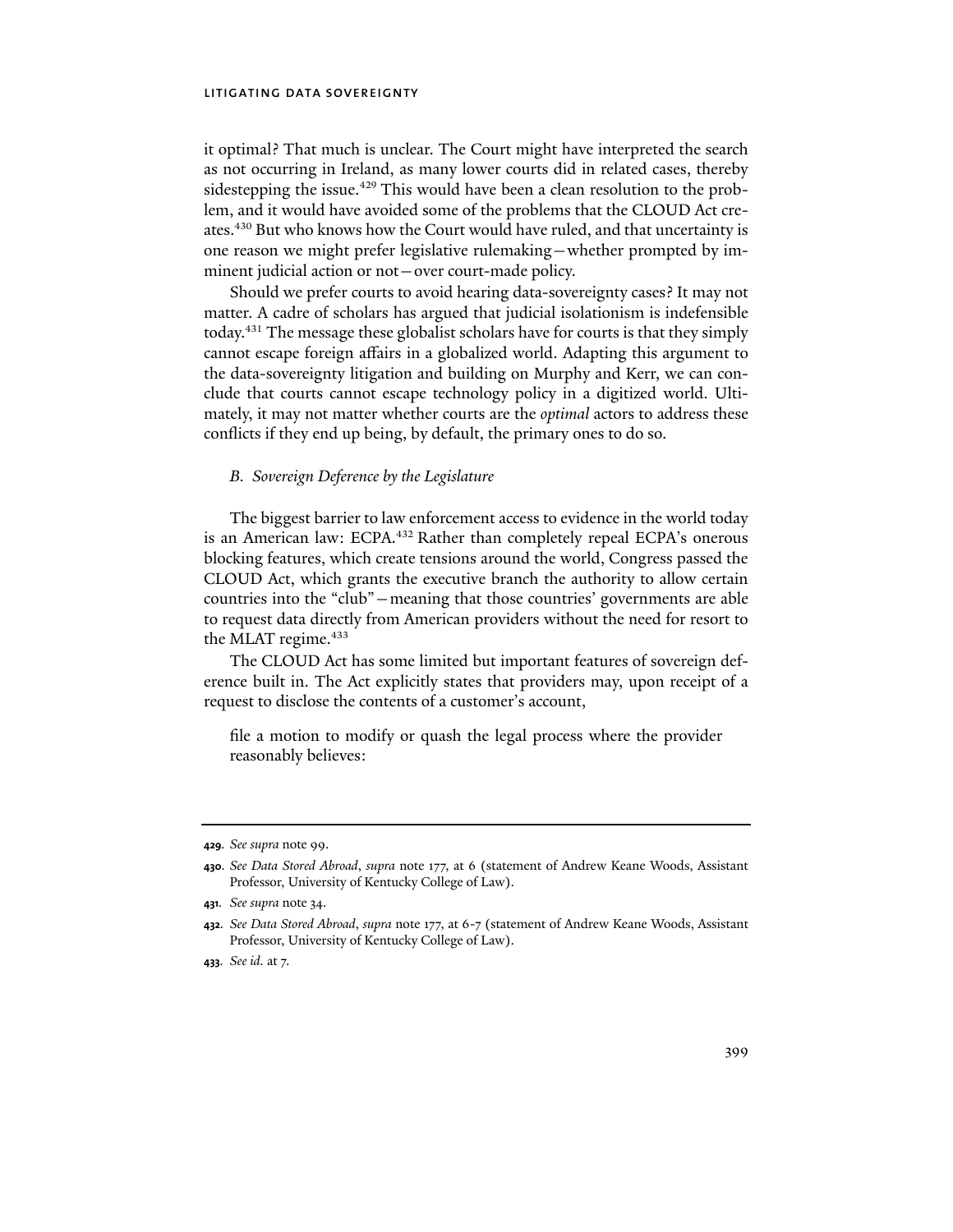(i) that the customer or subscriber is not a United States person and does not reside in the United States; and

(ii) that the required disclosure would create a material risk that the provider would violate the laws of a qualifying foreign government.<sup>434</sup>

Moreover, in weighing these motions to quash, courts are explicitly instructed to engage in a comity analysis.<sup>435</sup> Courts are told to take into account, where appropriate, "the interests of the United States" in having the data produced, the interests of "the qualifying foreign government" in keeping the data from being produced, the likelihood and extent of penalties the provider might suffer from disclosure, the location and nationality of the subscriber and their connection to the United States, and more.<sup>436</sup>

While this legislative framework has the trappings of sovereign deference – comity, balancing national interests, and so on—it actually appears to *narrow* considerably the influence that comity and related doctrines will have over these cases. Before the CLOUD Act, courts were free to conduct a comity analysis sua sponte and decline to enforce an order if it would infringe on another state's sovereignty.<sup>437</sup> Indeed, some had hoped that the Supreme Court might do just that in *Microsoft Ireland*. 438 Instead, a court might now reasonably conclude that its authority to weigh sovereign interests is *only permitted* under the specific circumstances spelled out by the Act. If Congress wanted comity to play a role in cross-border data cases, it might just as well have left these comity-limiting parameters out of the bill.

In other, more significant respects, the bill is a step backwards from the kind of sovereign deference that will be necessary for a lasting and interoperable internet. U.S. law now gives countries a choice: (1) behave well, comply with the due process standards set by the Americans, and ask nicely, and the United States might allow you to enforce your laws on your soil, or (2) take whatever steps are needed to enforce your laws on your soil. The creation of a club of insider coun-

**<sup>434</sup>**. 18 U.S.C. § 2703(h)(2)(A) (2018).

**<sup>435</sup>***. Id.* § 2703(h)(3).

**<sup>436</sup>***. Id.* 

**<sup>437</sup>**. Andrew Keane Woods & Peter Swire, *The CLOUD Act: A Welcome Legislative Fix for Cross-Border Data Problems*, LAWFARE (Feb. 6, 2018, 5:49 PM), https://www.lawfareblog.com/cloud -act-welcome-legislative-fix-cross-border-data-problems [https://perma.cc/4MJ4-EC8C] (noting that comity was available to courts before the CLOUD Act passed).

**<sup>438</sup>**. Brief in Support of Appellant Microsoft, Inc. by Apple Inc. as Amicus Curiae, *supra* note 18, at 10-14.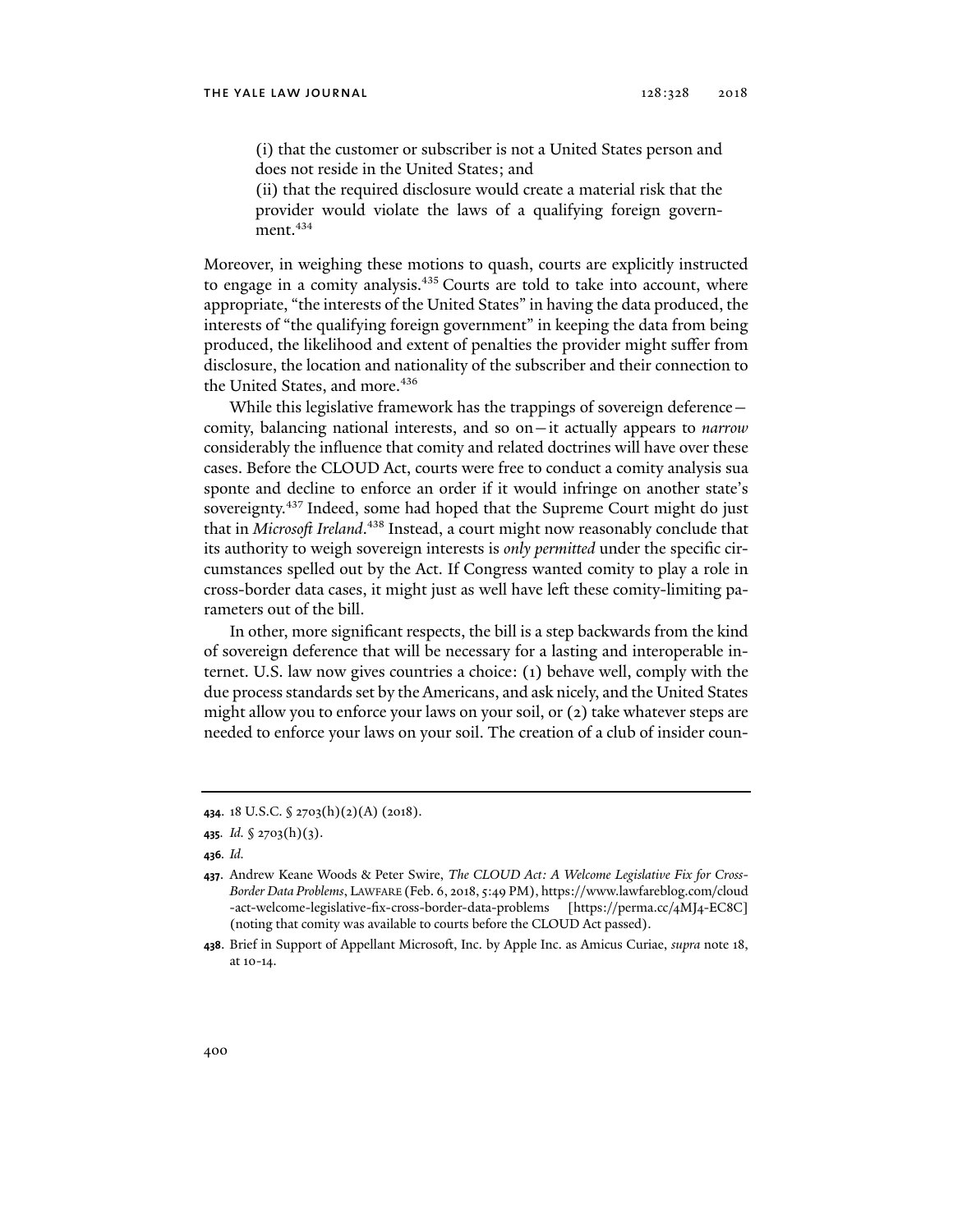## litigating data sovereignty

tries could ideally create a race to the top where countries seek to strengthen protections for human rights and privacy in order to be eligible for an agreement with the United States under the CLOUD Act. This is possible. But clubs lead to anticlubs $439$  – and China is actively pursuing just such a club. $440$ 

Countries with attractive markets like India face a choice. They can comply with the United States' prerequisites and ask for admittance to the club—a necessary step if India is going to be able to enforce its laws on its soil without taking physical control over the Indian internet architecture—or they can take legislative steps to force compliance with Indian laws and hope that the country's market is lucrative enough to leave foreign firms little choice but to comply. A few months after the CLOUD Act passed, India's Justice BN Srikrishna Committee—a committee tasked by the government with creating a national privacy regime—released a comprehensive report and a draft data protection law, the "Personal Data Protection Bill, 2018." 441 The bill requires that data collected on Indians in India be stored on servers located in India. In short, the bill mandates data localization. In response, policy advocates have suggested that the government pursue a bilateral agreement of the sort envisioned by the CLOUD Act as an alternative to data localization. $442$  It remains to be seen which view wins out, but it is clear that the CLOUD Act frames the choice in stark relief.

All of this could have been avoided with a simple reform to ECPA that clarified that ECPA did not apply to law enforcement requests made outside the United States and that U.S. companies are therefore free as a matter of U.S. law to comply with those requests.<sup>443</sup> Whether U.S. firms decide to comply with those orders is another matter, but they should at least have the choice that firms have in nearly every other industry: comply with local rules or exit the market. American law should not stand as a barrier to Indian or Brazilian law enforcement efforts (or American firms' efforts at compliance with those laws).

**440***. See* Eichensehr, *supra* note 28, at 319-20.

**<sup>439</sup>***. See Data Stored Abroad*, *supra* note 177, at 7-8 (statement of Andrew Keane Woods, Assistant Professor, University of Kentucky College of Law).

**<sup>441</sup>**. *The Personal Data Protection Bill 2018*, MINISTRY ELECTRONICS & INFO. TECH., https://meity .gov.in/writereaddata/files/Personal\_Data\_Protection\_Bill%2C2018\_0.pdf [https://perma .cc/AV3B-ZKVS].

**<sup>442</sup>**. Bedavyasa Mohanty & Madhulika Srikumar, *Data Localization Is No Solution*, OBSERVER RES. FOUND. (Aug. 3, 2018), https://www.orfonline.org/research/42990-data-localisation-is-no -solution [https://perma.cc/LH49-9PER].

**<sup>443</sup>***. See Data Stored Abroad, supra* note 177, at 7 (statement of Andrew Keane Woods, Assistant Professor, University of Kentucky College of Law).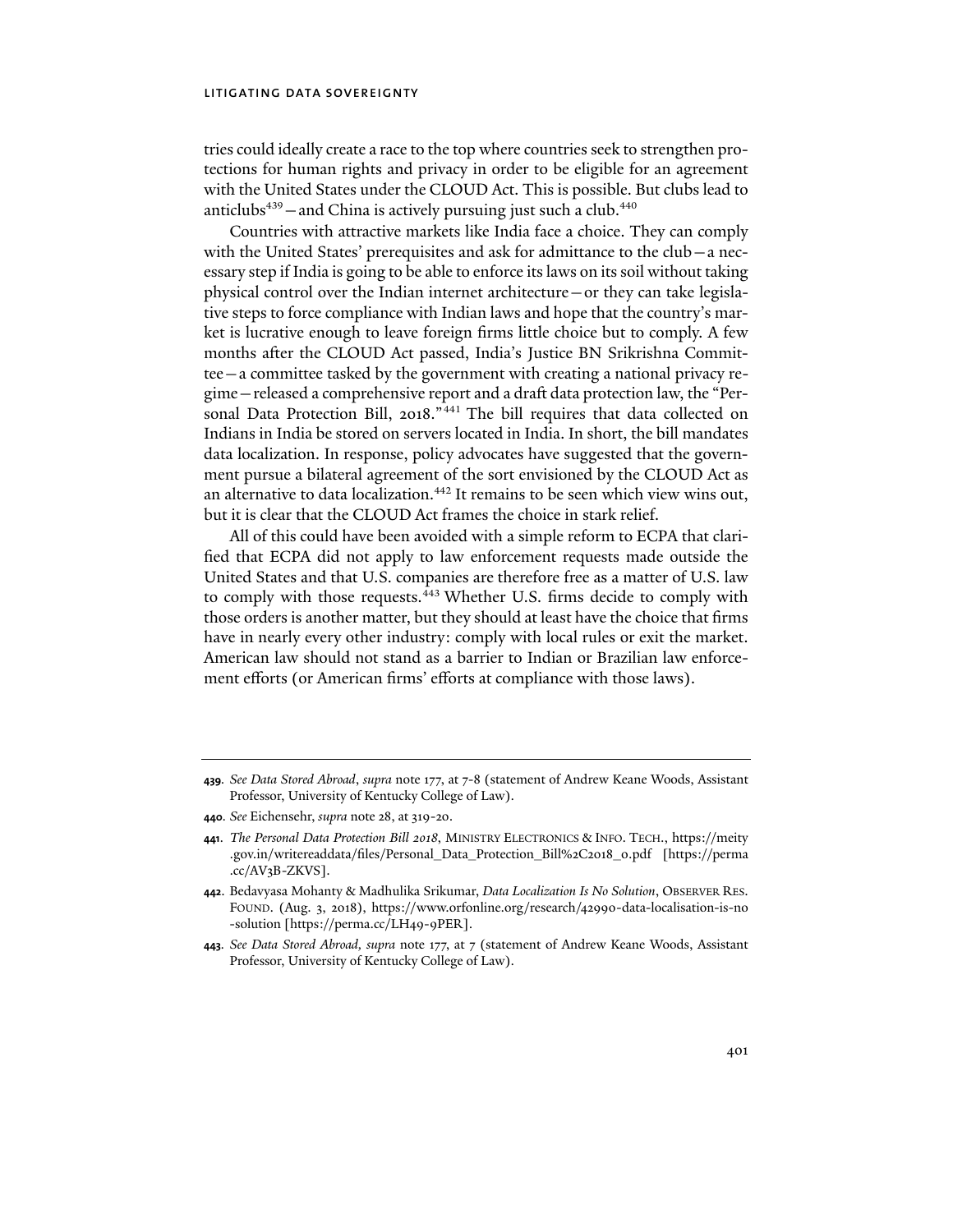Cross-border law enforcement requests are unlikely to be the last chance Congress has to reveal itself as mindful of other sovereign interests over the internet. But there are reasons to worry that Congress will not recognize those interests. In the past decade alone, Congress has held nine hearings on so-called Internet Freedom bills, which are designed explicitly to frustrate China's efforts at controlling the internet within its territory.<sup>444</sup>

# *C. Sovereign Deference by the Executive*

There are a number of steps that the executive could take to recognize foreign nations' legitimate sovereign interests over the internet. This is true even setting aside the fraught efforts to develop international norms regarding cyberwarfare.<sup>445</sup> The Presidential Policy Directive that grants some foreigners the same rights as American citizens is a prime example, as was the U.S.-U.K. agreement regarding law enforcement access to data. Yet both of these executive measures could go considerably further to defer to sovereign interests.

Trust in American internet companies and in the American intelligence community plummeted in the wake of the Snowden revelations.446 This precipitated a much more aggressive stance by many American firms towards the U.S. government.<sup>447</sup> There were many other consequences of this loss of trust, including the *Schrems* decision that invalidated the safe harbor arrangement. 448 In re-

**<sup>444</sup>**. THOMAS LUM ET AL., CONG. RESEARCH SERV., R42601, CHINA, INTERNET FREEDOM, AND U.S. POLICY 14-15 (2012), https://fas.org/sgp/crs/row/R42601.pdf [https://perma.cc/VRD3 -T4T6].

**<sup>445</sup>***. See, e.g.*, Michael Schmitt & Liis Vihul, *International Cyber Law Politicized: The UN GGE's Failure to Advance Cyber Norms*, JUST SECURITY (June 30, 2017), https://www.justsecurity.org /42768/international-cyber-law-politicized-gges-failure-advance-cyber-norms [https:// perma.cc/44PC-YABT] (describing how "after years of slow yet meaningful progress in developing State consensus regarding the application of international law norms to cyberspace, the UN Group of Governmental Experts on Developments in the Field of Information and Telecommunications in the Context of International Security (otherwise known as the Group of Governmental Experts, or GGE) collapsed").

**<sup>446</sup>***. See In re* Order Requiring Apple, Inc. to Assist in the Execution of a Search Warrant Issued by This Court, 149 F. Supp. 3d 341, 369 (E.D.N.Y. 2016).

**<sup>447</sup>***. See* Rozenshtein, *supra* note 28, at 116 ("This, so far, has been Edward Snowden's main victory: to increase the incentives for surveillance intermediaries to resist the government.").

**<sup>448</sup>***. See* Timothy Edgar, *Final Thoughts on Reforming Surveillance and European Privacy Rules*, LAW-FARE (Nov. 8, 2015, 2:19 PM), https://www.lawfareblog.com/final-thoughts-reforming -surveillance-and-european-privacy-rules [https://perma.cc/EFC7-Q2F7] ("[T]he decision of the Court of Justice of the European Union (CJEU) in *Schrems v. Data Protection Commissioner* may turn out to be the most important consequence of the Snowden revelations.").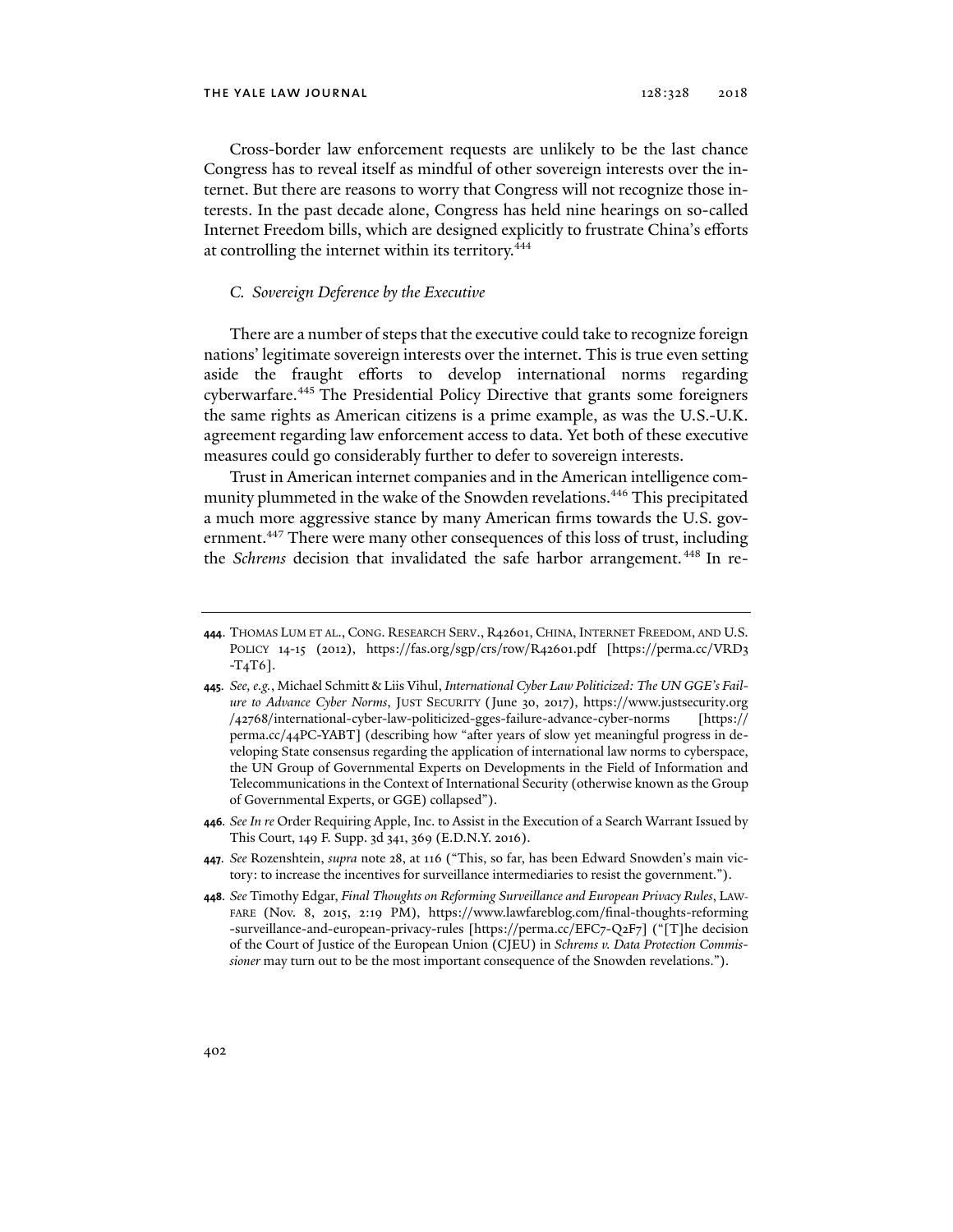## litigating data sovereignty

sponse, the United States immediately set about to repair its bond with the European Union.449 President Obama gave a remarkable speech announcing PPD-28, where he declared: "[P]eople around the world—regardless of their nationality—should know that the United States is not spying on ordinary people who don't threaten our national security, and that we take their privacy concerns into account."450 Yet PPD-28 is a slippery document, "one that conveys and writes into policy a great deal of values without constraining a great deal of practice."451

PPD-28 is an excellent example of executive branch sovereign deference, and it could be applied to other areas beyond surveillance. The President could develop an entire policy framework, in the vein of PPD-28, which assures foreign partners that the United States recognizes foreign sovereign interests across a range of internet-governance issues and that it will not stand in their way. This might take the form of the executive branch working with Congress to take legislative action, like it did when it worked with Congress to craft and pass the CLOUD Act.452 It could include a foreign-sovereign litigation policy by which the United States will not oppose and might even work with foreign sovereigns litigating one of the issues described here. Finally, it likely would mean reversing course on the Internet Freedom program at the State Department,<sup>453</sup> which has

**<sup>449</sup>***. See* Laura Smith-Spark, *Germany's Angela Merkel: Relationship with U.S. 'Severely Shaken' over Spying Claims*, CNN (Oct. 24, 2013, 1:10 PM ET), https://www.cnn.com/2013/10/24/world /europe/europe-summit-nsa-surveillance/index.html [https://perma.cc/2Y9K-99QM].

**<sup>450</sup>**. Ritika Singh, *Text of the President's Remarks on NSA and Surveillance*, LAWFARE (Jan. 17, 2014, 11:23 AM), https://www.lawfareblog.com/text-presidents-remarks-nsa-and-surveillance [https://perma.cc/7PBA-AQ4E].

**<sup>451</sup>**. Benjamin Wittes, *The President's Speech and PPD-28: A Guide for the Perplexed*, LAWFARE (Jan. 20, 2014, 11:02 AM), https://www.lawfareblog.com/presidents-speech-and-ppd-28-guide -perplexed [https://perma.cc/GL8A-UX4R].

**<sup>452</sup>**. The executive branch has advocated for reforms along the lines of the CLOUD Act for years. *See, e.g.*, *Data Stored Abroad*, *supra* note 177, at 10 (statement of Richard W. Downing, Acting Deputy Assistant Att'y Gen., Department of Justice) (urging Congress to amend ECPA to allow U.S. law enforcement to be able to access data stored abroad); *Liberty and Security in a Changing World: Report and Recommendations of the President's Review Group on Intelligence and Communications Technologies*, PRESIDENT'S REV. GROUP ON INTELLIGENCE &COMM.TECHNOL-OGIES 227 (Dec. 12, 2013), https://obamawhitehouse.archives.gov/sites/default/files/docs /2013-12-12\_rg\_final\_report.pdf [https://perma.cc/37PD-2XTR] (suggesting that ECPA be amended to resolve the MLAT problem).

**<sup>453</sup>**. The Internet Freedom program is housed within the Bureau of Democracy, Human Rights, and Labor. *See Internet Freedom*, U.S. DEP'T ST., https://www.state.gov/j/drl /0/index.htm [https://perma.cc/P3XN-GJLM].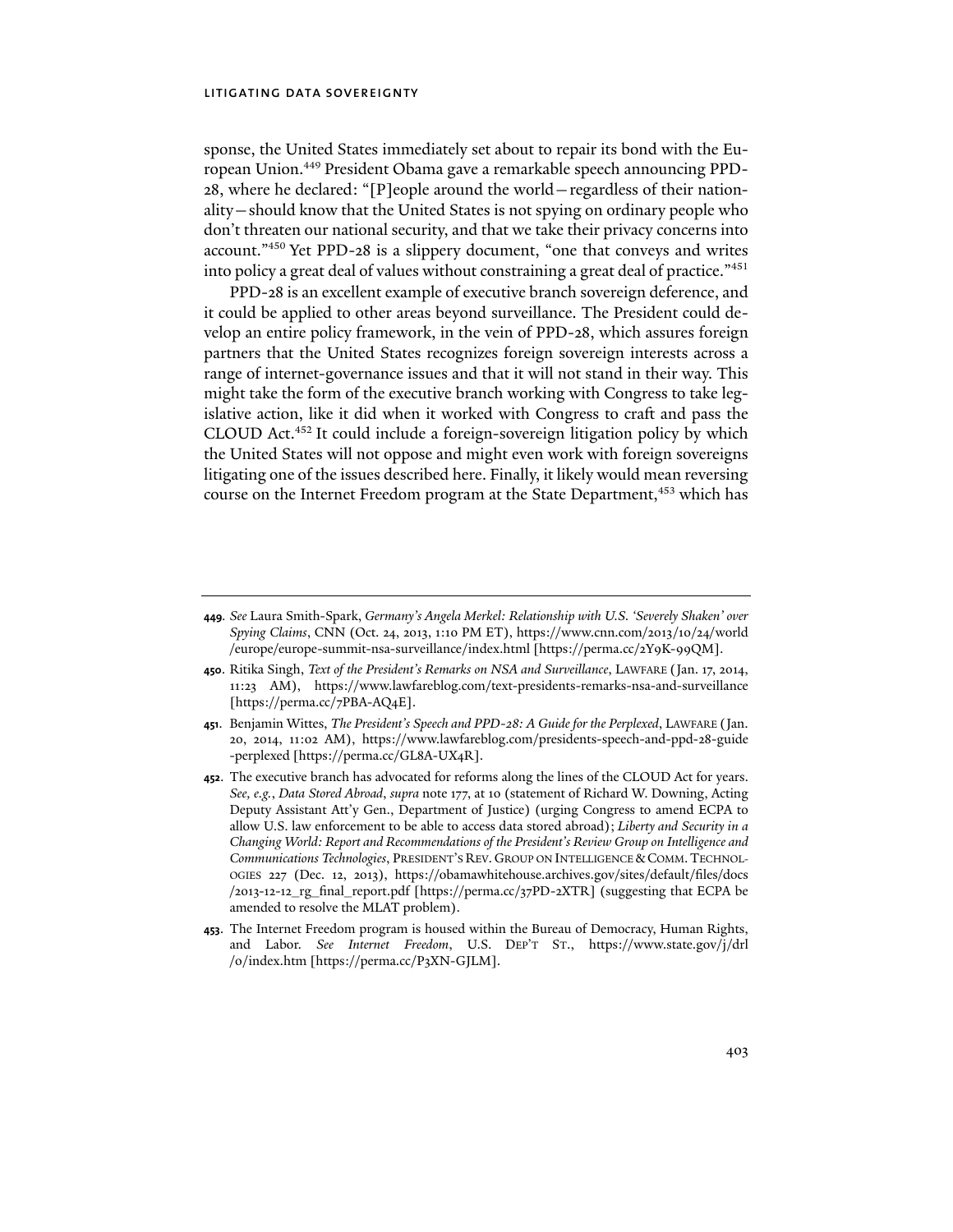received considerable funding -  $$145$  million since 2008<sup>454</sup> - and which many states see as a threat to their sovereign authority.<sup>455</sup>

International agreements are another avenue for recognizing sovereign interests.<sup>456</sup> For example, rather than allowing the European Court of Justice to decide, by its own jurisdictional analysis, whether Google must comply globally with the right to be forgotten, U.S. and European leaders could attempt to negotiate a solution. Lest this sound naive, it is worth noting that in the law enforcement context, we already have a model for such an agreement. The draft agreement struck between the United States and the United Kingdom regarding access to cross-border data for terrorism and serious crime is a good start because it openly acknowledges that each state has a legitimate interest in accessing data held in the other's territory.<sup>457</sup> But the agreement, which is planned as a model for future agreements, is to be implemented by legislation that requires potential parties to later agreements to be certified by the Attorney General as meeting certain human-rights standards, which are set at a high level.<sup>458</sup> This risks creating a dangerous incentive for states to pursue their own internet policies within their own territory.<sup>459</sup>

### *D. Sovereign Deference by Internet Firms*

Finally, companies could elect to be more deferential to state interests than they currently are. This is not an argument for company capitulation to every state demand. But, as this Article has suggested, it is a dangerous game to frustrate state interests at every turn. Indeed, it is precisely the sort of antisovereign actions taken by major technology firms that have sparked the harshest criticism

#### **454***. Id.*

**456**. The CLOUD Act explicitly relies on international agreements to identify which countries are not subject to ECPA's blocking features. *See* 18 U.S.C. § 2523 (2018).

**<sup>455</sup>***. See* Marc Lynch, *The Internet Freedom Agenda*, FOREIGN POL'Y (Jan. 22, 2010, 4:01 PM), https://foreignpolicy.com/2010/01/22/the-internet-freedom-agenda [https://perma.cc /7B7M-GC92] (describing how most of the world codes internet freedom as "regime change"); *see also* Emily Parker, *Russia Is Trying to Copy China's Approach to Internet Censorship*, SLATE (Apr. 4, 2017, 1:25 PM), http://www.slate.com/articles/technology/future\_tense/2017 /04/russia\_is\_trying\_to\_copy\_china\_s\_internet\_censorship.html [https://perma.cc/3T5P -SQFM].

**<sup>457</sup>**. Letter from Peter J. Kadzik, Assistant Att'y Gen., to Hon. Joseph R. Biden, President, U.S. Senate (July 15, 2016) (on file with author).

**<sup>458</sup>***. See Data Stored Abroad*, *supra* note 177, at 6 (statement of Andrew Keane Woods, Assistant Professor, University of Kentucky College of Law).

**<sup>459</sup>***. See id.* at 7.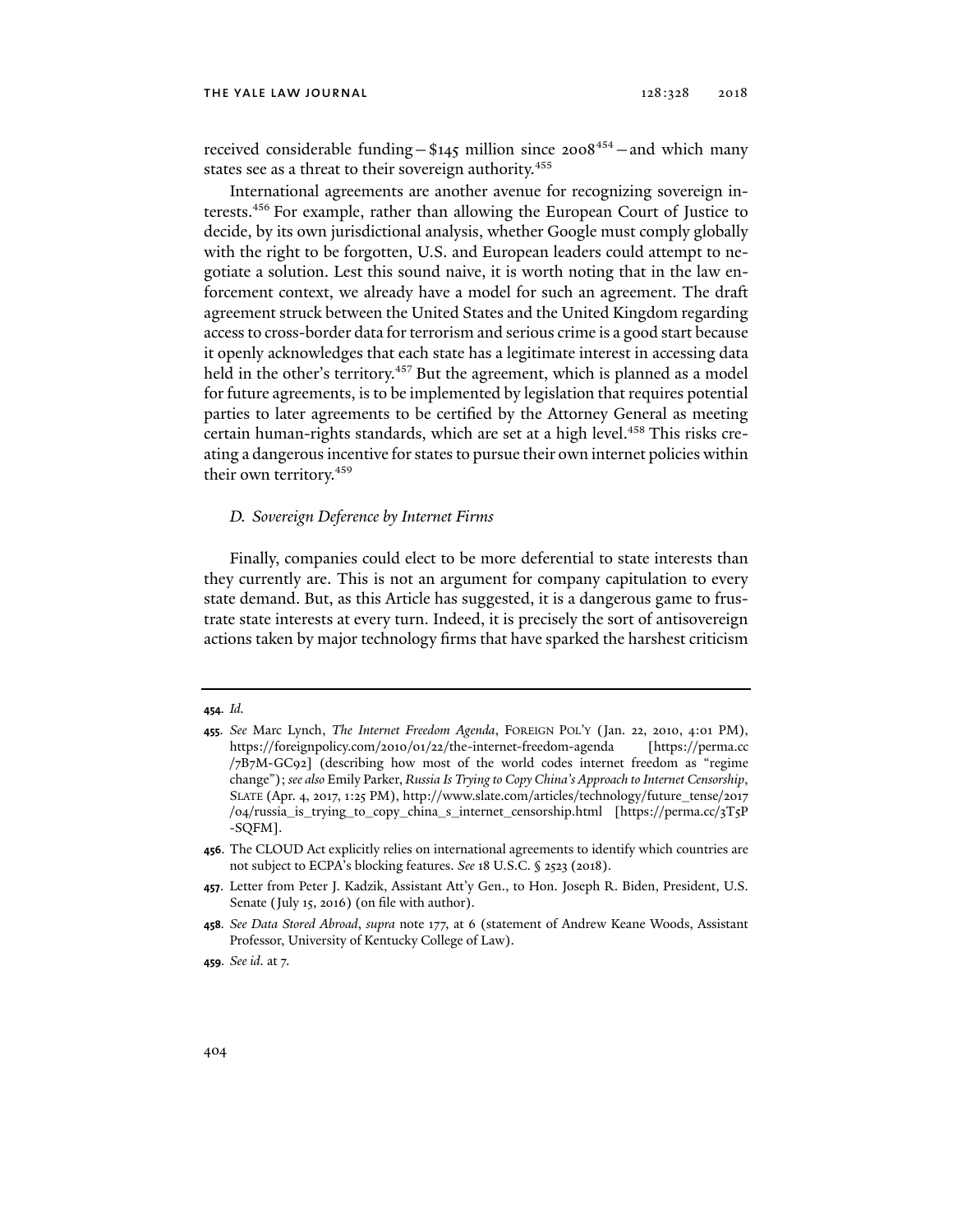## litigating data sovereignty

of those firms. Scholars have likened these firms to railroads<sup>460</sup> and public utilities.<sup>461</sup> Both of these examples suggest that some scholars feel the need for breaktheir-back regulation and submission to the state. With this same dynamic playing out in other countries, it may make sense for technology firms to tread lightly with states.

When should an intermediary resist the state? This is a complex question with no easy answer, but over the long run, we can see that resisting state rules *while* taking advantage of the state's market is likely to be unsuccessful for the company and, worse, is likely to produce harmful consequences for internet users. In the short run, individual firms have an incentive to operate under a single set of rules globally, without tailoring their services to different state rules. But over time, as states bear down on firms to comply with local rules, states may take extreme self-help measures when firms resist—making everyone worse off.

Not all states can force a company to comply with their wishes, of course; just those with a big enough market to warrant the firm's attention. Smaller markets and weaker states may have less power to compel a firm to submit to local rules. Larger markets, however, are another story. Google famously left China in protest over the People's Republic's censorship practices, only to develop later a censorship tool designed explicitly to place the firm in a position to reenter the Chinese market.<sup>462</sup> Firms can protest or ignore sovereign differences for a time but apparently not forever.

## **conclusion**

The cosmopolitan ideal for the internet—whether the product of naivete, utopian dreams, or strategic interest—is dead. States, being jealous of their sovereignty, and users, wanting to make the digital world their own, will inevitably resist the idea of a single, shared online experience. What is appropriate in New York may not be appropriate in Bangkok and vice versa. This trend is only likely to continue as the physical and digital worlds merge: the more the internet becomes embedded in our everyday lives and the more it is constituted by data that reflect our real-world experiences, the more likely it is that the internet will need to reflect the very real differences in those experiences.

**<sup>460</sup>***. See* Rozenshtein, *supra* note 28, at 144.

**<sup>461</sup>***. See* Peter Swire, *Should the Leading Online Tech Companies Be Regulated as Public Utilities?*, LAWFARE (Aug. 2, 2017, 9:00 AM), https://www.lawfareblog.com/should-leading-online -tech-companies-be-regulated-public-utilities [https://perma.cc/P548-3A9Z] ("[T]here are some reasonably strong arguments that the biggest online services today are similar to traditional public utilities due to their high market share, network effects, and difficulty for consumers to live without the service.").

**<sup>462</sup>**. Gallagher, *supra* note 211.